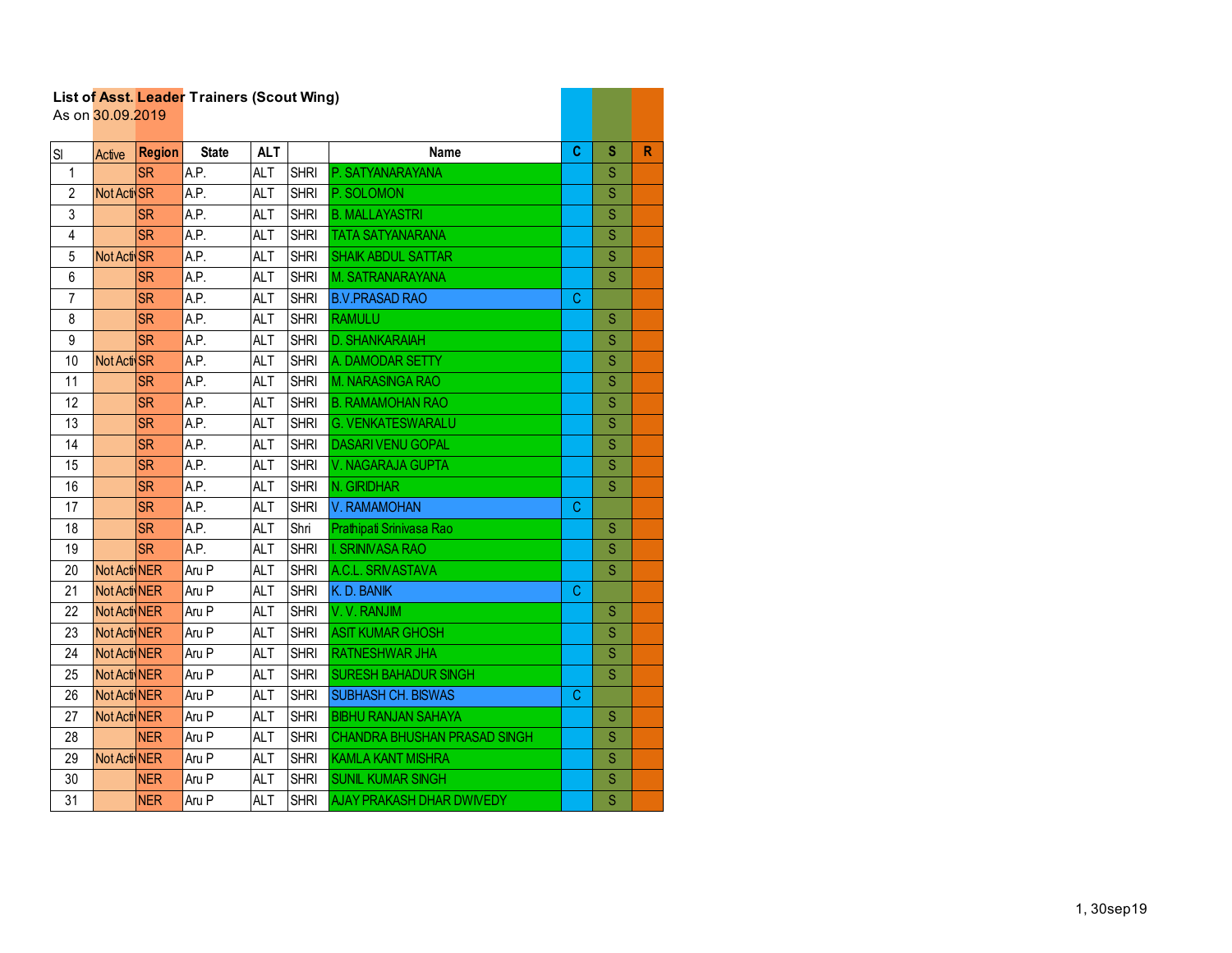|          | As on 30.09.2019 |                             | List of Asst. Leader Trainers (Scout Wing) |                          |                            |                                                        |    |                  |              |
|----------|------------------|-----------------------------|--------------------------------------------|--------------------------|----------------------------|--------------------------------------------------------|----|------------------|--------------|
|          |                  |                             | <b>State</b>                               | <b>ALT</b>               |                            | Name                                                   | C  | s                | R            |
| SI<br>32 | Active           | <b>Region</b><br><b>NER</b> | Aru P                                      | ALT                      | <b>SHRI</b>                | <b>BIRENDER TIWARI</b>                                 |    | S                |              |
| 33       | Not Acti NER     |                             | Aru P                                      | <b>ALT</b>               | <b>SHRI</b>                | <b>UMESH PRASAD SINGH</b>                              |    | S                |              |
| 34       |                  | <b>NER</b>                  | Aru P                                      | <b>ALT</b>               | <b>SHRI</b>                | PRAFULLA KALITA                                        |    | S                |              |
| 35       |                  | <b>NER</b>                  | Aru P                                      | <b>ALT</b>               | <b>SHRI</b>                | <b>RAKESH DIXIT</b>                                    |    | S                |              |
| 36       |                  | <b>NER</b>                  | Aru P                                      | <b>ALT</b>               | <b>SHRI</b>                | <b>SURESH CHANDRA CHOUDHARY</b>                        | С  |                  |              |
| 37       | Not Acti NER     |                             | Aru P                                      | <b>ALT</b>               | <b>SHRI</b>                | <b>AMRIT LAL YADAV</b>                                 |    | ${\mathbb S}$    |              |
| 38       | Not Acti NER     |                             |                                            | <b>ALT</b>               | <b>SHRI</b>                | <b>INDRA PAL SINGH YADAV</b>                           |    | S                |              |
| 39       | Not Acti NER     |                             | Aru P<br>Aru P                             | ALT                      | <b>SHRI</b>                | PRABHAKAR MOHANTA                                      | C  |                  |              |
| 40       |                  | <b>NER</b>                  | Aru P                                      | <b>ALT</b>               | <b>SHRI</b>                | <b>CHANDRA MAUL PANDEY</b>                             |    | S                |              |
| 41       | Not Acti NER     |                             | Assam                                      | <b>ALT</b>               | <b>SHRI</b>                | <b>AMBIKA CHARAN ROY</b>                               | C. |                  |              |
| 42       | Not Acti NER     |                             |                                            | <b>ALT</b>               |                            | <b>BALO BARUAH</b>                                     |    | S                |              |
| 43       |                  |                             | Assam                                      | ALT                      | <b>SHRI</b><br><b>SHRI</b> | <b>SAMIR MEDHI</b>                                     |    | S                |              |
|          |                  | <b>NER</b>                  | Assam                                      |                          | <b>SHRI</b>                |                                                        |    | S                |              |
| 44       |                  | <b>NER</b>                  | Assam                                      | ALT                      |                            | <b>BIPIN CHANDRA BORA</b>                              |    |                  |              |
| 45<br>46 |                  | <b>NER</b><br><b>NER</b>    | Assam                                      | <b>ALT</b><br><b>ALT</b> | <b>SHRI</b><br><b>SHRI</b> | <b>NIDHI RAM SAIKIA</b><br><b>ABDUL HUSSAIN</b>        |    | $\mathbf S$<br>S |              |
|          |                  |                             | Assam                                      | <b>ALT</b>               | <b>SHRI</b>                | <b>BIJOY KUMAR DAS</b>                                 |    | S                |              |
| 47       |                  | <b>NER</b>                  | Assam                                      |                          |                            |                                                        |    |                  |              |
| 48<br>49 |                  | <b>NER</b>                  | Assam                                      | <b>ALT</b>               | <b>SHRI</b>                | <b>SASHINDRA DEV MAHANTA</b>                           |    | S<br>S           |              |
|          |                  | <b>NER</b>                  | Assam                                      | <b>ALT</b>               | <b>SHRI</b>                | <b>MADHAB CHANDRA SARMA</b><br><b>AMBIKA PD, SARMA</b> |    |                  |              |
| 50       |                  | <b>NER</b>                  | Assam                                      | ALT                      | <b>SHRI</b>                |                                                        |    | S                |              |
| 51       |                  | <b>NER</b>                  | Assam                                      | ALT                      | <b>SHRI</b>                | <b>RAPHEAL ALPHONSE L.</b>                             |    | S                |              |
| 52       |                  | <b>NER</b>                  | Assam                                      | <b>ALT</b>               | <b>SHRI</b>                | <b>DINESH TUDU</b>                                     |    | S                |              |
| 53       |                  | <b>NER</b>                  | Assam                                      | <b>ALT</b>               | <b>SHRI</b>                | <b>RANJIT KUMAR ROY</b>                                |    | S                |              |
| 54       |                  | <b>NER</b>                  | Assam                                      | <b>ALT</b>               | <b>SHRI</b>                | <b>ASHIM BORGOHAIN</b>                                 |    | S                |              |
| 55       |                  | <b>NER</b>                  | Assam                                      | ALT                      | Shri                       | <b>Azhar Uddin Ahmed</b>                               |    | S                |              |
| 56       |                  | <b>NER</b>                  | Assam                                      | <b>ALT</b>               | <b>SHRI</b>                | <b>UTPAL KUMAR DAS</b>                                 |    |                  | R            |
| 57       |                  | <b>NER</b>                  | Assam                                      | <b>ALT</b>               | <b>SHRI</b>                | <b>AJIT PRASAD</b>                                     |    | S                |              |
| 58       |                  | <b>NER</b>                  | Assam                                      | <b>ALT</b>               | <b>SHRI</b>                | <b>JITENDRA CHETIA</b>                                 |    | S                |              |
| 59       |                  | <b>NER</b>                  | Assam                                      | <b>ALT</b>               | <b>SHRI</b>                | <b>JITENDRA NARAYAN BARUAH</b>                         |    | S                |              |
| 60       |                  | <b>NER</b>                  | Assam                                      | <b>ALT</b>               | DR.                        | <b>AMARENDRA TALUKDAR</b>                              |    |                  | R            |
| 61       |                  | <b>NER</b>                  | Assam                                      | ALT                      | Shri                       | <b>JYOTI PRASAD KALITA</b>                             |    |                  | $\mathsf{R}$ |
| 62       |                  | <b>NER</b>                  | Assam                                      | ALT                      | Shri                       | <b>JOGESHWAR BARUAH</b>                                |    | S                |              |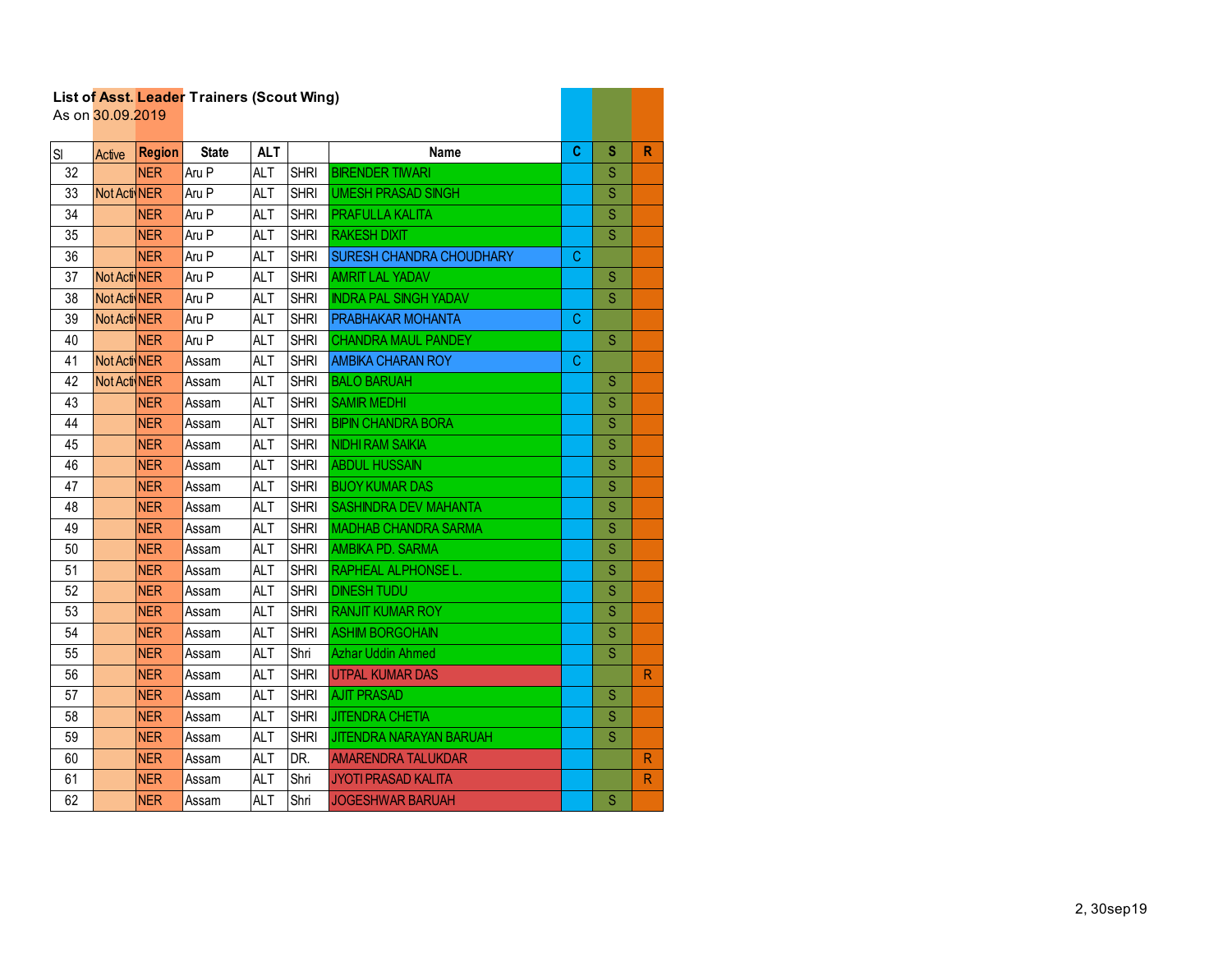|    | As on 30.09.2019 |               |              |            |             |                              |   |                         |              |
|----|------------------|---------------|--------------|------------|-------------|------------------------------|---|-------------------------|--------------|
| SI | Active           | <b>Region</b> | <b>State</b> | <b>ALT</b> |             | <b>Name</b>                  | C | S                       | $\mathsf{R}$ |
| 63 |                  | <b>NER</b>    | Assam        | <b>ALT</b> | <b>SHRI</b> | <b>SHAHAJAHAN ALI</b>        |   | S                       |              |
| 64 |                  | <b>NER</b>    | Assam        | <b>ALT</b> | <b>SHRI</b> | <b>TAPASH DAS</b>            | C |                         |              |
| 65 |                  | <b>NER</b>    | Assam        | <b>ALT</b> | <b>SHRI</b> | <b>BHAJAN SARKAR</b>         |   | S                       |              |
| 66 |                  | ER            | Bihar        | <b>ALT</b> | <b>SHRI</b> | <b>RAMAYAN CHOUDHARY</b>     | C |                         |              |
| 67 | Not Acti ER      |               | Bihar        | <b>ALT</b> | <b>SHRI</b> | <b>BINDESHWARI PD MEHTA</b>  |   | S                       |              |
| 68 | Not Acti ER      |               | Bihar        | <b>ALT</b> | <b>SHRI</b> | <b>ARUN KUMAR</b>            |   | S                       |              |
| 69 |                  | <b>ER</b>     | Bihar        | <b>ALT</b> | <b>SHRI</b> | <b>PRITAM PRASOON</b>        |   | S                       |              |
| 70 | Not Acti ER      |               | Bihar        | <b>ALT</b> | <b>SHRI</b> | <b>AMAR KANT SINGH</b>       |   | S                       |              |
| 71 |                  | <b>ER</b>     | Bihar        | <b>ALT</b> | <b>SHRI</b> | <b>JAI KRISHNA YADAV</b>     |   | $\mathbf S$             |              |
| 72 | Not Acti ER      |               | Bihar        | <b>ALT</b> | <b>SHRI</b> | DHANANJAY UPADAYAY           |   | $\overline{\mathbf{S}}$ |              |
| 73 |                  | <b>ER</b>     | Bihar        | <b>ALT</b> | DR.         | <b>DINANATH MISHRA</b>       |   | S                       |              |
| 74 |                  | <b>ER</b>     | Bihar        | <b>ALT</b> | <b>SHRI</b> | <b>RAM AKWAL SHARMA</b>      |   | S                       |              |
| 75 | Not Acti ER      |               | Bihar        | <b>ALT</b> | <b>SHRI</b> | <b>RAM ANEK SINGH</b>        |   | S                       |              |
| 76 |                  | ER            | Bihar        | <b>ALT</b> | <b>SHRI</b> | <b>KASHI PRASAD CHOUHAN</b>  |   | S                       |              |
| 77 |                  | ER            | Bihar        | <b>ALT</b> | <b>SHRI</b> | <b>SHYAM KUMAR PANDEY</b>    |   | S                       |              |
| 78 |                  | <b>ER</b>     | Bihar        | <b>ALT</b> | <b>SHRI</b> | <b>BIPIN KUMAR SINGH</b>     |   | S                       |              |
| 79 |                  | <b>ER</b>     | Bihar        | <b>ALT</b> | <b>SHRI</b> | <b>SHRINIWAS KUMAR</b>       |   | S                       |              |
| 80 |                  | <b>ER</b>     | Bihar        | <b>ALT</b> | <b>SHRI</b> | <b>SHAMBHU SHARAN THAKUR</b> |   | $\overline{\mathsf{S}}$ |              |
| 81 |                  | ER            | Bihar        | <b>ALT</b> | <b>SHRI</b> | <b>BAIJNATH PRASAD SAH</b>   |   | S                       |              |
| 82 |                  | <b>ER</b>     | Bihar        | <b>ALT</b> | <b>SHRI</b> | <b>KAILASH SINGH</b>         |   | S                       |              |
| 83 |                  | <b>ER</b>     | Bihar        | <b>ALT</b> | <b>SHRI</b> | <b>ALOK RANJAN</b>           |   | S                       |              |
| 84 |                  | <b>WR</b>     | C.RLY        | <b>ALT</b> | <b>SHRI</b> | <b>DEEPAK H. GAIKWAD</b>     |   | S                       |              |
| 85 |                  | <b>WR</b>     | C.RLY        | <b>ALT</b> | <b>SHRI</b> | ANIL PRABHAKAR PURANIK       |   | S                       |              |
| 86 |                  | <b>NR</b>     | Chand.       | <b>ALT</b> | <b>SHRI</b> | RAVIKANT SHARMA              |   | Ś                       |              |
| 87 |                  | <b>NR</b>     | Chand.       | <b>ALT</b> | <b>SHRI</b> | <b>RAJENDER KR. SHARMA</b>   |   | Ś                       |              |
| 88 |                  | <b>WR</b>     | <b>Chhat</b> | <b>ALT</b> | <b>SHRI</b> | P.D. SHARMA                  |   | S                       |              |
| 89 |                  | <b>WR</b>     | <b>Chhat</b> | <b>ALT</b> | <b>SHRI</b> | <b>D. K. DESHMUKH</b>        |   | $\overline{\mathbf{S}}$ |              |
| 90 |                  | <b>WR</b>     | <b>Chhat</b> | <b>ALT</b> | <b>SHRI</b> | SHRI CHAKRESHWAR YADAV       |   | S                       |              |
| 91 |                  | <b>WR</b>     | Chhat.       | ALT        | <b>SHRI</b> | L. M. RAIKAR                 |   | $\mathbf S$             |              |
| 92 |                  | <b>WR</b>     | <b>Chhat</b> | <b>ALT</b> | <b>SHRI</b> | <b>SH.SURENDRA S. RATHOR</b> |   | S                       |              |
| 93 |                  | <b>WR</b>     | <b>Chhat</b> | <b>ALT</b> | <b>SHRI</b> | H. PUROHIT                   |   | S                       |              |

and the company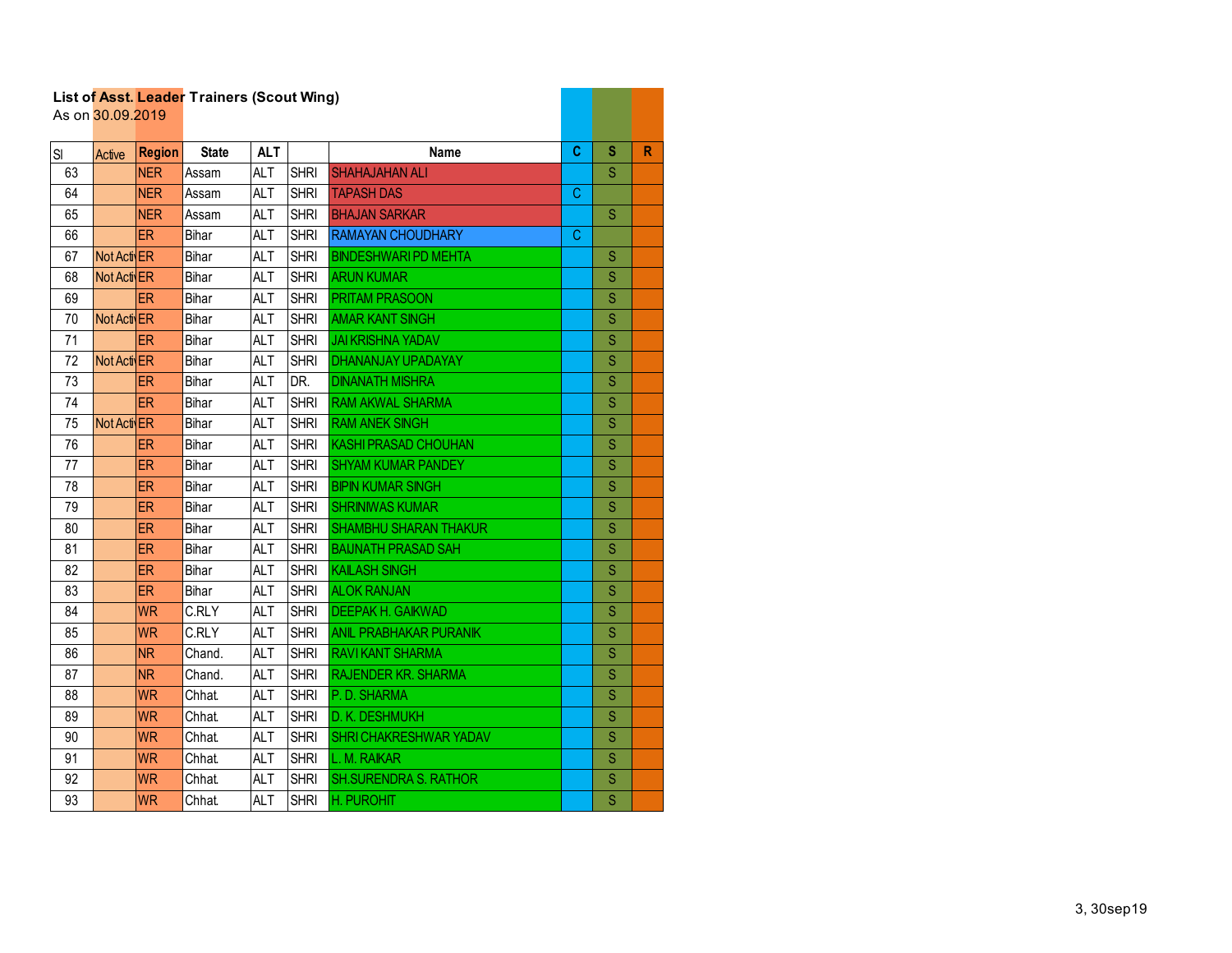| List of Asst. Leader Trainers (Scout Wing)<br>As on 30.09.2019 |        |               |              |            |             |                                |    |             |              |
|----------------------------------------------------------------|--------|---------------|--------------|------------|-------------|--------------------------------|----|-------------|--------------|
|                                                                |        |               |              |            |             |                                |    |             |              |
| SI                                                             | Active | <b>Region</b> | <b>State</b> | <b>ALT</b> |             | <b>Name</b>                    | C. | s           | R            |
| 94                                                             |        | <b>WR</b>     | <b>Chhat</b> | <b>ALT</b> | <b>SHRI</b> | <b>DINESH TIWARI</b>           |    | S           |              |
| 95                                                             |        | <b>WR</b>     | Chhat.       | <b>ALT</b> | <b>SHRI</b> | PRAKASH CH. SHUKHLA            |    | S           |              |
| 96                                                             |        | <b>WR</b>     | <b>Chhat</b> | <b>ALT</b> | <b>SHRI</b> | <b>BALIRAM DESHMUKH</b>        |    | S           |              |
| 97                                                             |        | <b>WR</b>     | <b>Chhat</b> | <b>ALT</b> | <b>SHRI</b> | H. Y. KHAN                     |    | S           |              |
| 98                                                             |        | <b>WR</b>     | <b>Chhat</b> | <b>ALT</b> | <b>SHRI</b> | D. S. BANAFER                  |    | S           |              |
| 99                                                             |        | <b>WR</b>     | <b>Chhat</b> | <b>ALT</b> | <b>SHRI</b> | <b>TARUN KUMAR SAHU</b>        |    | S           |              |
| 100                                                            |        | <b>WR</b>     | Chhat.       | <b>ALT</b> | <b>SHRI</b> | <b>VISHNU KANT DUBEY</b>       |    | S           |              |
| 101                                                            |        | <b>WR</b>     | Chhat        | <b>ALT</b> | <b>SHRI</b> | <b>SANTOSH KUMAR SHARMA</b>    | C. |             |              |
| 102                                                            |        | <b>WR</b>     | <b>Chhat</b> | <b>ALT</b> | <b>SHRI</b> | D.D. JANGADE                   |    | S           |              |
| 103                                                            |        | <b>WR</b>     | <b>Chhat</b> | <b>ALT</b> | <b>SHRI</b> | <b>BANKE BIHARI VERMA</b>      |    | S           |              |
| 104                                                            |        | <b>WR</b>     | <b>Chhat</b> | <b>ALT</b> | <b>SHRI</b> | <b>KAILASH KR. SONI</b>        |    |             | $\mathsf{R}$ |
| 105                                                            |        | <b>WR</b>     | <b>Chhat</b> | <b>ALT</b> | <b>SHRI</b> | <b>TULSIRAM DADSENA</b>        |    | S           |              |
| 106                                                            |        | <b>WR</b>     | Chhat        | <b>ALT</b> | <b>SHRI</b> | <b>RAM NARAYAN BANKURE</b>     |    | S           |              |
| 107                                                            |        | <b>WR</b>     | <b>Chhat</b> | <b>ALT</b> | <b>SHRI</b> | <b>SANTOSH KUMAR SAHU</b>      |    | S           |              |
| 108                                                            |        | <b>WR</b>     | <b>Chhat</b> | <b>ALT</b> | <b>SHRI</b> | <b>PAWAN KUMAR NAIK</b>        |    | S           |              |
| 109                                                            |        | <b>WR</b>     | Chhat        | <b>ALT</b> | <b>SHRI</b> | <b>VASUDEO KASER</b>           |    | S           |              |
| 110                                                            |        | <b>WR</b>     | <b>Chhat</b> | <b>ALT</b> | <b>SHRI</b> | <b>LINGRAJ PATEL</b>           |    | S           |              |
| 111                                                            |        | <b>WR</b>     | <b>Chhat</b> | <b>ALT</b> | <b>SHRI</b> | <b>KHODAS RAM KASHYAP</b>      |    | S           |              |
| 112                                                            |        | <b>WR</b>     | <b>Chhat</b> | <b>ALT</b> | <b>SHRI</b> | YOGESHWAR PRASAD               | C. |             |              |
| 113                                                            |        | <b>WR</b>     | <b>Chhat</b> | <b>ALT</b> | <b>SHRI</b> | <b>VIJAY KUMAR YADAV</b>       |    | S           |              |
| 114                                                            |        | <b>WR</b>     | <b>Chhat</b> | <b>ALT</b> | <b>SHRI</b> | KUSHAL PRASAD KAUSHIK          |    | S           |              |
| 115                                                            |        | <b>WR</b>     | <b>Chhat</b> | <b>ALT</b> | <b>SHRI</b> | S. N. CHAKRABORTY              |    | $\mathbf S$ |              |
| 116                                                            |        | <b>WR</b>     | <b>Chhat</b> | <b>ALT</b> | <b>SHRI</b> | <b>SHANKAR LAL SAHU</b>        |    | S           |              |
| 117                                                            |        | <b>WR</b>     | <b>Chhat</b> | <b>ALT</b> | <b>SHRI</b> | <b>DEEPAK KUMAR PANDEY</b>     |    | S           |              |
| 118                                                            |        | <b>WR</b>     | <b>Chhat</b> | <b>ALT</b> | <b>SHRI</b> | <b>MAHESH KUMAR SAHU</b>       |    | S           |              |
| 119                                                            |        | <b>WR</b>     | <b>Chhat</b> | <b>ALT</b> | <b>SHRI</b> | <b>VIKAS KUMAR TIWARI</b>      |    |             | $\mathsf{R}$ |
| 120                                                            |        | <b>WR</b>     | <b>Chhat</b> | <b>ALT</b> | <b>SHRI</b> | <b>RAJENDRA DIWAKAR</b>        |    | S           |              |
| 121                                                            |        | <b>WR</b>     | <b>Chhat</b> | <b>ALT</b> | <b>SHRI</b> | <b>DAN BAHADUR SINGH</b>       | C  |             |              |
| 122                                                            |        | <b>WR</b>     | Chhat.       | <b>ALT</b> | <b>SHRI</b> | <b>HEMDHAR SAHU</b>            |    | S           |              |
| 123                                                            |        | <b>WR</b>     | Chhat.       | ALT        | <b>SHRI</b> | <b>SUJIT KUMAR GUPTA</b>       |    | $\mathbf S$ |              |
| 124                                                            |        | <b>WR</b>     | <b>Chhat</b> | <b>ALT</b> | <b>SHRI</b> | <b>SHAILENDRA KUMAR MISHRA</b> | C. |             |              |

and the company of the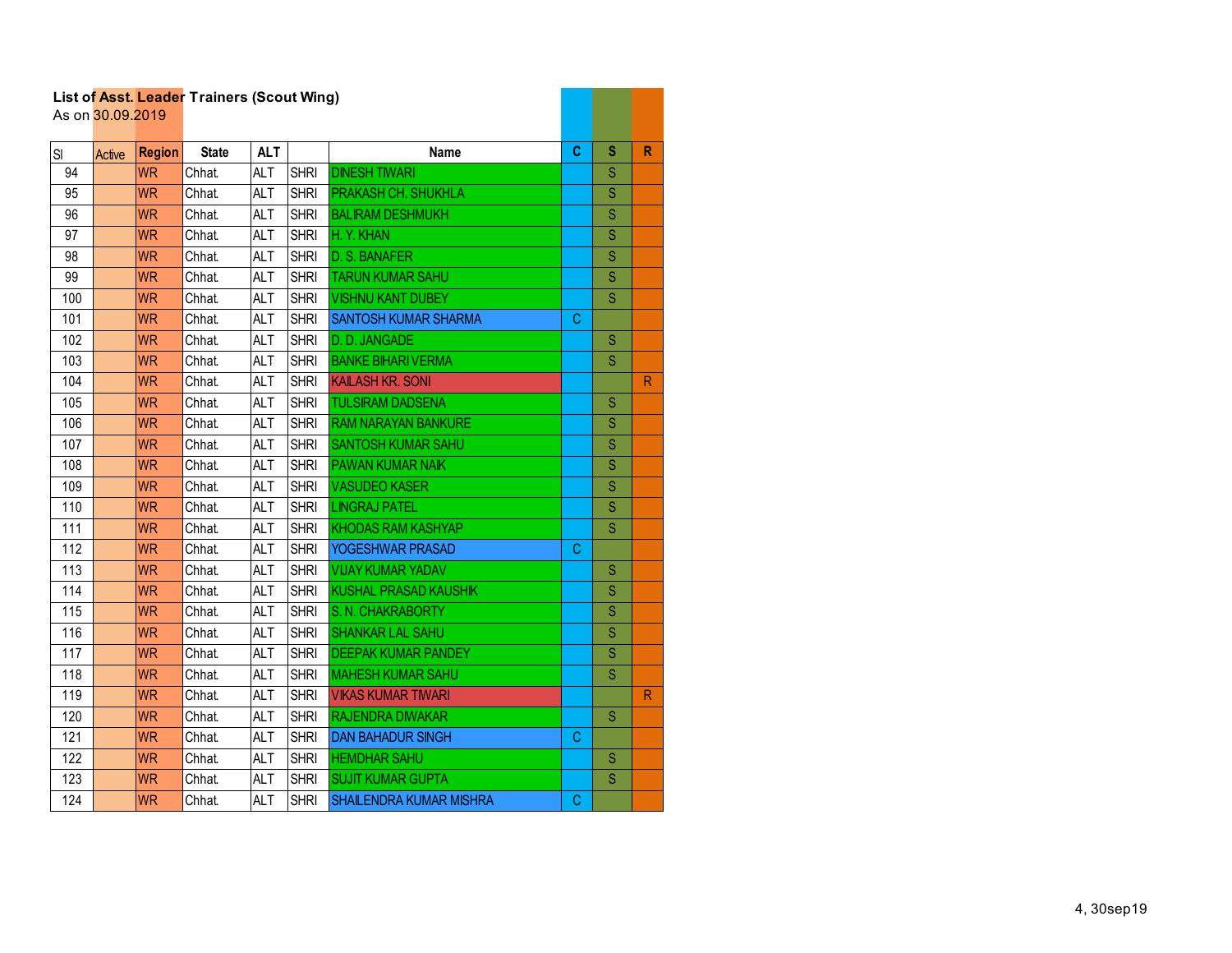|     | List of Asst. Leager Traillers (Scout Willy)<br>As on 30.09.2019 |               |              |            |             |                                |    |             |                         |
|-----|------------------------------------------------------------------|---------------|--------------|------------|-------------|--------------------------------|----|-------------|-------------------------|
| SI  | Active                                                           | <b>Region</b> | <b>State</b> | <b>ALT</b> |             | Name                           | C. | S           | R                       |
| 125 |                                                                  | <b>WR</b>     | <b>Chhat</b> | <b>ALT</b> | <b>SHRI</b> | <b>ANAND RAM BAGHEL</b>        | C  |             |                         |
| 126 |                                                                  | <b>WR</b>     | Chhat.       | <b>ALT</b> | <b>SHRI</b> | <b>RAMESH KUMAR TIWARI</b>     |    | S           |                         |
| 127 |                                                                  | <b>WR</b>     | Chhat        | <b>ALT</b> | <b>SHRI</b> | <b>MOHAN LAL KAUSHIK</b>       |    | $\mathbf S$ |                         |
| 128 |                                                                  | <b>WR</b>     | <b>Chhat</b> | <b>ALT</b> | <b>SHRI</b> | <b>JEEWAN LAL SAHU</b>         |    | S           |                         |
| 129 |                                                                  | <b>WR</b>     | Chhat        | <b>ALT</b> | <b>SHRI</b> | <b>VINOD KUMAR HATHEL</b>      |    | S           |                         |
| 130 |                                                                  | <b>WR</b>     | <b>Chhat</b> | <b>ALT</b> | <b>SHRI</b> | <b>CHITRA SEN PATEL</b>        |    | S           |                         |
| 131 |                                                                  | <b>WR</b>     | <b>Chhat</b> | <b>ALT</b> | <b>SHRI</b> | <b>AMIT KUMAR</b>              |    |             | R                       |
| 132 |                                                                  | <b>WR</b>     | <b>Chhat</b> | <b>ALT</b> | <b>SHRI</b> | <b>SURAJ KASAR</b>             |    |             | R                       |
| 133 |                                                                  | <b>WR</b>     | <b>Chhat</b> | <b>ALT</b> | <b>SHRI</b> | <b>TAPASH ROY</b>              |    |             | $\mathsf{R}$            |
| 134 |                                                                  | <b>WR</b>     | <b>Chhat</b> | <b>ALT</b> | <b>SHRI</b> | <b>HEMANT SHUKLA</b>           |    |             | R                       |
| 135 |                                                                  | <b>WR</b>     | <b>Chhat</b> | <b>ALT</b> | <b>SHRI</b> | <b>SHYAM LAL SHORI</b>         |    | S           |                         |
| 136 |                                                                  | <b>WR</b>     | Chhat.       | <b>ALT</b> | <b>SHRI</b> | <b>ANIL JOHN</b>               |    | S           |                         |
| 137 |                                                                  | <b>WR</b>     | <b>Chhat</b> | <b>ALT</b> | <b>SHRI</b> | <b>MANOORAM RAJAK</b>          |    | $\mathbf S$ |                         |
| 138 |                                                                  | <b>WR</b>     | <b>Chhat</b> | <b>ALT</b> | <b>SHRI</b> | <b>MANOJ KUMAR VERMA</b>       |    | S           |                         |
| 139 |                                                                  | <b>WR</b>     | <b>Chhat</b> | <b>ALT</b> | <b>SHRI</b> | <b>BHUWAN LAL SINHA</b>        |    |             | $\mathsf{R}$            |
| 140 |                                                                  | <b>WR</b>     | <b>Chhat</b> | <b>ALT</b> | <b>SHRI</b> | <b>NARESH KUMAR SAHU</b>       |    | S           |                         |
| 141 |                                                                  | <b>WR</b>     | <b>Chhat</b> | <b>ALT</b> | <b>SHRI</b> | <b>GANESH PRASAD BUDHOLIYA</b> |    | S           |                         |
| 142 |                                                                  | <b>WR</b>     | <b>Chhat</b> | <b>ALT</b> | <b>SHRI</b> | <b>INOO RAM VERMA</b>          |    | S           |                         |
| 143 |                                                                  | <b>WR</b>     | <b>Chhat</b> | <b>ALT</b> | <b>SHRI</b> | <b>DINESH KUMAR SAHU</b>       |    | S           |                         |
| 144 |                                                                  | <b>WR</b>     | <b>Chhat</b> | <b>ALT</b> | <b>SHRI</b> | <b>BHOLARAM SAHU</b>           | С  |             |                         |
| 145 |                                                                  | <b>WR</b>     | Chhat.       | <b>ALT</b> | <b>SHRI</b> | <b>RADHE SHYAM SAHU</b>        | C. |             |                         |
| 146 |                                                                  | <b>WR</b>     | Chhat.       | <b>ALT</b> | <b>SHRI</b> | <b>WAZEED KHAN</b>             |    | S           |                         |
| 147 |                                                                  | <b>WR</b>     | <b>Chhat</b> | <b>ALT</b> | <b>SHRI</b> | <b>KRISHNA KUMAR BARIK</b>     |    |             | $\mathsf R$             |
| 148 |                                                                  | <b>WR</b>     | <b>Chhat</b> | <b>ALT</b> | <b>SHRI</b> | <b>AKSHAY KUMAR SATPATHI</b>   |    |             | R                       |
| 149 |                                                                  | <b>WR</b>     | <b>Chhat</b> | <b>ALT</b> | <b>SHRI</b> | <b>ASGAR KHAN</b>              |    |             | R                       |
| 150 |                                                                  | <b>WR</b>     | <b>Chhat</b> | <b>ALT</b> | <b>SHRI</b> | <b>MAYUKH SHRIVASTAVA</b>      |    |             | $\overline{\mathsf{R}}$ |
| 151 |                                                                  | <b>WR</b>     | <b>Chhat</b> | <b>ALT</b> | <b>SHRI</b> | NEMLAL GANGELE                 |    |             | R                       |
| 152 |                                                                  | <b>WR</b>     | <b>Chhat</b> | <b>ALT</b> | <b>SHRI</b> | <b>HETRAM DHRUW</b>            |    |             | $\mathsf{R}$            |
| 153 |                                                                  | <b>WR</b>     | Chhat.       | ALT        | <b>SHRI</b> | <b>FARNENDRA KUMAR LODHI</b>   |    |             | $\mathsf{R}$            |
| 154 |                                                                  | <b>WR</b>     | <b>Chhat</b> | <b>ALT</b> | <b>SHRI</b> | POONAM SINGH SAHU              |    | S           |                         |
| 155 |                                                                  | <b>WR</b>     | <b>Chhat</b> | <b>ALT</b> | <b>SHRI</b> | <b>AMIT GUPTA</b>              |    | S           |                         |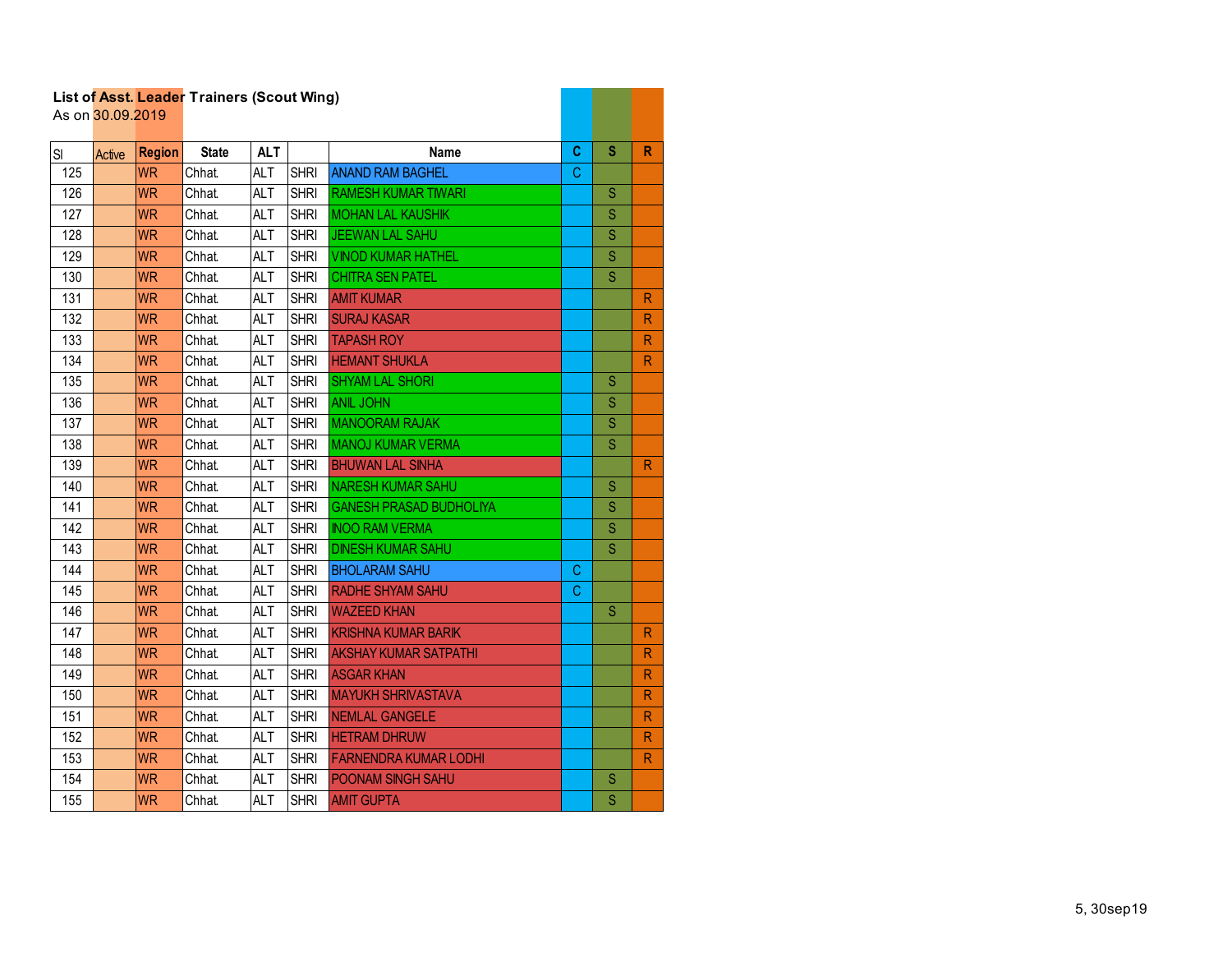|     | As on 30.09.2019 |               | List of Asst. Leader Traillers (Scout Willy) |            |             |                                 |    |   |                         |
|-----|------------------|---------------|----------------------------------------------|------------|-------------|---------------------------------|----|---|-------------------------|
| SI  | Active           | <b>Region</b> | <b>State</b>                                 | <b>ALT</b> |             | <b>Name</b>                     | C. | S | $\mathsf{R}$            |
| 156 |                  | <b>WR</b>     | Chhat.                                       | <b>ALT</b> | <b>SHRI</b> | <b>JAGADISH KUMAR SAHU</b>      |    | S |                         |
| 157 |                  | <b>WR</b>     | Chhat.                                       | <b>ALT</b> | <b>SHRI</b> | <b>PITAMBAR DAS MANIKPURI</b>   |    | S |                         |
| 158 |                  | <b>WR</b>     | <b>Chhat</b>                                 | <b>ALT</b> | <b>SHRI</b> | <b>SHRAWAN KUMAR SINHA</b>      |    | S |                         |
| 159 |                  | <b>WR</b>     | <b>Chhat</b>                                 | <b>ALT</b> | <b>SHRI</b> | <b>PRADEEP KUMAR SEN</b>        |    |   | $\mathsf{R}$            |
| 160 |                  | <b>NR</b>     | <b>DELHI</b>                                 | <b>ALT</b> | <b>SHRI</b> | <b>GANGA CHARAN BHARTI</b>      |    | S |                         |
| 161 |                  | <b>NR</b>     | <b>DELHI</b>                                 | <b>ALT</b> | <b>SHRI</b> | <b>DEEPANGSU BHATTACHARYA</b>   |    | S |                         |
| 162 |                  | <b>NR</b>     | <b>DELHI</b>                                 | <b>ALT</b> | <b>SHRI</b> | M. P. PATHAK                    |    | S |                         |
| 163 |                  | <b>NR</b>     | <b>DELHI</b>                                 | <b>ALT</b> | <b>SHRI</b> | <b>RAJENDRA KUMAR</b>           |    | S |                         |
| 164 |                  | <b>NR</b>     | <b>DELHI</b>                                 | <b>ALT</b> | DR.         | JOGINDER SINGH TANWAR           |    | Ś |                         |
| 165 |                  | <b>NR</b>     | <b>DELHI</b>                                 | <b>ALT</b> | <b>SHRI</b> | <b>SUBAS CHANDRA BEHERA</b>     |    | S |                         |
| 166 |                  | <b>NR</b>     | <b>DELHI</b>                                 | <b>ALT</b> | <b>SHRI</b> | Mr. Rajender Singh              |    | S |                         |
| 167 |                  | <b>NR</b>     | <b>DELHI</b>                                 | <b>ALT</b> | <b>SHRI</b> | <b>KUNWAR PRAMOD</b>            |    | S |                         |
| 168 |                  | <b>NR</b>     | <b>DELHI</b>                                 | <b>ALT</b> | <b>SHRI</b> | <b>MANI RAM GIRI</b>            |    | S |                         |
| 169 |                  | <b>NR</b>     | <b>DELHI</b>                                 | <b>ALT</b> | <b>SHRI</b> | <b>RAJESH KUMAR KARN</b>        |    | S |                         |
| 170 |                  | <b>ER</b>     | E.Cen.Rly                                    | <b>ALT</b> | <b>SHRI</b> | <b>NIRAJ CHANDRA MISHRA</b>     |    |   | $\mathsf{R}$            |
| 171 |                  | <b>ER</b>     | E.Cen.Rly                                    | <b>ALT</b> | <b>SHRI</b> | <b>SH. SANTOSH KUMAR TIWARI</b> |    |   | R                       |
| 172 | Not Acti NR      |               | E.Cen.Rly                                    | <b>ALT</b> | <b>SHRI</b> | <b>PRITAM DUTTA</b>             | C. |   |                         |
| 173 | Not Acti NR      |               | E.Cen.Rly                                    | <b>ALT</b> | <b>SHRI</b> | <b>SURENDRA KUMAR</b>           |    | S |                         |
| 174 | Not Acti NR      |               | E.Cen.Rly                                    | <b>ALT</b> | <b>SHRI</b> | <b>GOPAL PANDEY</b>             |    |   | $\mathsf{R}$            |
| 175 | Not Acti NR      |               | E.Cen.Rly                                    | <b>ALT</b> | <b>SHRI</b> | <b>ASHOK KUMAR SINHA</b>        |    | S |                         |
| 176 | Not Acti NR      |               | E.Cen.Rly                                    | <b>ALT</b> | <b>SHRI</b> | <b>MD. AJMAL IMAM</b>           |    |   | $\mathsf{R}$            |
| 177 |                  | ER            | E.RLY                                        | <b>ALT</b> | <b>SHRI</b> | <b>J.M. BANERJEE</b>            | C  |   |                         |
| 178 |                  | <b>ER</b>     | E.RLY                                        | <b>ALT</b> | <b>SHRI</b> | <b>SOUMENDRA BHOWAL</b>         |    | S |                         |
| 179 |                  | <b>ER</b>     | E.RLY                                        | ALT        | <b>SHRI</b> | <b>BIDYUT KR. BASU</b>          |    | S |                         |
| 180 |                  | ER            | E.RLY                                        | <b>ALT</b> | <b>SHRI</b> | R.L. MUKHERJEE                  |    |   | $\mathsf{R}$            |
| 181 |                  | ER            | E.RLY                                        | <b>ALT</b> | <b>SHRI</b> | <b>KANTI BHUSAN LODH</b>        |    |   | $\overline{\mathsf{R}}$ |
| 182 |                  | <b>ER</b>     | E.RLY                                        | <b>ALT</b> | <b>SHRI</b> | <b>GOUTAM CHOUDHARY</b>         |    | S |                         |
| 183 |                  | <b>ER</b>     | E.RLY                                        | <b>ALT</b> | <b>SHRI</b> | A.B. GUHA                       |    | S |                         |
| 184 |                  | ER            | E.RLY                                        | <b>ALT</b> | <b>SHRI</b> | <b>SAURABH BASU</b>             | C  |   |                         |
| 185 |                  | ER            | E.RLY                                        | <b>ALT</b> | <b>SHRI</b> | A.K. CHAKRABORTY                |    | S |                         |
| 186 |                  | ER            | E.RLY                                        | <b>ALT</b> | <b>SHRI</b> | <b>KRIPA SHANKAR SINGH</b>      |    | S |                         |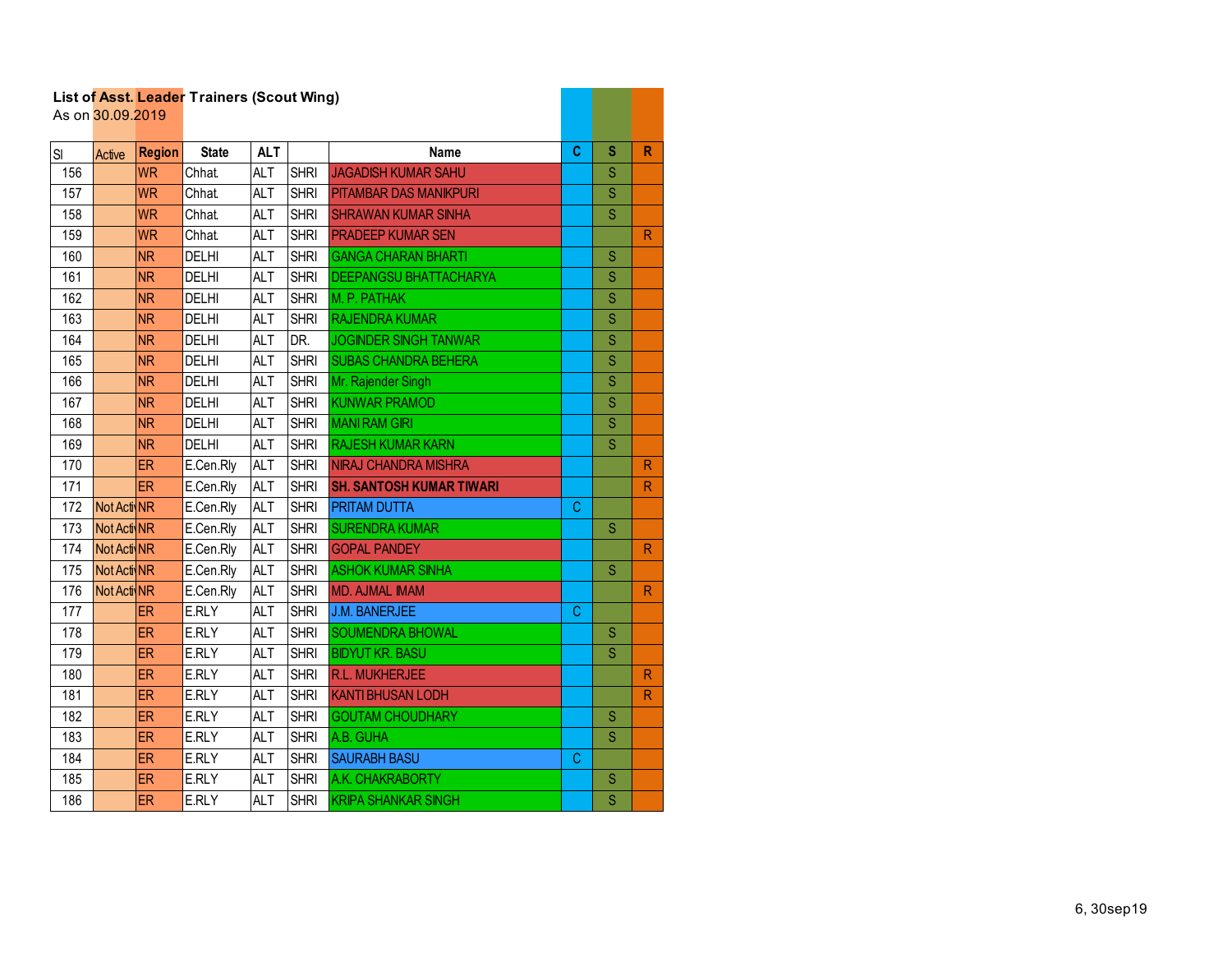|                  | As on 30.09.2019 |               |              |            |             |                                     |   |                         |                         |
|------------------|------------------|---------------|--------------|------------|-------------|-------------------------------------|---|-------------------------|-------------------------|
| SI               | Active           | <b>Region</b> | <b>State</b> | <b>ALT</b> |             | <b>Name</b>                         | C | $\mathbf{s}$            | $\mathsf{R}$            |
| 187              |                  | <b>ER</b>     | E.RLY        | <b>ALT</b> | <b>SHRI</b> | <b>ARUN MOY MUKHERJEE</b>           |   |                         | $\mathsf{R}$            |
| 188              |                  | <b>ER</b>     | E.RLY        | <b>ALT</b> | <b>SHRI</b> | <b>SHRI SUBRATA CHOUDHARY</b>       |   | S                       |                         |
| 189              |                  | ER            | E.RLY        | <b>ALT</b> | <b>SHRI</b> | <b>DEEBARATA SEAL</b>               |   |                         | $\mathsf{R}$            |
| 190              |                  | ER            | E.RLY        | <b>ALT</b> | <b>SHRI</b> | <b>BAPIBOSE</b>                     |   |                         | $\overline{\mathsf{R}}$ |
| 191              |                  | <b>ER</b>     | E.RLY        | <b>ALT</b> | <b>SHRI</b> | <b>BALARAM BISWAS</b>               |   | S                       |                         |
| 192              |                  | <b>ER</b>     | E.RLY        | <b>ALT</b> | <b>SHRI</b> | <b>Bishwajit Sinha</b>              |   | S                       |                         |
| 193              |                  | <b>ER</b>     | E.RLY        | <b>ALT</b> | <b>SHRI</b> | Ranjit Kr. Chakraborty              | C |                         |                         |
| 194              |                  | ER            | E.RLY        | <b>ALT</b> | <b>SHRI</b> | <b>JIBAN KUMAR ROY</b>              | C |                         |                         |
| 195              |                  | ER            | E.RLY        | <b>ALT</b> | <b>SHRI</b> | <b>SUBHASIS SARKAR</b>              |   | S                       |                         |
| 196              |                  | ER.           | E.RLY        | <b>ALT</b> | <b>SHRI</b> | <b>AJAY KUMAR SINGH</b>             |   | S                       |                         |
| 197              |                  | <b>ER</b>     | E.RLY        | <b>ALT</b> | <b>SHRI</b> | <b>ATIN GHOSH CHOUDHURY</b>         |   | S                       |                         |
| 198              |                  | <b>ER</b>     | E.RLY        | <b>ALT</b> | <b>SHRI</b> | <b>BIJOY BISWAS</b>                 |   | Ś                       |                         |
| 199              |                  | <b>ER</b>     | E.RLY        | <b>ALT</b> | <b>SHRI</b> | <b>AMITAVA TRIBEDI</b>              |   | S                       |                         |
| 200              |                  | ER.           | E.RLY        | <b>ALT</b> | <b>SHRI</b> | <b>SANJEEB KUMAR BOSE</b>           |   |                         | $\mathsf{R}$            |
| 201              |                  | <b>ER</b>     | E.RLY        | <b>ALT</b> | <b>SHRI</b> | <b>SUPRABHAT PAUL</b>               | C |                         |                         |
| 202              |                  | <b>ER</b>     | E.RLY        | <b>ALT</b> | <b>SHRI</b> | <b>AMIT KUMAR SHARMA</b>            |   | S                       |                         |
| 203              |                  | <b>ER</b>     | E.RLY        | <b>ALT</b> | <b>SHRI</b> | <b>SEKHAR DAS</b>                   |   | S                       |                         |
| 204              |                  | ER.           | E.RLY        | <b>ALT</b> | <b>SHRI</b> | <b>ALOKE CHAKRABORTY</b>            |   |                         | $\overline{\mathsf{R}}$ |
| 205              |                  | ER            | E.RLY        | <b>ALT</b> | <b>SHRI</b> | <b>RAMESH RAJAK</b>                 |   | S                       |                         |
| 206              |                  | <b>ER</b>     | E.RLY        | <b>ALT</b> | <b>SHRI</b> | <b>JAY PRAKASH SHARMA</b>           |   |                         | $\mathsf{R}$            |
| 207              |                  | <b>WR</b>     | Goa          | <b>ALT</b> | <b>SHRI</b> | T. E. PHILIP                        |   | S                       |                         |
| 208              |                  | <b>WR</b>     | Goa          | <b>ALT</b> |             | <b>SH. JAMES M. FERNANDES</b>       |   | S                       |                         |
| 209              |                  | <b>WR</b>     | Goa          | <b>ALT</b> |             | <b>SH. SUHAS PRAKASH ACHAREKAR</b>  |   | Ś                       |                         |
| 210              |                  | <b>WR</b>     | Goa          | <b>ALT</b> |             | <b>SH. YESHWANT A. SINARI</b>       |   | S                       |                         |
| 211              |                  | <b>WR</b>     | Goa          | <b>ALT</b> |             | <b>SH. TUKARAM RAMCHANDRA PATIL</b> |   | S                       |                         |
| $\overline{212}$ |                  | <b>WR</b>     | Goa          | <b>ALT</b> |             | <b>SH. JERONIMO FERNANDES</b>       |   | S                       |                         |
| $\overline{213}$ |                  | <b>WR</b>     | Goa          | <b>ALT</b> |             | <b>SH. TUCARAM D. NAIK</b>          |   | $\overline{\mathsf{S}}$ |                         |
| 214              |                  | <b>WR</b>     | Gujarat      | <b>ALT</b> | <b>SHRI</b> | PANDYA HARI KRUSHNA R.              |   | S                       |                         |
| 215              |                  | <b>WR</b>     | Gujarat      | <b>ALT</b> | <b>SHRI</b> | <b>KOSHTI RAMKRISHAN B.</b>         |   | S                       |                         |
| 216              |                  | <b>WR</b>     | Gujarat      | <b>ALT</b> | <b>SHRI</b> | <b>SH. SANTANU KUMAR SAHOO</b>      |   | S                       |                         |
| 217              |                  | <b>WR</b>     | Gujarat      | <b>ALT</b> | <b>SHRI</b> | CHAUDHARY AMRUTBHAI RAMJIBHAI       |   | $\overline{\mathbf{S}}$ |                         |

and the company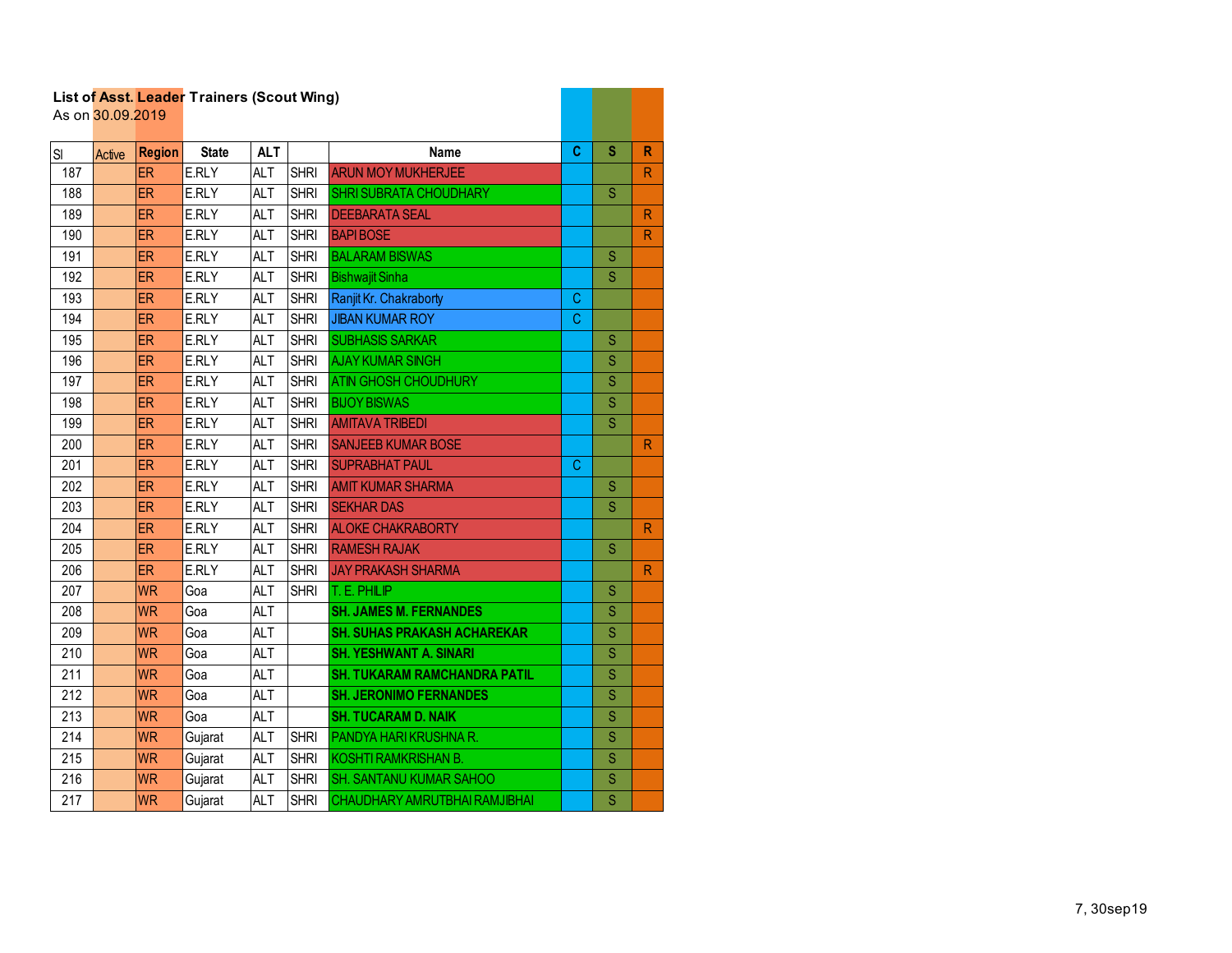|     |                  |               | List of Asst. Leader Trainers (Scout Wing) |            |             |                                       |   |                         |   |
|-----|------------------|---------------|--------------------------------------------|------------|-------------|---------------------------------------|---|-------------------------|---|
|     | As on 30.09.2019 |               |                                            |            |             |                                       |   |                         |   |
| SI  | Active           | <b>Region</b> | <b>State</b>                               | <b>ALT</b> |             | <b>Name</b>                           | C | s                       | R |
| 218 |                  | <b>WR</b>     | Gujarat                                    | <b>ALT</b> | <b>SHRI</b> | <b>THAKOR POPATJI BHIKHAJI</b>        |   | S                       |   |
| 219 |                  | <b>WR</b>     | Gujarat                                    | <b>ALT</b> | <b>SHRI</b> | SANDIPKUMAR VITHALDAS VALA            |   | S                       |   |
| 220 |                  | <b>WR</b>     | Gujarat                                    | <b>ALT</b> | <b>SHRI</b> | <b>MANHARLAL DAHYALAL</b>             |   | Ś                       |   |
| 221 |                  | <b>WR</b>     | Gujarat                                    | <b>ALT</b> | <b>SHRI</b> | NITINKUMAR DALSUKHRAM GURJAR          |   | S                       |   |
| 222 |                  | <b>WR</b>     | Gujarat                                    | <b>ALT</b> | <b>SHRI</b> | <b>MUNNA THAKUR</b>                   |   | Ś                       |   |
| 223 |                  | <b>WR</b>     | Gujarat                                    | <b>ALT</b> | <b>SHRI</b> | <b>KALPESH S. TRIVEDI</b>             |   | Ś                       |   |
| 224 |                  | <b>WR</b>     | Gujarat                                    | <b>ALT</b> | <b>SHRI</b> | <b>AJAY KUMAR MAHESHCHANDRA BHATI</b> |   | S                       |   |
| 225 |                  | <b>NR</b>     | H.P.                                       | <b>ALT</b> | <b>SHRI</b> | <b>HEM KANT CHATTERJEE</b>            |   | S                       |   |
| 226 |                  | <b>NR</b>     | H.P.                                       | <b>ALT</b> | <b>SHRI</b> | <b>VIJAY KR. MAHAJAN</b>              |   | Ś                       |   |
| 227 |                  | <b>NR</b>     | H.P.                                       | <b>ALT</b> | <b>SHRI</b> | <b>DESH BANDHU MEHTA</b>              |   | S                       |   |
| 228 |                  | <b>NR</b>     | H.P.                                       | <b>ALT</b> | <b>SHRI</b> | <b>BHIM RAJ</b>                       |   | $\overline{\mathsf{S}}$ |   |
| 229 |                  | <b>NR</b>     | H.P.                                       | <b>ALT</b> | <b>SHRI</b> | <b>DESRAJ BHARDWAJ</b>                |   | S                       |   |
| 230 |                  | <b>NR</b>     | H.P.                                       | <b>ALT</b> | <b>SHRI</b> | <b>NIRANJAN SINGH MANHAS</b>          |   | S                       |   |
| 231 |                  | <b>NR</b>     | H.P.                                       | <b>ALT</b> | <b>SHRI</b> | <b>PARAMJEET SHARMA</b>               |   | Ś                       |   |
| 232 |                  | <b>NR</b>     | H.P.                                       | <b>ALT</b> | <b>SHRI</b> | <b>DHIAN CHAND DHIMAN</b>             |   | Ś                       |   |
| 233 |                  | <b>NR</b>     | H.P.                                       | <b>ALT</b> | <b>SHRI</b> | <b>SITA RAM VERMA</b>                 |   | S                       |   |
| 234 |                  | <b>NR</b>     | H.P.                                       | <b>ALT</b> | <b>SHRI</b> | <b>ROOP SINGH</b>                     |   | S                       |   |
| 235 |                  | <b>NR</b>     | H.P.                                       | <b>ALT</b> | Shri        | <b>Mast Ram Badiyal</b>               |   | S                       |   |
| 236 |                  | <b>NR</b>     | H.P.                                       | <b>ALT</b> | Shri        | <b>RAJ KUMAR KANWAR</b>               |   | S                       |   |
| 237 |                  | <b>NR</b>     | H.P.                                       | <b>ALT</b> | Shri        | <b>SURINDER GOSWAMI</b>               |   | S                       |   |
| 238 |                  | <b>NR</b>     | H.P.                                       | <b>ALT</b> | Shri        | <b>RAVINDER KUMAR</b>                 |   | S                       |   |
| 239 |                  | <b>NR</b>     | H.P.                                       | <b>ALT</b> | <b>SHRI</b> | <b>ROHIT</b>                          |   | Ś                       |   |
| 240 |                  | <b>NR</b>     | <b>HAR</b>                                 | <b>ALT</b> | <b>SHRI</b> | <b>BISHAMBAR LAL</b>                  |   | Ś                       |   |
| 241 |                  | <b>NR</b>     | <b>HAR</b>                                 | <b>ALT</b> | <b>SHRI</b> | <b>TARA CHAND KAUSHIK</b>             |   | S                       |   |
| 242 |                  | <b>NR</b>     | <b>HAR</b>                                 | <b>ALT</b> | <b>SHRI</b> | <b>RAMPHAL SHARMA</b>                 |   | Ś                       |   |
| 243 |                  | <b>NR</b>     | <b>HAR</b>                                 | <b>ALT</b> | <b>SHRI</b> | <b>BANWARILAL</b>                     |   | S                       |   |
| 244 |                  | <b>NR</b>     | HAR                                        | <b>ALT</b> | <b>SHRI</b> | <b>CHANDI SINGH SETHI</b>             |   | $\overline{\mathsf{S}}$ |   |
| 245 |                  | <b>NR</b>     | <b>HAR</b>                                 | <b>ALT</b> | <b>SHRI</b> | <b>R.C. PRUTHI</b>                    |   | S                       |   |
| 246 |                  | <b>NR</b>     | <b>HAR</b>                                 | ALT        | <b>SHRI</b> | <b>VED PRAKASH SHARMA</b>             |   | Ś                       |   |
| 247 |                  | <b>NR</b>     | <b>HAR</b>                                 | <b>ALT</b> | <b>SHRI</b> | <b>HAWA SINGH</b>                     |   | S                       |   |
| 248 |                  | <b>NR</b>     | <b>HAR</b>                                 | <b>ALT</b> | <b>SHRI</b> | <b>HANUMAN SHARMA</b>                 |   | $\overline{\mathsf{S}}$ |   |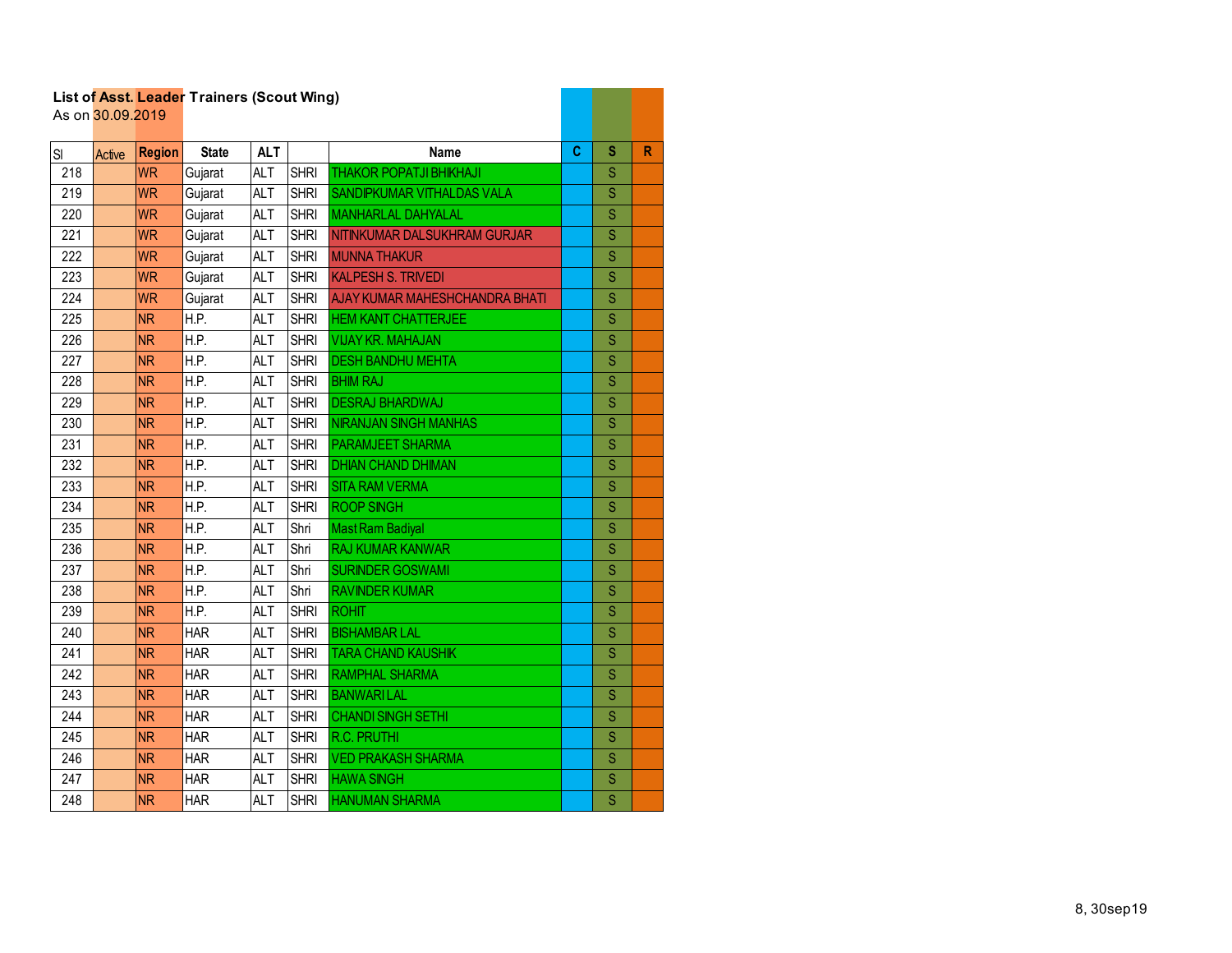|     | As on 30.09.2019 |               |              |            |             |                             |    |   |              |
|-----|------------------|---------------|--------------|------------|-------------|-----------------------------|----|---|--------------|
| SI  | Active           | <b>Region</b> | <b>State</b> | <b>ALT</b> |             | <b>Name</b>                 | C  | s | $\mathbb{R}$ |
| 249 |                  | <b>NR</b>     | <b>HAR</b>   | <b>ALT</b> | <b>SHRI</b> | S. K. BALYAN                |    | S |              |
| 250 |                  | <b>NR</b>     | <b>HAR</b>   | <b>ALT</b> | <b>SHRI</b> | <b>U.K. SHASTRI</b>         |    | S |              |
| 251 |                  | <b>NR</b>     | <b>HAR</b>   | <b>ALT</b> | <b>SHRI</b> | <b>BANSILAL</b>             | C  |   |              |
| 252 |                  | <b>NR</b>     | <b>HAR</b>   | <b>ALT</b> | <b>SHRI</b> | <b>SURESH KUMAR</b>         |    | S |              |
| 253 |                  | <b>NR</b>     | <b>HAR</b>   | <b>ALT</b> | <b>SHRI</b> | <b>LALIT MOHAN</b>          |    | S |              |
| 254 |                  | <b>NR</b>     | <b>HAR</b>   | <b>ALT</b> | <b>SHRI</b> | <b>RAM KUMAR</b>            |    | S |              |
| 255 |                  | <b>NR</b>     | <b>HAR</b>   | <b>ALT</b> | <b>SHRI</b> | <b>MANI RAM KAUSHAL</b>     |    | S |              |
| 256 |                  | <b>NR</b>     | <b>HAR</b>   | <b>ALT</b> | <b>SHRI</b> | <b>KAMALJEET SHARMA</b>     |    | S |              |
| 257 |                  | <b>NR</b>     | <b>HAR</b>   | <b>ALT</b> | <b>SHRI</b> | RAJ PAL SINGH ARYA          |    | S |              |
| 258 |                  | <b>NR</b>     | <b>HAR</b>   | <b>ALT</b> | <b>SHRI</b> | <b>RAM PHAL SHARMA</b>      |    | S |              |
| 259 |                  | <b>NR</b>     | <b>HAR</b>   | <b>ALT</b> | <b>SHRI</b> | <b>GURBAJ SINGH CHETHA</b>  |    | S |              |
| 260 |                  | <b>NR</b>     | <b>HAR</b>   | <b>ALT</b> | <b>SHRI</b> | <b>DALBIR SINGH SHASTRI</b> |    | S |              |
| 261 |                  | <b>NR</b>     | <b>HAR</b>   | <b>ALT</b> | <b>SHRI</b> | <b>SADA NAND SHARMA</b>     |    | S |              |
| 262 |                  | <b>NR</b>     | <b>HAR</b>   | ALT        | <b>SHRI</b> | <b>BHUPINDER SINGH</b>      |    | S |              |
| 263 |                  | <b>NR</b>     | <b>HAR</b>   | ALT        | <b>SHRI</b> | <b>KARAM KAPOOR</b>         |    | S |              |
| 264 |                  | <b>NR</b>     | <b>HAR</b>   | <b>ALT</b> | <b>SHRI</b> | <b>SHANTI SARUP</b>         | C  |   |              |
| 265 |                  | <b>NR</b>     | <b>HAR</b>   | <b>ALT</b> | <b>SHRI</b> | <b>RANBIR SINGH SAINI</b>   | C  |   |              |
| 266 |                  | <b>NR</b>     | <b>HAR</b>   | <b>ALT</b> | <b>SHRI</b> | L. S. VERMA                 | C  |   |              |
| 267 |                  | <b>NR</b>     | <b>HAR</b>   | <b>ALT</b> | <b>SHRI</b> | <b>ANIL KAUSHIK</b>         | C  |   |              |
| 268 |                  | <b>NR</b>     | <b>HAR</b>   | ALT        | <b>SHRI</b> | <b>BINOD KUMAR BANSAL</b>   | С  |   |              |
| 269 |                  | <b>NR</b>     | <b>HAR</b>   | <b>ALT</b> | DR.         | <b>RAMESHWAR DAS SAINI</b>  | C  |   |              |
| 270 |                  | <b>NR</b>     | <b>HAR</b>   | <b>ALT</b> | DR.         | <b>SANDEEP GUPTA</b>        |    | S |              |
| 271 |                  | <b>NR</b>     | <b>HAR</b>   | <b>ALT</b> | SMT.        | <b>JAGJIT KAUR</b>          | C  |   |              |
| 272 |                  | <b>NR</b>     | <b>HAR</b>   | <b>ALT</b> | MS.         | <b>GEETA DEVI</b>           | C  |   |              |
| 273 |                  | <b>NR</b>     | <b>HAR</b>   | <b>ALT</b> | <b>SHRI</b> | <b>SHAKUNTALA VERMA</b>     | C  |   |              |
| 274 |                  | <b>NR</b>     | <b>HAR</b>   | <b>ALT</b> | <b>SHRI</b> | <b>DUSHYANT KUMAR</b>       |    | S |              |
| 275 |                  | <b>NR</b>     | <b>HAR</b>   | <b>ALT</b> | <b>SHRI</b> | <b>PRADEEP KUMAR</b>        |    | S |              |
| 276 |                  | <b>NR</b>     | <b>HAR</b>   | <b>ALT</b> | <b>SHRI</b> | <b>VED PRAKASH</b>          |    | S |              |
| 277 |                  | <b>NR</b>     | <b>HAR</b>   | <b>ALT</b> | <b>SHRI</b> | <b>RAM KUMAR</b>            |    | S |              |
| 278 |                  | <b>NR</b>     | <b>HAR</b>   | <b>ALT</b> | <b>SHRI</b> | <b>NARESH KUMAR</b>         |    | S |              |
| 279 |                  | <b>NR</b>     | <b>HAR</b>   | <b>ALT</b> | <b>SHRI</b> | <b>NAFEES ALI</b>           | C. |   |              |

and the state of the state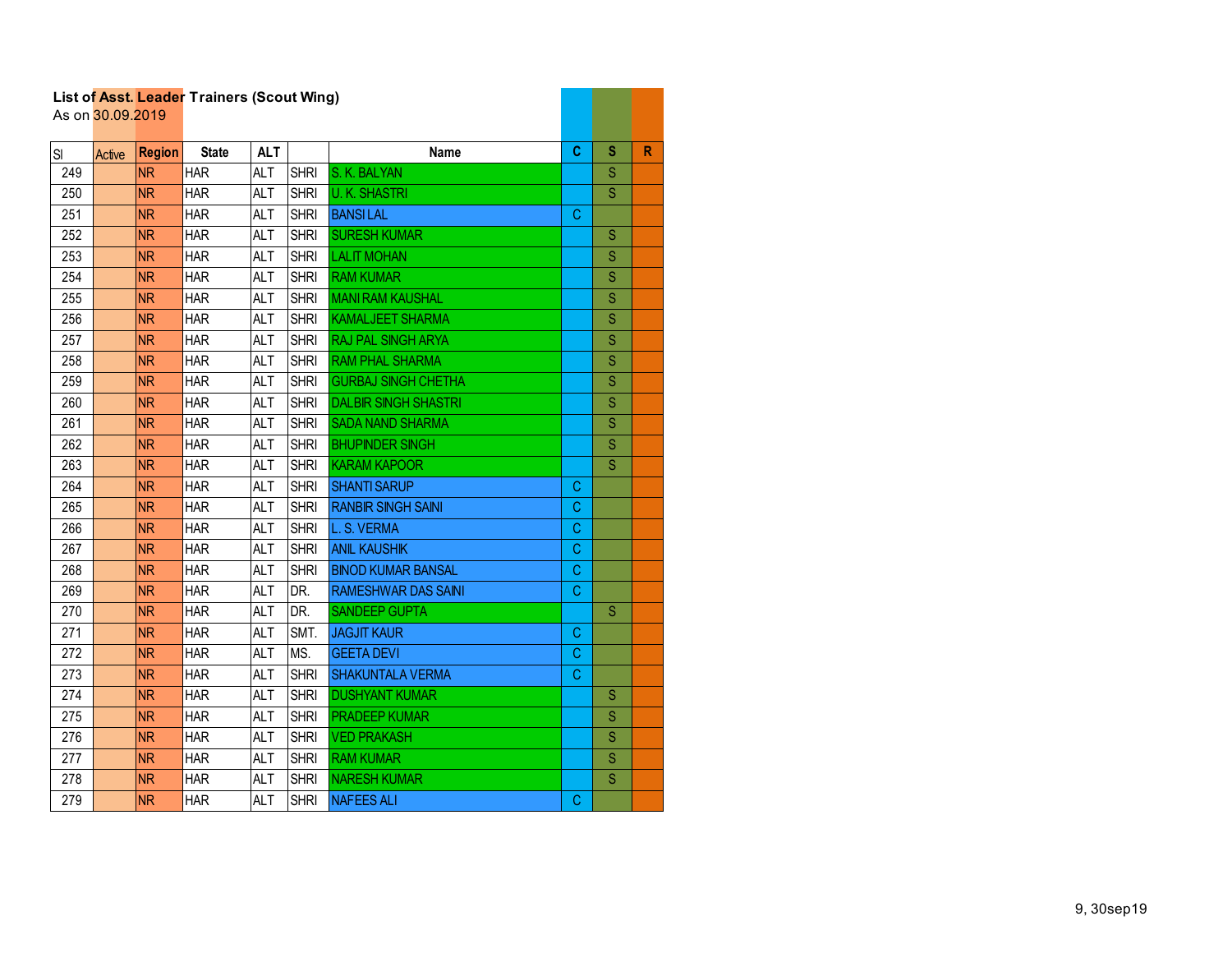|     | As on 30.09.2019 |               | List of Asst. Leader Traillers (Scout Willy) |            |             |                                        |             |   |              |
|-----|------------------|---------------|----------------------------------------------|------------|-------------|----------------------------------------|-------------|---|--------------|
| SI  | Active           | <b>Region</b> | <b>State</b>                                 | <b>ALT</b> |             | <b>Name</b>                            | C           | S | R            |
| 280 |                  | <b>NR</b>     | <b>HAR</b>                                   | <b>ALT</b> | <b>SHRI</b> | <b>MANOJ KUMAR</b>                     | C           |   |              |
| 281 |                  | <b>NR</b>     | <b>HAR</b>                                   | <b>ALT</b> | <b>SHRI</b> | <b>ROHTASH</b>                         | C           |   |              |
| 282 |                  | <b>NR</b>     | <b>HAR</b>                                   | ALT        | <b>SHRI</b> | <b>MUKESH KUMAR</b>                    | C           |   |              |
| 283 |                  | <b>NR</b>     | <b>HAR</b>                                   | <b>ALT</b> | <b>SHRI</b> | <b>OM SINGH</b>                        | C           |   |              |
| 284 |                  | <b>NR</b>     | <b>HAR</b>                                   | <b>ALT</b> | DR.         | <b>INDER SAIN</b>                      |             | S |              |
| 285 |                  | <b>NR</b>     | <b>HAR</b>                                   | <b>ALT</b> | DR.         | <b>BHUP SINGH</b>                      |             | S |              |
| 286 |                  | <b>NR</b>     | <b>HAR</b>                                   | <b>ALT</b> | <b>SHRI</b> | <b>NARESH KUMAR</b>                    |             | Ś |              |
| 287 |                  | <b>NR</b>     | <b>HAR</b>                                   | ALT        | <b>SHRI</b> | <b>BHAGWAN</b>                         |             | S |              |
| 288 |                  | <b>NR</b>     | <b>HAR</b>                                   | ALT        | <b>SHRI</b> | <b>PAWAN KUMAR</b>                     |             | S |              |
| 289 |                  | <b>NR</b>     | <b>HAR</b>                                   | <b>ALT</b> | <b>SHRI</b> | <b>AJAY SINGH</b>                      | C           |   |              |
| 290 |                  | <b>NR</b>     | <b>HAR</b>                                   | <b>ALT</b> | <b>SHRI</b> | <b>MAHABIR PRASAD</b>                  | C           |   |              |
| 291 |                  | <b>NR</b>     | <b>HAR</b>                                   | <b>ALT</b> | <b>SHRI</b> | <b>VIJENDER KUMAR</b>                  | C           |   |              |
| 292 |                  | <b>NR</b>     | <b>HAR</b>                                   | <b>ALT</b> | MS.         | <b>MANJU BALA SAINI</b>                | $\mathbf C$ |   |              |
| 293 |                  | <b>NR</b>     | J&K                                          | <b>ALT</b> | <b>SHRI</b> | <b>GHULAM AHMED PARRY</b>              |             | S |              |
| 294 |                  | <b>NR</b>     | <b>J&amp;K</b>                               | <b>ALT</b> | MQ.         | <b>BASHIR SHAWAL</b>                   |             | S |              |
| 295 |                  | <b>NR</b>     | <b>J&amp;K</b>                               | <b>ALT</b> | MD.         | <b>MAQBOOL</b>                         |             | S |              |
| 296 |                  | <b>NR</b>     | J&K                                          | <b>ALT</b> | <b>SHRI</b> | <b>JAMAIT ALI SHAH</b>                 |             | S |              |
| 297 |                  | <b>NR</b>     | <b>J&amp;K</b>                               | ALT        | <b>SHRI</b> | <b>MUZAFFER AHMED TRAMBU</b>           |             | Ś |              |
| 298 |                  | <b>NR</b>     | <b>J&amp;K</b>                               | <b>ALT</b> | <b>SHRI</b> | <b>ABDUL AHAD SHAH</b>                 |             | Ś |              |
| 299 |                  | <b>NR</b>     | <b>J&amp;K</b>                               | <b>ALT</b> | <b>SHRI</b> | MOHD. AYAZ KHAN                        |             | S |              |
| 300 |                  | <b>NR</b>     | J&K                                          | <b>ALT</b> | <b>SHRI</b> | R. C. SHARMA                           |             | S |              |
| 301 |                  | <b>NR</b>     | J&K                                          | ALT        | <b>SHRI</b> | <b>BALWAN SINGH</b>                    |             | S |              |
| 302 |                  | <b>NR</b>     | <b>J&amp;K</b>                               | <b>ALT</b> | <b>SHRI</b> | <b>RAJINDER PD. KOTWAL</b>             |             | S |              |
| 303 |                  | <b>NR</b>     | <b>J&amp;K</b>                               | <b>ALT</b> | Shri        | Ali Mohd. Wani                         |             | S |              |
| 304 |                  | <b>NR</b>     | J&K                                          | <b>ALT</b> | <b>SHRI</b> | <b>NAWAZ AHMAD RATHER</b>              |             |   | $\mathsf{R}$ |
| 305 |                  | <b>NR</b>     | J&K                                          | <b>ALT</b> |             | <b>SH. MOHAMMAD AKRAM GANIE (RAHI)</b> | C.          |   |              |
| 306 |                  | <b>ER</b>     | Jhar K.                                      | <b>ALT</b> | <b>SHRI</b> | <b>SHRITILKU NAG</b>                   |             | S |              |
| 307 | Not Acti ER      |               | Jhar K.                                      | <b>ALT</b> | <b>SHRI</b> | <b>SHRI JAGNARAYAN SINGH</b>           |             | S |              |
| 308 |                  | ER            | Jhar K.                                      | <b>ALT</b> | <b>SHRI</b> | <b>BINAY MOHAN CHOUDHARY</b>           |             | S |              |
| 309 |                  | <b>ER</b>     | Jhar K.                                      | <b>ALT</b> | <b>SHRI</b> | <b>SHUBHENDU TAGORE</b>                |             | S |              |
| 310 |                  | <b>ER</b>     | Jhar K.                                      | <b>ALT</b> | <b>SHRI</b> | <b>AMOD KUMAR SINGH</b>                |             | Ś |              |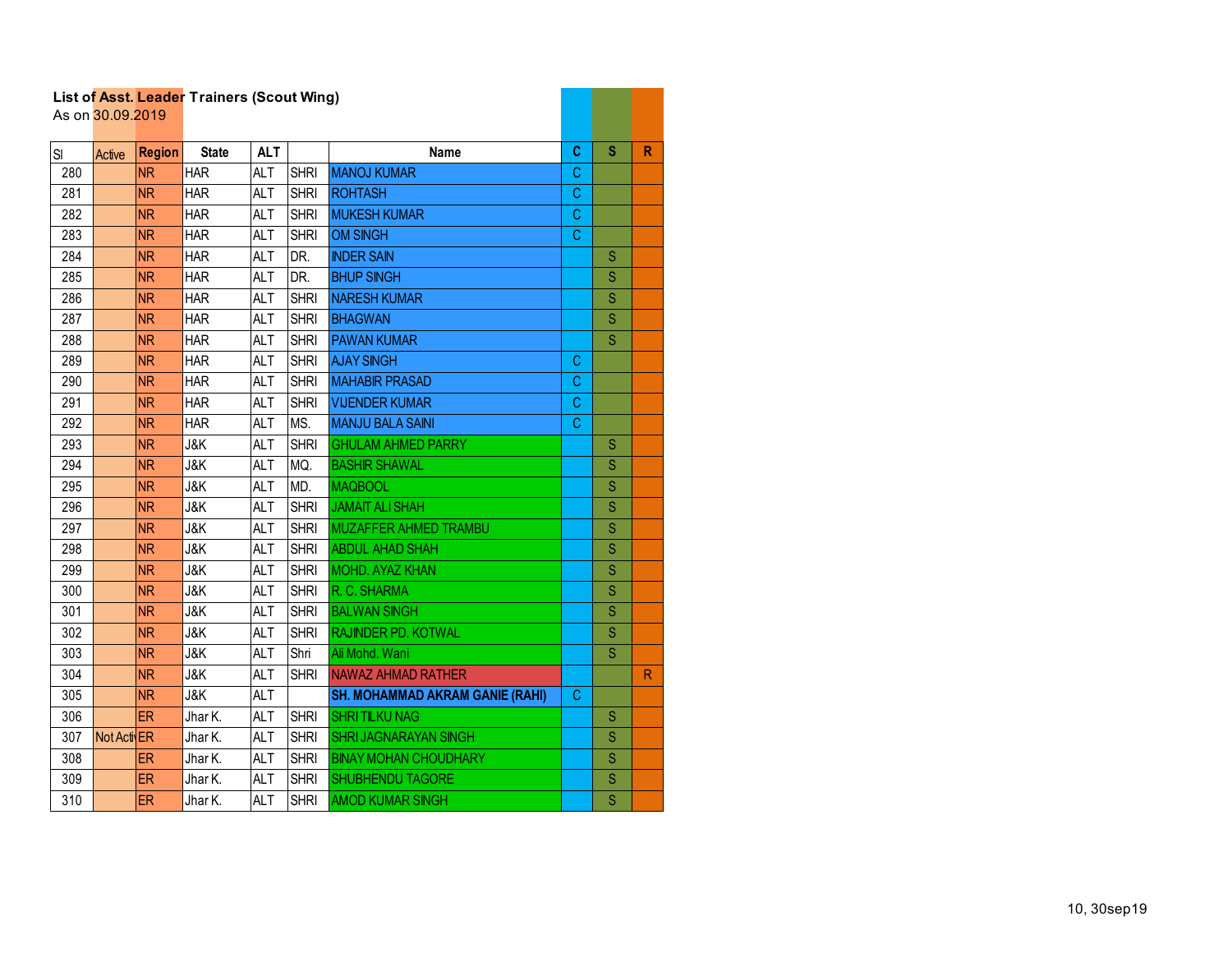|     | As on 30.09.2019 |               | List of Asst. Leader Trainers (Scout Wing) |            |             |                             |    |             |    |
|-----|------------------|---------------|--------------------------------------------|------------|-------------|-----------------------------|----|-------------|----|
| SI  | Active           | <b>Region</b> | <b>State</b>                               | <b>ALT</b> |             | <b>Name</b>                 | C  | s           | R. |
| 311 |                  | <b>ER</b>     | Jhar K.                                    | <b>ALT</b> | DR.         | <b>ASHUTOSH KUMAR ROY</b>   |    | S           |    |
| 312 |                  | <b>SR</b>     | K.K.                                       | <b>ALT</b> | <b>SHRI</b> | P. A. AYANNA                |    | S           |    |
| 313 |                  | <b>SR</b>     | K.K.                                       | ALT        | SMT.        | <b>GAYATHRIBAI</b>          | C  |             |    |
| 314 |                  | <b>SR</b>     | K.K.                                       | <b>ALT</b> | <b>SHRI</b> | D.M. SMITH                  |    | S           |    |
| 315 |                  | <b>SR</b>     | K.K.                                       | <b>ALT</b> | SMT.        | <b>AMRUTHAMMA</b>           | C. |             |    |
| 316 |                  | <b>SR</b>     | K.K.                                       | <b>ALT</b> | <b>SHRI</b> | R. NAGARAJA                 | C  |             |    |
| 317 |                  | <b>SR</b>     | K.K.                                       | <b>ALT</b> | <b>SHRI</b> | <b>B.V. NAYAK BOMMAN</b>    | C  |             |    |
| 318 |                  | <b>SR</b>     | K.K.                                       | <b>ALT</b> | <b>SHRI</b> | <b>NOORULLA</b>             |    | S           |    |
| 319 |                  | <b>SR</b>     | K.K.                                       | <b>ALT</b> | <b>SHRI</b> | N. KRISHNAMURTHY            | C  |             |    |
| 320 |                  | <b>SR</b>     | K.K.                                       | <b>ALT</b> | <b>SHRI</b> | <b>S.S. NIMBAL</b>          |    | S           |    |
| 321 |                  | <b>SR</b>     | K.K.                                       | <b>ALT</b> | <b>SHRI</b> | C. H. NANDALLER             |    | S           |    |
| 322 |                  | <b>SR</b>     | K.K.                                       | <b>ALT</b> | <b>SHRI</b> | <b>B. DEVADAS BHATT</b>     | C  |             |    |
| 323 |                  | <b>SR</b>     | K.K.                                       | <b>ALT</b> | <b>SHRI</b> | S. N. NANJUNDAPPA           |    | S           |    |
| 324 |                  | <b>SR</b>     | K.K.                                       | <b>ALT</b> | <b>SHRI</b> | <b>SHANKAR RAO MAINALLY</b> |    | S           |    |
| 325 |                  | <b>SR</b>     | K.K.                                       | <b>ALT</b> | <b>SHRI</b> | <b>K.S. SHIVAKUMAR</b>      |    | S           |    |
| 326 |                  | <b>SR</b>     | K.K.                                       | <b>ALT</b> | <b>SHRI</b> | <b>SHIVANANJAPPA</b>        | C. |             |    |
| 327 |                  | <b>SR</b>     | K.K.                                       | <b>ALT</b> | <b>SHRI</b> | V. S. PARABRAMACHAR         |    | S           |    |
| 328 |                  | <b>SR</b>     | K.K.                                       | <b>ALT</b> | <b>SHRI</b> | R. M. PATIL                 | C. |             |    |
| 329 |                  | <b>SR</b>     | K.K.                                       | <b>ALT</b> | <b>SHRI</b> | <b>THIPPE SIDDAIAH</b>      | C  |             |    |
| 330 |                  | <b>SR</b>     | K.K.                                       | <b>ALT</b> | <b>SHRI</b> | <b>SREENIVASA MURTHY</b>    |    | S           |    |
| 331 |                  | <b>SR</b>     | K.K.                                       | <b>ALT</b> | <b>SHRI</b> | <b>WALLER J. PINTO</b>      |    | S           |    |
| 332 |                  | <b>SR</b>     | K.K.                                       | <b>ALT</b> | <b>SHRI</b> | A. LAXMAN DAS               |    | $\mathbf S$ |    |
| 333 |                  | <b>SR</b>     | K.K.                                       | <b>ALT</b> | <b>SHRI</b> | D. SAMUEL SATHYA KUMAR      |    | S           |    |
| 334 |                  | <b>SR</b>     | K.K.                                       | <b>ALT</b> | <b>SHRI</b> | M. G. KAJE                  |    | S           |    |
| 335 |                  | <b>SR</b>     | K.K.                                       | <b>ALT</b> | <b>SHRI</b> | <b>B. MOHAMMAD THUMBE</b>   |    | S           |    |
| 336 |                  | <b>SR</b>     | K.K.                                       | <b>ALT</b> | <b>SHRI</b> | <b>VASANTHA</b>             |    | S           |    |
| 337 |                  | <b>SR</b>     | K.K.                                       | <b>ALT</b> | <b>SHRI</b> | J. CHAKRAVARTHY             |    | S           |    |
| 338 |                  | <b>SR</b>     | K.K.                                       | <b>ALT</b> | <b>SHRI</b> | M.K. KHAN                   |    | S           |    |
| 339 |                  | <b>SR</b>     | K.K.                                       | <b>ALT</b> | <b>SHRI</b> | M. H. MALAR                 |    | S           |    |
| 340 |                  | <b>SR</b>     | K.K.                                       | <b>ALT</b> | <b>SHRI</b> | <b>RADHA KRISHNA BHAT</b>   |    | S           |    |
| 341 |                  | <b>SR</b>     | K.K.                                       | <b>ALT</b> | <b>SHRI</b> | <b>G. SUKUMAR</b>           | C. |             |    |

and the control of the con-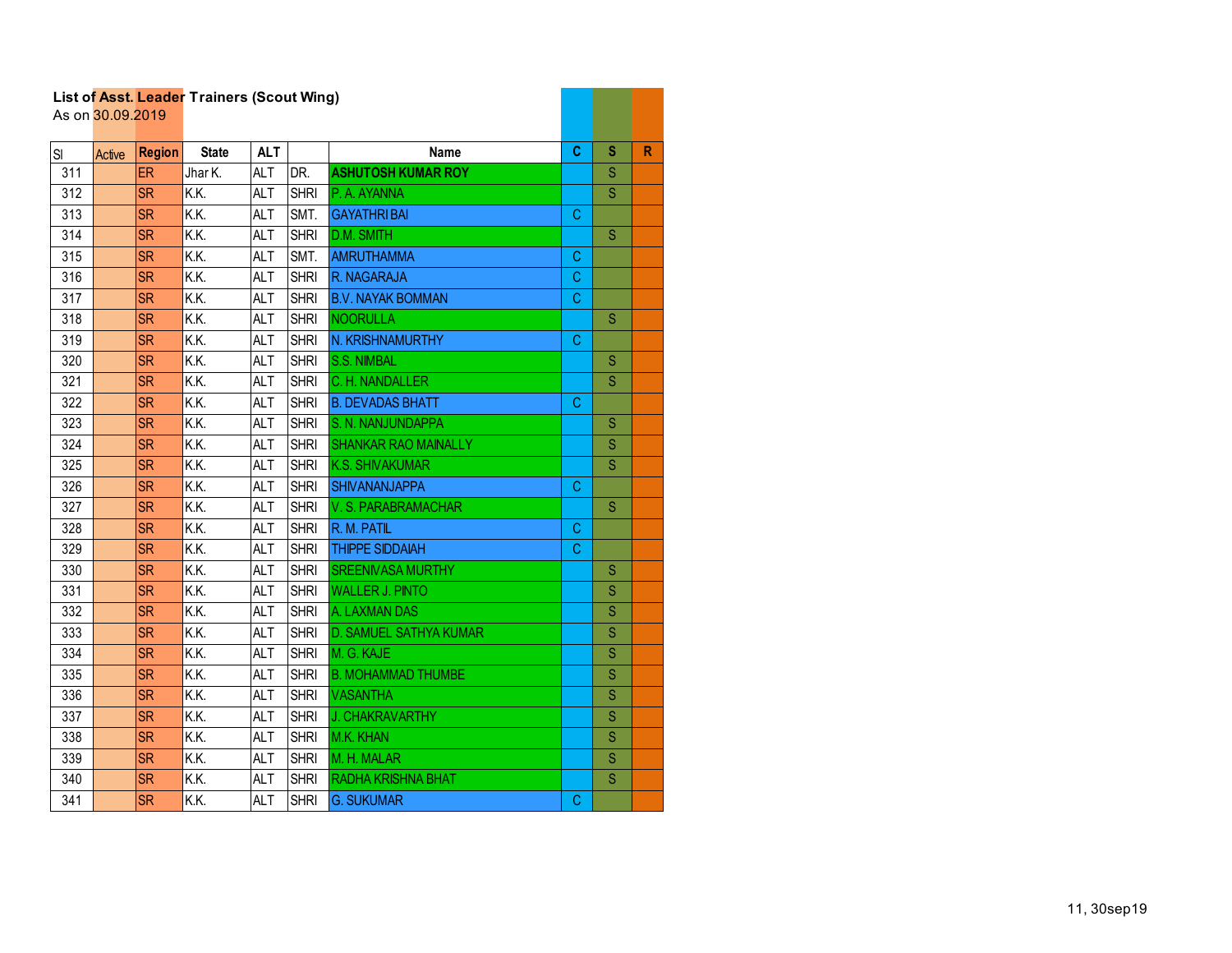|     | As on 30.09.2019 |               |                   | List of Asst. Leager Trailiers (Scout Willy) |             |                                |             |                         |   |  |  |
|-----|------------------|---------------|-------------------|----------------------------------------------|-------------|--------------------------------|-------------|-------------------------|---|--|--|
| SI  | Active           | <b>Region</b> | <b>State</b>      | <b>ALT</b>                                   |             | <b>Name</b>                    | C           | S                       | R |  |  |
| 342 |                  | <b>SR</b>     | K.K.              | <b>ALT</b>                                   | <b>SHRI</b> | S.L. HANDHINAL                 |             | Ś                       |   |  |  |
| 343 |                  | <b>SR</b>     | K.K.              | <b>ALT</b>                                   | <b>SHRI</b> | <b>H.D. SHIVA RAME GOWDA</b>   |             | $\overline{\mathsf{S}}$ |   |  |  |
| 344 |                  | <b>SR</b>     | K.K.              | <b>ALT</b>                                   | <b>SHRI</b> | S.S. HUSSAINI                  | C           |                         |   |  |  |
| 345 |                  | <b>SR</b>     | K.K.              | <b>ALT</b>                                   | <b>SHRI</b> | <b>JAGADISHA .S.</b>           | C           |                         |   |  |  |
| 346 |                  | <b>SR</b>     | K.K.              | <b>ALT</b>                                   | <b>SHRI</b> | J. A. MANINAR                  |             | S                       |   |  |  |
| 347 |                  | <b>SR</b>     | K.K.              | <b>ALT</b>                                   | <b>SHRI</b> | <b>U. S. RAJAGOPALA ACHAR</b>  | C           |                         |   |  |  |
| 348 |                  | <b>SR</b>     | $\overline{KK}$   | <b>ALT</b>                                   | <b>SHRI</b> | <b>RAJARAM T. HEBBAR</b>       |             | S                       |   |  |  |
| 349 |                  | <b>SR</b>     | $\overline{K.K.}$ | <b>ALT</b>                                   | <b>SHRI</b> | R. RANGAPPA                    | $\mathsf C$ |                         |   |  |  |
| 350 |                  | <b>SR</b>     | K.K.              | <b>ALT</b>                                   | <b>SHRI</b> | <b>VISHWANATH SHE TTY</b>      |             | S                       |   |  |  |
| 351 |                  | <b>SR</b>     | $\overline{KK}$   | <b>ALT</b>                                   | <b>SHRI</b> | <b>B. N. BALADRISHNA REDDY</b> |             | S                       |   |  |  |
| 352 |                  | <b>SR</b>     | K.K.              | <b>ALT</b>                                   | <b>SHRI</b> | RAJASHEKHARA B.                |             | S                       |   |  |  |
| 353 |                  | <b>SR</b>     | K.K.              | <b>ALT</b>                                   | <b>SHRI</b> | <b>NAGESH S SHIVPOR</b>        |             | S                       |   |  |  |
| 354 |                  | <b>SR</b>     | K.K.              | <b>ALT</b>                                   | <b>SHRI</b> | HARSHA KUMAR K. N.             |             | $\overline{\mathsf{S}}$ |   |  |  |
| 355 |                  | <b>SR</b>     | K.K.              | <b>ALT</b>                                   | <b>SHRI</b> | <b>JAGADEESHA SHETTY A.</b>    |             | S                       |   |  |  |
| 356 |                  | <b>SR</b>     | K.K.              | <b>ALT</b>                                   | SMT.        | A. R. KAMALAMMA                | C           |                         |   |  |  |
| 357 |                  | <b>SR</b>     | K.K.              | <b>ALT</b>                                   | <b>SHRI</b> | P. G. ARADHYAMA                |             | S                       |   |  |  |
| 358 |                  | <b>SR</b>     | K.K.              | <b>ALT</b>                                   | <b>SHRI</b> | <b>CHAND PASHA</b>             |             | S                       |   |  |  |
| 359 |                  | <b>SR</b>     | K.K.              | <b>ALT</b>                                   | <b>SHRI</b> | S. OMESHWARAIAH                |             | S                       |   |  |  |
| 360 |                  | <b>SR</b>     | K.K.              | <b>ALT</b>                                   | <b>SHRI</b> | T. S. MOHAN KUMAR              |             | $\overline{\mathsf{S}}$ |   |  |  |
| 361 |                  | <b>SR</b>     | K.K.              | <b>ALT</b>                                   | <b>SHRI</b> | M. BHUVANESHAPPA               |             | Ś                       |   |  |  |
| 362 |                  | <b>SR</b>     | $\overline{K.K.}$ | <b>ALT</b>                                   | <b>SHRI</b> | <b>SHARANAPPA KAMBLI</b>       |             | S                       |   |  |  |
| 363 |                  | <b>SR</b>     | K.K.              | <b>ALT</b>                                   | <b>SHRI</b> | M. S. PRAKASH                  |             | Ś                       |   |  |  |
| 364 |                  | <b>SR</b>     | K.K.              | <b>ALT</b>                                   | MR.         | S. M. Chalageri                |             | S                       |   |  |  |
| 365 |                  | <b>SR</b>     | K.K.              | <b>ALT</b>                                   | MR.         | A. Yerranna                    |             | S                       |   |  |  |
| 366 |                  | <b>SR</b>     | K.K.              | <b>ALT</b>                                   | MR.         | S. B. Bhajantri                |             | S                       |   |  |  |
| 367 |                  | <b>SR</b>     | $\overline{KK}$   | <b>ALT</b>                                   | MR.         | Mohan Kumar B.                 | C.          |                         |   |  |  |
| 368 |                  | <b>SR</b>     | K.K.              | <b>ALT</b>                                   | MS.         | Ms. Ravikala                   |             | $\overline{S}$          |   |  |  |
| 369 |                  | <b>SR</b>     | K.K.              | <b>ALT</b>                                   | MS.         | Ms. J. S. Mascarenhas          | $\mathsf C$ |                         |   |  |  |
| 370 |                  | <b>SR</b>     | $\overline{K.K.}$ | <b>ALT</b>                                   | Shri        | B. J. Bikram Singh             |             |                         | R |  |  |
| 371 |                  | <b>SR</b>     | K.K.              | <b>ALT</b>                                   | <b>SHRI</b> | MAHADEVAIAH C.                 |             | S                       |   |  |  |
| 372 |                  | <b>SR</b>     | K.K.              | <b>ALT</b>                                   | <b>SHRI</b> | J. S. VIJAY                    |             | S                       |   |  |  |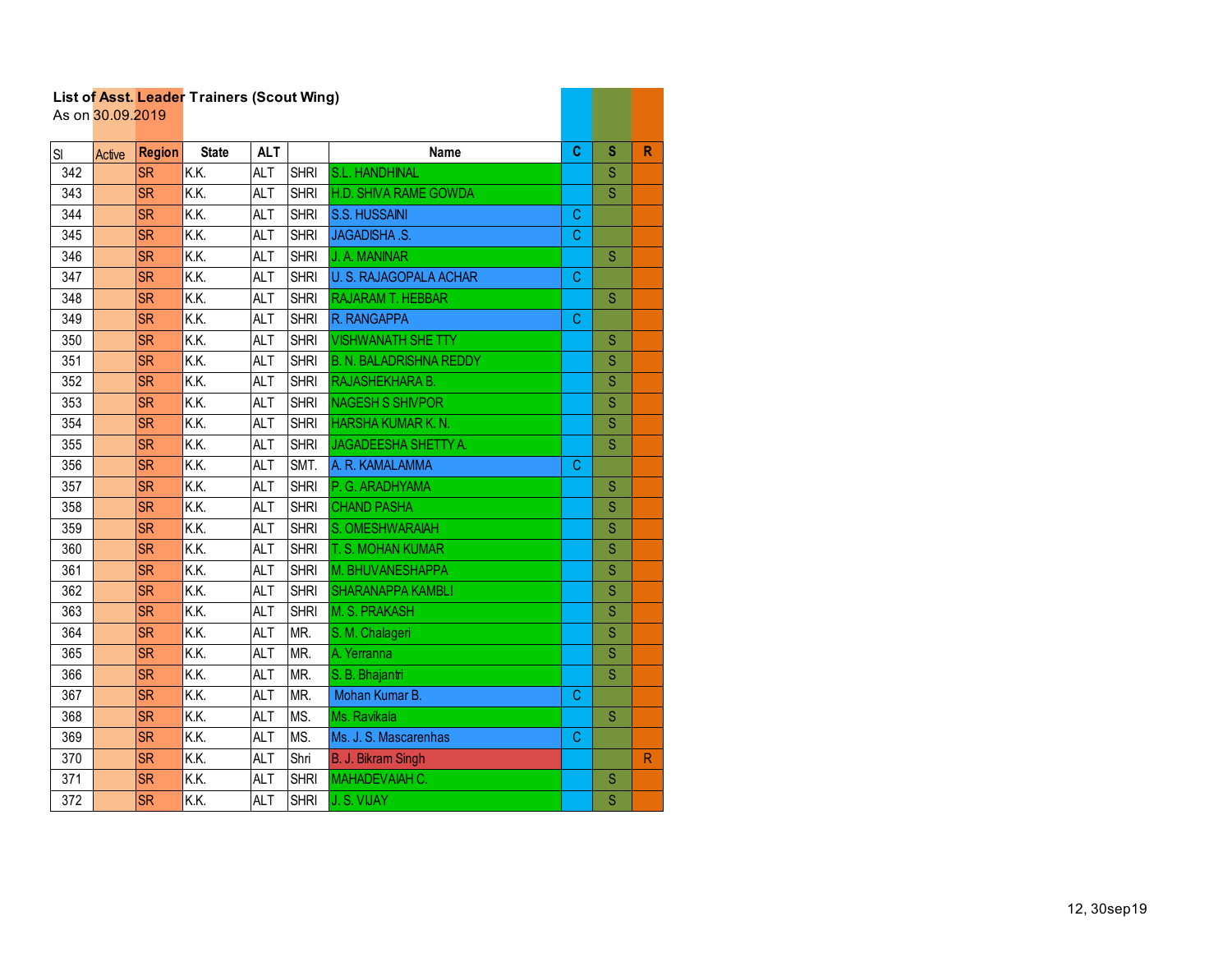|                  |                  |               | List of Asst. Leader Trainers (Scout Wing) |            |             |                                    |   |                         |                         |
|------------------|------------------|---------------|--------------------------------------------|------------|-------------|------------------------------------|---|-------------------------|-------------------------|
|                  | As on 30.09.2019 |               |                                            |            |             |                                    |   |                         |                         |
| SI               | Active           | <b>Region</b> | <b>State</b>                               | <b>ALT</b> |             | <b>Name</b>                        | C | s                       | R                       |
| 373              |                  | <b>SR</b>     | K.K.                                       | <b>ALT</b> | <b>SHRI</b> | <b>BABURAO NIMBURE</b>             |   | S                       |                         |
| $\overline{374}$ |                  | <b>SR</b>     | K.K.                                       | <b>ALT</b> | <b>SHRI</b> | H. SHIVA SHANKARAPPA               |   | $\overline{\mathsf{S}}$ |                         |
| 375              |                  | <b>SR</b>     | K.K.                                       | <b>ALT</b> | <b>SHRI</b> | R. CHANDRAPPA                      |   | Ś                       |                         |
| 376              |                  | <b>SR</b>     | K.K.                                       | <b>ALT</b> | <b>SHRI</b> | JAGADEESH S BALASOOR               |   | S                       |                         |
| 377              |                  | <b>SR</b>     | K.K.                                       | <b>ALT</b> | <b>SHRI</b> | <b>M. SHANTHARAMA PRABHU</b>       |   | S                       |                         |
| 378              |                  | <b>SR</b>     | K.K.                                       | <b>ALT</b> | <b>SHRI</b> | T. S. SHIVANNA                     |   | Ś                       |                         |
| 379              |                  | <b>SR</b>     | $\overline{K.K.}$                          | <b>ALT</b> | <b>SHRI</b> | NAGARAJA M.                        |   | $\overline{\mathbf{s}}$ |                         |
| 380              |                  | <b>SR</b>     | K.K.                                       | <b>ALT</b> | <b>SHRI</b> | H. M. RAJASEKHAR                   |   | S                       |                         |
| 381              |                  | <b>SR</b>     | K.K.                                       | <b>ALT</b> | <b>SHRI</b> | <b>AMARESH B. KORI</b>             |   | $\overline{\mathbf{S}}$ |                         |
| 382              |                  | <b>SR</b>     | K.K.                                       | <b>ALT</b> | Shri        | Sampath Kumar                      |   | S                       |                         |
| 383              |                  | <b>SR</b>     | K.K.                                       | <b>ALT</b> | Shri        | Nanjundappa                        |   | Ś                       |                         |
| 384              |                  | <b>SR</b>     | $\overline{KK}$                            | <b>ALT</b> | Shri        | Shivanagowda Shankargouda Patil    |   | $\overline{\mathsf{S}}$ |                         |
| 385              |                  | <b>SR</b>     | K.K.                                       | <b>ALT</b> | Shri        | Chandalingappa Mallikarjuna Kengar |   | $\overline{\mathsf{S}}$ |                         |
| 386              |                  | <b>SR</b>     | K.K.                                       | <b>ALT</b> | Shri        | Javaraiah K.                       |   | $\overline{\mathbf{S}}$ |                         |
| 387              |                  | <b>SR</b>     | K.K.                                       | ALT        | Shri        | Hanuman Singh S. Byali             |   | $\overline{\mathbf{S}}$ |                         |
| 388              |                  | <b>SR</b>     | K.K.                                       | <b>ALT</b> | <b>SHRI</b> | <b>MUTHE GOWDA</b>                 |   | Ś                       |                         |
| 389              |                  | <b>SR</b>     | K.K.                                       | <b>ALT</b> | <b>SHRI</b> | HANUMANT BALAPPA BAJANTRI          |   | S                       |                         |
| 390              |                  | <b>SR</b>     | K.K.                                       | <b>ALT</b> | <b>SHRI</b> | <b>MALLESHAPPA K. T.</b>           |   | S                       |                         |
| 391              |                  | <b>SR</b>     | K.K.                                       | <b>ALT</b> | <b>SHRI</b> | NITYANAND H. JADHAV                |   | S                       |                         |
| 392              |                  | <b>SR</b>     | K.K.                                       | <b>ALT</b> | <b>SHRI</b> | RAMAPPA DUNDAPPA GALAGALI          |   | S                       |                         |
| 393              |                  | <b>SR</b>     | K.K.                                       | <b>ALT</b> | <b>SHRI</b> | SAHEBGOWDA RAMANAGOWDA PATIL       |   | Ś                       |                         |
| 394              |                  | <b>SR</b>     | K.K.                                       | <b>ALT</b> | <b>SHRI</b> | <b>RIYAZ PASHA</b>                 |   | S                       |                         |
| 395              |                  | <b>SR</b>     | $\overline{KK}$                            | <b>ALT</b> | <b>SHRI</b> | <b>SHEKAR B. V.</b>                |   | Ś                       |                         |
| 396              |                  | <b>SR</b>     | $\overline{KK}$                            | <b>ALT</b> | <b>SHRI</b> | RAMAPPA DUNDAPPA GALAGALI          |   | S                       |                         |
| 397              |                  | <b>SR</b>     | $\overline{KK}$                            | <b>ALT</b> | <b>SHRI</b> | SAHEBAGOUDA RAMANUGOUDA            |   | S                       |                         |
| 398              |                  | <b>SR</b>     | $\overline{KK}$                            | <b>ALT</b> | <b>SHRI</b> | <b>SH. ANILKUMAR SHASTRI</b>       | С |                         |                         |
| 399              |                  | <b>SR</b>     | K.K.                                       | <b>ALT</b> | <b>SHRI</b> | SH. RAJESH A.V.                    |   |                         | $\mathsf{R}$            |
| 400              |                  | <b>SR</b>     | K.K.                                       | <b>ALT</b> | <b>SHRI</b> | <b>SH. M. GANAPATHI</b>            |   |                         | $\mathsf{R}$            |
| 401              |                  | <b>SR</b>     | K.K.                                       | <b>ALT</b> | <b>SHRI</b> | <b>SH. P. NANNESH</b>              |   | S                       |                         |
| 402              |                  | <b>SR</b>     | K.K.                                       | <b>ALT</b> | <b>SHRI</b> | PEERAPPA S. HUGOND                 |   | S                       |                         |
| 403              |                  | <b>SR</b>     | $\overline{K.K.}$                          | <b>ALT</b> | <b>SHRI</b> | <b>PRATHIM KUMRA K. S.</b>         |   |                         | $\overline{\mathsf{R}}$ |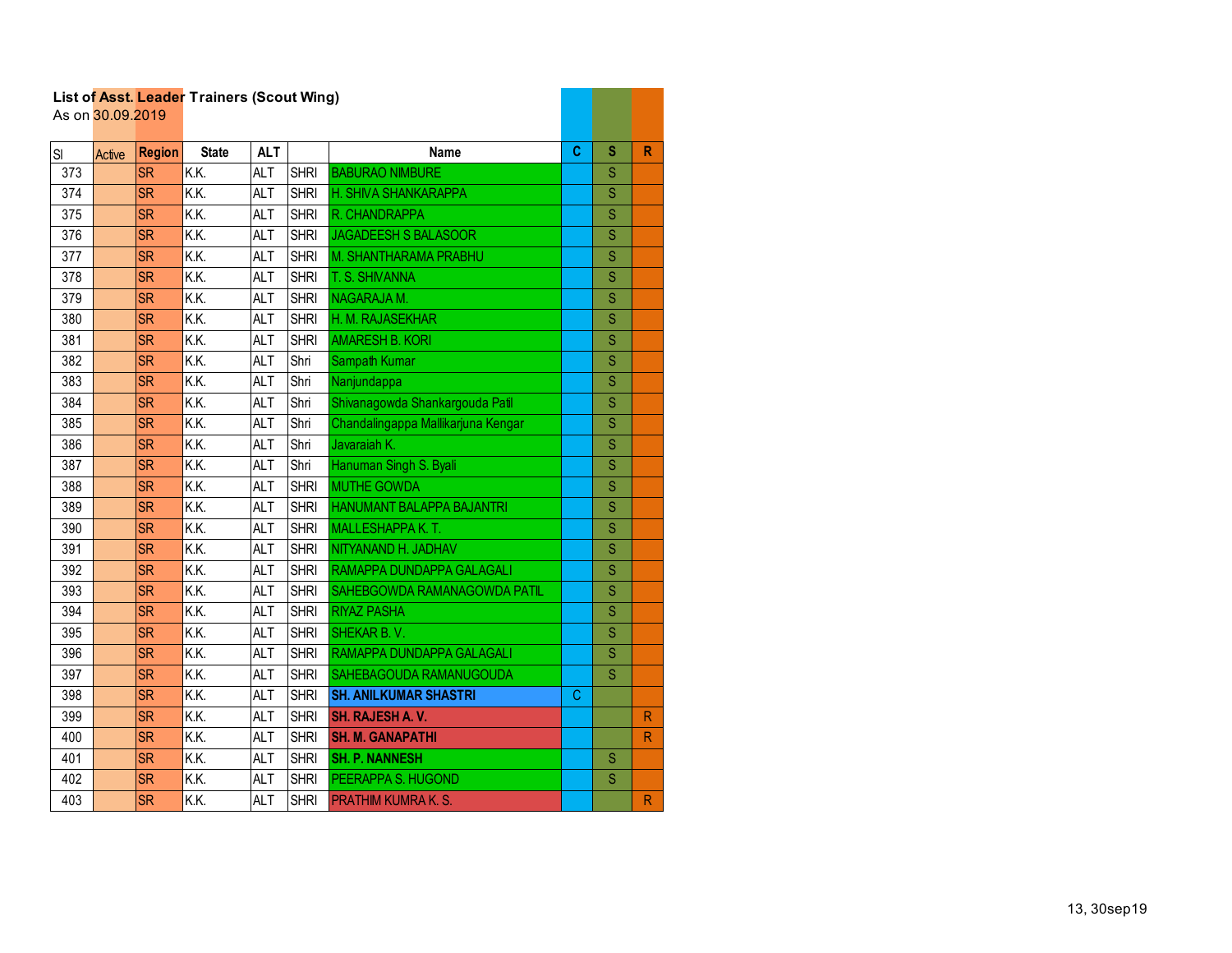|     | As on 30.09.2019 |               | List of Asst. Leager Traillers (Scout Willy) |            |             |                                |    |             |              |
|-----|------------------|---------------|----------------------------------------------|------------|-------------|--------------------------------|----|-------------|--------------|
| SI  | Active           | <b>Region</b> | <b>State</b>                                 | <b>ALT</b> |             | <b>Name</b>                    | C  | S           | R            |
| 404 |                  | <b>SR</b>     | K.K.                                         | <b>ALT</b> | Dr.         | N. NARAYANASWAMY               |    | S           |              |
| 405 |                  | <b>SR</b>     | K.K.                                         | <b>ALT</b> | <b>SHRI</b> | SHEKARA D.                     |    | S           |              |
| 406 |                  | <b>SR</b>     | K.K.                                         | ALT        | <b>SHRI</b> | K. S. MAHADEVASWAMY            |    | S           |              |
| 407 |                  | <b>SR</b>     | K.K.                                         | <b>ALT</b> | <b>SHRI</b> | H. V. KRISHNAIAH               |    | S           |              |
| 408 |                  | <b>SR</b>     | K.K.                                         | <b>ALT</b> | <b>SHRI</b> | THIPPESWAMY G. M.              |    | S           |              |
| 409 |                  | <b>SR</b>     | K.K.                                         | <b>ALT</b> | <b>SHRI</b> | YOGESH H. C.                   |    | S           |              |
| 410 |                  | <b>SR</b>     | K.K.                                         | <b>ALT</b> | <b>SHRI</b> | <b>BHARATHI S. NAYAK</b>       | C. |             |              |
| 411 |                  | <b>SR</b>     | K.K.                                         | <b>ALT</b> | <b>SHRI</b> | <b>KARISIDDAPPAT.</b>          |    | S           |              |
| 412 |                  | <b>SR</b>     | K.K.                                         | <b>ALT</b> | <b>SHRI</b> | N. ASHOK KUMAR                 |    |             | R.           |
| 413 |                  | <b>SR</b>     | K.K.                                         | <b>ALT</b> | <b>SHRI</b> | <b>RANGASWAMY M.K.</b>         |    |             | R.           |
| 414 |                  | <b>SR</b>     | K.K.                                         | <b>ALT</b> | <b>SHRI</b> | <b>DADESAB B. ATTAR</b>        |    | S           |              |
| 415 |                  | <b>SR</b>     | K.K.                                         | <b>ALT</b> | <b>SHRI</b> | PRAKASHA C.B.                  |    | S           |              |
| 416 |                  | <b>SR</b>     | K.K.                                         | <b>ALT</b> | <b>SHRI</b> | <b>BABUV.</b>                  | С  |             |              |
| 417 |                  | <b>SR</b>     | K.K.                                         | <b>ALT</b> | <b>SHRI</b> | J. L. LEELAMAHESHWARA          |    | S           |              |
| 418 |                  | <b>SR</b>     | K.K.                                         | <b>ALT</b> | <b>SHRI</b> | <b>NITHIN AMIN</b>             |    |             | R.           |
| 419 |                  | <b>SR</b>     | K.K.                                         | <b>ALT</b> | <b>SHRI</b> | <b>SHIVKUMAR HALAHALLI</b>     |    | S           |              |
| 420 |                  | <b>SR</b>     | K.K.                                         | <b>ALT</b> | <b>SHRI</b> | H. ANJANEYA                    | C  |             |              |
| 421 |                  | <b>SR</b>     | K.K.                                         | <b>ALT</b> | <b>SHRI</b> | <b>B. GURUMURTHY</b>           |    | S           |              |
| 422 |                  | <b>SR</b>     | Kerala                                       | <b>ALT</b> | <b>SHRI</b> | P. GOVINDA MENON               |    | S           |              |
| 423 |                  | <b>SR</b>     | Kerala                                       | <b>ALT</b> | <b>SHRI</b> | K.B.C. NAIR                    | C. |             |              |
| 424 |                  | <b>SR</b>     | Kerala                                       | <b>ALT</b> | <b>SHRI</b> | K.B.C. NAIR                    |    |             | $\mathsf{R}$ |
| 425 |                  | <b>SR</b>     | Kerala                                       | <b>ALT</b> | <b>SHRI</b> | Y. P. RAMA CHANDRA YIER        |    | S           |              |
| 426 |                  | <b>SR</b>     | Kerala                                       | <b>ALT</b> | <b>SHRI</b> | <b>THIRIVIKRAMAN NAMBOODRI</b> |    | S           |              |
| 427 |                  | <b>SR</b>     | Kerala                                       | <b>ALT</b> | <b>SHRI</b> | <b>K.E.DAMODARAN NAMBOODRI</b> |    | S           |              |
| 428 |                  | <b>SR</b>     | Kerala                                       | <b>ALT</b> | <b>SHRI</b> | K. VASUDEVAN NAIR              | C  |             |              |
| 429 |                  | <b>SR</b>     | Kerala                                       | <b>ALT</b> | <b>SHRI</b> | O. M. SAMUEL                   |    | S           |              |
| 430 |                  | <b>SR</b>     | Kerala                                       | <b>ALT</b> | <b>SHRI</b> | V. J. RAJU                     |    | S           |              |
| 431 |                  | <b>SR</b>     | Kerala                                       | <b>ALT</b> | <b>SHRI</b> | <b>T. MADHU</b>                |    |             | R            |
| 432 |                  | <b>SR</b>     | Kerala                                       | <b>ALT</b> | SMT.        | K. K. PADMINI PILLAI           | C  |             |              |
| 433 |                  | <b>SR</b>     | Kerala                                       | <b>ALT</b> | <b>SHRI</b> | <b>HARILAL G. DHARAN</b>       |    | $\mathbb S$ |              |
| 434 |                  | <b>SR</b>     | Kerala                                       | <b>ALT</b> | <b>SHRI</b> | P. S. KRISHNANKUTTY            |    | S           |              |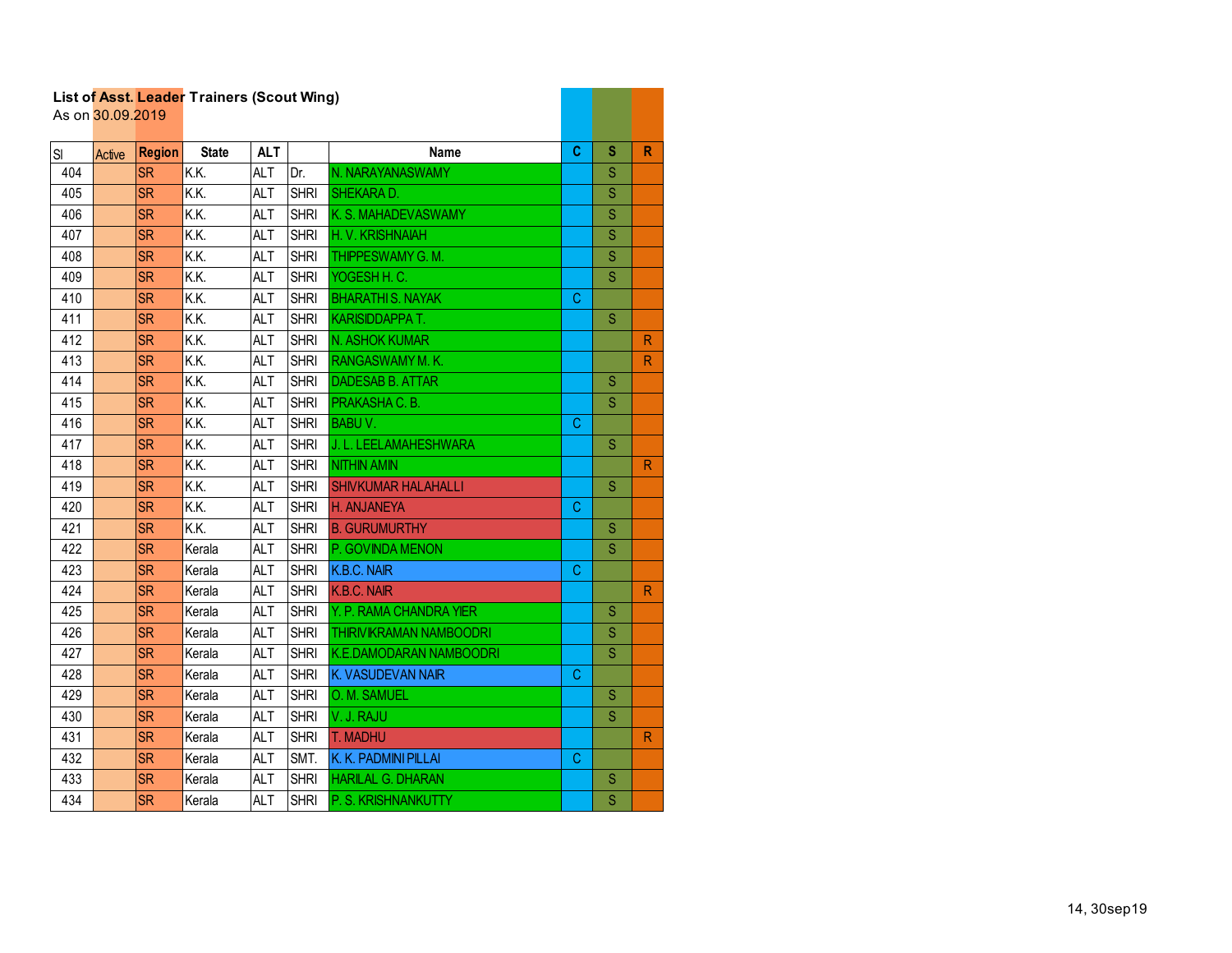|     | As on 30.09.2019 |               | List of Asst. Leader Trainers (Scout Wing) |            |             |                                 |   |                         |    |
|-----|------------------|---------------|--------------------------------------------|------------|-------------|---------------------------------|---|-------------------------|----|
| SI  | Active           | <b>Region</b> | <b>State</b>                               | <b>ALT</b> |             | Name                            | C | s                       | R  |
| 435 |                  | <b>SR</b>     | Kerala                                     | <b>ALT</b> | <b>SHRI</b> | K. P. MOHAMED ABDURAHIMAN       |   | S                       |    |
| 436 |                  | <b>SR</b>     | Kerala                                     | <b>ALT</b> | <b>SHRI</b> | P. P. KUNHAMMAD                 |   | $\overline{\mathbf{S}}$ |    |
| 437 |                  | <b>SR</b>     | Kerala                                     | ALT        | <b>SHRI</b> | S. SWAMY                        | С |                         |    |
| 438 |                  | <b>SR</b>     | Kerala                                     | <b>ALT</b> | <b>SHRI</b> | T. K. THOMAS                    |   | S                       |    |
| 439 |                  | <b>SR</b>     | Kerala                                     | <b>ALT</b> | <b>SHRI</b> | K. V. KURIAKOSE                 |   | S                       |    |
| 440 |                  | <b>SR</b>     | Kerala                                     | <b>ALT</b> | <b>SHRI</b> | <b>V. ASHOK KUMAR</b>           |   |                         | R  |
| 441 |                  | <b>SR</b>     | Kerala                                     | <b>ALT</b> | <b>SHRI</b> | <b>CHRISTOPHER J. FERNENCEZ</b> |   |                         | R. |
| 442 |                  | <b>SR</b>     | Kerala                                     | <b>ALT</b> | <b>SHRI</b> | <b>SHIV SHANKAR C. B.</b>       |   | S                       |    |
| 443 |                  | <b>SR</b>     | Kerala                                     | <b>ALT</b> | <b>SHRI</b> | <b>JOSE THOMAS</b>              |   | S                       |    |
| 444 |                  | <b>SR</b>     | Kerala                                     | <b>ALT</b> | <b>SHRI</b> | S. RAGHUPALAN                   |   | S                       |    |
| 445 |                  | <b>SR</b>     | Kerala                                     | <b>ALT</b> | <b>SHRI</b> | RAM CHANDRAN PANTHEERADI        |   | S                       |    |
| 446 |                  | <b>SR</b>     | Kerala                                     | <b>ALT</b> | <b>SHRI</b> | <b>DAVID JOSEPH</b>             |   | S                       |    |
| 447 |                  | <b>SR</b>     | Kerala                                     | <b>ALT</b> | <b>SHRI</b> | <b>C. S. SUDHEESH KUMAR</b>     |   | S                       |    |
| 448 |                  | <b>SR</b>     | Kerala                                     | ALT        | <b>SHRI</b> | <b>BALARAMAN NABOTHIRI</b>      |   | S                       |    |
| 449 |                  | <b>SR</b>     | Kerala                                     | <b>ALT</b> | <b>SHRI</b> | PRASHANT P.                     |   | S                       |    |
| 450 |                  | <b>SR</b>     | Kerala                                     | <b>ALT</b> | <b>SHRI</b> | <b>DEVERAJ K.</b>               | C |                         |    |
| 451 |                  | <b>SR</b>     | Kerala                                     | <b>ALT</b> | <b>SHRI</b> | AJIT KUMAR NAMBIAR K.           |   | S                       |    |
| 452 |                  | <b>SR</b>     | Kerala                                     | <b>ALT</b> | <b>SHRI</b> | V. RAMA CHANDRAM                |   | S                       |    |
| 453 |                  | <b>SR</b>     | Kerala                                     | <b>ALT</b> | <b>SHRI</b> | <b>ROY P. GEORGE</b>            |   | S                       |    |
| 454 |                  | <b>SR</b>     | Kerala                                     | <b>ALT</b> | <b>SHRI</b> | <b>JHONSON DENIEL</b>           |   | $\mathbf S$             |    |
| 455 |                  | <b>SR</b>     | Kerala                                     | <b>ALT</b> | <b>SHRI</b> | P. ABDUL ASSIS                  |   | S                       |    |
| 456 |                  | <b>SR</b>     | Kerala                                     | <b>ALT</b> | <b>SHRI</b> | K. E. NARAYANAN                 |   | S                       |    |
| 457 |                  | <b>SR</b>     | Kerala                                     | <b>ALT</b> | <b>SHRI</b> | P. M. K. MAMBOOTHIRI            | С |                         |    |
| 458 |                  | <b>SR</b>     | Kerala                                     | <b>ALT</b> | <b>SHRI</b> | V. B. CHANDRASEKHARAN           | C |                         |    |
| 459 |                  | <b>SR</b>     | Kerala                                     | <b>ALT</b> | <b>SHRI</b> | E. MUHAMMED                     |   | S                       |    |
| 460 |                  | <b>SR</b>     | Kerala                                     | <b>ALT</b> | <b>SHRI</b> | K. SREEDHARAN                   |   | S                       |    |
| 461 |                  | <b>SR</b>     | Kerala                                     | <b>ALT</b> | <b>SHRI</b> | V.B. MADHUSUDAN                 |   | S                       |    |
| 462 |                  | <b>SR</b>     | Kerala                                     | <b>ALT</b> | <b>SHRI</b> | VINOD <sub>P.</sub>             |   | S                       |    |
| 463 |                  | <b>SR</b>     | Kerala                                     | <b>ALT</b> | <b>SHRI</b> | <b>JOSE KURIAN</b>              |   | S                       |    |
| 464 |                  | <b>SR</b>     | Kerala                                     | <b>ALT</b> | <b>SHRI</b> | BABU J.                         |   | $\mathbf S$             |    |
| 465 |                  | <b>SR</b>     | Kerala                                     | <b>ALT</b> | <b>SHRI</b> | E. UDAY CHANDRAN                |   | S                       |    |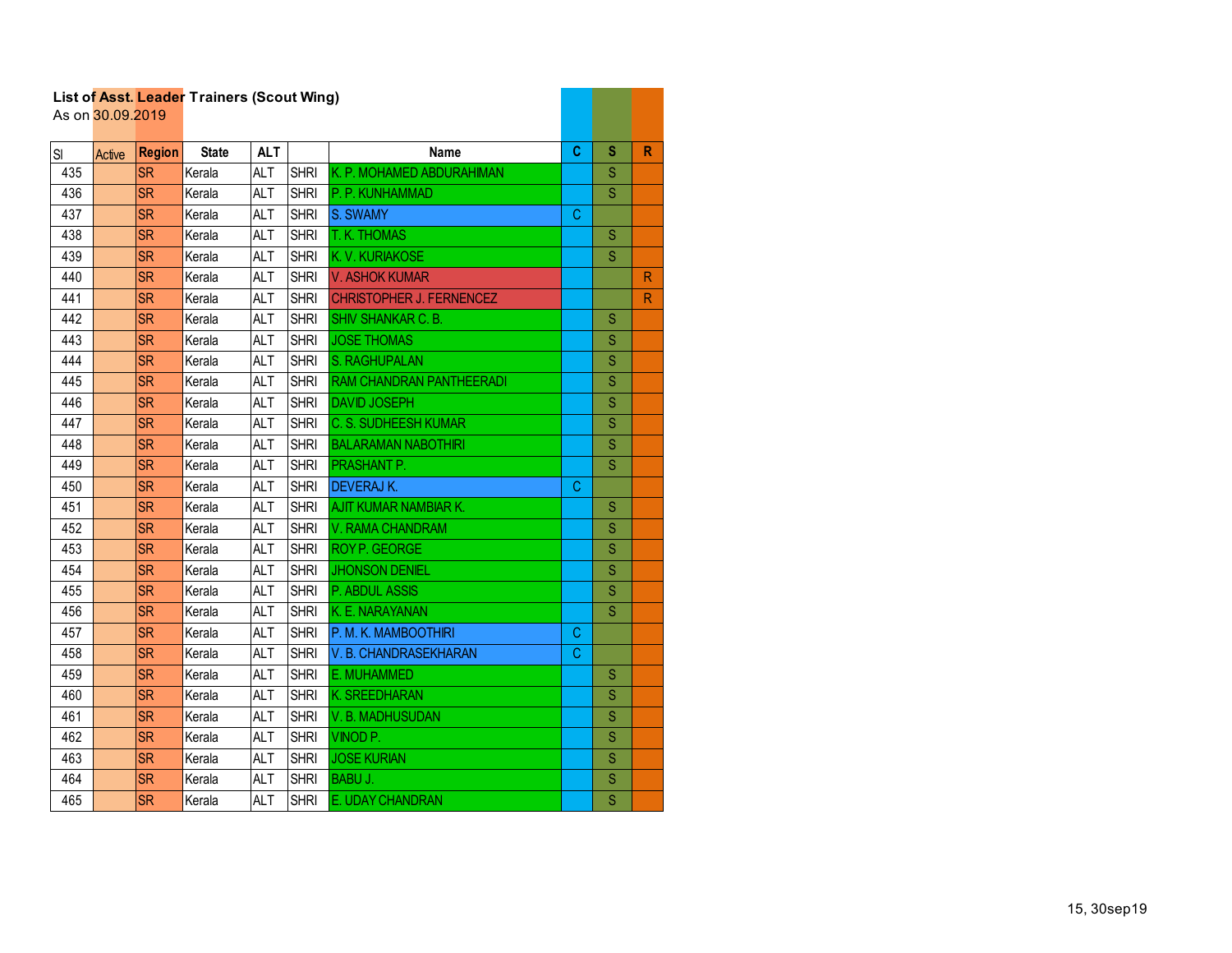|     | As on 30.09.2019 |               | List of Asst. Leader Traillers (Scout Willy) |            |             |                           |    |             |   |
|-----|------------------|---------------|----------------------------------------------|------------|-------------|---------------------------|----|-------------|---|
| SI  | Active           | <b>Region</b> | <b>State</b>                                 | <b>ALT</b> |             | <b>Name</b>               | C  | S           | R |
| 466 |                  | <b>SR</b>     | Kerala                                       | <b>ALT</b> | <b>SHRI</b> | ALEX P.; VERGHESE         |    | S           |   |
| 467 |                  | <b>SR</b>     | Kerala                                       | <b>ALT</b> | <b>SHRI</b> | P. T. VARKEY              |    | S           |   |
| 468 |                  | <b>SR</b>     | Kerala                                       | <b>ALT</b> | <b>SHRI</b> | T. V. BHUVENENDRAN NAIR   |    | S           |   |
| 469 |                  | <b>SR</b>     | Kerala                                       | <b>ALT</b> | <b>SHRI</b> | RAM MOHAN C. H.           |    | S           |   |
| 470 |                  | <b>SR</b>     | Kerala                                       | <b>ALT</b> | <b>SHRI</b> | K. V. BALAKRISHNAN        |    | S           |   |
| 471 |                  | <b>SR</b>     | Kerala                                       | <b>ALT</b> | <b>SHRI</b> | <b>STANLEY JOHN</b>       | С  |             |   |
| 472 |                  | <b>SR</b>     | Kerala                                       | <b>ALT</b> | <b>SHRI</b> | JOSEPH K. J.              |    | $\mathbf S$ |   |
| 473 |                  | <b>SR</b>     | Kerala                                       | <b>ALT</b> | <b>SHRI</b> | <b>C. RAJENDRAN NAIR</b>  |    | S           |   |
| 474 |                  | <b>SR</b>     | Kerala                                       | <b>ALT</b> | <b>SHRI</b> | K. P. KRISHNADAS          | С  |             |   |
| 475 |                  | <b>SR</b>     | Kerala                                       | <b>ALT</b> | <b>SHRI</b> | <b>G. MANEENDRAN</b>      | C. |             |   |
| 476 |                  | <b>SR</b>     | Kerala                                       | <b>ALT</b> | <b>SHRI</b> | P. MOHAN                  | C  |             |   |
| 477 |                  | <b>SR</b>     | Kerala                                       | <b>ALT</b> | <b>SHRI</b> | P. G. KRISHNANUNNI        |    | S           |   |
| 478 |                  | <b>SR</b>     | Kerala                                       | <b>ALT</b> | <b>SHRI</b> | <b>C. RANJITH BABU</b>    |    |             | R |
| 479 |                  | <b>SR</b>     | Kerala                                       | <b>ALT</b> | <b>SHRI</b> | <b>ABDUL MAJEED P.</b>    |    | S           |   |
| 480 |                  | <b>SR</b>     | Kerala                                       | <b>ALT</b> | <b>SHRI</b> | <b>G. SAMKUTTY</b>        |    | S           |   |
| 481 |                  | <b>SR</b>     | Kerala                                       | <b>ALT</b> | <b>SHRI</b> | N. MANOJ                  |    | S           |   |
| 482 |                  | <b>SR</b>     | Kerala                                       | <b>ALT</b> | <b>SHRI</b> | <b>ALAVIKARUVATTIL</b>    |    | S           |   |
| 483 |                  | <b>SR</b>     | Kerala                                       | <b>ALT</b> | <b>SHRI</b> | <b>THAMBAN P.T.</b>       |    | S           |   |
| 484 |                  | <b>SR</b>     | Kerala                                       | <b>ALT</b> | <b>SHRI</b> | SURYANARAYANA KUNJURAYAR  |    | S           |   |
| 485 |                  | <b>SR</b>     | Kerala                                       | <b>ALT</b> | <b>SHRI</b> | P.A. JOSEPH               |    | S           |   |
| 486 |                  | <b>SR</b>     | Kerala                                       | <b>ALT</b> | <b>SHRI</b> | N. K.SREEKUMAR            |    | S           |   |
| 487 |                  | <b>SR</b>     | Kerala                                       | <b>ALT</b> | <b>SHRI</b> | HEMZA P. P.               |    | S           |   |
| 488 |                  | <b>SR</b>     | Kerala                                       | <b>ALT</b> | <b>SHRI</b> | <b>ABBASK.</b>            |    | S           |   |
| 489 |                  | <b>SR</b>     | Kerala                                       | <b>ALT</b> | <b>SHRI</b> | A. RAJAGOPAL              |    | S           |   |
| 490 |                  | <b>SR</b>     | Kerala                                       | <b>ALT</b> | <b>SHRI</b> | <b>HARIDAS P.</b>         |    | S           |   |
| 491 |                  | <b>SR</b>     | Kerala                                       | <b>ALT</b> | <b>SHRI</b> | V. K. MOHANAN             |    | S           |   |
| 492 |                  | <b>SR</b>     | Kerala                                       | <b>ALT</b> | <b>SHRI</b> | A.V. MANOJ                |    | S           |   |
| 493 |                  | <b>SR</b>     | Kerala                                       | <b>ALT</b> | <b>SHRI</b> | S. D. PRAMOD              |    | S           |   |
| 494 |                  | <b>SR</b>     | Kerala                                       | <b>ALT</b> | <b>SHRI</b> | <b>UNNIKRISHNAN M. E.</b> |    | S           |   |
| 495 |                  | <b>SR</b>     | Kerala                                       | <b>ALT</b> | <b>SHRI</b> | NARAYANAN M.N.            |    | S           |   |
| 496 |                  | <b>SR</b>     | Kerala                                       | <b>ALT</b> | <b>SHRI</b> | RAJESH K. B.              | C  |             |   |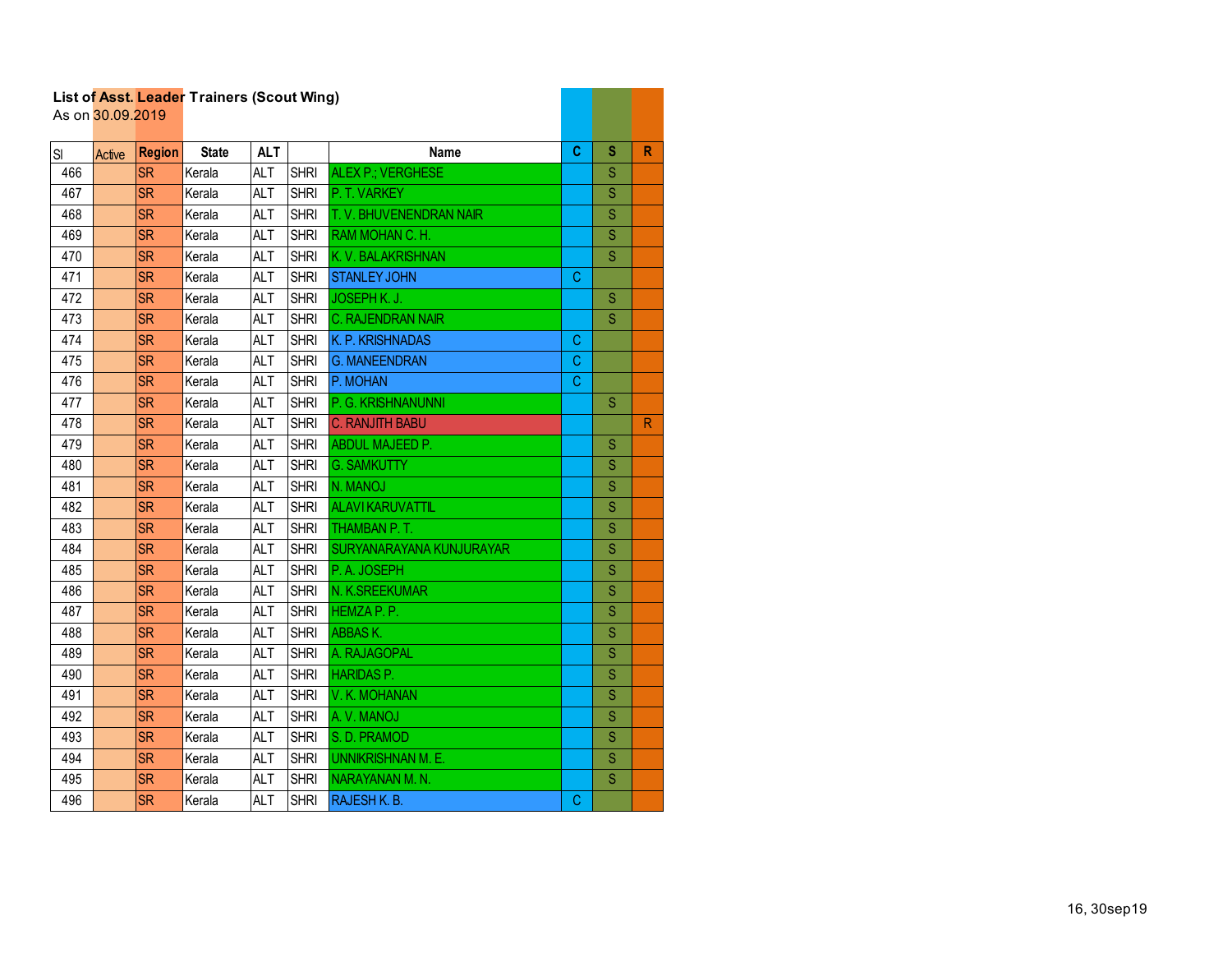|     | As on 30.09.2019      |               | List of Asst. Leader Traillers (Scout Willy) |            |             |                                 |             |               |   |
|-----|-----------------------|---------------|----------------------------------------------|------------|-------------|---------------------------------|-------------|---------------|---|
| SI  | Active                | <b>Region</b> | <b>State</b>                                 | <b>ALT</b> |             | <b>Name</b>                     | C           | S             | R |
| 497 |                       | <b>SR</b>     | Kerala                                       | <b>ALT</b> | <b>SHRI</b> | <b>SAJITH A.K.</b>              |             | S             |   |
| 498 |                       | <b>SR</b>     | Kerala                                       | <b>ALT</b> | <b>SHRI</b> | <b>PREMARAJANT</b>              |             | S             |   |
| 499 |                       | <b>SR</b>     | Kerala                                       | <b>ALT</b> | <b>SHRI</b> | <b>SUNIL KUMAR K. P.</b>        |             | S             |   |
| 500 |                       | <b>SR</b>     | Kerala                                       | <b>ALT</b> | <b>SHRI</b> | <b>ASHOK SAMUEL K.</b>          |             | S             |   |
| 501 |                       | <b>SR</b>     | Kerala                                       | <b>ALT</b> | <b>SHRI</b> | JOSHY P.B.                      |             | S             |   |
| 502 |                       | <b>SR</b>     | Kerala                                       | <b>ALT</b> | <b>SHRI</b> | <b>SUNIL GEORGE</b>             |             | S             |   |
| 503 |                       | <b>SR</b>     | Kerala                                       | <b>ALT</b> | <b>SHRI</b> | <b>SHAJIR.</b>                  |             | Ś             |   |
| 504 |                       | <b>SR</b>     | Kerala                                       | <b>ALT</b> | <b>SHRI</b> | P. M. VINOD                     |             | S             |   |
| 505 |                       | <b>SR</b>     | Kerala                                       | <b>ALT</b> | <b>SHRI</b> | K. M. CHANDRAN                  |             | S             |   |
| 506 |                       | <b>SR</b>     | Kerala                                       | <b>ALT</b> | <b>SHRI</b> | PRAMODAN A. P.                  |             | S             |   |
| 507 |                       | <b>SR</b>     | Kerala                                       | <b>ALT</b> | <b>SHRI</b> | <b>MADHUSOODANAN E.P.</b>       | C           |               |   |
| 508 |                       | <b>SR</b>     | Kerala                                       | <b>ALT</b> | <b>SHRI</b> | HARI NARAYANAN NAMBIAR P.K.     | $\mathbf C$ |               |   |
| 509 | N.A. ReNR             |               | <b>KVS</b>                                   | <b>ALT</b> | <b>SHRI</b> | O. P. RAI                       |             | S             |   |
| 510 | $N.A.$ Re $NR$        |               | <b>KVS</b>                                   | <b>ALT</b> | <b>SHRI</b> | H. S. UPADHYAYA                 |             | S             |   |
| 511 | N.A. ReNR             |               | <b>KVS</b>                                   | <b>ALT</b> | <b>SHRI</b> | JASWANT SINGH GHELOT            |             | S             |   |
| 512 | N.A. ReNR             |               | <b>KVS</b>                                   | <b>ALT</b> | <b>SHRI</b> | <b>VINOD CHANDRA V. BHABSAR</b> |             | S             |   |
| 513 | N.A. ReNR             |               | <b>KVS</b>                                   | <b>ALT</b> | <b>SHRI</b> | P. M. CHANDRAN                  |             | S             |   |
| 514 | N.A. ReNR             |               | <b>KVS</b>                                   | <b>ALT</b> | <b>SHRI</b> | K. KANNAN                       |             | S             |   |
| 515 | $N.A.$ Re $NR$        |               | <b>KVS</b>                                   | <b>ALT</b> | <b>SHRI</b> | <b>B. SUKUMAR</b>               |             | S             |   |
| 516 | N.A. ReNR             |               | <b>KVS</b>                                   | <b>ALT</b> | <b>SHRI</b> | T. A. RAGHWAN                   |             | S             |   |
| 517 | N.A. ReNR             |               | <b>KVS</b>                                   | <b>ALT</b> | <b>SHRI</b> | H.V.S. MER                      |             | S             |   |
| 518 | N.A. ReNR             |               | <b>KVS</b>                                   | <b>ALT</b> | <b>SHRI</b> | <b>MOMAN RAM GOSWAMY</b>        |             | S             |   |
| 519 | N.A. ReNR             |               | <b>KVS</b>                                   | <b>ALT</b> | <b>SHRI</b> | <b>B. S. RAWAT</b>              |             | S             |   |
| 520 | N.A. ReNR             |               | <b>KVS</b>                                   | <b>ALT</b> | <b>SHRI</b> | R. RANGANATHAN                  | C           |               |   |
| 521 | N.A. Re <sub>NR</sub> |               | <b>KVS</b>                                   | <b>ALT</b> | <b>SHRI</b> | <b>OM PRAKASH</b>               |             | ${\mathbb S}$ |   |
| 522 | N.A. ReNR             |               | <b>KVS</b>                                   | <b>ALT</b> | <b>SHRI</b> | K. K. ACHARI                    |             | S             |   |
| 523 | N.A. ReNR             |               | KVS                                          | <b>ALT</b> | <b>SHRI</b> | S. SATYANARAYANA MURTHY         |             | S             |   |
| 524 | N.A. ReNR             |               | <b>KVS</b>                                   | <b>ALT</b> | <b>SHRI</b> | E.K.N.S.KALISWARAN              |             | S             |   |
| 525 | N.A. ReNR             |               | <b>KVS</b>                                   | <b>ALT</b> | <b>SHRI</b> | <b>B. S. PALIWAL</b>            |             | S             |   |
| 526 |                       | <b>NR</b>     | <b>KVS</b>                                   | <b>ALT</b> | <b>SHRI</b> | R. NARAYANAN                    |             | S             |   |
| 527 |                       | <b>NR</b>     | <b>KVS</b>                                   | <b>ALT</b> | <b>SHRI</b> | <b>RAMESH KUMAR</b>             |             | S             |   |

and the company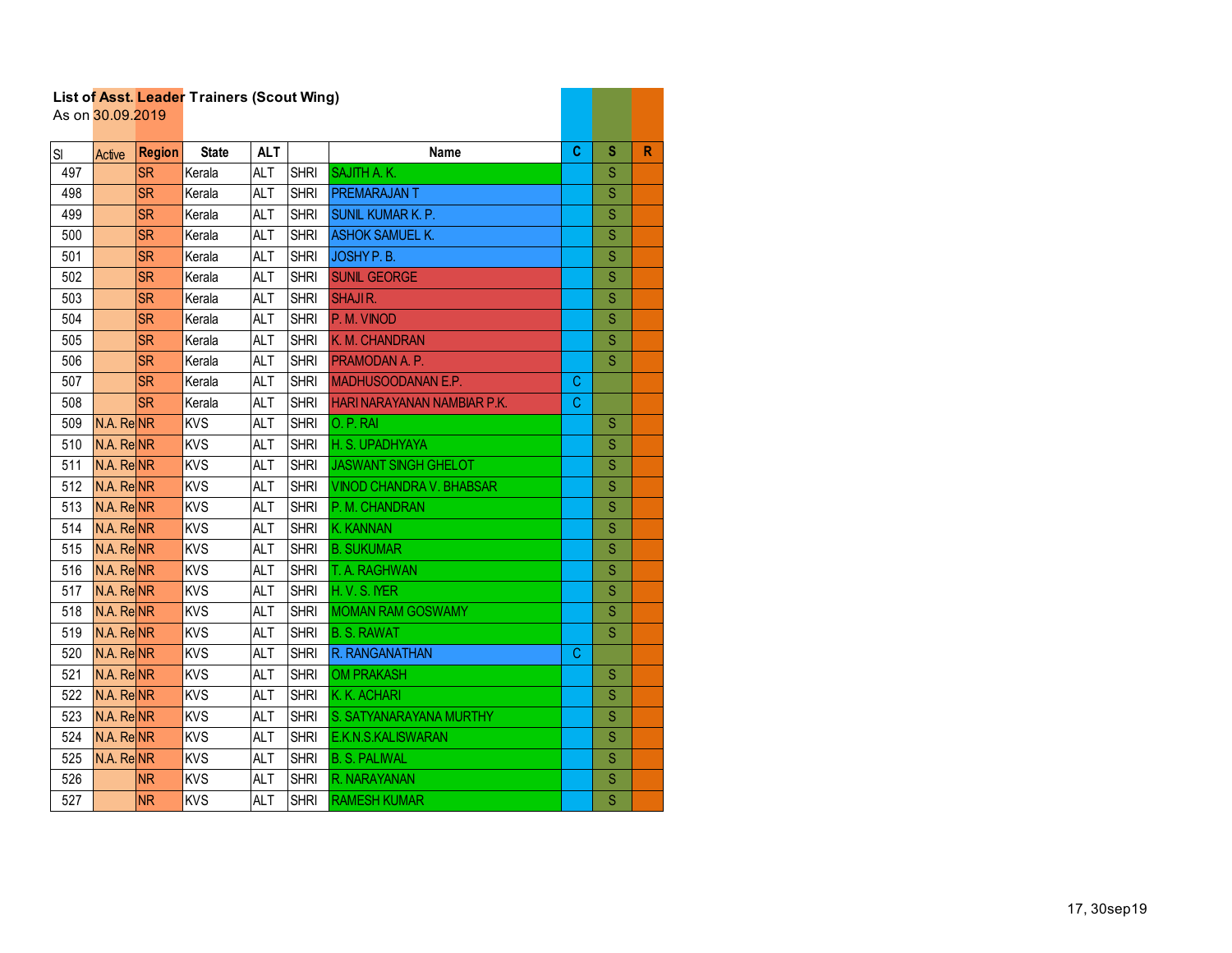|     | As on 30.09.2019      |                        | List of Asst. Leader Trainers (Scout Wing) |            |             |                               |    |                         |   |
|-----|-----------------------|------------------------|--------------------------------------------|------------|-------------|-------------------------------|----|-------------------------|---|
|     |                       |                        |                                            |            |             |                               |    |                         |   |
| SI  | Active                | <b>Region</b>          | <b>State</b>                               | <b>ALT</b> |             | <b>Name</b>                   | C. | S                       | R |
| 528 |                       | <b>NR</b>              | <b>KVS</b>                                 | <b>ALT</b> | <b>SHRI</b> | Shashivadan Sadashiv Shrimali |    | S                       |   |
| 529 | N.A. ReNR             |                        | <b>KVS</b>                                 | <b>ALT</b> | DR.         | S. K. GANDHARWA               |    | $\overline{\mathbf{s}}$ |   |
| 530 | N.A. ReNR             |                        | <b>KVS</b>                                 | <b>ALT</b> | <b>SHRI</b> | <b>INDRAJEET SINGH</b>        |    | S                       |   |
| 531 | N.A. ReNR             |                        | <b>KVS</b>                                 | <b>ALT</b> | <b>SHRI</b> | <b>RAMA SHANKAR PANDEY</b>    |    | S                       |   |
| 532 | N.A. ReNR             |                        | KVS                                        | <b>ALT</b> | <b>SHRI</b> | C. S. RATHNA SABHAPATHY       |    | S                       |   |
| 533 |                       | <b>NR</b>              | <b>KVS</b>                                 | <b>ALT</b> | <b>SHRI</b> | <b>MD. IDRIS</b>              |    | S                       |   |
| 534 |                       | <b>NR</b>              | <b>KVS</b>                                 | <b>ALT</b> | <b>SHRI</b> | <b>ISHWER CHANDRA PANDEY</b>  |    | S                       |   |
| 535 | N.A. ReNR             |                        | <b>KVS</b>                                 | <b>ALT</b> | <b>SHRI</b> | <b>G. M. CHAVAN</b>           |    | S                       |   |
| 536 | N.A. ReNR             |                        | <b>KVS</b>                                 | <b>ALT</b> | <b>SHRI</b> | <b>NAND KUMAR MISHRA</b>      |    | S                       |   |
| 537 | N.A. Re <sub>NR</sub> |                        | <b>KVS</b>                                 | <b>ALT</b> | <b>SHRI</b> | M.L.GUPTA                     |    | S                       |   |
| 538 | N.A. ReNR             |                        | <b>KVS</b>                                 | <b>ALT</b> | <b>SHRI</b> | <b>SHIV BADAN RAM</b>         |    | S                       |   |
| 539 | N.A. Re <b>NR</b>     |                        | KVS                                        | <b>ALS</b> | <b>SHRI</b> | T. MOHD. AKRAM KHAN           |    | S                       |   |
| 540 |                       | <b>NR</b>              | <b>KVS</b>                                 | <b>ALT</b> | <b>SHRI</b> | P.V. MANOHARAN                |    | S                       |   |
| 541 | N.A. ReNR             |                        | <b>KVS</b>                                 | <b>ALT</b> | <b>SHRI</b> | V. SANJEEVAN                  |    | S                       |   |
| 542 | N.A. ReNR             |                        | <b>KVS</b>                                 | <b>ALT</b> | <b>SHRI</b> | <b>HARPAL SINGH</b>           |    | $\mathbf S$             |   |
| 543 | N.A. Re <sub>NR</sub> |                        | <b>KVS</b>                                 | <b>ALT</b> | <b>SHRI</b> | <b>RAVIDATT SHARMA</b>        |    | S                       |   |
| 544 | N.A. ReNR             |                        | <b>KVS</b>                                 | <b>ALT</b> | <b>SHRI</b> | <b>SHRIV. SAIBABA PRASAD</b>  |    | S                       |   |
| 545 |                       | <b>NR</b>              | <b>KVS</b>                                 | <b>ALT</b> | <b>SHRI</b> | <b>LALIT KUMAR SINGH</b>      |    | S                       |   |
| 546 |                       | <b>NR</b>              | <b>KVS</b>                                 | <b>ALT</b> | <b>SHRI</b> | G. V. S. N. N. MURTHY         |    | S                       |   |
| 547 |                       | <b>NR</b>              | <b>KVS</b>                                 | <b>ALT</b> | <b>SHRI</b> | P. SWAMY                      |    | S                       |   |
| 548 |                       | <b>NR</b>              | <b>KVS</b>                                 | <b>ALT</b> | <b>SHRI</b> | A. GURUSAMY PANDIAN           |    | S                       |   |
| 549 |                       | <b>NR</b>              | <b>KVS</b>                                 | <b>ALT</b> | <b>SHRI</b> | <b>RAMESH CHANDRA YADAV</b>   |    | S                       |   |
| 550 |                       | <b>NR</b>              | <b>KVS</b>                                 | <b>ALT</b> | <b>SHRI</b> | <b>NASIR KHAN</b>             |    | S                       |   |
| 551 |                       | <b>NR</b>              | <b>KVS</b>                                 | <b>ALT</b> | Shri        | <b>Sanjay Nagar</b>           |    | S                       |   |
| 552 |                       | <b>NR</b>              | KVS                                        | <b>ALT</b> | Shri        | Ravindranath G. Bhat          |    | S                       |   |
| 553 |                       | <b>NR</b>              | <b>KVS</b>                                 | <b>ALT</b> | Shri        | Manoj Kumar Malik             |    | S                       |   |
| 554 |                       | $\overline{\text{NR}}$ | KVS                                        | <b>ALT</b> | Shri        | <b>Rasool Shaik</b>           |    | $\overline{\mathbf{s}}$ |   |
| 555 |                       | <b>NR</b>              | <b>KVS</b>                                 | <b>ALT</b> | Shri        | <b>Anurag Chourasia</b>       |    | S                       |   |
| 556 | N.A. ReNR             |                        | <b>KVS</b>                                 | <b>ALT</b> | DR.         | G. Mallesham                  |    | S                       |   |
| 557 |                       | <b>NR</b>              | <b>KVS</b>                                 | <b>ALT</b> | DR.         | D. K. TRIPATHI                |    | S                       |   |
| 558 | N.A. ReNR             |                        | <b>KVS</b>                                 | <b>ALT</b> | <b>SHRI</b> | <b>RABINDER KUMAR</b>         |    | $\overline{\mathsf{S}}$ |   |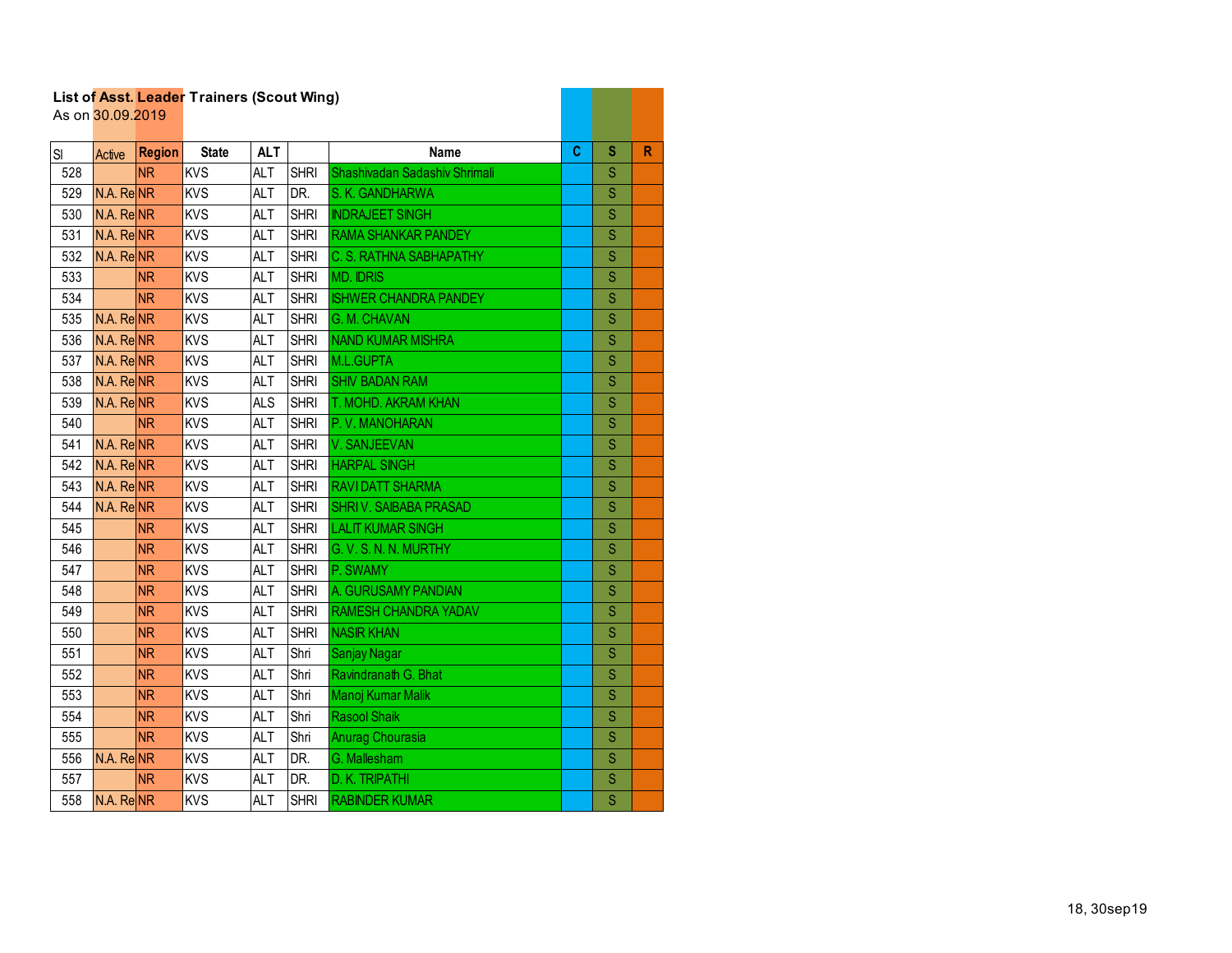|     | As on 30.09.2019 |               | List of Asst. Leader Trainers (Scout Wing) |            |             |                                |    |                         |              |
|-----|------------------|---------------|--------------------------------------------|------------|-------------|--------------------------------|----|-------------------------|--------------|
| SI  | Active           | <b>Region</b> | <b>State</b>                               | <b>ALT</b> |             | <b>Name</b>                    | C  | S                       | $\mathsf{R}$ |
| 559 |                  | <b>NR</b>     | <b>KVS</b>                                 | <b>ALT</b> | <b>SHRI</b> | <b>JAI PRAKASH PATHAK</b>      |    | S                       |              |
| 560 |                  | <b>NR</b>     | <b>KVS</b>                                 | <b>ALT</b> | <b>SHRI</b> | <b>ANIRUDH PATHAK</b>          |    | $\overline{\mathbf{S}}$ |              |
| 561 |                  | <b>NR</b>     | <b>KVS</b>                                 | <b>ALT</b> | <b>SHRI</b> | <b>UPENDRA KUMAR CHOUBEY</b>   |    | S                       |              |
| 562 |                  | <b>NR</b>     | <b>KVS</b>                                 | <b>ALT</b> | <b>SHRI</b> | N.D. SARMAH                    |    | S                       |              |
| 563 |                  | <b>NR</b>     | <b>KVS</b>                                 | <b>ALT</b> | <b>SHRI</b> | <b>SYED ABUL ALEEM</b>         |    | S                       |              |
| 564 | N.A. ReNR        |               | <b>KVS</b>                                 | <b>ALT</b> | <b>SHRI</b> | RAJINDER BADKULIA              |    | S                       |              |
| 565 |                  | <b>NR</b>     | <b>KVS</b>                                 | <b>ALT</b> | <b>SHRI</b> | T. V. MADHAVAN                 |    | S                       |              |
| 566 |                  | <b>NR</b>     | <b>KVS</b>                                 | <b>ALT</b> | <b>SHRI</b> | <b>T. SUDHAKAR</b>             |    | S                       |              |
| 567 |                  | <b>NR</b>     | <b>KVS</b>                                 | <b>ALT</b> | <b>SHRI</b> | <b>ASHISH DUBEY</b>            | C  |                         |              |
| 568 |                  | <b>NR</b>     | <b>KVS</b>                                 | <b>ALT</b> | <b>SHRI</b> | A. A. SIDDIQUI                 | C. |                         |              |
| 569 |                  | <b>NR</b>     | <b>KVS</b>                                 | <b>ALT</b> | MS.         | <b>KUSUM DHIMAN</b>            | C  |                         |              |
| 570 |                  | <b>NR</b>     | <b>KVS</b>                                 | <b>ALT</b> | <b>SHRI</b> | <b>RAMEN SHARMA</b>            |    | S                       |              |
| 571 |                  | <b>NR</b>     | <b>KVS</b>                                 | <b>ALT</b> | <b>SHRI</b> | <b>BRAJ PAL SINGH</b>          |    | $\mathbf S$             |              |
| 572 |                  | <b>NR</b>     | <b>KVS</b>                                 | <b>ALT</b> | <b>SHRI</b> | <b>PARASHU RAM OJHA</b>        |    | S                       |              |
| 573 |                  | <b>NR</b>     | <b>KVS</b>                                 | <b>ALT</b> | <b>SHRI</b> | <b>KAMALESH HALDER</b>         | С  |                         |              |
| 574 |                  | <b>NR</b>     | <b>KVS</b>                                 | <b>ALT</b> | <b>SHRI</b> | <b>NAUSHAD ALI</b>             | C. |                         |              |
| 575 |                  | <b>NR</b>     | <b>KVS</b>                                 | <b>ALT</b> | <b>SHRI</b> | A. V. KUNHIKANNAN              |    | S                       |              |
| 576 |                  | <b>NR</b>     | <b>KVS</b>                                 | <b>ALT</b> | <b>SHRI</b> | <b>CHANDER PRAKASH RAJAWAT</b> |    | S                       |              |
| 577 |                  | <b>NR</b>     | <b>KVS</b>                                 | ALT        | <b>SHRI</b> | <b>SHIV KUMAR</b>              | C  |                         |              |
| 578 |                  | <b>NR</b>     | <b>KVS</b>                                 | <b>ALT</b> | <b>SHRI</b> | <b>RAM PRATAP TIWARI</b>       |    | S                       |              |
| 579 |                  | <b>NR</b>     | <b>KVS</b>                                 | <b>ALT</b> | <b>SHRI</b> | <b>RAVINDRA GOSWAMI</b>        |    | S                       |              |
| 580 |                  | <b>NR</b>     | <b>KVS</b>                                 | <b>ALT</b> | <b>SHRI</b> | <b>SANJEEV KUMAR VERMA</b>     |    | S                       |              |
| 581 |                  | <b>NR</b>     | <b>KVS</b>                                 | <b>ALT</b> | <b>SHRI</b> | <b>AVNISH KUMAR</b>            |    | S                       |              |
| 582 | N.A. ReNR        |               | <b>KVS</b>                                 | ALT        | <b>SHRI</b> | K. RAMASUBRAMANIEN             |    | S                       |              |
| 583 |                  | <b>NR</b>     | <b>KVS</b>                                 | <b>ALT</b> | <b>SHRI</b> | <b>RAJ NATH CHAUBEY</b>        |    | S                       |              |
| 584 |                  | <b>NR</b>     | <b>KVS</b>                                 | <b>ALT</b> | <b>SHRI</b> | <b>LAL JEET YADAV</b>          |    | S                       |              |
| 585 |                  | <b>NR</b>     | KVS                                        | <b>ALT</b> | <b>SHRI</b> | <b>CHANDRESH KUMAR</b>         |    | $\overline{\mathbf{S}}$ |              |
| 586 |                  | <b>NR</b>     | <b>KVS</b>                                 | <b>ALT</b> | <b>SHRI</b> | P. LAKSHMI                     | C  |                         |              |
| 587 |                  | <b>NR</b>     | <b>KVS</b>                                 | <b>ALT</b> | Dr.         | <b>SANJAY MOHAN JHA</b>        |    | ${\mathbb S}$           |              |
| 588 |                  | <b>NR</b>     | <b>KVS</b>                                 | <b>ALT</b> | <b>SHRI</b> | <b>SUBODH KUMAR CHAURASIA</b>  |    | $\mathbf S$             |              |
| 589 |                  | <b>NR</b>     | <b>KVS</b>                                 | <b>ALT</b> | <b>SHRI</b> | <b>HEMANT KUMAR CHANDEL</b>    |    | S                       |              |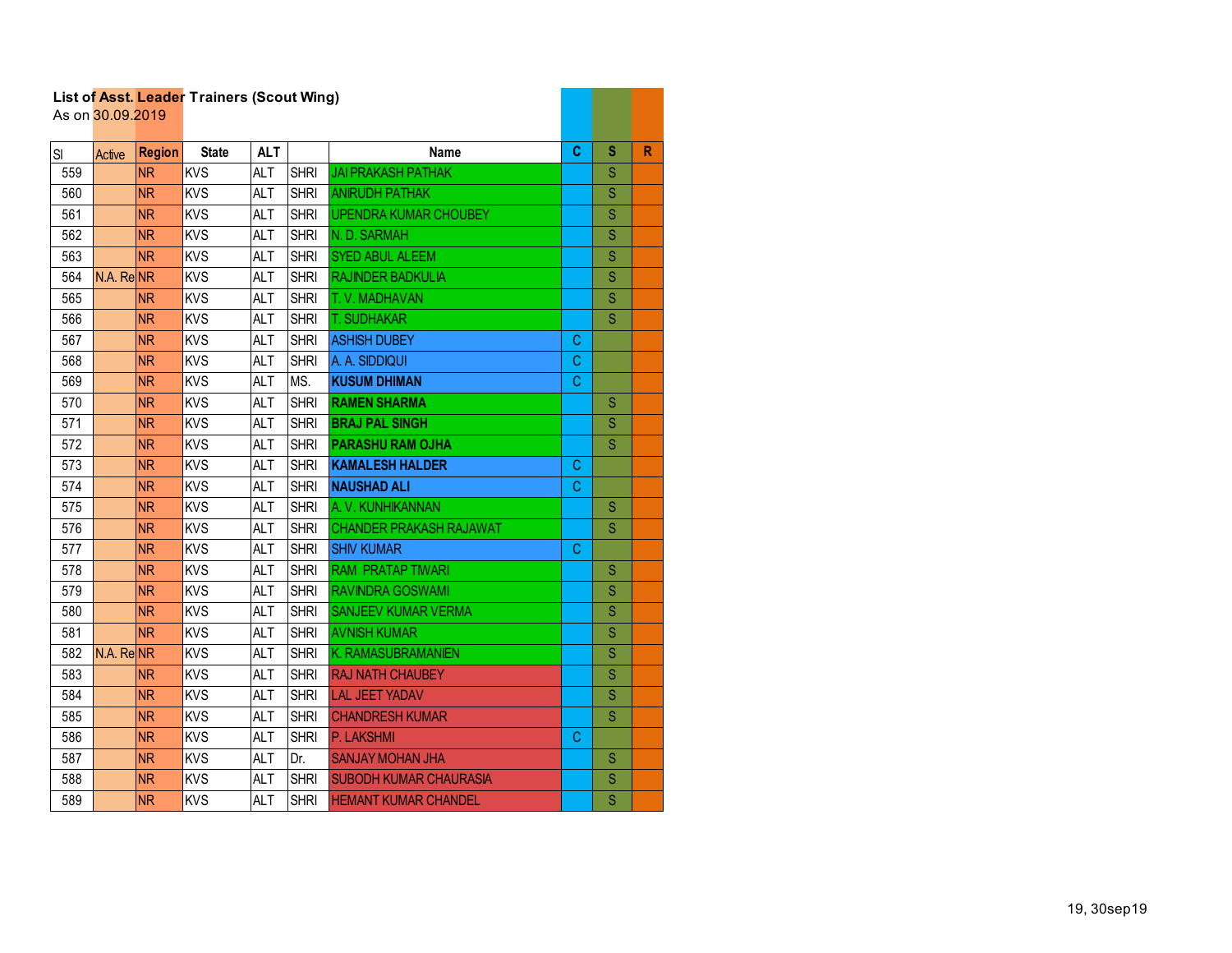|     | List of Asst. Leager Traillers (Scout Willy)<br>As on 30.09.2019 |               |              |            |             |                                |             |                         |   |
|-----|------------------------------------------------------------------|---------------|--------------|------------|-------------|--------------------------------|-------------|-------------------------|---|
| SI  | Active                                                           | <b>Region</b> | <b>State</b> | <b>ALT</b> |             | <b>Name</b>                    | C.          | S                       | R |
| 590 |                                                                  | <b>NR</b>     | <b>KVS</b>   | <b>ALT</b> | <b>SHRI</b> | <b>RAMADHAR</b>                |             | S                       |   |
| 591 |                                                                  | <b>NR</b>     | <b>KVS</b>   | <b>ALT</b> | <b>SHRI</b> | <b>RAJENDRA LALL RAJAK</b>     | C           |                         |   |
| 592 |                                                                  | <b>NR</b>     | <b>KVS</b>   | <b>ALT</b> | <b>SHRI</b> | <b>RAM LAL RAHI</b>            | $\mathsf C$ |                         |   |
| 593 |                                                                  | <b>NR</b>     | <b>KVS</b>   | <b>ALT</b> | <b>SHRI</b> | <b>CHANDRA SHEKHAR JHA</b>     |             | S                       |   |
| 594 |                                                                  | <b>NR</b>     | <b>KVS</b>   | <b>ALT</b> | <b>SHRI</b> | <b>ALOK KUMAR SAHOO</b>        |             | S                       |   |
| 595 |                                                                  | <b>NR</b>     | <b>KVS</b>   | <b>ALT</b> | <b>SHRI</b> | <b>YOGENDRA SINGH</b>          | C           |                         |   |
| 596 |                                                                  | <b>NR</b>     | <b>KVS</b>   | <b>ALT</b> | <b>SHRI</b> | V. BHARDWAJ                    |             | S                       |   |
| 597 |                                                                  | <b>NR</b>     | <b>KVS</b>   | <b>ALT</b> | <b>SHRI</b> | <b>RAJIV KUMAR JHA</b>         |             | S                       |   |
| 598 |                                                                  | <b>WR</b>     | M.P.         | <b>ALT</b> | <b>SHRI</b> | <b>MAHENDRA KUMAR AGGARWAL</b> |             | S                       |   |
| 599 |                                                                  | <b>WR</b>     | M.P.         | <b>ALT</b> | <b>SHRI</b> | <b>ARJUN SINGH RATHOD</b>      |             | S                       |   |
| 600 |                                                                  | <b>WR</b>     | M.P.         | <b>ALT</b> | <b>SHRI</b> | <b>SURAT RAM SHARMA</b>        |             | S                       |   |
| 601 |                                                                  | <b>WR</b>     | M.P.         | <b>ALT</b> | <b>SHRI</b> | M. C. BHATNAGAR                |             | S                       |   |
| 602 |                                                                  | <b>WR</b>     | M.P.         | <b>ALT</b> | <b>SHRI</b> | <b>RAM PRASAD KOHROO</b>       |             | S                       |   |
| 603 |                                                                  | <b>WR</b>     | M.P.         | <b>ALT</b> | <b>SHRI</b> | <b>VAIDYA NATH SINGH</b>       |             | S                       |   |
| 604 |                                                                  | <b>WR</b>     | M.P.         | <b>ALT</b> | <b>SHRI</b> | <b>UDEY RAM BATRI</b>          |             | S                       |   |
| 605 |                                                                  | <b>WR</b>     | M.P.         | <b>ALT</b> | <b>SHRI</b> | <b>GOVIND NARAYAN VITTARIA</b> |             | S                       |   |
| 606 |                                                                  | <b>WR</b>     | M.P.         | <b>ALT</b> | <b>MISS</b> | MUMTAJ J. KHAN                 | C           |                         |   |
| 607 |                                                                  | <b>WR</b>     | M.P.         | <b>ALT</b> | <b>SHRI</b> | <b>RAM KRIPAL TIWARI</b>       |             | S                       |   |
| 608 |                                                                  | <b>WR</b>     | M.P.         | <b>ALT</b> | <b>SHRI</b> | <b>DIGAMBAR BAGDE</b>          |             | S                       |   |
| 609 |                                                                  | <b>WR</b>     | M.P.         | <b>ALT</b> | <b>SHRI</b> | <b>MAHENDRA KR. NAMDEO</b>     |             | S                       |   |
| 610 |                                                                  | <b>WR</b>     | M.P.         | <b>ALT</b> | <b>SHRI</b> | <b>RAM CHARAN MISHRA</b>       |             | S                       |   |
| 611 |                                                                  | <b>WR</b>     | M.P.         | <b>ALT</b> | <b>SHRI</b> | <b>JAGDISH PRASAD KAUSHIK</b>  |             | S                       |   |
| 612 |                                                                  | <b>WR</b>     | M.P.         | <b>ALT</b> | <b>SHRI</b> | S. R. S. RAGHUWANSHI           |             | S                       |   |
| 613 |                                                                  | <b>WR</b>     | M.P.         | <b>ALT</b> | <b>SHRI</b> | <b>SASHI BHUSHAN BHATELE</b>   |             | S                       |   |
| 614 |                                                                  | <b>WR</b>     | M.P.         | <b>ALT</b> | <b>SHRI</b> | <b>SHRIS. S. RAGHUWANSHI</b>   |             | S                       |   |
| 615 |                                                                  | <b>WR</b>     | M.P.         | <b>ALT</b> | <b>SHRI</b> | <b>SHARWAN KR. DAWANDEY</b>    |             | S                       |   |
| 616 |                                                                  | <b>WR</b>     | M.P.         | <b>ALT</b> | <b>SHRI</b> | <b>DAMODAR PRASAD SHARMA</b>   |             | $\overline{\mathbf{s}}$ |   |
| 617 |                                                                  | <b>WR</b>     | M.P.         | <b>ALT</b> | <b>SHRI</b> | R.C. JOSHI                     |             | S                       |   |
| 618 |                                                                  | <b>WR</b>     | M.P.         | <b>ALT</b> | <b>SHRI</b> | <b>ANANDILAL HINDOLIA</b>      | С           |                         |   |
| 619 |                                                                  | <b>WR</b>     | M.P.         | <b>ALT</b> | SMT.        | <b>ANITA JOSHI</b>             | C           |                         |   |
| 620 |                                                                  | <b>WR</b>     | M.P.         | <b>ALT</b> | <b>SHRI</b> | <b>DWARIKA PRASAD MISHRA</b>   |             | S                       |   |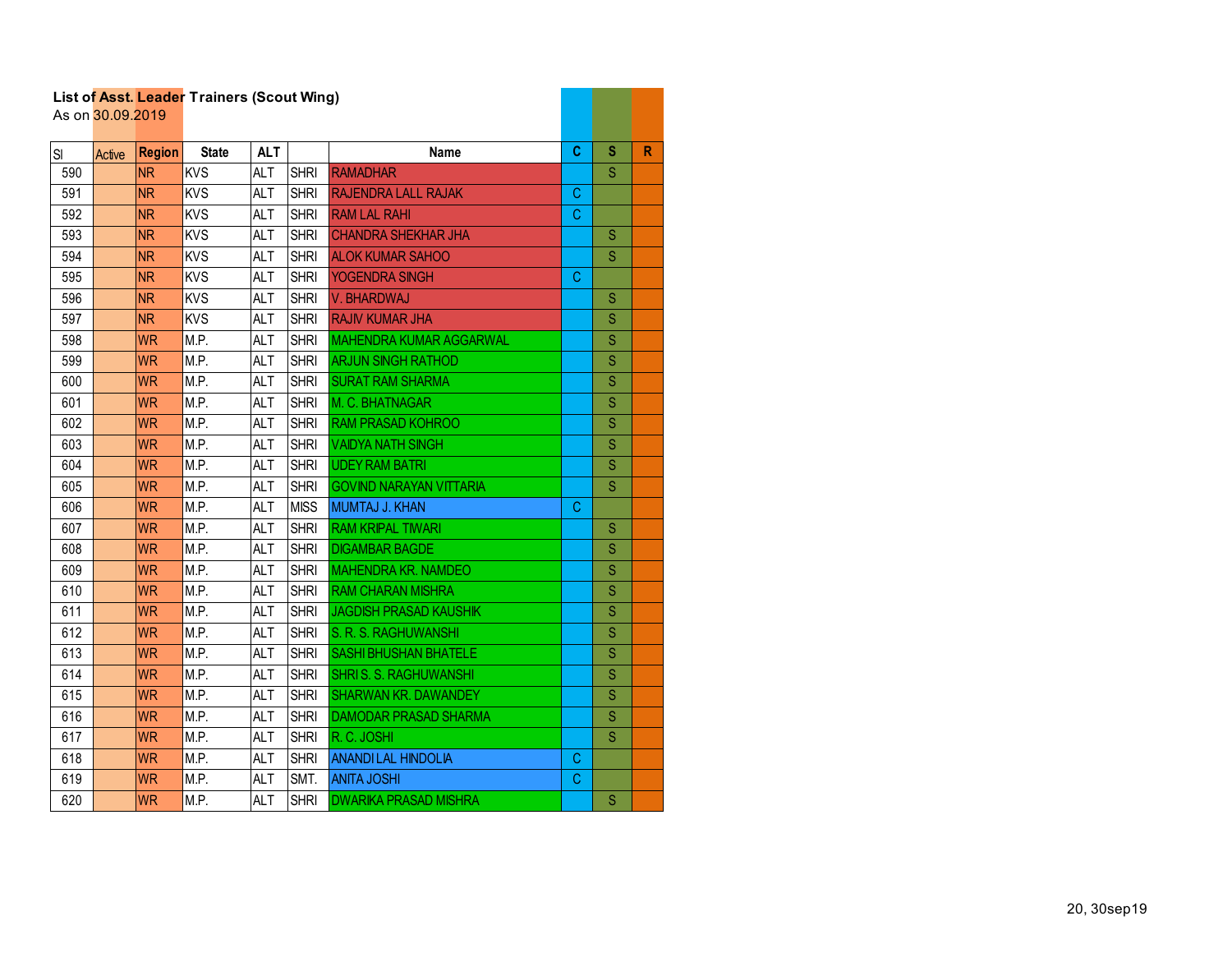|     | As on 30.09.2019 |               | List of Asst. Leader Trainers (Scout Wing) |            |             |                                     |    |                                                                                                                                                                                                                                                                                                                                                                                                                                                          |           |
|-----|------------------|---------------|--------------------------------------------|------------|-------------|-------------------------------------|----|----------------------------------------------------------------------------------------------------------------------------------------------------------------------------------------------------------------------------------------------------------------------------------------------------------------------------------------------------------------------------------------------------------------------------------------------------------|-----------|
| SI  | Active           | <b>Region</b> | <b>State</b>                               | <b>ALT</b> |             | <b>Name</b>                         | C  | S                                                                                                                                                                                                                                                                                                                                                                                                                                                        | R         |
| 621 |                  | <b>WR</b>     | M.P.                                       | <b>ALT</b> | <b>SHRI</b> | H. S. NATHANIEL                     |    | S                                                                                                                                                                                                                                                                                                                                                                                                                                                        |           |
| 622 |                  | <b>WR</b>     | M.P.                                       | <b>ALT</b> | <b>SHRI</b> | V. S. PARIHAR                       |    | $\mathbf S$                                                                                                                                                                                                                                                                                                                                                                                                                                              |           |
| 623 |                  | <b>WR</b>     | M.P.                                       | <b>ALT</b> | <b>SHRI</b> | RAMCHANDRA GEHLOT                   |    | $\mathsf{S}% _{T}=\mathsf{S}_{T}\!\left( a,b\right) ,\ \mathsf{S}_{T}=\mathsf{S}_{T}\!\left( a,b\right) ,\ \mathsf{S}_{T}=\mathsf{S}_{T}\!\left( a,b\right) ,\ \mathsf{S}_{T}=\mathsf{S}_{T}\!\left( a,b\right) ,\ \mathsf{S}_{T}=\mathsf{S}_{T}\!\left( a,b\right) ,\ \mathsf{S}_{T}=\mathsf{S}_{T}\!\left( a,b\right) ,\ \mathsf{S}_{T}=\mathsf{S}_{T}\!\left( a,b\right) ,\ \mathsf{S}_{T}=\mathsf{S}_{T}\!\left( a,b\right) ,\ \mathsf{S}_{T}=\math$ |           |
| 624 |                  | <b>WR</b>     | M.P.                                       | <b>ALT</b> | <b>SHRI</b> | <b>DEEN DAYAL TIWARI</b>            |    | S                                                                                                                                                                                                                                                                                                                                                                                                                                                        |           |
| 625 |                  | <b>WR</b>     | M.P.                                       | <b>ALT</b> | <b>SHRI</b> | <b>SURAT RAM SHARMA</b>             | C  |                                                                                                                                                                                                                                                                                                                                                                                                                                                          |           |
| 626 |                  | <b>WR</b>     | M.P.                                       | <b>ALT</b> | <b>SHRI</b> | <b>SHRI RAGHUNATH PRASAD GAUTAM</b> |    | S                                                                                                                                                                                                                                                                                                                                                                                                                                                        |           |
| 627 |                  | <b>WR</b>     | M.P.                                       | <b>ALT</b> | <b>SHRI</b> | <b>RAM SWROOP DWIVEDI</b>           |    | S                                                                                                                                                                                                                                                                                                                                                                                                                                                        |           |
| 628 |                  | <b>WR</b>     | M.P.                                       | <b>ALT</b> | <b>SHRI</b> | <b>KUNJ BIHARI DUBEY</b>            |    | S                                                                                                                                                                                                                                                                                                                                                                                                                                                        |           |
| 629 |                  | <b>WR</b>     | M.P.                                       | <b>ALT</b> | <b>SHRI</b> | S. A. ANSARI                        |    | S                                                                                                                                                                                                                                                                                                                                                                                                                                                        |           |
| 630 |                  | <b>WR</b>     | M.P.                                       | <b>ALT</b> | <b>SHRI</b> | <b>PRABHAKAR ANKULENKAR</b>         |    | S                                                                                                                                                                                                                                                                                                                                                                                                                                                        |           |
| 631 |                  | <b>WR</b>     | M.P.                                       | <b>ALT</b> | <b>SHRI</b> | <b>MAHENDRA KUMAR AGARWAL</b>       |    |                                                                                                                                                                                                                                                                                                                                                                                                                                                          | ${\sf R}$ |
| 632 |                  | <b>WR</b>     | M.P.                                       | <b>ALT</b> | <b>SHRI</b> | <b>SURESH CHANDRA VATSA</b>         |    | S                                                                                                                                                                                                                                                                                                                                                                                                                                                        |           |
| 633 |                  | <b>WR</b>     | M.P.                                       | <b>ALT</b> | <b>SHRI</b> | <b>PRAMOD GANGRADE</b>              |    | S                                                                                                                                                                                                                                                                                                                                                                                                                                                        |           |
| 634 |                  | <b>WR</b>     | M.P.                                       | <b>ALT</b> | <b>SHRI</b> | K. R. SONI                          | C. |                                                                                                                                                                                                                                                                                                                                                                                                                                                          |           |
| 635 |                  | <b>WR</b>     | M.P.                                       | <b>ALT</b> | <b>SHRI</b> | L. S. THAKUR                        |    | <sub>S</sub>                                                                                                                                                                                                                                                                                                                                                                                                                                             |           |
| 636 |                  | <b>WR</b>     | M.P.                                       | <b>ALT</b> | <b>SHRI</b> | <b>HARI DUTT SHARMA</b>             | C  |                                                                                                                                                                                                                                                                                                                                                                                                                                                          |           |
| 637 |                  | <b>WR</b>     | M.P.                                       | <b>ALT</b> | <b>SHRI</b> | <b>BR. LUCIANUS LAKRA</b>           |    | S                                                                                                                                                                                                                                                                                                                                                                                                                                                        |           |
| 638 |                  | <b>WR</b>     | M.P.                                       | <b>ALT</b> | <b>SHRI</b> | <b>SUBHASH CHANDRA DUBEY</b>        |    | S                                                                                                                                                                                                                                                                                                                                                                                                                                                        |           |
| 639 |                  | <b>WR</b>     | M.P.                                       | <b>ALT</b> | <b>SHRI</b> | Phalgo Prasad Mishra                |    | S                                                                                                                                                                                                                                                                                                                                                                                                                                                        |           |
| 640 |                  | <b>WR</b>     | M.P.                                       | <b>ALT</b> | <b>SHRI</b> | <b>RAJESH KUMAR DIXIT</b>           | C  |                                                                                                                                                                                                                                                                                                                                                                                                                                                          |           |
| 641 |                  | <b>WR</b>     | M.P.                                       | <b>ALT</b> | <b>SHRI</b> | <b>ASHOK DWIVEDI</b>                | C. |                                                                                                                                                                                                                                                                                                                                                                                                                                                          |           |
| 642 |                  | <b>WR</b>     | M.P.                                       | <b>ALT</b> | <b>SHRI</b> | <b>D. S. PATERIA</b>                |    | S                                                                                                                                                                                                                                                                                                                                                                                                                                                        |           |
| 643 |                  | <b>WR</b>     | M.P.                                       | <b>ALT</b> | <b>SHRI</b> | <b>SUDHIR S VISHWAKARMA</b>         |    | S                                                                                                                                                                                                                                                                                                                                                                                                                                                        |           |
| 644 |                  | <b>WR</b>     | M.P.                                       | <b>ALT</b> | <b>SHRI</b> | <b>UMESH SRIVASTAVA</b>             |    | S                                                                                                                                                                                                                                                                                                                                                                                                                                                        |           |
| 645 |                  | <b>WR</b>     | M.P.                                       | <b>ALT</b> | <b>SHRI</b> | <b>PARAS RAM BAGHEL</b>             |    | S                                                                                                                                                                                                                                                                                                                                                                                                                                                        |           |
| 646 |                  | <b>WR</b>     | M.P.                                       | <b>ALT</b> | <b>SHRI</b> | <b>BANWARILAL CHOUREY</b>           |    | Ś                                                                                                                                                                                                                                                                                                                                                                                                                                                        |           |
| 647 |                  | <b>WR</b>     | M.P.                                       | <b>ALT</b> | <b>SHRI</b> | YASHWANT SINGH PARIHAR              |    | S                                                                                                                                                                                                                                                                                                                                                                                                                                                        |           |
| 648 |                  | <b>WR</b>     | M.P.                                       | <b>ALT</b> | <b>SHRI</b> | <b>DHEERAJ KR. SONI</b>             |    | $\mathbf S$                                                                                                                                                                                                                                                                                                                                                                                                                                              |           |
| 649 |                  | <b>WR</b>     | M.P.                                       | <b>ALT</b> | <b>SHRI</b> | <b>BRIJ BHANU SINGH</b>             |    | S                                                                                                                                                                                                                                                                                                                                                                                                                                                        |           |
| 650 |                  | <b>WR</b>     | M.P.                                       | <b>ALT</b> | <b>SHRI</b> | <b>GAJRAJ SINGH</b>                 |    | $\mathbf S$                                                                                                                                                                                                                                                                                                                                                                                                                                              |           |
| 651 |                  | <b>WR</b>     | M.P.                                       | <b>ALT</b> | <b>SHRI</b> | <b>RAJESH KUMAR TRIPATHI</b>        |    | S                                                                                                                                                                                                                                                                                                                                                                                                                                                        |           |

**Contract Contract Contract**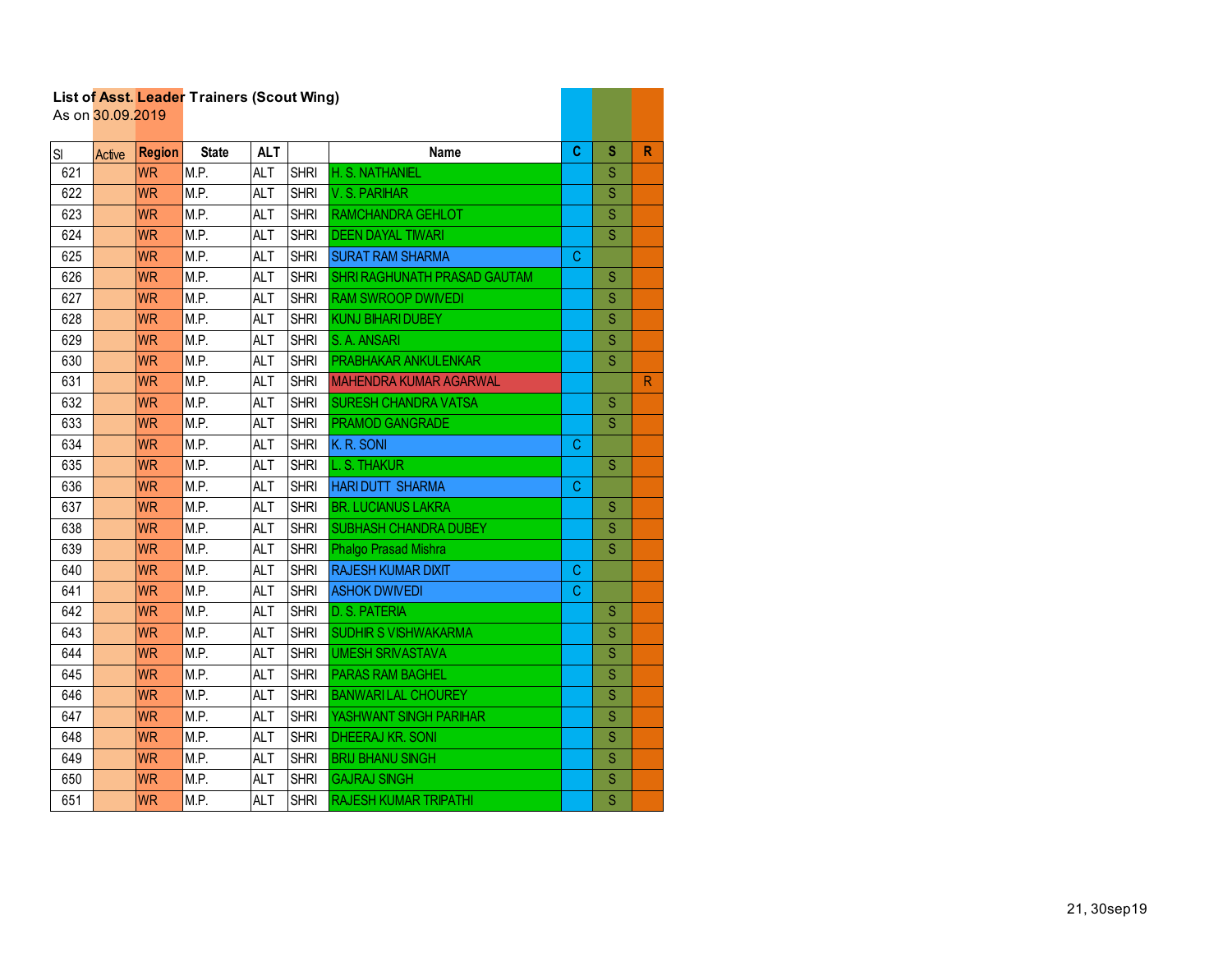|     | As on 30.09.2019 |               | List of Asst. Leader Trainers (Scout Wing) |            |             |                                    |   |                         |              |
|-----|------------------|---------------|--------------------------------------------|------------|-------------|------------------------------------|---|-------------------------|--------------|
| SI  | Active           | <b>Region</b> | <b>State</b>                               | <b>ALT</b> |             | <b>Name</b>                        | C | s                       | R            |
| 652 |                  | <b>WR</b>     | M.P.                                       | <b>ALT</b> | <b>SHRI</b> | <b>NASIMUDDIN MAKRANI</b>          |   | S                       |              |
| 653 |                  | <b>WR</b>     | M.P.                                       | ALT        | <b>SHRI</b> | <b>SANDEEP KUMAR MISHRA</b>        |   | $\overline{\mathbf{S}}$ |              |
| 654 |                  | <b>WR</b>     | M.P.                                       | <b>ALT</b> | <b>SHRI</b> | <b>MOOLCHAND GAUR</b>              |   | S                       |              |
| 655 |                  | <b>WR</b>     | M.P.                                       | <b>ALT</b> | <b>SHRI</b> | <b>RAMAYAN PRASAD GARG</b>         |   | S                       |              |
| 656 |                  | <b>WR</b>     | M.P.                                       | <b>ALT</b> | <b>SHRI</b> | <b>MURARILAL MAVAI</b>             | C |                         |              |
| 657 |                  | <b>WR</b>     | M.P.                                       | <b>ALT</b> | <b>SHRI</b> | <b>RAJENDRA KUMAR MALVIYA</b>      |   | S                       |              |
| 658 |                  | <b>WR</b>     | M.P.                                       | <b>ALT</b> | <b>SHRI</b> | <b>DEVI SINGH THAKUR</b>           |   | S                       |              |
| 659 |                  | <b>WR</b>     | M.P.                                       | <b>ALT</b> | <b>SHRI</b> | <b>DINESH DUBEY</b>                |   | S                       |              |
| 660 |                  | <b>WR</b>     | M.P.                                       | <b>ALT</b> | <b>SHRI</b> | <b>RAMESH NARAYAN SHARMA</b>       |   | S                       |              |
| 661 |                  | <b>WR</b>     | M.P.                                       | <b>ALT</b> | <b>SHRI</b> | <b>SHRI RAJESH MEWADE</b>          |   | S                       |              |
| 662 |                  | <b>WR</b>     | M.P.                                       | <b>ALT</b> | <b>SHRI</b> | <b>SUSHIL KUSHWAHA</b>             |   | S                       |              |
| 663 |                  | <b>WR</b>     | M.P.                                       | <b>ALT</b> | <b>SHRI</b> | <b>VUAY SHUKLA</b>                 |   | S                       |              |
| 664 |                  | <b>WR</b>     | M.P.                                       | <b>ALT</b> | <b>SHRI</b> | <b>SUKHDEV SINGH CHOUHAN</b>       |   | S                       |              |
| 665 |                  | <b>WR</b>     | M.P.                                       | <b>ALT</b> | <b>SHRI</b> | <b>SRAVAN SINGH RAJPOOT</b>        |   | S                       |              |
| 666 |                  | <b>WR</b>     | M.P.                                       | <b>ALT</b> | <b>SHRI</b> | <b>GANESH SHRIVASTAVA</b>          |   | S                       |              |
| 667 |                  | <b>WR</b>     | M.P.                                       | <b>ALT</b> | <b>SHRI</b> | NARENDRA KUMAR SHARMA              |   | S                       |              |
| 668 |                  | <b>WR</b>     | M.P.                                       | <b>ALT</b> | <b>SHRI</b> | <b>ATAR SINGH RAJPUT</b>           | C |                         |              |
| 669 |                  | <b>WR</b>     | M.P.                                       | <b>ALT</b> | <b>SHRI</b> | <b>OM PRAKASH TIWARI</b>           | C |                         |              |
| 670 |                  | <b>WR</b>     | M.P.                                       | <b>ALT</b> | <b>SHRI</b> | <b>GOURI SHANKER SHARMA</b>        |   | S                       |              |
| 671 |                  | <b>WR</b>     | M.P.                                       | <b>ALT</b> | <b>SHRI</b> | <b>VEER SINGH YADAV</b>            |   | S                       |              |
| 672 |                  | <b>WR</b>     | M.P.                                       | <b>ALT</b> | <b>SHRI</b> | <b>ANNACLETUS WILLIAM KERKETTA</b> |   | S                       |              |
| 673 |                  | <b>WR</b>     | M.P.                                       | <b>ALT</b> | <b>SHRI</b> | <b>ATIBAL SINGH</b>                |   | S                       |              |
| 674 |                  | <b>WR</b>     | M.P.                                       | <b>ALT</b> | <b>SHRI</b> | <b>SUSHIL BILLOREY</b>             |   | S                       |              |
| 675 |                  | <b>WR</b>     | M.P.                                       | <b>ALT</b> | DR.         | <b>HARI NARAYAN TRIPATHI</b>       | C |                         |              |
| 676 |                  | <b>WR</b>     | M.P.                                       | <b>ALT</b> | <b>SHRI</b> | <b>RAKESH JAIN</b>                 |   |                         | $\mathsf{R}$ |
| 677 |                  | <b>WR</b>     | M.P.                                       | <b>ALT</b> | <b>SHRI</b> | <b>DHARMENDRA SINGH VERMA</b>      |   | S                       |              |
| 678 |                  | <b>WR</b>     | M.P.                                       | <b>ALT</b> | <b>SHRI</b> | <b>RAKESH KUMAR MALVIYA</b>        | C |                         |              |
| 679 |                  | <b>WR</b>     | M.P.                                       | <b>ALT</b> | <b>SHRI</b> | <b>SHANKAR SINGH EKTOKIYA</b>      | C |                         |              |
| 680 |                  | <b>WR</b>     | M.P.                                       | <b>ALT</b> | <b>SHRI</b> | <b>MUKUT SINGH SIKARWAR</b>        |   | S                       |              |
| 681 |                  | <b>WR</b>     | M.P.                                       | <b>ALT</b> | <b>SHRI</b> | <b>PRATAP NARAYAN MISHRA</b>       |   | S                       |              |
| 682 |                  | <b>WR</b>     | M.P.                                       | <b>ALT</b> | <b>SHRI</b> | <b>HAJARILAL DHAKAR</b>            |   | S                       |              |

a barat da ka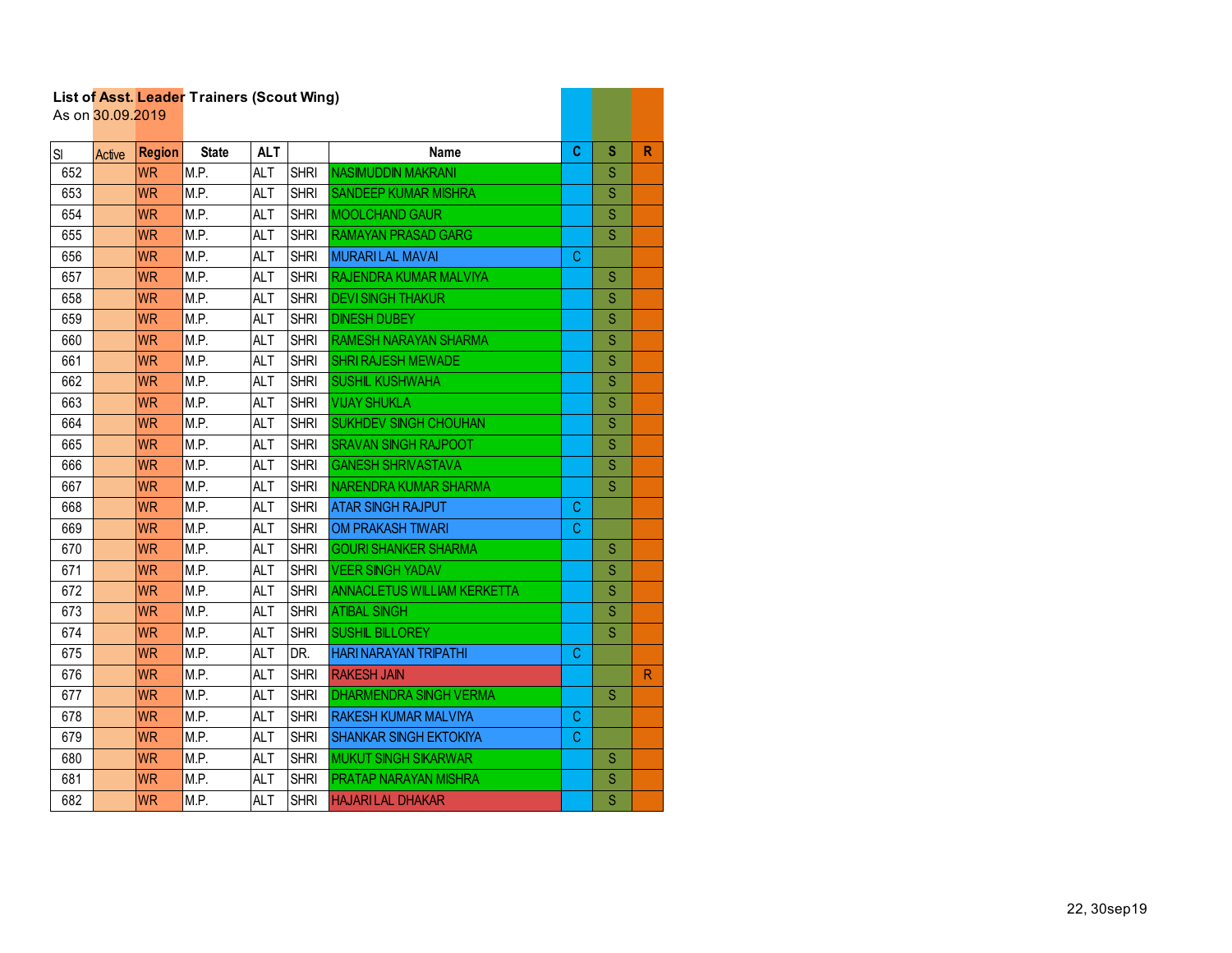|     | As on 30.09.2019 |               |              |            |             |                                  |   |             |              |
|-----|------------------|---------------|--------------|------------|-------------|----------------------------------|---|-------------|--------------|
| SI  | Active           | <b>Region</b> | <b>State</b> | <b>ALT</b> |             | <b>Name</b>                      | C | S           | $\mathbb{R}$ |
| 683 |                  | <b>WR</b>     | M.P.         | <b>ALT</b> | <b>SHRI</b> | <b>RAMCHANDRA SOLANKI</b>        |   | S           |              |
| 684 |                  | <b>WR</b>     | M.P.         | <b>ALT</b> | <b>SHRI</b> | <b>BADRILAL MALVIYA</b>          | C |             |              |
| 685 |                  | <b>WR</b>     | M.P.         | <b>ALT</b> | <b>SHRI</b> | <b>DOLIRAM BHAGAT</b>            |   | S           |              |
| 686 |                  | <b>WR</b>     | M.P.         | <b>ALT</b> | <b>SHRI</b> | <b>MUKESH SINGH KUSHWAH</b>      |   |             | $\mathsf{R}$ |
| 687 |                  | <b>WR</b>     | M.P.         | <b>ALT</b> | <b>SHRI</b> | <b>LALIT MISHRA</b>              | C |             |              |
| 688 |                  | <b>WR</b>     | Maha.        | <b>ALT</b> | <b>SHRI</b> | <b>B. S. PANDEY</b>              |   | S           |              |
| 689 |                  | <b>WR</b>     | Maha.        | <b>ALT</b> | <b>SHRI</b> | K.S.S.R. MANGATE                 |   | S           |              |
| 690 |                  | <b>WR</b>     | Maha.        | <b>ALT</b> | <b>SHRI</b> | <b>HEMANT APPAJI TARONE</b>      |   | S           |              |
| 691 |                  | <b>WR</b>     | Maha.        | <b>ALT</b> | <b>SHRI</b> | V.S. NISTANE                     |   | S           |              |
| 692 |                  | <b>WR</b>     | Maha.        | <b>ALT</b> | <b>SHRI</b> | A. B. SINDE                      |   | S           |              |
| 693 |                  | <b>WR</b>     | Maha.        | <b>ALT</b> | <b>SHRI</b> | <b>PATIL SHAHR ANNA</b>          |   | S           |              |
| 694 |                  | <b>WR</b>     | Maha.        | <b>ALT</b> | <b>SHRI</b> | <b>BHAGWAN JIRM RAYATE</b>       |   | S           |              |
| 695 |                  | <b>WR</b>     | Maha.        | <b>ALT</b> | <b>SHRI</b> | <b>BHARAMBE ASHOK P.</b>         |   | S           |              |
| 696 |                  | <b>WR</b>     | Maha.        | <b>ALT</b> | <b>SHRI</b> | <b>LACHIRAM NAGRATH KONDAWAR</b> |   | S           |              |
| 697 |                  | <b>WR</b>     | Maha.        | <b>ALT</b> | <b>SHRI</b> | <b>U.S. RAM DHAN</b>             |   | S           |              |
| 698 |                  | <b>WR</b>     | Maha.        | <b>ALT</b> | <b>SHRI</b> | <b>DHONDIRAM ISHWARA PATIL</b>   |   | S           |              |
| 699 |                  | <b>WR</b>     | Maha.        | <b>ALT</b> | <b>SHRI</b> | <b>BHAEVAN JAYARAM RAYATE</b>    |   | S           |              |
| 700 |                  | <b>WR</b>     | Maha.        | <b>ALT</b> | <b>SHRI</b> | <b>NARAYAN G. SHIMBRE</b>        |   | S           |              |
| 701 |                  | <b>WR</b>     | Maha.        | <b>ALT</b> | <b>SHRI</b> | TEJ RAO NAMDEO BAROTE            |   | $\mathbf S$ |              |
| 702 |                  | <b>WR</b>     | Maha.        | <b>ALT</b> | <b>SHRI</b> | M. H. MATKE                      |   | S           |              |
| 703 |                  | <b>WR</b>     | Maha.        | <b>ALT</b> | <b>SHRI</b> | <b>PATIL JIVAN DATARAY</b>       |   | S           |              |
| 704 |                  | <b>WR</b>     | Maha.        | <b>ALT</b> | <b>SHRI</b> | SONAVANE SURYAKANT GAUTAM        |   | S           |              |
| 705 |                  | <b>WR</b>     | Maha.        | <b>ALT</b> | <b>SHRI</b> | <b>NATHA BALU MANIKAR</b>        |   | S           |              |
| 706 |                  | <b>WR</b>     | Maha.        | <b>ALT</b> | <b>SHRI</b> | <b>BHOR BABURAO JANARDHAN</b>    |   | S           |              |
| 707 |                  | <b>WR</b>     | Maha.        | <b>ALT</b> | <b>SHRI</b> | <b>PATIL VASANT KRISHNA</b>      |   | S           |              |
| 708 |                  | <b>WR</b>     | Maha.        | <b>ALT</b> | <b>SHRI</b> | <b>THORAT LAXMAN NIVRUTTI</b>    |   | S           |              |
| 709 |                  | <b>WR</b>     | Maha.        | <b>ALT</b> | <b>SHRI</b> | <b>MAHALE KASHINATH ATMARAM</b>  | C |             |              |
| 710 |                  | <b>WR</b>     | Maha.        | <b>ALT</b> | <b>SHRI</b> | ARAVINDA SHANKARRAO J. JAVALE    |   | S           |              |
| 711 |                  | <b>WR</b>     | Maha.        | <b>ALT</b> | <b>SHRI</b> | <b>CHANDRAKANT J. KHANDARE</b>   |   | S           |              |
| 712 |                  | <b>WR</b>     | Maha.        | <b>ALT</b> | <b>SHRI</b> | <b>VITHOBA RAJARAM BHAGAT</b>    |   | S           |              |
| 713 |                  | <b>WR</b>     | Maha.        | <b>ALT</b> | <b>SHRI</b> | <b>SATISH DATTATRYA ISAWE</b>    | C |             |              |

a di Bandaria.<br>Ny faritr'ora dia GMT+1.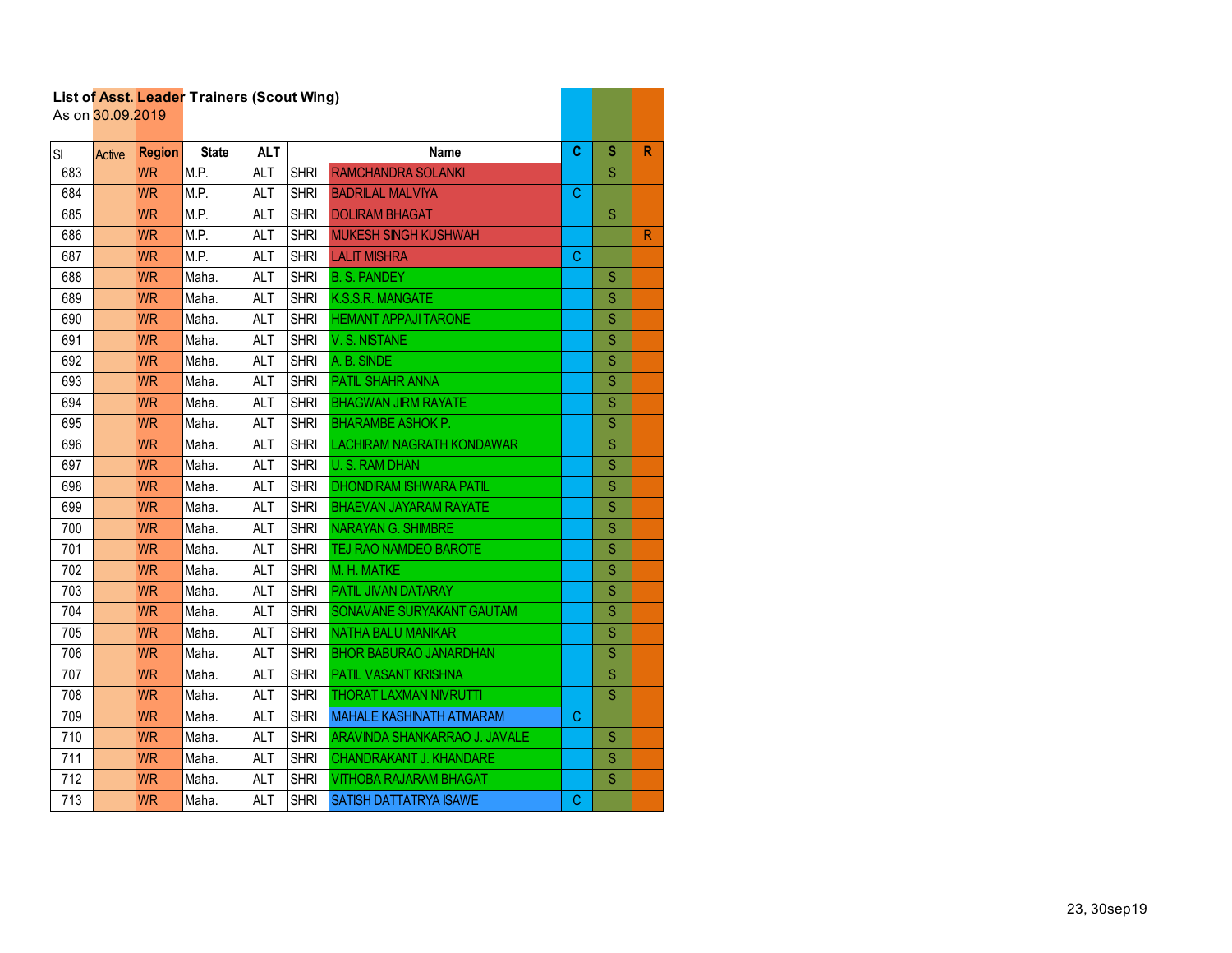|     |                  |               | List of Asst. Leader Trainers (Scout Wing) |            |             |                                      |    |             |   |
|-----|------------------|---------------|--------------------------------------------|------------|-------------|--------------------------------------|----|-------------|---|
|     | As on 30.09.2019 |               |                                            |            |             |                                      |    |             |   |
| SI  | Active           | <b>Region</b> | <b>State</b>                               | <b>ALT</b> |             | <b>Name</b>                          | C  | S           | R |
| 714 |                  | <b>WR</b>     | Maha.                                      | <b>ALT</b> | <b>SHRI</b> | <b>KAILASH RAGHUNATH PATIL</b>       |    | S           |   |
| 715 |                  | <b>WR</b>     | Maha.                                      | <b>ALT</b> | <b>SHRI</b> | <b>SANJAY VISHNU RAMAVAT</b>         |    | S           |   |
| 716 |                  | <b>WR</b>     | Maha.                                      | <b>ALT</b> | <b>SHRI</b> | <b>ARVIND KR. DESHMUKH</b>           |    | S           |   |
| 717 |                  | <b>WR</b>     | Maha.                                      | <b>ALT</b> | <b>SHRI</b> | <b>KISHOR WAKTUJI UIKEY</b>          |    | S           |   |
| 718 |                  | <b>WR</b>     | Maha.                                      | ALT        | <b>SHRI</b> | <b>BIRHADE JAYRAJ PURUSHOTTAM</b>    |    | S           |   |
| 719 |                  | <b>WR</b>     | Maha.                                      | ALT        | <b>SHRI</b> | <b>MADHUKAR SHEKUJI GHODKE</b>       |    | S           |   |
| 720 |                  | <b>WR</b>     | Maha.                                      | <b>ALT</b> | <b>SHRI</b> | <b>PRAKASH PRALHAD</b>               |    | S           |   |
| 721 |                  | <b>WR</b>     | Maha.                                      | <b>ALT</b> | <b>SHRI</b> | <b>PRATAP SAHEBRAO MANE</b>          |    | S           |   |
| 722 |                  | <b>WR</b>     | Maha.                                      | <b>ALT</b> | <b>SHRI</b> | PRAKASH SHANKAR RAO                  |    | S           |   |
| 723 |                  | <b>WR</b>     | Maha.                                      | <b>ALT</b> | <b>SHRI</b> | <b>GORAKHNATH V. SANAP</b>           | С  |             |   |
| 724 |                  | <b>WR</b>     | Maha.                                      | <b>ALT</b> | <b>SHRI</b> | <b>ASHOK DHONDU SHIRUDE</b>          | C. |             |   |
| 725 |                  | <b>WR</b>     | Maha.                                      | ALT        | MS.         | <b>PRAMILA B. PATIL</b>              | С  |             |   |
| 726 |                  | <b>WR</b>     | Maha.                                      | <b>ALT</b> | <b>SHRI</b> | NAVANATH F. WAGHCHAURE               |    | S           |   |
| 727 |                  | <b>WR</b>     | Maha.                                      | <b>ALT</b> | <b>SHRI</b> | KARANDE DIGAMBER SHANKARRAO          |    | S           |   |
| 728 |                  | <b>WR</b>     | Maha.                                      | <b>ALT</b> | <b>SHRI</b> | <b>MANISH MAHADEO BANKAR</b>         |    | S           |   |
| 729 |                  | <b>WR</b>     | Maha.                                      | <b>ALT</b> | <b>SHRI</b> | POTDAR DEEPAK BABURAO                | C  |             |   |
| 730 |                  | <b>WR</b>     | Maha.                                      | <b>ALT</b> | <b>SHRI</b> | YASHWANT RAMKRUSHNA MESHRAM          |    | S           |   |
| 731 |                  | <b>WR</b>     | Maha.                                      | ALT        | <b>SHRI</b> | <b>KALIDAS LAXMAN BASOD</b>          |    | S           |   |
| 732 |                  | <b>WR</b>     | Maha.                                      | ALT        | <b>SHRI</b> | <b>MANGESH KESHAV KHOT</b>           |    | S           |   |
| 733 |                  | <b>WR</b>     | Maha.                                      | <b>ALT</b> | <b>SHRI</b> | <b>ASHOK KHEMANA KAMBALE</b>         |    | S           |   |
| 734 |                  | <b>WR</b>     | Maha.                                      | <b>ALT</b> | <b>SHRI</b> | <b>MOHAN AMBACHARAN CHOURASIA</b>    |    | S           |   |
| 735 |                  | <b>WR</b>     | Maha.                                      | ALT        | <b>SHRI</b> | <b>VAMAN BHIMRAO INDIS</b>           |    | S           |   |
| 736 |                  | <b>WR</b>     | Maha.                                      | ALT        | <b>SHRI</b> | <b>SUNILKUMAR CHARANDAS GANER</b>    |    | $\mathbf S$ |   |
| 737 |                  | <b>WR</b>     | Maha.                                      | <b>ALT</b> | <b>SHRI</b> | <b>DILIP DATTATRAYA NEVASE</b>       |    | S           |   |
| 738 |                  | <b>WR</b>     | Maha.                                      | <b>ALT</b> | <b>SHRI</b> | <b>SANJAY KAILAS GIRI</b>            |    | S           |   |
| 739 |                  | <b>WR</b>     | Maha.                                      | <b>ALT</b> | <b>SHRI</b> | YUVRAJ SHAHURAJ MANE                 |    | S           |   |
| 740 |                  | <b>WR</b>     | Maha.                                      | <b>ALT</b> | <b>SHRI</b> | <b>BAJIRAO SHANKAR SHIROLE</b>       |    | S           |   |
| 741 |                  | <b>WR</b>     | Maha.                                      | <b>ALT</b> | <b>SHRI</b> | <b>FULPAGARE CHANDRAKANT MANGESH</b> |    | S           |   |
| 742 |                  | <b>WR</b>     | Maha.                                      | ALT        | <b>MRS</b>  | <b>SHAKUNTALA ANNA PAWAR</b>         | С  |             |   |
| 743 |                  | <b>WR</b>     | Maha.                                      | ALT        | <b>SHRI</b> | <b>SH. PURUSHOTTAM LAL DUBEY</b>     |    | S           |   |
| 744 |                  | <b>WR</b>     | Maha.                                      | <b>ALT</b> | <b>SHRI</b> | <b>SH. PREMDAS JANKIRAM RATHOD</b>   |    | S           |   |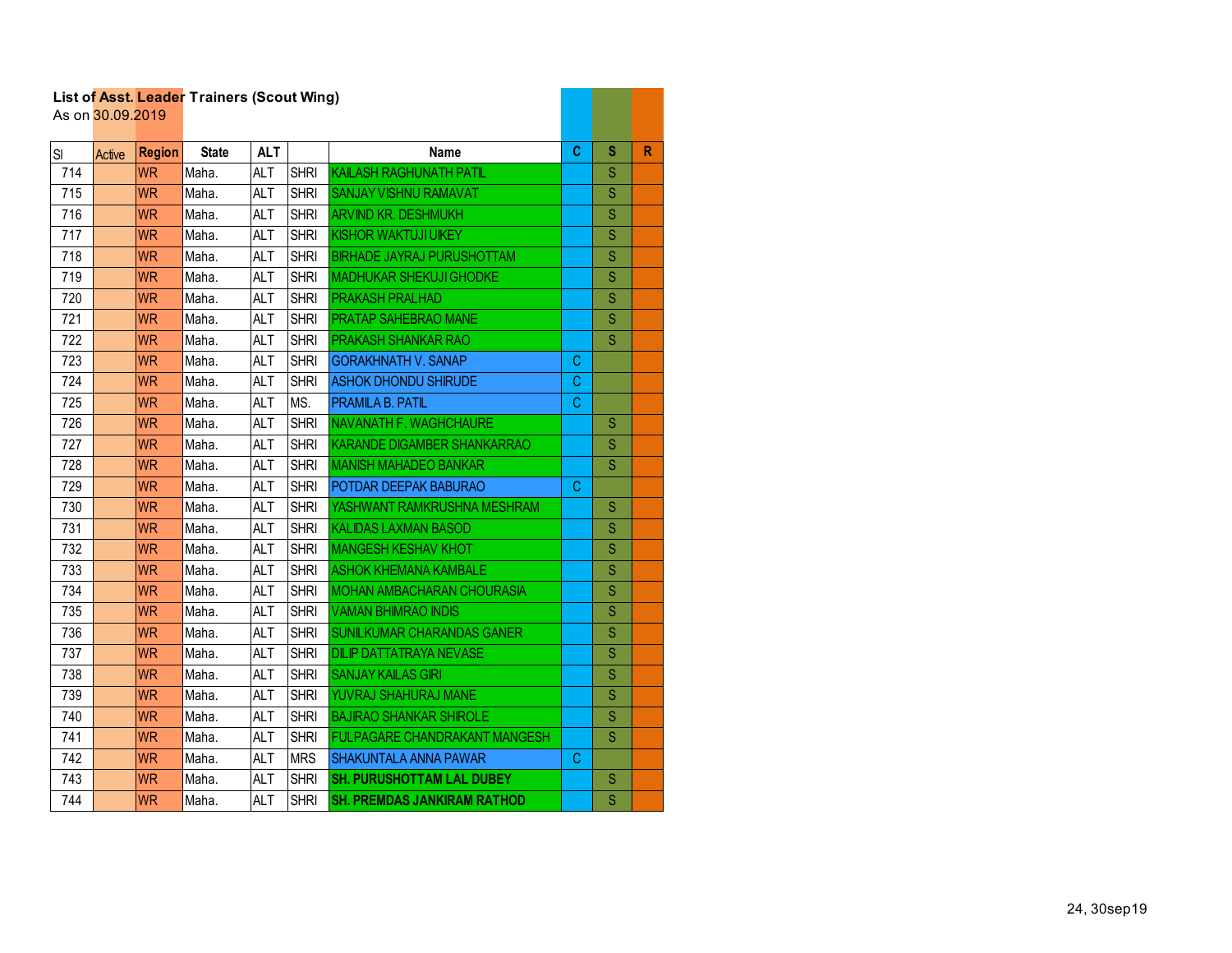|     |                  |               | List of Asst. Leader Trainers (Scout Wing) |            |             |                                      |   |                         |              |
|-----|------------------|---------------|--------------------------------------------|------------|-------------|--------------------------------------|---|-------------------------|--------------|
|     | As on 30.09.2019 |               |                                            |            |             |                                      |   |                         |              |
| SI  | Active           | <b>Region</b> | <b>State</b>                               | <b>ALT</b> |             | <b>Name</b>                          | C | s                       | R            |
| 745 |                  | <b>WR</b>     | Maha.                                      | <b>ALT</b> | <b>SHRI</b> | <b>SH. INDU SHEKHAR TRIPATHI</b>     |   | S                       |              |
| 746 |                  | <b>WR</b>     | Maha.                                      | <b>ALT</b> | <b>SHRI</b> | <b>BIMAL HARISHKUMAR VYAS S.</b>     |   | $\overline{\mathsf{S}}$ |              |
| 747 |                  | <b>WR</b>     | Maha.                                      | <b>ALT</b> | <b>SHRI</b> | <b>BOLAR MAHARUDRA ATHMARAM</b>      |   | S                       |              |
| 748 |                  | <b>WR</b>     | Maha.                                      | <b>ALT</b> | <b>SHRI</b> | PARANDWAL SANTOSH GOVIND             |   | S                       |              |
| 749 |                  | <b>WR</b>     | Maha.                                      | <b>ALT</b> | <b>SHRI</b> | <b>KIRAN CHINTAMAN LAHANE</b>        |   | S                       |              |
| 750 |                  | <b>WR</b>     | Maha.                                      | <b>ALT</b> | <b>SHRI</b> | <b>JIVAN HIRALAL MATKE</b>           | С |                         |              |
| 751 |                  | <b>WR</b>     | Maha.                                      | <b>ALT</b> | <b>SHRI</b> | KULKARNI PRALOBH MADHVRAO            |   | S                       |              |
| 752 |                  | <b>WR</b>     | Maha.                                      | <b>ALT</b> | <b>SHRI</b> | PHULARI RAMESH RAMCHANDRAO           |   | S                       |              |
| 753 |                  | <b>WR</b>     | Maha.                                      | <b>ALT</b> | <b>SHRI</b> | <b>MOHAN SOPAN NIKAM</b>             | С |                         |              |
| 754 |                  | <b>WR</b>     | Maha.                                      | <b>ALT</b> | <b>SHRI</b> | RAMESH PRABHAKAR BOBADE              | C |                         |              |
| 755 |                  | <b>WR</b>     | Maha.                                      | <b>ALT</b> | <b>SHRI</b> | <b>ARUN ANANTRAO PESHKAR</b>         |   | S                       |              |
| 756 |                  | <b>WR</b>     | Maha.                                      | <b>ALT</b> | <b>SHRI</b> | <b>SANTOSH RATAN SONAWANE</b>        |   | S                       |              |
| 757 |                  | <b>WR</b>     | Maha.                                      | <b>ALT</b> | <b>SHRI</b> | <b>BUDHWANT VISHWANATH PANDURANG</b> |   | S                       |              |
| 758 |                  | <b>WR</b>     | Maha.                                      | <b>ALT</b> | <b>SHRI</b> | <b>MUNAF CHOOTUBHAI JARIA</b>        |   | S                       |              |
| 759 |                  | <b>WR</b>     | Maha.                                      | <b>ALT</b> | <b>SHRI</b> | <b>SUDHIR S. RAUL</b>                |   | Ś                       |              |
| 760 |                  | <b>WR</b>     | Maha.                                      | <b>ALT</b> | <b>SHRI</b> | <b>DINESH RAGHUNATH NACHANKAR</b>    |   | S                       |              |
| 761 |                  | <b>WR</b>     | Maha.                                      | <b>ALT</b> | <b>SHRI</b> | <b>GUNJAL GOVIND EKNATH</b>          | С |                         |              |
| 762 |                  | <b>WR</b>     | Maha.                                      | <b>ALT</b> | <b>SHRI</b> | <b>SHINDE SATISH SHIVAJIRAO</b>      |   | S                       |              |
| 763 |                  | <b>NER</b>    | Mani                                       | <b>ALT</b> | <b>SHRI</b> | POTSANGBAM IMOCHA SINGH              |   | S                       |              |
| 764 |                  | <b>NER</b>    | Mani                                       | <b>ALT</b> | <b>SHRI</b> | <b>LASHRAM DEBAN SINGH</b>           |   | S                       |              |
| 765 |                  | <b>NER</b>    | Mani                                       | <b>ALT</b> | <b>SHRI</b> | KANGUJAM ARUNKUMAR SINGH             |   | S                       |              |
| 766 |                  | <b>NER</b>    | Mani                                       | <b>ALT</b> | <b>SHRI</b> | <b>THOUNAOJAM HERAMANI SINGH</b>     |   | S                       |              |
| 767 |                  | <b>NER</b>    | Mani                                       | <b>ALT</b> | <b>SHRI</b> | <b>OKRAM DILIPKUMAR MEITEI</b>       |   |                         | $\mathsf{R}$ |
| 768 | Not Acti NER     |               | Megha                                      | <b>ALT</b> | FR.         | <b>JOHN D. JAYAKUMAR</b>             |   | S                       |              |
| 769 |                  | <b>NER</b>    | Megha                                      | <b>ALT</b> | <b>SHRI</b> | <b>GARY JAMES</b>                    |   | S                       |              |
| 770 |                  | <b>NER</b>    | Megha                                      | <b>ALT</b> | <b>SHRI</b> | <b>AIDOR RYNGKSAI</b>                |   | Ś                       |              |
| 771 |                  | <b>NER</b>    | Megha                                      | <b>ALT</b> | <b>SHRI</b> | <b>BENHUR MARIO MYRTHONG</b>         |   | S                       |              |
| 772 | Not Acti NER     |               | Mizo.                                      | <b>ALT</b> | <b>SHRI</b> | <b>ZOHMINTHANGA COLNEY</b>           |   | S                       |              |
| 773 | Not Acti NER     |               | Mizo.                                      | <b>ALT</b> | <b>SHRI</b> | P.C. SINHA                           |   | S                       |              |
| 774 |                  | <b>NER</b>    | Mizo.                                      | <b>ALT</b> | <b>SHRI</b> | <b>LALNGILNEIA COLNEY</b>            |   | S                       |              |
| 775 |                  | <b>NR</b>     | N.C.Rly                                    | <b>ALT</b> | <b>SHRI</b> | <b>SANJAY KUMAR CHATURVEDI</b>       |   | Ś                       |              |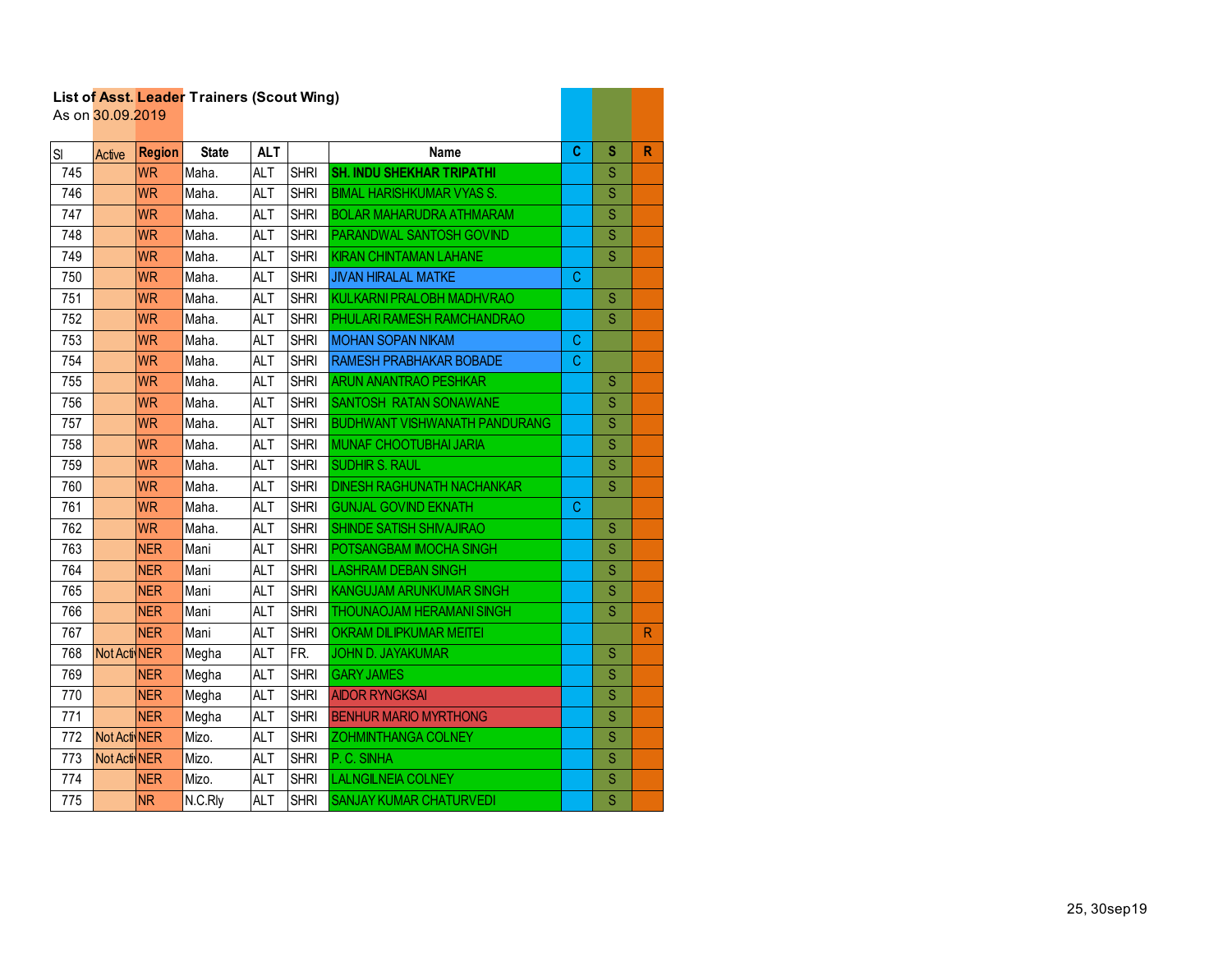|     | As on 30.09.2019 |               |              |            |             |                               |              |                         |                         |
|-----|------------------|---------------|--------------|------------|-------------|-------------------------------|--------------|-------------------------|-------------------------|
| SI  | Active           | <b>Region</b> | <b>State</b> | <b>ALT</b> |             | <b>Name</b>                   | C            | S                       | R                       |
| 776 | Not ActivNR      |               | N.E.Rly      | <b>ALT</b> | <b>SHRI</b> | A. K. VISWAKARMA              |              |                         | $\mathsf{R}$            |
| 777 | Not Acti NR      |               | N.E.Rly      | <b>ALT</b> | <b>SHRI</b> | <b>KUSLAL PAL SINGH SAINI</b> |              |                         | $\overline{\mathsf{R}}$ |
| 778 |                  | <b>NR</b>     | N.E.Rly      | <b>ALT</b> | <b>SHRI</b> | <b>MAHESH PRASAD THAKUR</b>   |              | S                       |                         |
| 779 |                  | <b>NR</b>     | N.E.Rly      | <b>ALT</b> | <b>SHRI</b> | SYED MOHD. SHEEB AZMI         | C            |                         |                         |
| 780 |                  | <b>NR</b>     | N.E.Rly      | <b>ALT</b> | <b>SHRI</b> | <b>RAJKUMAR THAKUR</b>        | C            |                         |                         |
| 781 | Not Acti NR      |               | N.E.Rly      | <b>ALT</b> | <b>SHRI</b> | <b>SAHAMBHU KANT KUMAR</b>    |              |                         | $\mathsf{R}$            |
| 782 |                  | <b>NR</b>     | N.E.Rly      | <b>ALT</b> | <b>SHRI</b> | <b>SUKHDEV SINGH</b>          |              |                         | $\overline{\mathsf{R}}$ |
| 783 |                  | <b>NR</b>     | N.E.Rly      | <b>ALT</b> | <b>SHRI</b> | PINAKI NANDAN SENGUPTA        |              | S                       |                         |
| 784 |                  | <b>NR</b>     | N.E.Rly      | <b>ALT</b> | <b>SHRI</b> | D. S. SRIVASTAVA              |              | S                       |                         |
| 785 |                  | <b>NR</b>     | N.E.Rly      | <b>ALT</b> | <b>SHRI</b> | <b>KHURSHID AHMED</b>         |              |                         | ${\sf R}$               |
| 786 |                  | <b>NR</b>     | N.E.Rly      | <b>ALT</b> | Shri        | Jagdish Kumar Yadav           |              |                         | $\mathsf{R}$            |
| 787 |                  | <b>NR</b>     | N.E.Rly      | <b>ALT</b> | Shri        | Ganesh                        |              | S                       |                         |
| 788 |                  | <b>NR</b>     | N.E.Rly      | <b>ALT</b> | <b>SHRI</b> | <b>BADAL KUMAR DAS</b>        |              | S                       |                         |
| 789 | Not Acti NER     |               | N.F.Rly      | <b>ALT</b> | <b>SHRI</b> | <b>ANIL KUMAR CHOUDHARY</b>   |              | S                       |                         |
| 790 | Not Acti NER     |               | N.F.Rly      | <b>ALT</b> | <b>SHRI</b> | <b>DIBAKAR KAKOTI</b>         |              | S                       |                         |
| 791 |                  | <b>NER</b>    | N.F.Rly      | <b>ALT</b> | <b>SHRI</b> | <b>APURBA KR. MALAKAR</b>     |              | S                       |                         |
| 792 |                  | <b>NER</b>    | N.F.RLY      | <b>ALT</b> | <b>SHRI</b> | <b>RATUL LAHKAR</b>           | C            |                         |                         |
| 793 |                  | <b>NER</b>    | N.F.RLY      | <b>ALT</b> | <b>SHRI</b> | <b>MICHAEL SINGHA</b>         |              |                         | $\mathsf{R}$            |
| 794 |                  | <b>NER</b>    | N.F.RLY      | <b>ALT</b> | <b>SHRI</b> | <b>BISWAJIT DEY</b>           | $\mathsf{C}$ |                         |                         |
| 795 |                  | <b>NR</b>     | N.RLY        | <b>ALT</b> | <b>SHRI</b> | <b>MUKUNDILAL SHARMA</b>      | C            |                         |                         |
| 796 |                  | <b>NR</b>     | N.RLY        | <b>ALT</b> | <b>SHRI</b> | <b>RAJKUMAR GUPTA</b>         |              | S                       |                         |
| 797 |                  | <b>NR</b>     | N.RLY        | <b>ALT</b> | <b>SHRI</b> | <b>HANUMAN DAS SUTHAR</b>     |              | S                       |                         |
| 798 |                  | <b>NR</b>     | N.RLY        | <b>ALT</b> | <b>SHRI</b> | SYED MOHD. H.Z. NAQVI         |              | S                       |                         |
| 799 |                  | <b>NR</b>     | N.RLY        | <b>ALT</b> | <b>SHRI</b> | S. L. BHARDWAJ                |              | S                       |                         |
| 800 |                  | <b>NR</b>     | N.RLY        | <b>ALT</b> | <b>SHRI</b> | <b>SHIV KUMAR</b>             |              | S                       |                         |
| 801 |                  | <b>NR</b>     | N.RLY        | <b>ALT</b> | <b>SHRI</b> | <b>RAM GOPAL SANKHALA</b>     |              |                         | $\mathsf{R}$            |
| 802 |                  | <b>NR</b>     | N.RLY        | <b>ALT</b> | <b>SHRI</b> | <b>SHIV KUMAR</b>             |              | $\overline{\mathbf{s}}$ |                         |
| 803 |                  | <b>NR</b>     | N.RLY        | <b>ALT</b> | <b>SHRI</b> | <b>BALBIR SINGH</b>           |              | S                       |                         |
| 804 |                  | <b>NR</b>     | N.RLY        | <b>ALT</b> | <b>SHRI</b> | <b>HARMINDER PAL SINGH</b>    |              | S                       |                         |
| 805 |                  | <b>NR</b>     | N.RLY        | <b>ALT</b> | <b>SHRI</b> | <b>RAJ KUMAR</b>              |              | $\overline{\mathbf{S}}$ |                         |
| 806 |                  | <b>NR</b>     | N.RLY        | <b>ALT</b> | <b>SHRI</b> | <b>RAJ BALI SHARMA</b>        |              |                         | $\mathsf{R}$            |

and the company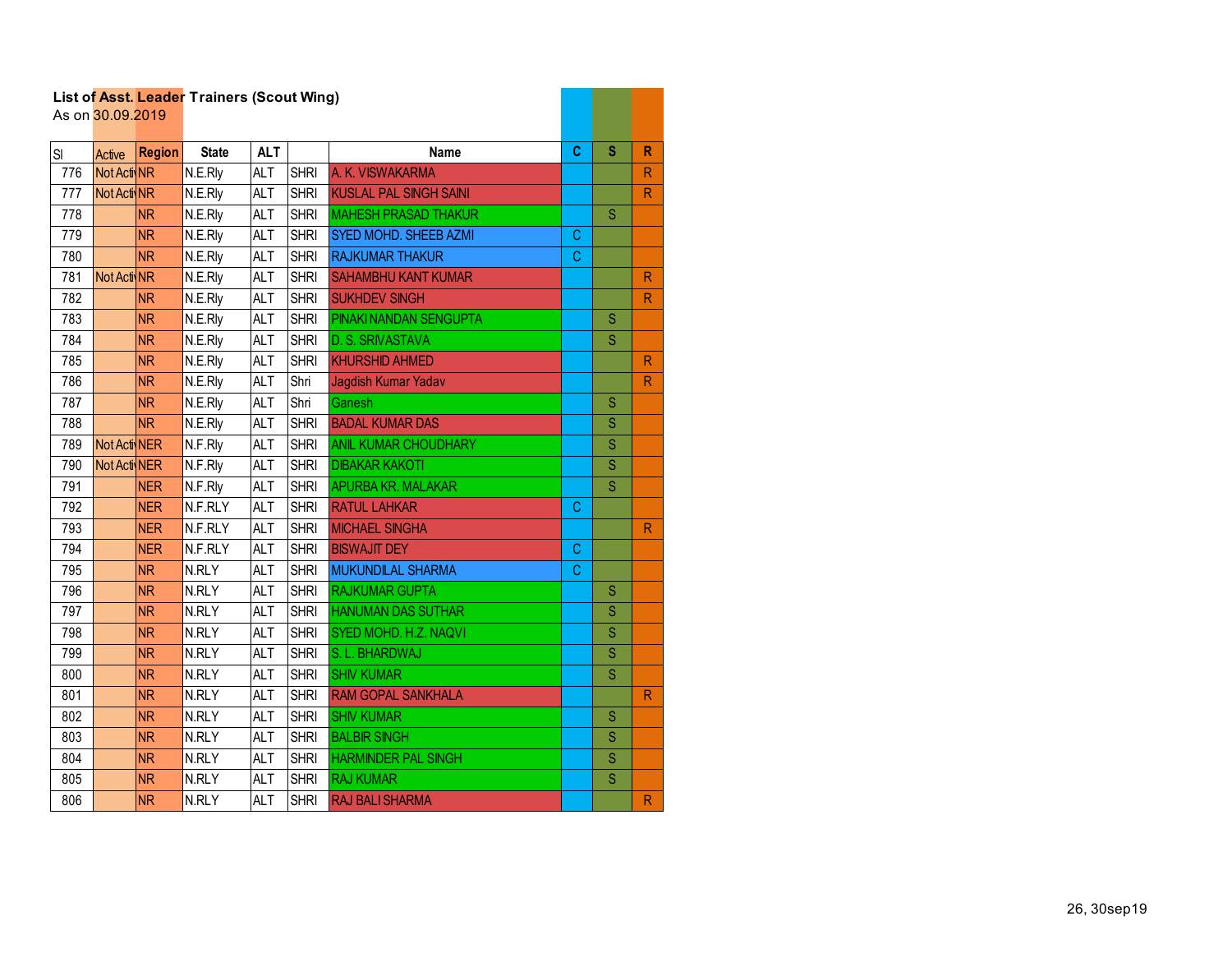|     |                  |               | List of Asst. Leader Trainers (Scout Wing) |            |             |                                |   |                         |              |
|-----|------------------|---------------|--------------------------------------------|------------|-------------|--------------------------------|---|-------------------------|--------------|
|     | As on 30.09.2019 |               |                                            |            |             |                                |   |                         |              |
| SI  | Active           | <b>Region</b> | <b>State</b>                               | <b>ALT</b> |             | <b>Name</b>                    | C | S                       | R            |
| 807 |                  | <b>NR</b>     | N.RLY                                      | <b>ALT</b> | <b>SHRI</b> | <b>GURU KRIPAL SINGH</b>       |   | S                       |              |
| 808 |                  | <b>NR</b>     | N.RLY                                      | <b>ALT</b> | <b>SHRI</b> | <b>U. C. S. CHOUHAN</b>        |   |                         | $\mathsf{R}$ |
| 809 |                  | <b>NR</b>     | N.RLY                                      | <b>ALT</b> | <b>SHRI</b> | <b>LAKHBIR CHAND</b>           |   | S                       |              |
| 810 |                  | <b>NR</b>     | N.RLY                                      | <b>ALT</b> | <b>SHRI</b> | <b>KEWAL KRISHAN</b>           | C |                         |              |
| 811 |                  | <b>NR</b>     | N.RLY                                      | <b>ALT</b> | <b>SHRI</b> | <b>BALBEER CHAND</b>           |   | $\overline{\mathsf{S}}$ |              |
| 812 |                  | <b>NR</b>     | N.Rly                                      | <b>ALT</b> | <b>SHRI</b> | <b>HARJINDER SINGH</b>         |   |                         | $\mathsf{R}$ |
| 813 |                  | <b>NR</b>     | N.Rly                                      | <b>ALT</b> | <b>SHRI</b> | <b>MOHD. YAMIN</b>             |   |                         | ${\sf R}$    |
| 814 |                  | <b>NR</b>     | N.Rly                                      | <b>ALT</b> | <b>SHRI</b> | <b>RAJESH KUMAR</b>            | С |                         |              |
| 815 |                  | <b>NER</b>    | Naga.                                      | <b>ALT</b> | <b>SHRI</b> | V. M. PIENYU                   |   | S                       |              |
| 816 |                  | <b>NER</b>    | Naga.                                      | <b>ALT</b> | <b>SHRI</b> | <b>NUNGSANG LEMBA AO</b>       | C |                         |              |
| 817 |                  | <b>NER</b>    | Naga.                                      | <b>ALT</b> | Shri        | Ruokuongulie Albert Solo       |   | S                       |              |
| 818 |                  | <b>NER</b>    | Naga.                                      | <b>ALT</b> | <b>SHRI</b> | <b>JOHN TOCHIMONG</b>          |   | S                       |              |
| 819 |                  | <b>NER</b>    | Naga.                                      | <b>ALT</b> | <b>SHRI</b> | <b>OM PRAKASH GUPTA</b>        |   | S                       |              |
| 820 |                  | <b>NER</b>    | Naga.                                      | <b>ALT</b> | <b>SHRI</b> | <b>IMLISUNEP</b>               |   | S                       |              |
| 821 |                  | <b>NHQ</b>    | <b>NHQ</b>                                 | <b>ALT</b> | Shri        | <b>Birendra Kumar Singh</b>    |   | $\overline{\mathsf{S}}$ |              |
| 822 |                  | <b>NHQ</b>    | <b>NHQ</b>                                 | <b>ALT</b> | <b>SHRI</b> | <b>ANESH KUMAR</b>             |   | S                       |              |
| 823 |                  | <b>NHQ</b>    | $\overline{\text{NHQ}}$                    | <b>ALT</b> | <b>SHRI</b> | <b>BABLU GOSWAMI</b>           |   | S                       |              |
| 824 |                  | <b>NR</b>     | <b>NVS</b>                                 | <b>ALT</b> | MR.         | Hanuman Singh                  |   | S                       |              |
| 825 |                  | <b>NR</b>     | <b>NVS</b>                                 | <b>ALT</b> | MR.         | Ram Gopal Saini                |   | S                       |              |
| 826 |                  | <b>NR</b>     | <b>NVS</b>                                 | <b>ALT</b> | MR.         | <b>Babu Lal Meena</b>          |   | S                       |              |
| 827 |                  | <b>NR</b>     | <b>NVS</b>                                 | <b>ALT</b> | <b>MR</b>   | Shyam Kishor Tiwari            |   | S                       |              |
| 828 |                  | <b>NR</b>     | <b>NVS</b>                                 | <b>ALT</b> | <b>SHRI</b> | <b>RAM SHANKAR GUPTA</b>       |   | S                       |              |
| 829 |                  | <b>NR</b>     | <b>NVS</b>                                 | <b>ALT</b> | <b>SHRI</b> | <b>SAGEER MOHAMMAD SIDD</b>    |   | S                       |              |
| 830 |                  | <b>NR</b>     | <b>NVS</b>                                 | <b>ALT</b> | MR.         | <b>MADHAV DADARAO NALAMWAD</b> |   | S                       |              |
| 831 |                  | <b>NR</b>     | <b>NVS</b>                                 | <b>ALT</b> | <b>SHRI</b> | <b>AVINATH SHUKLA</b>          |   | S                       |              |
| 832 | Not Acti ER      |               | Orissa                                     | <b>ALT</b> | <b>SHRI</b> | <b>SARAT CHANDRA JENA</b>      |   | S                       |              |
| 833 | Not Acti ER      |               | Orissa                                     | <b>ALT</b> | <b>SHRI</b> | <b>SURYAMANI NAYAK</b>         |   | $\overline{\mathsf{S}}$ |              |
| 834 | Not Acti ER      |               | Orissa                                     | <b>ALT</b> | <b>SHRI</b> | <b>UPENDRA SAHOO</b>           |   | S                       |              |
| 835 |                  | ER            | Orissa                                     | <b>ALT</b> | <b>SHRI</b> | <b>BALAKRUSHNA SAHA</b>        |   | $\overline{\mathbf{S}}$ |              |
| 836 |                  | ER            | Orissa                                     | <b>ALT</b> | <b>SHRI</b> | <b>BUAY KUMAR ROUT</b>         |   | S                       |              |
| 837 |                  | ER            | Orissa                                     | <b>ALT</b> | <b>SHRI</b> | <b>RAMESH KR. BALABANTRAY</b>  |   | S                       |              |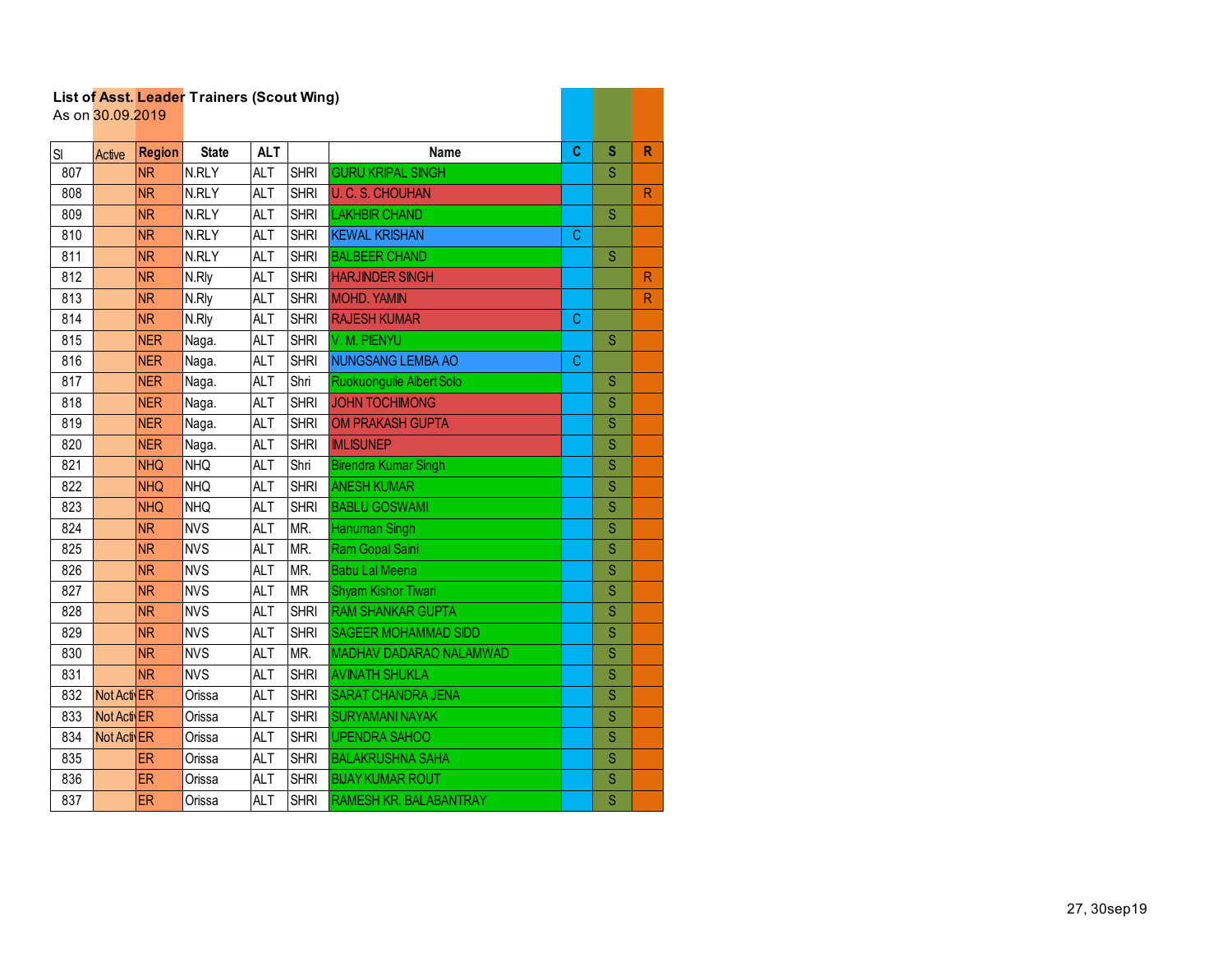|     |                  |               | List of Asst. Leader Trainers (Scout Wing) |            |             |                               |   |                         |              |
|-----|------------------|---------------|--------------------------------------------|------------|-------------|-------------------------------|---|-------------------------|--------------|
|     | As on 30.09.2019 |               |                                            |            |             |                               |   |                         |              |
| SI  | Active           | <b>Region</b> | <b>State</b>                               | <b>ALT</b> |             | Name                          | C | S                       | R            |
| 838 |                  | <b>ER</b>     | Orissa                                     | <b>ALT</b> | <b>SHRI</b> | <b>ARUNA KR. PRADHAN</b>      |   | S                       |              |
| 839 |                  | ER            | Orissa                                     | <b>ALT</b> | <b>SHRI</b> | <b>SUDHIRA CHANDRA BEHERA</b> |   | S                       |              |
| 840 |                  | ER            | Orissa                                     | <b>ALT</b> | <b>SHRI</b> | <b>SARAT CHANDRA MOHANTA</b>  |   | S                       |              |
| 841 |                  | ER            | Orissa                                     | <b>ALT</b> | <b>SHRI</b> | <b>HAYAGRIBA TRIPATHY</b>     |   | S                       |              |
| 842 |                  | ER            | Orissa                                     | <b>ALT</b> | <b>SHRI</b> | <b>PRAKASH CHANDRA PANDA</b>  |   | Ś                       |              |
| 843 |                  | <b>ER</b>     | Orissa                                     | <b>ALT</b> | DR.         | PRASANTA KUMAR MISHRA         |   | S                       |              |
| 844 |                  | ER            | Orissa                                     | <b>ALT</b> | <b>SHRI</b> | PRAMOD KUMAR PRADHAN          |   | S                       |              |
| 845 |                  | ER            | Orissa                                     | <b>ALT</b> | <b>SHRI</b> | <b>DHIRENDRA KUMAR PANDA</b>  |   | S                       |              |
| 846 |                  | ER            | Orissa                                     | <b>ALT</b> | <b>SHRI</b> | SUBHASH CHANDRA ROUT          |   | S                       |              |
| 847 |                  | ER            | Orissa                                     | <b>ALT</b> | <b>SHRI</b> | <b>AKSHAYA KUMAR PANDA</b>    |   |                         | $\mathsf{R}$ |
| 848 |                  | ER            | Orissa                                     | <b>ALT</b> | <b>SHRI</b> | <b>MAHADEBA RATHA</b>         |   |                         | $\mathsf{R}$ |
| 849 |                  | ER            | Orissa                                     | <b>ALT</b> | <b>SHRI</b> | <b>ASUTOSH DEY</b>            |   | S                       |              |
| 850 |                  | ER            | Orissa                                     | <b>ALT</b> | <b>SHRI</b> | <b>DIBAKAR PATTANAIK</b>      |   | S                       |              |
| 851 |                  | ER            | Orissa                                     | <b>ALT</b> | <b>SHRI</b> | <b>BHUBANESWAR MAHAKUR</b>    |   | Ś                       |              |
| 852 |                  | ER            | Orissa                                     | <b>ALT</b> | <b>SHRI</b> | <b>SIBA PRASAD PADHI</b>      |   | S                       |              |
| 853 |                  | ER            | Orissa                                     | <b>ALT</b> | <b>SHRI</b> | <b>MIHIR RANJAN PATTANAIK</b> | С |                         |              |
| 854 |                  | ER            | Orissa                                     | <b>ALT</b> | <b>SHRI</b> | <b>SURAJIT SEN</b>            | C |                         |              |
| 855 |                  | ER            | Orissa                                     | <b>ALT</b> | <b>SHRI</b> | <b>BIJAY KUMAR PANIGRAHI</b>  |   | S                       |              |
| 856 |                  | <b>SR</b>     | Pudu.                                      | <b>ALT</b> | <b>SHRI</b> | P. SRINIVASAN                 |   | S                       |              |
| 857 |                  | <b>SR</b>     | Pudu.                                      | <b>ALT</b> | <b>SHRI</b> | <b>R. SHANTHA KUMAR</b>       |   | Ś                       |              |
| 858 |                  | <b>SR</b>     | Pudu.                                      | <b>ALT</b> | <b>SHRI</b> | P. SOUNDAPPAN                 |   | Ś                       |              |
| 859 |                  | <b>SR</b>     | Pudu.                                      | <b>ALT</b> | <b>SHRI</b> | <b>C. RAJAVELU</b>            |   | S                       |              |
| 860 |                  | <b>NR</b>     | Punjab                                     | <b>ALT</b> | <b>SHRI</b> | <b>BHUPINDER SINGH C.</b>     |   | Ś                       |              |
| 861 |                  | <b>NR</b>     | Punjab                                     | <b>ALT</b> | <b>SHRI</b> | <b>HARDEEP SINGH</b>          |   | S                       |              |
| 862 |                  | <b>NR</b>     | Punjab                                     | <b>ALT</b> | <b>SHRI</b> | <b>NATHA SINGH BRAS</b>       |   | Ś                       |              |
| 863 |                  | <b>NR</b>     | Punjab                                     | <b>ALT</b> | <b>SHRI</b> | <b>JASPAL SINGH</b>           |   | S                       |              |
| 864 |                  | <b>NR</b>     | Punjab                                     | <b>ALT</b> | <b>SHRI</b> | <b>AJIT SINGH BEHAL</b>       |   | $\overline{\mathsf{S}}$ |              |
| 865 |                  | <b>NR</b>     | Punjab                                     | <b>ALT</b> | <b>SHRI</b> | <b>UTTAM SINGH</b>            |   | S                       |              |
| 866 |                  | <b>NR</b>     | Punjab                                     | <b>ALT</b> | <b>SHRI</b> | <b>KARAMJIT SINGH ROOPRA</b>  |   | S                       |              |
| 867 |                  | <b>NR</b>     | Punjab                                     | <b>ALT</b> | <b>SHRI</b> | <b>MOHINDER SINGH ROOPRA</b>  |   | S                       |              |
| 868 |                  | <b>NR</b>     | Punjab                                     | <b>ALT</b> | <b>SHRI</b> | <b>SOHAN LAL RANA</b>         |   | $\overline{\mathsf{S}}$ |              |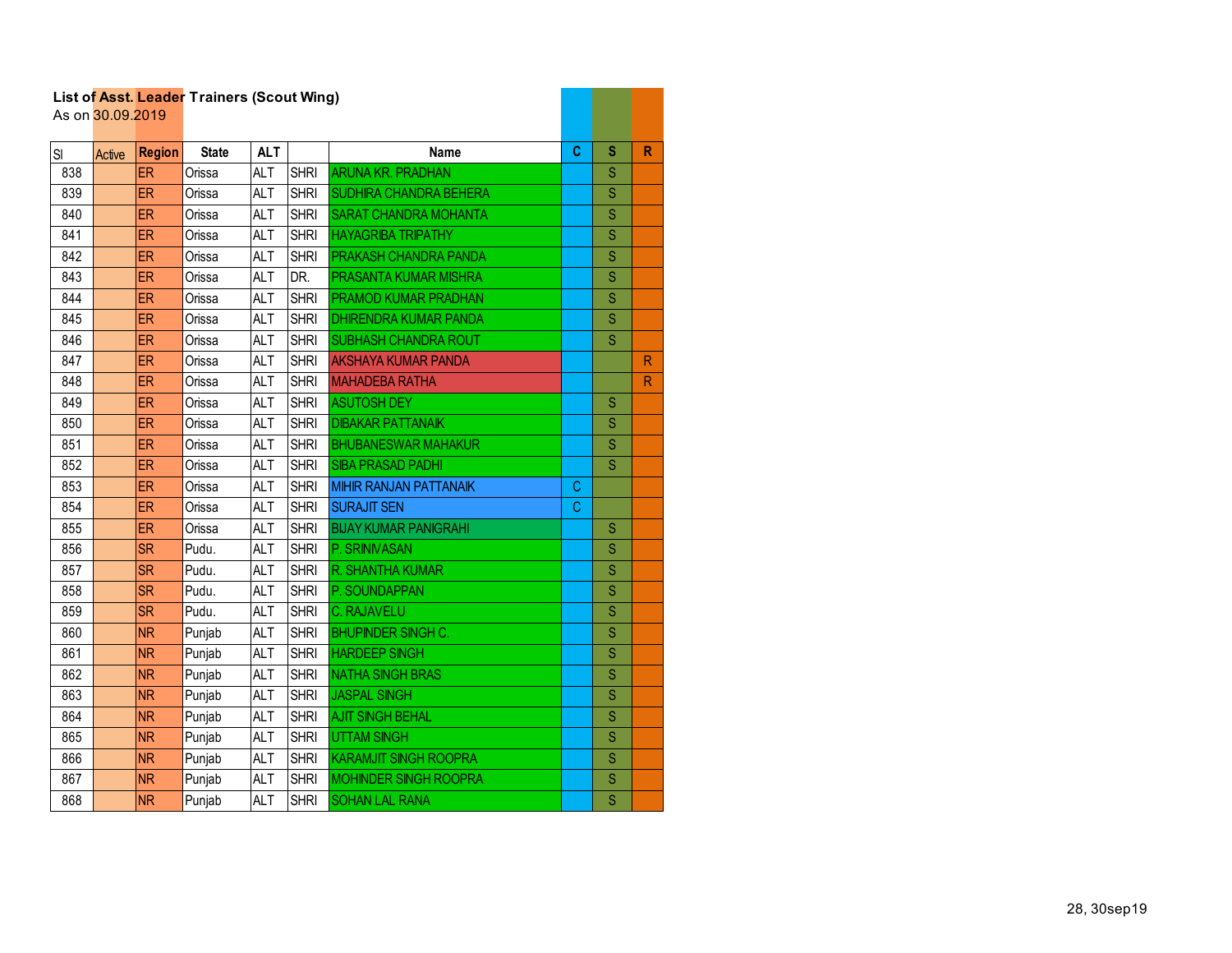|     | List of Asst. Leader Traillers (Scout Willy)<br>As on 30.09.2019 |               |              |            |             |                                |             |                         |              |
|-----|------------------------------------------------------------------|---------------|--------------|------------|-------------|--------------------------------|-------------|-------------------------|--------------|
| SI  | Active                                                           | <b>Region</b> | <b>State</b> | <b>ALT</b> |             | <b>Name</b>                    | C           | S                       | $\mathsf{R}$ |
| 869 |                                                                  | <b>NR</b>     | Punjab       | <b>ALT</b> | <b>SHRI</b> | <b>RAJ KUMAR VERMA</b>         |             | S                       |              |
| 870 |                                                                  | <b>NR</b>     | Punjab       | ALT        | <b>SHRI</b> | <b>BALBEER SINGH</b>           |             | S                       |              |
| 871 |                                                                  | <b>NR</b>     | Punjab       | <b>ALT</b> | <b>SHRI</b> | <b>CHETAN PRAKASH</b>          |             | S                       |              |
| 872 |                                                                  | <b>NR</b>     | Punjab       | <b>ALT</b> | <b>SHRI</b> | <b>DARSHAN LAL CHOUG</b>       |             | $\overline{\mathbf{S}}$ |              |
| 873 |                                                                  | <b>NR</b>     | Punjab       | <b>ALT</b> | <b>SHRI</b> | <b>SATNAM SINGH</b>            |             | S                       |              |
| 874 |                                                                  | <b>NR</b>     | Punjab       | <b>ALT</b> | SMT.        | <b>PREMLATA</b>                | C           |                         |              |
| 875 |                                                                  | <b>NR</b>     | Punjab       | <b>ALT</b> | <b>SHRI</b> | <b>JAGDISH CHANDER</b>         |             | S                       |              |
| 876 |                                                                  | <b>NR</b>     | Punjab       | <b>ALT</b> | <b>SHRI</b> | <b>HARBANS SING SUDAN</b>      |             | S                       |              |
| 877 |                                                                  | <b>NR</b>     | Punjab       | <b>ALT</b> | MS.         | <b>KAMINI ROY</b>              | C           |                         |              |
| 878 |                                                                  | <b>NR</b>     | Punjab       | <b>ALT</b> | <b>SHRI</b> | <b>BALDEV SINGH BRAR</b>       |             | S                       |              |
| 879 |                                                                  | <b>NR</b>     | Punjab       | <b>ALT</b> | <b>SHRI</b> | <b>JAGTAR SINGH</b>            |             | S                       |              |
| 880 |                                                                  | <b>NR</b>     | Punjab       | <b>ALT</b> | <b>SHRI</b> | <b>AJAY KUMAR</b>              |             | Ś                       |              |
| 881 |                                                                  | NR.           | Punjab       | <b>ALT</b> | <b>SHRI</b> | <b>KAPIL SHARMA</b>            |             | $\overline{\mathbf{S}}$ |              |
| 882 |                                                                  | <b>WR</b>     | Raj.         | <b>ALT</b> | <b>SHRI</b> | P. D. KHURANA                  | C           |                         |              |
| 883 |                                                                  | <b>WR</b>     | Raj.         | <b>ALT</b> | <b>SHRI</b> | <b>HAZARILAL VERMA</b>         |             | S                       |              |
| 884 |                                                                  | <b>WR</b>     | Raj.         | <b>ALT</b> | <b>SHRI</b> | <b>RAM KISHORE SHARMA</b>      | $\mathsf C$ |                         |              |
| 885 |                                                                  | <b>WR</b>     | Raj.         | <b>ALT</b> | <b>SHRI</b> | O. P. GAHLOT                   |             | S                       |              |
| 886 |                                                                  | <b>WR</b>     | Raj.         | <b>ALT</b> | <b>SHRI</b> | <b>AMAR NATH SHALLEY</b>       | C           |                         |              |
| 887 |                                                                  | <b>WR</b>     | Raj.         | <b>ALT</b> | <b>SHRI</b> | Raghuveer Singh Shekhawat      | С           |                         |              |
| 888 |                                                                  | <b>WR</b>     | Raj.         | <b>ALT</b> | <b>SHRI</b> | <b>BHOOP SINGH</b>             | C           |                         |              |
| 889 |                                                                  | <b>WR</b>     | Raj.         | <b>ALT</b> | <b>SHRI</b> | <b>AMARNATH SHALLEY</b>        |             | S                       |              |
| 890 |                                                                  | <b>WR</b>     | Raj.         | <b>ALT</b> | <b>SHRI</b> | <b>DHANRAJ</b>                 |             | S                       |              |
| 891 |                                                                  | <b>WR</b>     | Raj.         | <b>ALT</b> | <b>SHRI</b> | <b>HANUMAN SAHAI SONI</b>      |             | Ś                       |              |
| 892 |                                                                  | <b>WR</b>     | Raj.         | <b>ALT</b> | <b>SHRI</b> | R. P. SINGH DANGI              |             | S                       |              |
| 893 |                                                                  | <b>WR</b>     | Raj.         | <b>ALT</b> | <b>SHRI</b> | <b>SURENDRA PAL MEHTA</b>      | $\mathsf C$ |                         |              |
| 894 |                                                                  | <b>WR</b>     | Raj.         | <b>ALT</b> | <b>SHRI</b> | <b>SATISH CH. MISHRA</b>       | $\mathbf C$ |                         |              |
| 895 |                                                                  | <b>WR</b>     | Raj.         | <b>ALT</b> | <b>SHRI</b> | <b>GOVERDHAN KISHORE YADAV</b> |             | S                       |              |
| 896 |                                                                  | <b>WR</b>     | Raj.         | <b>ALT</b> | <b>SHRI</b> | R. K. SHARMA                   |             | $\overline{\mathsf{S}}$ |              |
| 897 |                                                                  | <b>WR</b>     | Raj.         | <b>ALT</b> | <b>SHRI</b> | <b>MAHAVEER PRASAD JOSHI</b>   |             | S                       |              |
| 898 |                                                                  | <b>WR</b>     | Raj.         | <b>ALT</b> | <b>SHRI</b> | R. D. SHARMA                   |             | S                       |              |
| 899 |                                                                  | <b>WR</b>     | Raj.         | <b>ALT</b> | <b>SHRI</b> | <b>BUDDHI PRAKASH SHARMA</b>   |             |                         | $\mathsf{R}$ |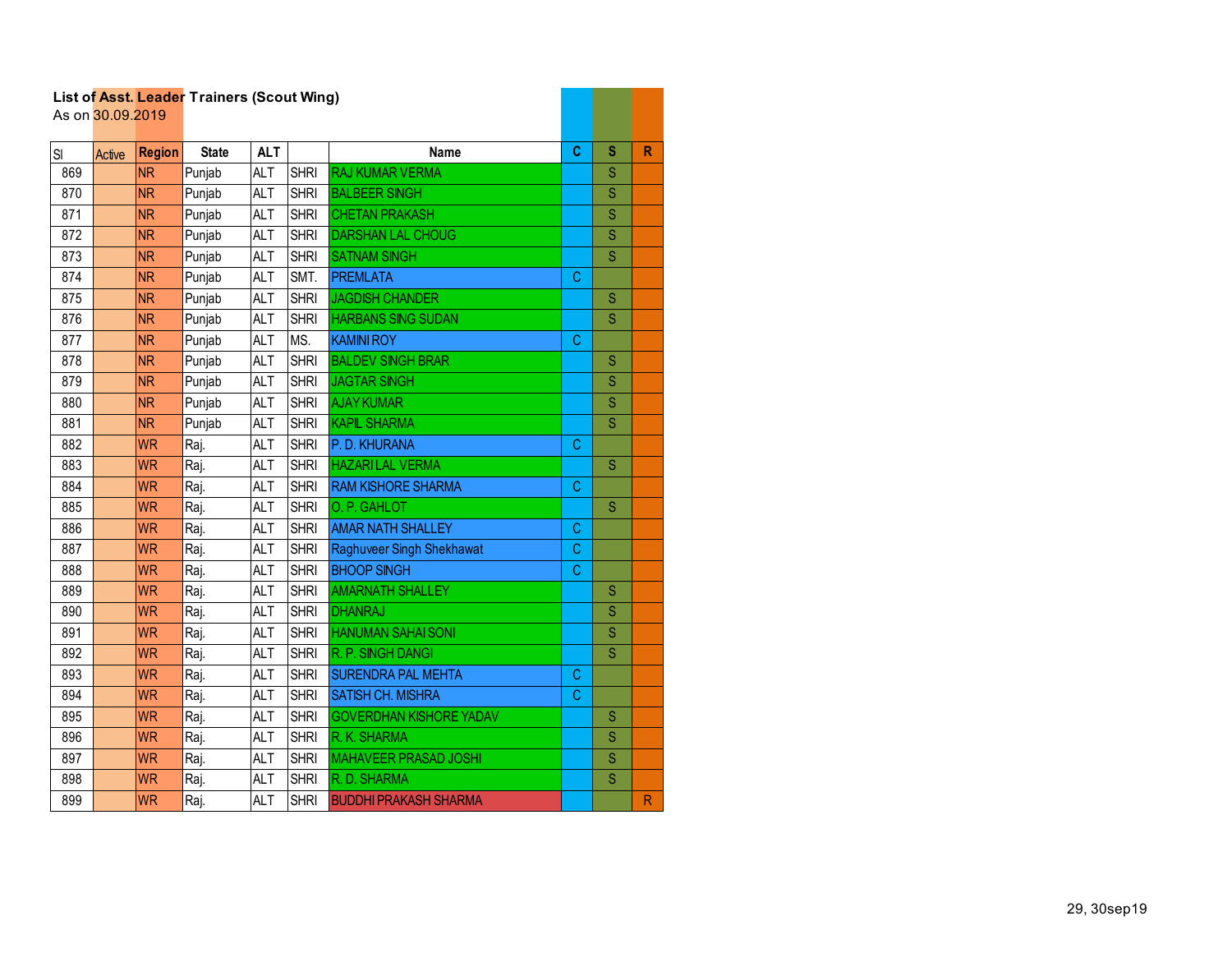|     | As on 30.09.2019 |               | List of Asst. Leader Trainers (Scout Wing) |            |             |                                |   |             |   |
|-----|------------------|---------------|--------------------------------------------|------------|-------------|--------------------------------|---|-------------|---|
|     |                  |               |                                            |            |             |                                |   |             |   |
| SI  | Active           | <b>Region</b> | <b>State</b>                               | <b>ALT</b> |             | <b>Name</b>                    | C | s           | R |
| 900 |                  | <b>WR</b>     | Raj.                                       | <b>ALT</b> | <b>SHRI</b> | <b>SHANTILAL JAIN</b>          |   | S           |   |
| 901 |                  | <b>WR</b>     | Raj.                                       | <b>ALT</b> | <b>SHRI</b> | <b>MANOHAR LAL SHARMA</b>      |   | S           |   |
| 902 |                  | <b>WR</b>     | Raj.                                       | <b>ALT</b> | <b>SHRI</b> | <b>SHYAM LAL PANWAR</b>        |   | S           |   |
| 903 |                  | <b>WR</b>     | Raj.                                       | <b>ALT</b> | <b>SHRI</b> | <b>RAM CHANDRA SAXENA</b>      |   | S           |   |
| 904 |                  | <b>WR</b>     | Raj.                                       | <b>ALT</b> | <b>SHRI</b> | <b>SURESH DATT DHIMAN</b>      |   | S           |   |
| 905 |                  | <b>WR</b>     | Raj.                                       | <b>ALT</b> | <b>SHRI</b> | <b>MUKHTIYAR KHILJI</b>        |   | S           |   |
| 906 |                  | <b>WR</b>     | Raj.                                       | <b>ALT</b> |             | <b>MOHD.</b> ALIM KHAN         |   | S           |   |
| 907 |                  | <b>WR</b>     | Raj.                                       | <b>ALT</b> | <b>SHRI</b> | <b>ALIM KHAN</b>               |   | S           |   |
| 908 |                  | <b>WR</b>     | Raj.                                       | <b>ALT</b> | <b>SHRI</b> | <b>UMRAV KHAN</b>              |   | S           |   |
| 909 |                  | <b>WR</b>     | Raj.                                       | <b>ALT</b> | <b>SHRI</b> | <b>RAGHUNATH SWAMI</b>         |   | S           |   |
| 910 |                  | <b>WR</b>     | Raj.                                       | <b>ALT</b> | <b>SHRI</b> | <b>RAM LAL SINGH</b>           |   | S           |   |
| 911 |                  | <b>WR</b>     | Raj.                                       | <b>ALT</b> | <b>SHRI</b> | <b>GIRDHAR LAL DANWAR</b>      |   | $\mathbf S$ |   |
| 912 |                  | <b>WR</b>     | Raj.                                       | <b>ALT</b> | <b>SHRI</b> | <b>HEM KANT SHARMA</b>         |   | S           |   |
| 913 |                  | <b>WR</b>     | Raj.                                       | <b>ALT</b> | <b>SHRI</b> | <b>MAHOHAR LAL</b>             |   | S           |   |
| 914 |                  | <b>WR</b>     | Raj.                                       | <b>ALT</b> | <b>SHRI</b> | <b>CHAMPALAL PARIHAR</b>       |   | S           |   |
| 915 |                  | <b>WR</b>     | Raj.                                       | <b>ALT</b> | <b>SHRI</b> | <b>GHANSHYAM VYAS</b>          | C |             |   |
| 916 |                  | <b>WR</b>     | Raj.                                       | ALT        | <b>SHRI</b> | S. N. SHARMA                   | C |             |   |
| 917 |                  | <b>WR</b>     | Raj.                                       | ALT        | <b>SHRI</b> | <b>BAGAD SINGH PUROHIT</b>     |   | S           |   |
| 918 |                  | <b>WR</b>     | Raj.                                       | <b>ALT</b> | <b>SHRI</b> | <b>G. S. CHAUHAN</b>           |   | S           |   |
| 919 |                  | <b>WR</b>     | Raj.                                       | <b>ALT</b> | <b>SHRI</b> | NAND KISHOR VAISHNAV           |   | S           |   |
| 920 |                  | <b>WR</b>     | Raj.                                       | <b>ALT</b> | <b>SHRI</b> | <b>UMED SINGH RATHORE</b>      |   | S           |   |
| 921 |                  | <b>WR</b>     | Raj.                                       | <b>ALT</b> | <b>SHRI</b> | <b>JHABER MAL MAHECH</b>       |   | S           |   |
| 922 |                  | <b>WR</b>     | Raj.                                       | <b>ALT</b> | MS.         | <b>SASHI BALA DUBEY</b>        | C |             |   |
| 923 |                  | <b>WR</b>     | Raj.                                       | ALT        | <b>SHRI</b> | <b>RAMAWATAR SHARMA</b>        |   | S           |   |
| 924 |                  | <b>WR</b>     | Raj.                                       | <b>ALT</b> | <b>SHRI</b> | <b>BULAKI KHAN SAMEJA</b>      |   | S           |   |
| 925 |                  | <b>WR</b>     | Raj.                                       | <b>ALT</b> | <b>SHRI</b> | R. S. KASERA                   |   | S           |   |
| 926 |                  | <b>WR</b>     | Raj.                                       | <b>ALT</b> | <b>SHRI</b> | R. N. BHANOT                   |   | S           |   |
| 927 |                  | <b>WR</b>     | Raj.                                       | <b>ALT</b> | <b>SHRI</b> | <b>KAMALESH K. SHARMA</b>      |   | S           |   |
| 928 |                  | <b>WR</b>     | Raj.                                       | <b>ALT</b> | <b>SHRI</b> | <b>BHUPENDRA SINGH SISODIA</b> |   | S           |   |
| 929 |                  | <b>WR</b>     | Raj.                                       | <b>ALT</b> | <b>SHRI</b> | <b>JAWAHAR LAL</b>             | С |             |   |
| 930 |                  | <b>WR</b>     | Raj.                                       | <b>ALT</b> | <b>SHRI</b> | <b>BABULAL KALYA</b>           | C |             |   |

and the control of the control of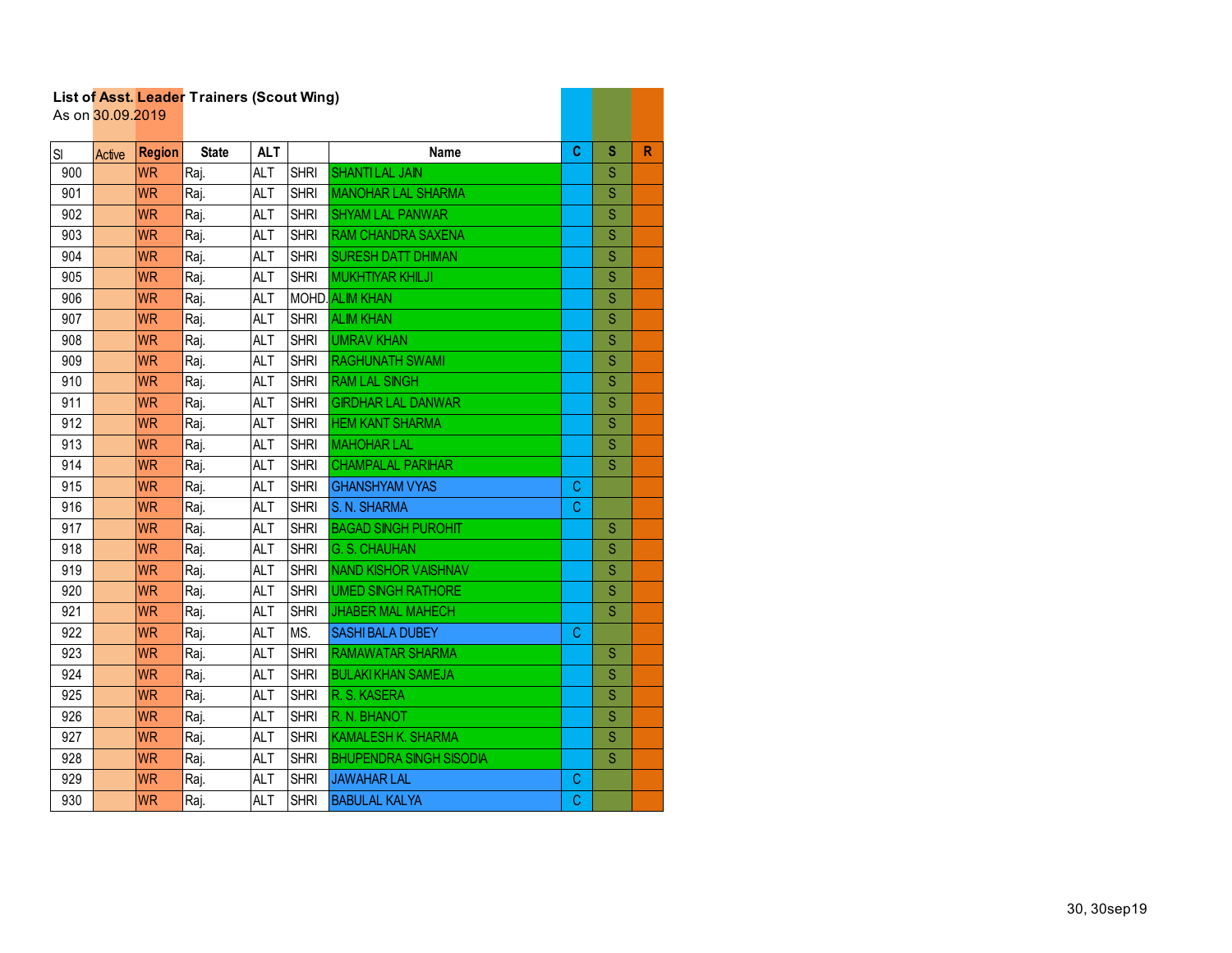|     | As on 30.09.2019 |               | List of Asst. Leader Trainers (Scout Wing) |            |             |                                |   |             |   |
|-----|------------------|---------------|--------------------------------------------|------------|-------------|--------------------------------|---|-------------|---|
| SI  | Active           | <b>Region</b> | <b>State</b>                               | <b>ALT</b> |             | Name                           | C | S           | R |
| 931 |                  | <b>WR</b>     | Raj.                                       | <b>ALT</b> | <b>SHRI</b> | <b>SABHA CHAND DHAKA</b>       |   | S           |   |
| 932 |                  | <b>WR</b>     | Raj.                                       | <b>ALT</b> | <b>SHRI</b> | <b>VINOD K. SHARMA</b>         |   | $\mathbf S$ |   |
| 933 |                  | <b>WR</b>     | Raj.                                       | <b>ALT</b> | <b>SHRI</b> | <b>MANGAL RAM MEENA</b>        |   | $\mathbf S$ |   |
| 934 |                  | <b>WR</b>     | Raj.                                       | <b>ALT</b> | <b>SHRI</b> | <b>BHANWAR LAL SHARMA</b>      |   | S           |   |
| 935 |                  | <b>WR</b>     | Raj.                                       | <b>ALT</b> | <b>SHRI</b> | NITYA NAND GAUTAM              |   | S           |   |
| 936 |                  | <b>WR</b>     | Raj.                                       | <b>ALT</b> | <b>SHRI</b> | <b>NARESH SHARMA</b>           |   | S           |   |
| 937 |                  | <b>WR</b>     | Raj.                                       | ALT        | <b>SHRI</b> | <b>HAJARI. RAM BISHNOI</b>     |   | S           |   |
| 938 |                  | <b>WR</b>     | Raj.                                       | ALT        | <b>SHRI</b> | <b>BHANWAR LAL CHOWDHURY</b>   |   | S           |   |
| 939 |                  | <b>WR</b>     | Raj.                                       | <b>ALT</b> | <b>SHRI</b> | YOGENDRA BHARDWAJ              |   | S           |   |
| 940 |                  | <b>WR</b>     | Raj.                                       | <b>ALT</b> | <b>SHRI</b> | <b>BANWAR SINGH RATHORE</b>    |   | S           |   |
| 941 |                  | <b>WR</b>     | Raj.                                       | <b>ALT</b> | <b>SHRI</b> | JAGDISH PD. UPMAN              |   | S           |   |
| 942 |                  | <b>WR</b>     | Raj.                                       | <b>ALT</b> | <b>SHRI</b> | <b>PRATAP SINGH GURJAR</b>     | C |             |   |
| 943 |                  | <b>WR</b>     | Raj.                                       | ALT        | <b>SHRI</b> | <b>BAL CHANDRA SHARMA</b>      |   | S           |   |
| 944 |                  | <b>WR</b>     | Raj.                                       | <b>ALT</b> | <b>SHRI</b> | <b>HANUMANT SINGH DAHIYA</b>   |   | S           |   |
| 945 |                  | <b>WR</b>     | Raj.                                       | <b>ALT</b> | <b>SHRI</b> | <b>RAM KUMAR VAIRAGI</b>       | C |             |   |
| 946 |                  | <b>WR</b>     | Raj.                                       | <b>ALT</b> | <b>SHRI</b> | <b>KRISHNA KANT PATIDAR</b>    |   | S           |   |
| 947 |                  | <b>WR</b>     | Raj.                                       | <b>ALT</b> | <b>SHRI</b> | PURUSHOTAMPURI GOSWAMI         |   | Ś           |   |
| 948 |                  | <b>WR</b>     | Raj.                                       | <b>ALT</b> | <b>SHRI</b> | <b>DURGA SINGH RAJAWAT</b>     |   | $\mathbf S$ |   |
| 949 |                  | <b>WR</b>     | Raj.                                       | <b>ALT</b> | <b>SHRI</b> | <b>HARI CHARAN LAL</b>         |   | $\mathbf S$ |   |
| 950 |                  | <b>WR</b>     | Raj.                                       | <b>ALT</b> | <b>SHRI</b> | <b>VINOD KUME MEHRA</b>        |   | S           |   |
| 951 |                  | <b>WR</b>     | Raj.                                       | <b>ALT</b> | <b>SHRI</b> | <b>DILIP KUMAR MATHUR</b>      |   | S           |   |
| 952 |                  | <b>WR</b>     | Raj.                                       | <b>ALT</b> | <b>SHRI</b> | <b>BASANT KUMAR LATHA</b>      |   | S           |   |
| 953 |                  | <b>WR</b>     | Raj.                                       | <b>ALT</b> | <b>SHRI</b> | <b>SHRI JAMNALAL CHOURASIA</b> |   | S           |   |
| 954 |                  | WR.           | Raj.                                       | ALT        | <b>SHRI</b> | <b>GIRIRAJ PRASAD GARG</b>     |   | S           |   |
| 955 |                  | <b>WR</b>     | Raj.                                       | <b>ALT</b> | <b>SHRI</b> | <b>CHIRANJILAL JANGIR</b>      |   | S           |   |
| 956 |                  | <b>WR</b>     | Raj.                                       | <b>ALT</b> | <b>SHRI</b> | <b>SURENDRA KUMAR PANDEY</b>   |   | Ś           |   |
| 957 |                  | <b>WR</b>     | Raj.                                       | <b>ALT</b> | <b>SHRI</b> | KAILASH CHAND GAUR             |   | S           |   |
| 958 |                  | <b>WR</b>     | Raj.                                       | <b>ALT</b> | <b>SHRI</b> | <b>RATAN LAL TAILOR</b>        |   | S           |   |
| 959 |                  | <b>WR</b>     | Raj.                                       | ALT        | <b>SHRI</b> | <b>SHAILESH KUMAR PALORE</b>   |   | S           |   |
| 960 |                  | <b>WR</b>     | Raj.                                       | <b>ALT</b> | <b>SHRI</b> | <b>RAKESH KR. UDAENIYA</b>     |   | $\mathbf S$ |   |
| 961 |                  | <b>WR</b>     | Raj.                                       | <b>ALT</b> | <b>SHRI</b> | <b>RAM SWAROOP PANCHAL</b>     |   | S           |   |

**Contract Contract Contract**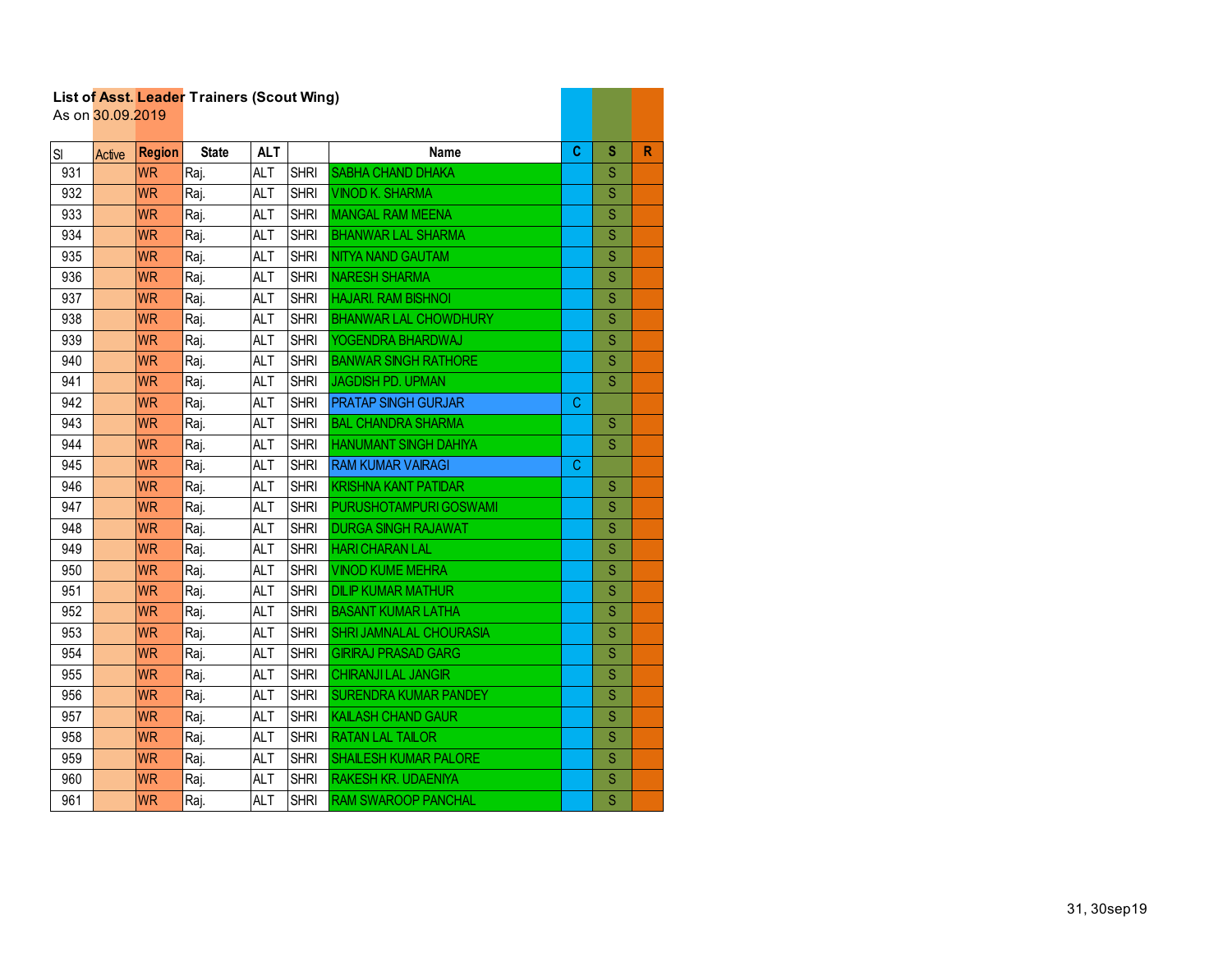|           | As on 30.09.2019 |               |              |            |             |                             |   |                         |                         |
|-----------|------------------|---------------|--------------|------------|-------------|-----------------------------|---|-------------------------|-------------------------|
| <b>SI</b> | Active           | <b>Region</b> | <b>State</b> | <b>ALT</b> |             | <b>Name</b>                 | C | S                       | $\mathsf{R}$            |
| 962       |                  | <b>WR</b>     | Raj.         | <b>ALT</b> | <b>SHRI</b> | <b>ANIL KUMAR GUPTA</b>     |   |                         | ${\sf R}$               |
| 963       |                  | <b>WR</b>     | Raj.         | <b>ALT</b> | <b>SHRI</b> | PURUSHOTTAM SONI            |   | S                       |                         |
| 964       |                  | <b>WR</b>     | Raj.         | <b>ALT</b> | <b>SHRI</b> | DR. S. M. LAHIRI            |   |                         | $\overline{\mathsf{R}}$ |
| 965       |                  | <b>WR</b>     | Raj.         | <b>ALT</b> | <b>SHRI</b> | <b>MANMAHENDRA S. BHATI</b> | C |                         |                         |
| 966       |                  | <b>WR</b>     | Raj.         | <b>ALT</b> | <b>SHRI</b> | YADRAM ARYA                 |   | S                       |                         |
| 967       |                  | <b>WR</b>     | Raj.         | <b>ALT</b> | <b>SHRI</b> | <b>SHANKAR SINGH</b>        |   | S                       |                         |
| 968       |                  | <b>WR</b>     | Raj.         | <b>ALT</b> | <b>SHRI</b> | <b>Chattar Singh Rajput</b> |   | S                       |                         |
| 969       |                  | <b>WR</b>     | Raj.         | <b>ALT</b> | <b>SHRI</b> | <b>Ram Meena</b>            |   | S                       |                         |
| 970       |                  | <b>WR</b>     | Raj.         | <b>ALT</b> | <b>SHRI</b> | Suresh Ch. Sharma           | C |                         |                         |
| 971       |                  | <b>WR</b>     | Raj.         | <b>ALT</b> | <b>SHRI</b> | Anil Kr. Sharma             |   | S                       |                         |
| 972       |                  | <b>WR</b>     | Raj.         | <b>ALT</b> | <b>SHRI</b> | <b>Sher Singh Chaudhary</b> |   | S                       |                         |
| 973       |                  | <b>WR</b>     | Raj.         | <b>ALT</b> | <b>SHRI</b> | <b>Heera Lal Rawat</b>      |   | $\overline{\mathsf{S}}$ |                         |
| 974       |                  | <b>WR</b>     | Raj.         | <b>ALT</b> | <b>SHRI</b> | Jhumar Lal Vaishnav         | C |                         |                         |
| 975       |                  | <b>WR</b>     | Raj.         | <b>ALT</b> | <b>SHRI</b> | <b>Balkishan Gupta</b>      |   | S                       |                         |
| 976       |                  | <b>WR</b>     | Raj.         | <b>ALT</b> | <b>SHRI</b> | <b>Banwari Lal Sharma</b>   |   | S                       |                         |
| 977       |                  | <b>WR</b>     | Raj.         | <b>ALT</b> | <b>SHRI</b> | Ghanshyam Lal Sharma        |   | S                       |                         |
| 978       |                  | <b>WR</b>     | Raj.         | <b>ALT</b> | <b>SHRI</b> | Manohar Lal Sharma          |   | S                       |                         |
| 979       |                  | <b>WR</b>     | Raj.         | <b>ALT</b> | <b>SHRI</b> | <b>Mohan Lal Panwar</b>     |   | S                       |                         |
| 980       |                  | <b>WR</b>     | Raj.         | <b>ALT</b> | <b>SHRI</b> | <b>Adam Singh</b>           |   | S                       |                         |
| 981       |                  | <b>WR</b>     | Raj.         | <b>ALT</b> | <b>SHRI</b> | Mahesh Ch. Sharma           |   | S                       |                         |
| 982       |                  | <b>WR</b>     | Raj.         | <b>ALT</b> | <b>SHRI</b> | <b>DOONGRA RAM JAKHAR</b>   |   | S                       |                         |
| 983       |                  | <b>WR</b>     | Raj.         | <b>ALT</b> | Shri        | <b>Immauddin Khan</b>       |   | S                       |                         |
| 984       |                  | <b>WR</b>     | Raj.         | <b>ALT</b> | Shri        | Sita Ram Mundiyara          |   | $\overline{\mathsf{S}}$ |                         |
| 985       |                  | <b>WR</b>     | Raj.         | <b>ALT</b> | Shri        | Jeeva Ram                   | C |                         |                         |
| 986       |                  | <b>WR</b>     | Raj.         | <b>ALT</b> | Shri        | Ramawatar Sharma            |   | S                       |                         |
| 987       |                  | <b>WR</b>     | Raj.         | <b>ALT</b> | <b>SHRI</b> | <b>PYARE LAL MEHRA</b>      |   | S                       |                         |
| 988       |                  | <b>WR</b>     | Raj.         | <b>ALT</b> | <b>SHRI</b> | <b>HEMENDRA SONI</b>        |   | $\overline{\mathbf{S}}$ |                         |
| 989       |                  | <b>WR</b>     | Raj.         | <b>ALT</b> | <b>SHRI</b> | PRAKASH CHANDRA SINGARIA    |   | S                       |                         |
| 990       |                  | <b>WR</b>     | Raj.         | <b>ALT</b> | <b>SHRI</b> | RAJENDRA PRASAD PAREEK      |   | S                       |                         |
| 991       |                  | <b>WR</b>     | Raj.         | <b>ALT</b> | <b>SHRI</b> | <b>SHASHI KUMAR SHARMA</b>  |   | S                       |                         |
| 992       |                  | <b>WR</b>     | Raj.         | <b>ALT</b> | <b>SHRI</b> | <b>SWARNA SINGH BAJROT</b>  |   | $\overline{\mathsf{S}}$ |                         |

a di Bandaria di Bandaria (Bandaria)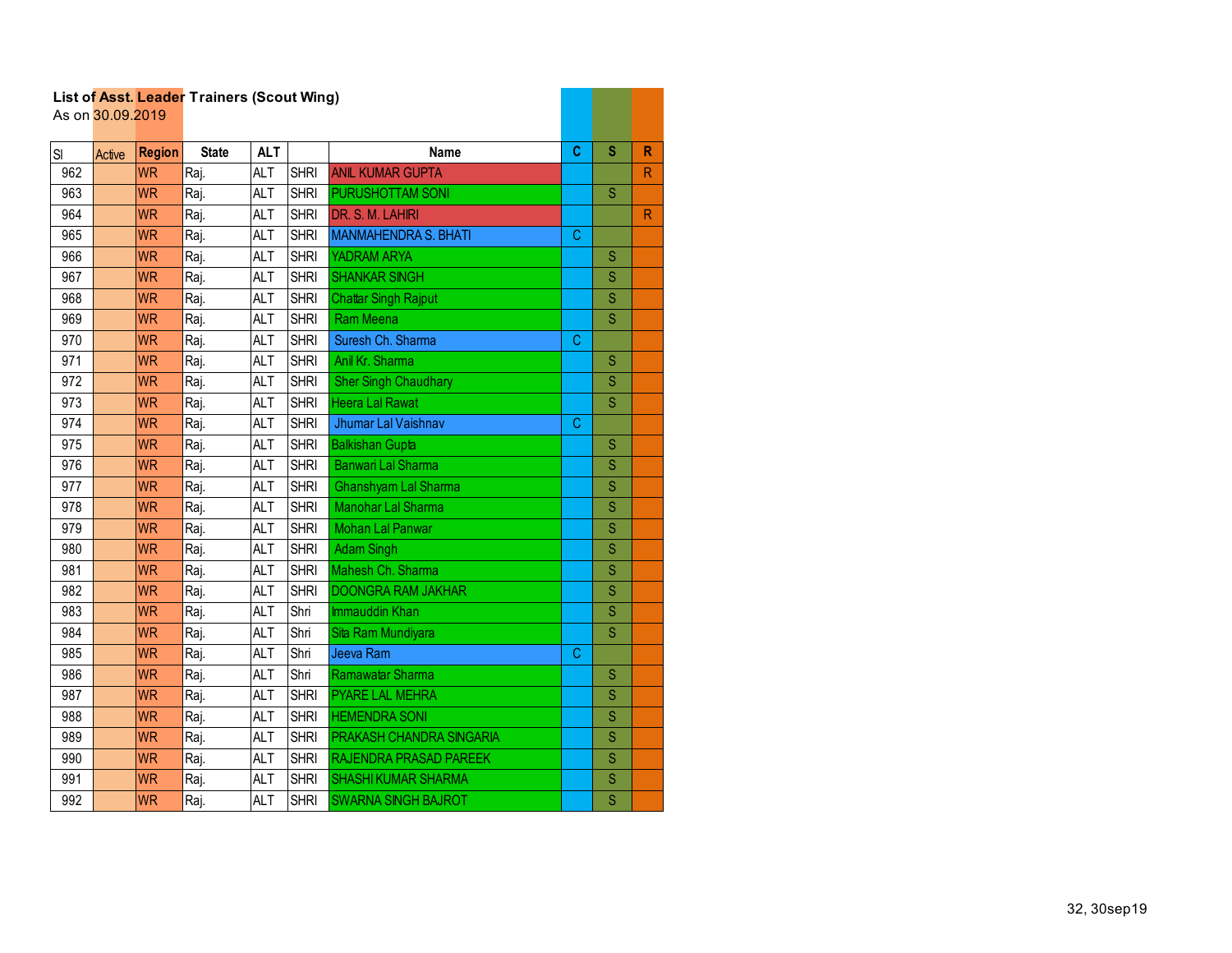|      | As on 30.09.2019 |               | List of Asst. Leader Trainers (Scout Wing) |            |             |                                 |   |                         |              |
|------|------------------|---------------|--------------------------------------------|------------|-------------|---------------------------------|---|-------------------------|--------------|
| SI   | <b>Active</b>    | <b>Region</b> | <b>State</b>                               | <b>ALT</b> |             | <b>Name</b>                     | C | S                       | R            |
| 993  |                  | <b>WR</b>     | Raj.                                       | <b>ALT</b> | <b>SHRI</b> | <b>JAGGA SINGH JAKHAR</b>       |   | S                       |              |
| 994  |                  | <b>WR</b>     | Raj.                                       | <b>ALT</b> | <b>SHRI</b> | <b>DHANNA LAL KOLI</b>          |   | $\overline{\mathbf{S}}$ |              |
| 995  |                  | <b>WR</b>     | Raj.                                       | <b>ALT</b> | <b>SHRI</b> | <b>RAGHUVEER SINGH</b>          |   | S                       |              |
| 996  |                  | <b>WR</b>     | Raj.                                       | <b>ALT</b> | <b>SHRI</b> | NARESH KUMAR RAY                |   | S                       |              |
| 997  |                  | <b>WR</b>     | Raj.                                       | <b>ALT</b> | <b>SHRI</b> | PREM SHANKER JOSHI              |   | S                       |              |
| 998  |                  | <b>WR</b>     | Raj.                                       | <b>ALT</b> | <b>SHRI</b> | <b>RAMAWTAR SHARMA</b>          |   | S                       |              |
| 999  |                  | <b>WR</b>     | Raj.                                       | <b>ALT</b> | <b>SHRI</b> | <b>BHUGANA RAM</b>              |   | S                       |              |
| 1000 |                  | <b>WR</b>     | Raj.                                       | <b>ALT</b> | <b>SHRI</b> | <b>CHHAGAN LAL DHAMU</b>        |   | S                       |              |
| 1001 |                  | <b>WR</b>     | Raj.                                       | <b>ALT</b> | <b>SHRI</b> | <b>LADU SINGH SHEKHAWAT</b>     |   | S                       |              |
| 1002 |                  | <b>WR</b>     | Raj.                                       | <b>ALT</b> | Shri        | <b>Phool Chand Pargi</b>        |   | S                       |              |
| 1003 |                  | <b>WR</b>     | Raj.                                       | <b>ALT</b> | Shri        | <b>Bharat Bhushan</b>           |   | S                       |              |
| 1004 |                  | <b>WR</b>     | Raj.                                       | <b>ALT</b> | Shri        | <b>Man Mohan Swarnkar</b>       |   | S                       |              |
| 1005 |                  | <b>WR</b>     | Raj.                                       | <b>ALT</b> | Shri        | Nema Ram Prajapat               |   | $\overline{\mathbf{S}}$ |              |
| 1006 |                  | <b>WR</b>     | Raj.                                       | <b>ALT</b> | Shri        | Satya Vir Singh Bagot           |   | S                       |              |
| 1007 |                  | <b>WR</b>     | Raj.                                       | <b>ALT</b> | Shri        | Vijay Singh                     |   | S                       |              |
| 1008 |                  | <b>WR</b>     | Raj.                                       | <b>ALT</b> | Shri        | Shabbir Khan                    |   | S                       |              |
| 1009 |                  | <b>WR</b>     | Raj.                                       | <b>ALT</b> | <b>SHRI</b> | <b>RAMESH CHANDRA TIWARI</b>    |   | S                       |              |
| 1010 |                  | <b>WR</b>     | Raj.                                       | <b>ALT</b> | <b>SHRI</b> | <b>GOPAL GARG</b>               |   | S                       |              |
| 1011 |                  | <b>WR</b>     | Raj.                                       | <b>ALT</b> | <b>SHRI</b> | <b>JAMALUDDIN KHAN</b>          | C |                         |              |
| 1012 |                  | <b>WR</b>     | Raj.                                       | <b>ALT</b> | <b>SHRI</b> | <b>PRAMOD KUMAR SHARMA</b>      |   | $\overline{\mathbf{s}}$ |              |
| 1013 |                  | <b>WR</b>     | Raj.                                       | <b>ALT</b> | <b>SHRI</b> | <b>MUKUT BIHARI GUPTA</b>       | C |                         |              |
| 1014 |                  | <b>WR</b>     | Raj.                                       | <b>ALT</b> | <b>SHRI</b> | <b>CHUNNILAL MEENA</b>          |   | S                       |              |
| 1015 |                  | <b>WR</b>     | Raj.                                       | <b>ALT</b> | <b>SHRI</b> | <b>KAILASH CHAND YADAV</b>      |   | S                       |              |
| 1016 |                  | <b>WR</b>     | Raj.                                       | <b>ALT</b> |             | <b>SH. LAJPAT RAI KUMAWAT</b>   |   |                         | $\mathsf{R}$ |
| 1017 |                  | <b>WR</b>     | Raj.                                       | <b>ALT</b> | <b>SHRI</b> | <b>RAMJAS LIKHALA</b>           |   | S                       |              |
| 1018 |                  | <b>WR</b>     | Raj.                                       | <b>ALT</b> | <b>SHRI</b> | PRAKASH CHAND SUMAN             |   | S                       |              |
| 1019 |                  | <b>WR</b>     | Raj.                                       | <b>ALT</b> | <b>SHRI</b> | <b>DEEPESH SHARMA</b>           |   | $\overline{\mathbf{s}}$ |              |
| 1020 |                  | <b>WR</b>     | Raj.                                       | <b>ALT</b> | DR.         | <b>RAMESH KUMAR GARG</b>        |   |                         | $\mathsf{R}$ |
| 1021 |                  | <b>WR</b>     | Raj.                                       | <b>ALT</b> | <b>SHRI</b> | <b>JASWANT SINGH RAJPUROHIT</b> |   | S                       |              |
| 1022 |                  | <b>WR</b>     | Raj.                                       | <b>ALT</b> | <b>SHRI</b> | <b>BRIJ MOHAN PUROHIT</b>       |   |                         | $\mathsf{R}$ |
| 1023 |                  | <b>WR</b>     | Raj.                                       | <b>ALT</b> | <b>SHRI</b> | <b>MUNSHIRAM</b>                |   | S                       |              |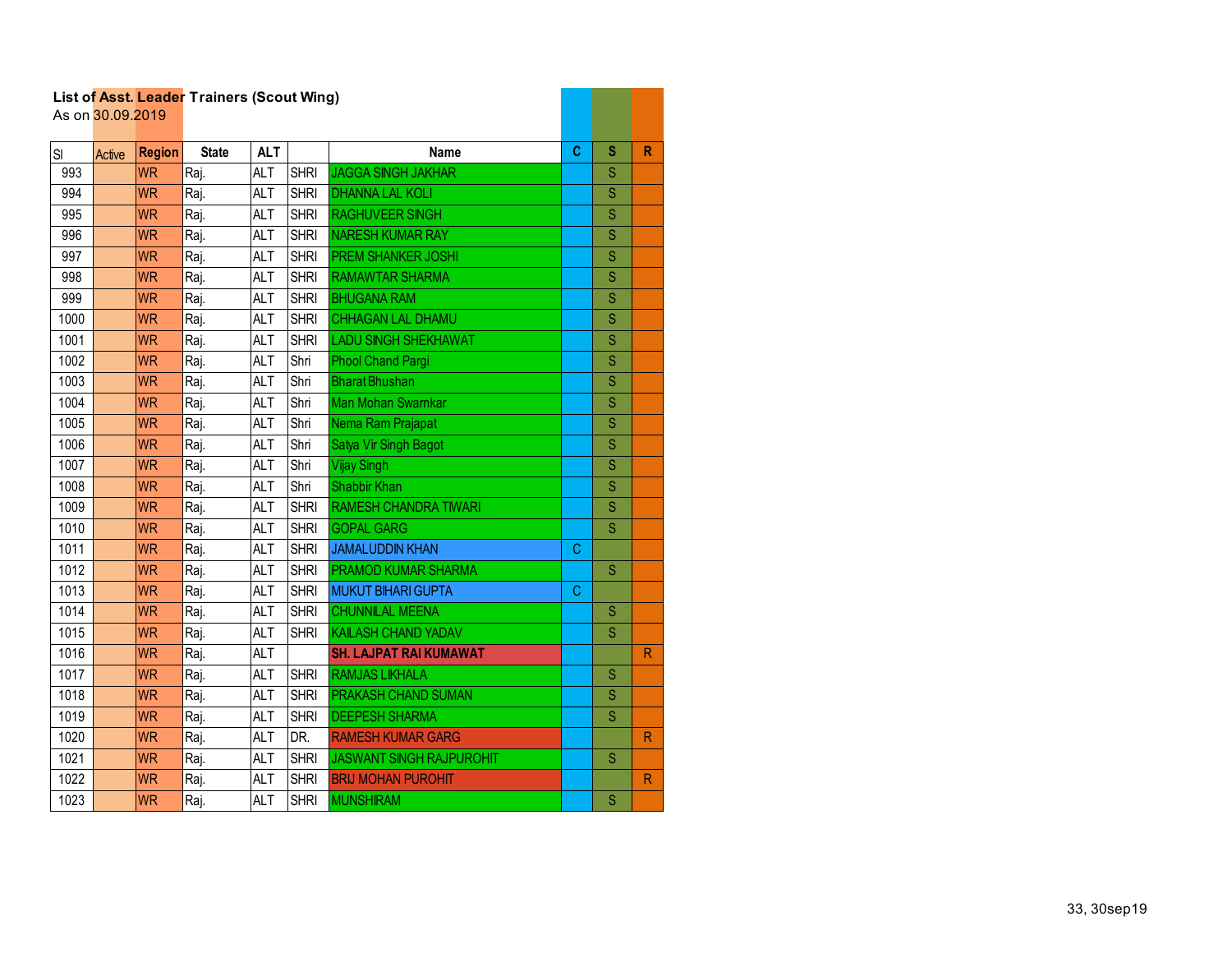|      | As on 30.09.2019 |               | List of Asst. Leader Trainers (Scout Wing) |            |             |                                 |   |                         |                         |
|------|------------------|---------------|--------------------------------------------|------------|-------------|---------------------------------|---|-------------------------|-------------------------|
| SI   | Active           | <b>Region</b> | <b>State</b>                               | <b>ALT</b> |             | Name                            | C | S                       | R                       |
| 1024 |                  | <b>WR</b>     | Raj.                                       | <b>ALT</b> | <b>SHRI</b> | <b>SUGANARAM CHOUDHARY</b>      | C |                         |                         |
| 1025 |                  | <b>WR</b>     | Raj.                                       | <b>ALT</b> | <b>SHRI</b> | PHOOL SINGH SHARMA              |   | S                       |                         |
| 1026 |                  | <b>WR</b>     | Raj.                                       | <b>ALT</b> | <b>SHRI</b> | RAM LAL CHOUDHARY               |   | S                       |                         |
| 1027 |                  | <b>WR</b>     | Raj.                                       | <b>ALT</b> | <b>SHRI</b> | PRABHU DAYAL KUMAWAT            |   | S                       |                         |
| 1028 |                  | <b>WR</b>     | Raj.                                       | <b>ALT</b> | <b>SHRI</b> | <b>RAKESH TAK</b>               |   | S                       |                         |
| 1029 |                  | <b>WR</b>     | Raj.                                       | <b>ALT</b> | <b>SHRI</b> | <b>GANESH PRASAD GURJAR</b>     |   | S                       |                         |
| 1030 |                  | <b>WR</b>     | Raj.                                       | <b>ALT</b> | <b>SHRI</b> | <b>JEETENDRA BHATI</b>          |   | S                       |                         |
| 1031 |                  | <b>WR</b>     | Raj.                                       | <b>ALT</b> | <b>SHRI</b> | <b>PRADEEPCHITTORA</b>          |   | S                       |                         |
| 1032 |                  | <b>WR</b>     | Raj.                                       | <b>ALT</b> | <b>SHRI</b> | <b>CHATTAR SINGH PEERIYAR</b>   |   | S                       |                         |
| 1033 |                  | <b>SR</b>     | S.C.Rly                                    | <b>ALT</b> | <b>SHRI</b> | <b>C. SATYANATHAN</b>           | C |                         |                         |
| 1034 |                  | <b>SR</b>     | S.C.Rly                                    | <b>ALT</b> | <b>SHRI</b> | K. S. RAMES CHANDER             |   | S                       |                         |
| 1035 |                  | <b>SR</b>     | S.C.Rly                                    | <b>ALT</b> | <b>SHRI</b> | R.V. SUBRAMANIAM                |   |                         | R                       |
| 1036 |                  | <b>SR</b>     | S.C.Rly                                    | <b>ALT</b> | <b>SHRI</b> | <b>CHANDRAMONLESWAR RAO</b>     |   |                         | $\overline{\mathsf{R}}$ |
| 1037 |                  | <b>SR</b>     | S.C.Rly                                    | <b>ALT</b> | <b>SHRI</b> | N.V.VARADA                      |   | S                       |                         |
| 1038 |                  | <b>SR</b>     | S.C.Rly                                    | <b>ALT</b> | <b>SHRI</b> | <b>ABDUL RAZAK KHAN</b>         |   |                         | $\mathsf{R}$            |
| 1039 |                  | <b>SR</b>     | S.C.Rly                                    | <b>ALT</b> | <b>SHRI</b> | <b>BILLA THEOPHILUS</b>         |   | S                       |                         |
| 1040 |                  | <b>SR</b>     | S.C.Rly                                    | <b>ALT</b> | <b>SHRI</b> | RUMULA M.                       |   | S                       |                         |
| 1041 |                  | <b>SR</b>     | S.C.Rly                                    | <b>ALT</b> | <b>SHRI</b> | M. MOHAN RAO                    |   | S                       |                         |
| 1042 |                  | <b>SR</b>     | S.C.Rly                                    | <b>ALT</b> | <b>SHRI</b> | N. VENKATESWARAO                |   |                         | R.                      |
| 1043 |                  | <b>SR</b>     | S.C.Rly                                    | <b>ALT</b> | <b>SHRI</b> | <b>BHV. SHRINIVAS RAO</b>       | C |                         |                         |
| 1044 |                  | <b>SR</b>     | S.C.Rly                                    | <b>ALT</b> | <b>SHRI</b> | <b>RAJESWAR RAO</b>             |   |                         | $\mathsf{R}$            |
| 1045 |                  | <b>SR</b>     | S.C.Rly                                    | <b>ALT</b> | <b>SHRI</b> | S. H. ARRA ELIA                 |   |                         | $\mathsf{R}$            |
| 1046 |                  | <b>SR</b>     | S.C.Rly                                    | <b>ALT</b> | <b>SHRI</b> | <b>ALLOYSIUS RAJ. ALEXANDER</b> |   |                         | $\mathsf{R}$            |
| 1047 | Not Acti ER      |               | S.E.Rly                                    | <b>ALT</b> | <b>SHRI</b> | <b>AJIT KUMAR BANERJEE</b>      |   | S                       |                         |
| 1048 | Not Acti ER      |               | S.E.Rly                                    | <b>ALT</b> | <b>SHRI</b> | PRADYUMNA KR. MISHRA            | C |                         |                         |
| 1049 | Not Acti ER      |               | S.E.Rly                                    | <b>ALT</b> | <b>SHRI</b> | <b>G. N. MURTHY</b>             |   |                         | $\mathsf{R}$            |
| 1050 | Not Acti ER      |               | S.E.Rly                                    | <b>ALT</b> | <b>SHRI</b> | <b>GANGADHAR PAL</b>            | C |                         |                         |
| 1051 |                  | ER            | S.E.Rly                                    | <b>ALT</b> | <b>SHRI</b> | <b>HIRALAL RAY</b>              |   |                         | $\mathsf{R}$            |
| 1052 |                  | ER            | S.E.Rly                                    | <b>ALT</b> | <b>SHRI</b> | <b>NIKHIL DEB NATH</b>          |   | S                       |                         |
| 1053 |                  | <b>ER</b>     | S.E.Rly                                    | <b>ALT</b> | <b>SHRI</b> | <b>DEBA PRASAD KANUNGO</b>      |   | S                       |                         |
| 1054 |                  | <b>ER</b>     | S.E.Rly                                    | <b>ALT</b> | <b>SHRI</b> | <b>PARTHA SARATHI NANDI</b>     |   | $\overline{\mathsf{S}}$ |                         |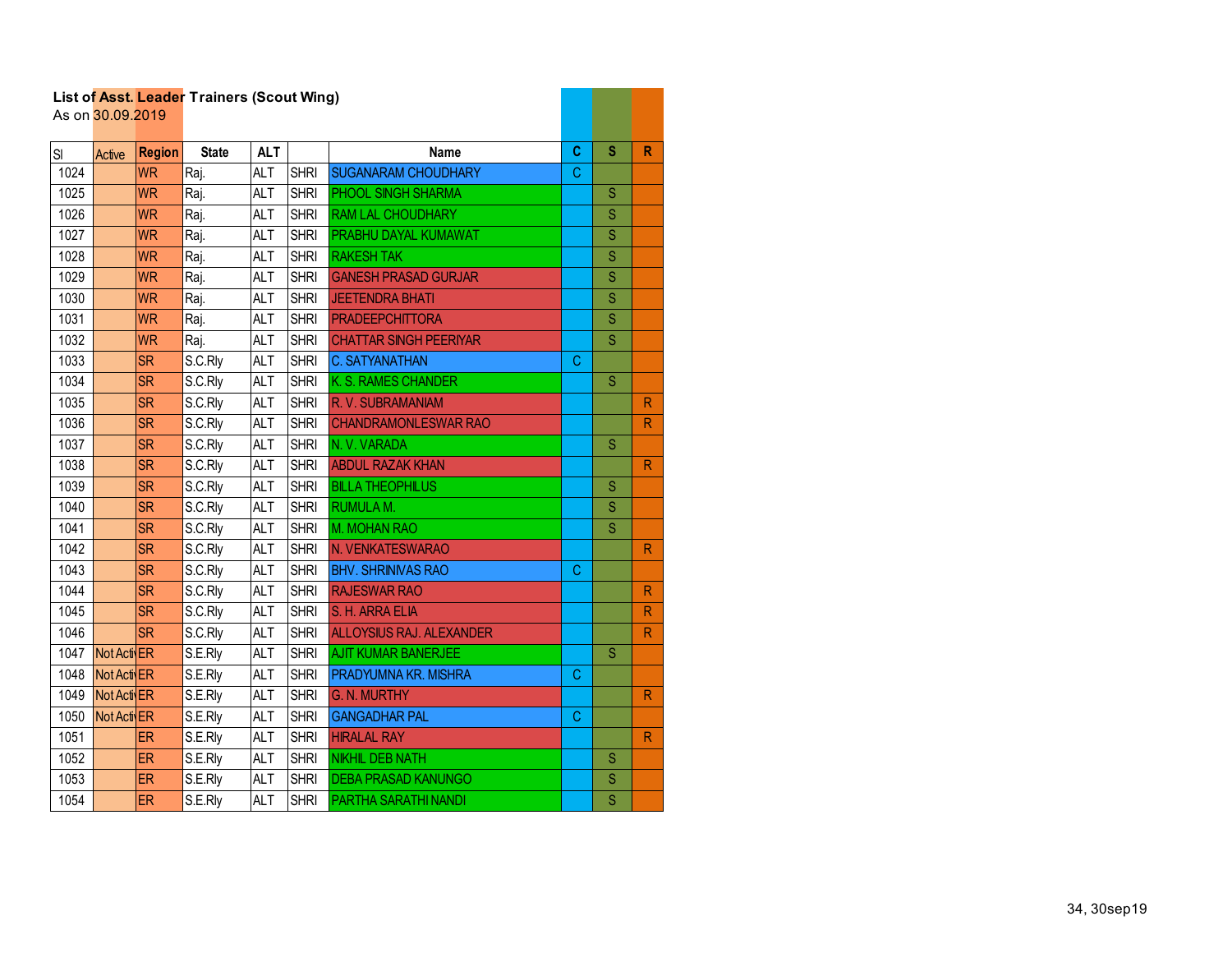|      | As on 30.09.2019 |               | List of Asst. Leader Traillers (Scout Willy) |            |             |                              |             |                         |                         |
|------|------------------|---------------|----------------------------------------------|------------|-------------|------------------------------|-------------|-------------------------|-------------------------|
| SI   |                  | <b>Region</b> | <b>State</b>                                 | <b>ALT</b> |             | <b>Name</b>                  | C           | S                       | $\mathsf{R}$            |
| 1055 | Active           | <b>ER</b>     | S.E.Rly                                      | <b>ALT</b> | <b>SHRI</b> | <b>KALLOL KUMAR DEYY</b>     |             |                         | $\mathsf{R}$            |
| 1056 |                  | ER            | S.E.Rly                                      | <b>ALT</b> | <b>SHRI</b> | SHYAMAL KUMAR CHAKRABORTY    | C           |                         |                         |
| 1057 |                  | ER            | S.E.Rly                                      | <b>ALT</b> | <b>SHRI</b> | <b>BRAJESH KUMAR RAM</b>     |             | S                       |                         |
| 1058 |                  | <b>ER</b>     | S.E.Rly                                      | <b>ALT</b> | <b>SHRI</b> | <b>ASHIM K. MALLICK</b>      |             | S                       |                         |
| 1059 |                  | <b>ER</b>     | S.E.Rly                                      | <b>ALT</b> | <b>SHRI</b> | <b>RAMESH PATNAIK</b>        |             | $\overline{\mathsf{S}}$ |                         |
| 1060 |                  | ER            | S.E.Rly                                      | <b>ALT</b> | <b>SHRI</b> | <b>PRANAY KR. MURMU</b>      | С           |                         |                         |
| 1061 |                  | ER            | S.E.Rly                                      | <b>ALT</b> | <b>SHRI</b> | T. K. MUKHERJEE              | $\mathsf C$ |                         |                         |
| 1062 |                  | ER            | S.E.Rly                                      | <b>ALT</b> | <b>SHRI</b> | <b>D. SAKHARE</b>            |             |                         | $\mathsf{R}$            |
| 1063 |                  | <b>ER</b>     | S.E.Rly                                      | ALT        | <b>SHRI</b> | <b>KRIPAL SINGH</b>          |             |                         | $\mathsf{R}$            |
| 1064 |                  | <b>ER</b>     | S.E.Rly                                      | <b>ALT</b> | <b>SHRI</b> | <b>TAPAN KUMAR MUKHERJEE</b> | C           |                         |                         |
| 1065 |                  | ER            | S.E.Rly                                      | <b>ALT</b> | <b>SHRI</b> | <b>MANOJ KUMAR ROY</b>       |             | S                       |                         |
| 1066 |                  | ER            | S.E.Rly                                      | <b>ALT</b> | <b>SHRI</b> | <b>PINTU CHATTERJEE</b>      | C           |                         |                         |
| 1067 |                  | <b>ER</b>     | S.E.Rly                                      | <b>ALT</b> | <b>SHRI</b> | <b>KANINDRA NATH VERMA</b>   |             |                         | R                       |
| 1068 |                  | <b>ER</b>     | S.E.Rly                                      | <b>ALT</b> | <b>SHRI</b> | <b>SUNIL KUMAR MAHATO</b>    |             | S                       |                         |
| 1069 |                  | <b>SR</b>     | S.Rly                                        | <b>ALT</b> | <b>SHRI</b> | R. MKUKUNDAM                 | С           |                         |                         |
| 1070 |                  | <b>SR</b>     | S.Rly                                        | <b>ALT</b> | <b>SHRI</b> | K. ARJUNAM                   |             | S                       |                         |
| 1071 |                  | <b>SR</b>     | S.Rly                                        | <b>ALT</b> | <b>SHRI</b> | <b>D. KUMARAN</b>            |             | S                       |                         |
| 1072 |                  | <b>SR</b>     | S.Rly                                        | <b>ALT</b> | <b>SHRI</b> | M. K. MURTHY                 |             | S                       |                         |
| 1073 |                  | <b>SR</b>     | S.Rly                                        | <b>ALT</b> | <b>SHRI</b> | <b>S. SIVARAMAN</b>          |             |                         | R                       |
| 1074 |                  | <b>SR</b>     | S.Rly                                        | <b>ALT</b> | <b>SHRI</b> | T. SOUNDRA RAJAN             | C           |                         |                         |
| 1075 |                  | <b>SR</b>     | S.Rly                                        | <b>ALT</b> | <b>SHRI</b> | <b>TAMIL SELVAN</b>          |             | S                       |                         |
| 1076 |                  | <b>SR</b>     | S.Rly                                        | <b>ALT</b> | <b>SHRI</b> | M. B. VASU                   |             | S                       |                         |
| 1077 |                  | <b>SR</b>     | S.Rly                                        | <b>ALT</b> | <b>SHRI</b> | <b>C. RAVI CHANDRAN</b>      |             |                         | R                       |
| 1078 |                  | <b>SR</b>     | S.Rly                                        | <b>ALT</b> | Shri        | P. Sreetharan                |             |                         | $\mathsf{R}$            |
| 1079 |                  | <b>SR</b>     | S.Rly                                        | <b>ALT</b> | Shri        | C. I. Sivanandam             |             |                         | R                       |
| 1080 |                  | <b>SR</b>     | S.Rly                                        | <b>ALT</b> | Shri        | M. Mathimaran                |             |                         | $\mathsf{R}$            |
| 1081 |                  | <b>SR</b>     | S.Rly                                        | <b>ALT</b> | Shri        | A. Sagagaraj                 |             |                         | $\overline{\mathsf{R}}$ |
| 1082 |                  | <b>SR</b>     | S.Rly                                        | <b>ALT</b> | Shri        | V. Kennedy George Ebi        |             | S                       |                         |
| 1083 |                  | <b>SR</b>     | S.Rly                                        | <b>ALT</b> | <b>SHRI</b> | S. GOPALA KRISHNAN           |             |                         | R                       |
| 1084 |                  | <b>SR</b>     | S.Rly                                        | <b>ALT</b> | <b>SHRI</b> | <b>C. VENUGOPAL</b>          | C           |                         |                         |
| 1085 |                  | <b>SR</b>     | S.Rly                                        | <b>ALT</b> | <b>SHRI</b> | P. JAGANATHAN                | С           |                         |                         |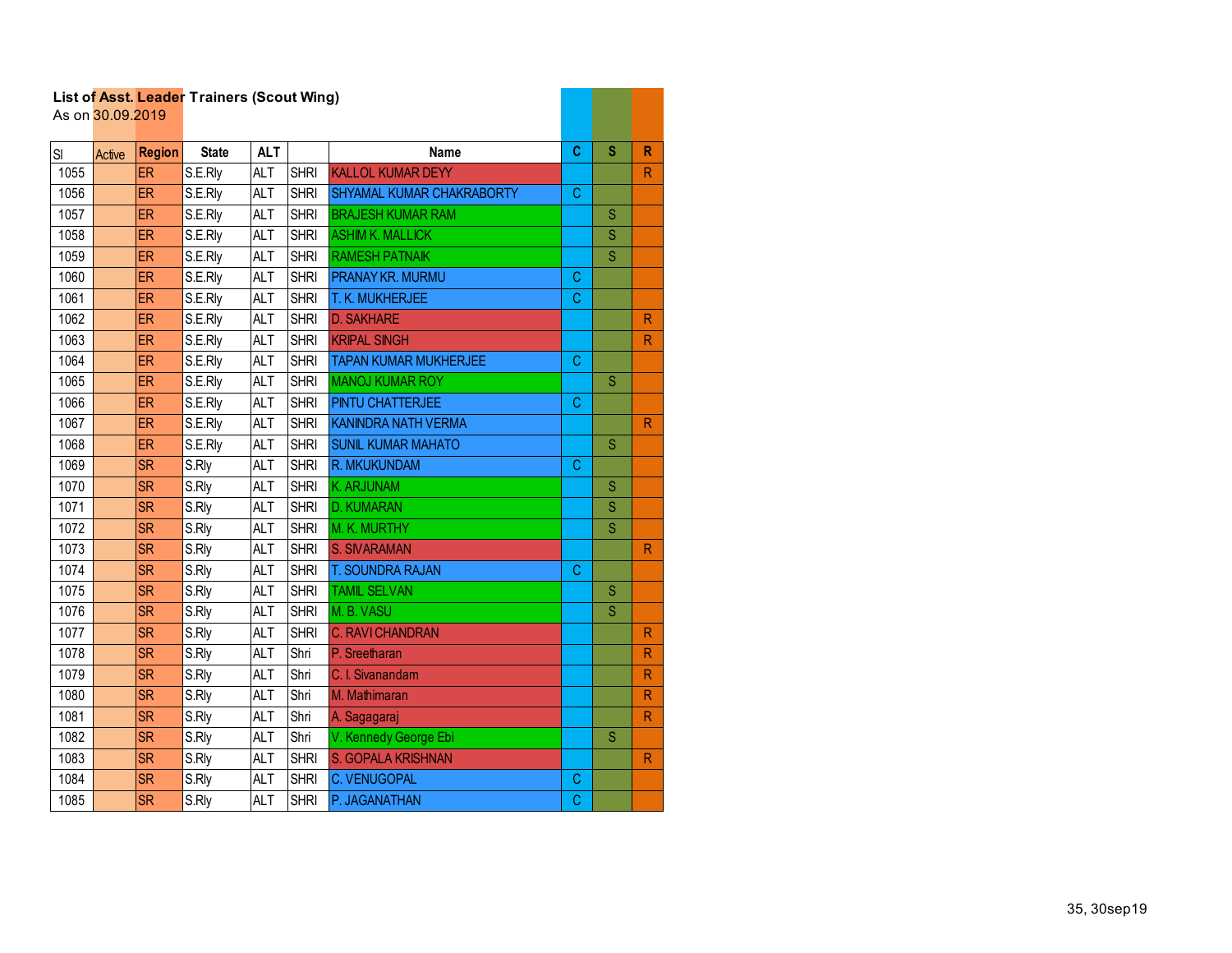|      | As on 30.09.2019 |               | List of Asst. Leader Trainers (Scout Wing) |            |             |                             |    |                |              |
|------|------------------|---------------|--------------------------------------------|------------|-------------|-----------------------------|----|----------------|--------------|
| SI   | Active           | <b>Region</b> | <b>State</b>                               | <b>ALT</b> |             | <b>Name</b>                 | C  | s              | $\mathsf{R}$ |
| 1086 |                  | <b>SR</b>     | S.Rly                                      | <b>ALT</b> | <b>SHRI</b> | P. KUMARAN                  |    | S              |              |
| 1087 |                  | <b>SR</b>     | S.Rly                                      | <b>ALT</b> | <b>SHRI</b> | <b>D. RAMESH</b>            |    | $\overline{S}$ |              |
| 1088 |                  | <b>SR</b>     | S.Rly                                      | <b>ALT</b> | <b>SHRI</b> | A. RAVICHANDRAN             |    | Ś              |              |
| 1089 |                  | <b>SR</b>     | S.Rly                                      | <b>ALT</b> | <b>SHRI</b> | D. UDAYA KUMAR              |    | S              |              |
| 1090 |                  | <b>SR</b>     | S.Rly                                      | <b>ALT</b> | <b>SHRI</b> | N. G. MAHENDRAN             | C. |                |              |
| 1091 |                  | <b>SR</b>     | S.Rly                                      | <b>ALT</b> | <b>SHRI</b> | <b>RAKESH KUMAR SHARMA</b>  |    |                | $\mathsf{R}$ |
| 1092 |                  | <b>SR</b>     | S.Rly                                      | <b>ALT</b> | <b>SHRI</b> | S. VENUGOPAL                |    | S              |              |
| 1093 |                  | <b>SR</b>     | S.Rly                                      | <b>ALT</b> | <b>SHRI</b> | E. LOGANATHAN               | С  |                |              |
| 1094 |                  | <b>SR</b>     | S.Rly                                      | <b>ALT</b> | <b>SHRI</b> | SENTHIL KUMAR N.            |    |                | $\mathsf{R}$ |
| 1095 |                  | <b>SR</b>     | S.Rly                                      | <b>ALT</b> | <b>SHRI</b> | <b>M. SRINIVASAN</b>        |    | S              |              |
| 1096 | Not Acti NER     |               | Sikkim                                     | <b>ALT</b> | <b>SHRI</b> | <b>RAM PRASAD PONDYAL</b>   |    | S              |              |
| 1097 |                  | <b>NER</b>    | Sikkim                                     | <b>ALT</b> | <b>SHRI</b> | <b>DHAN BAHADUR SINTURY</b> |    | S              |              |
| 1098 |                  | <b>NER</b>    | <b>Sikkim</b>                              | <b>ALT</b> | <b>SHRI</b> | <b>KAMAL DHOJ LEPCHA</b>    |    | S              |              |
| 1099 |                  | <b>NER</b>    | Sikkim                                     | <b>ALT</b> | <b>SHRI</b> | T. P. DHUNGEL               |    | Ś              |              |
| 1100 |                  | <b>NER</b>    | Sikkim                                     | <b>ALT</b> |             | <b>SH. SUBASH TAMANG</b>    |    | S              |              |
| 1101 |                  | <b>NER</b>    | Sikkim                                     | <b>ALT</b> |             | <b>SH. MUKUNDA DHUNGEL</b>  |    | S              |              |
| 1102 |                  | <b>NER</b>    | Sikkim                                     | <b>ALT</b> |             | <b>SH. SUMAN CHETTRI</b>    |    | S              |              |
| 1103 |                  | <b>NER</b>    | Sikkim                                     | <b>ALT</b> |             | <b>SHRI BHIM SUBBA</b>      |    | S              |              |
| 1104 |                  | <b>SR</b>     | T.N                                        | ALT        | <b>SHRI</b> | A. SAMBASIVAM               | C  |                |              |
| 1105 |                  | <b>SR</b>     | T.N                                        | <b>ALT</b> | <b>SHRI</b> | K. NARAYANAN                |    | S              |              |
| 1106 |                  | <b>SR</b>     | T.N                                        | <b>ALT</b> | <b>SHRI</b> | N. RAMAMURTHY               |    | S              |              |
| 1107 |                  | <b>SR</b>     | T.N                                        | <b>ALT</b> | <b>SHRI</b> | R. DEVRAJU                  |    | S              |              |
| 1108 |                  | <b>SR</b>     | T.N                                        | <b>ALT</b> | DR.         | V.B.S.RAJAN                 |    | S              |              |
| 1109 |                  | <b>SR</b>     | T.N                                        | ALT        | <b>SHRI</b> | M. KOTHER BATCHA            |    | S              |              |
| 1110 |                  | <b>SR</b>     | T.N                                        | <b>ALT</b> | <b>SHRI</b> | <b>B. RAM CHANDRAN</b>      |    | S              |              |
| 1111 |                  | <b>SR</b>     | T.N                                        | <b>ALT</b> | <b>SHRI</b> | A. DHANAPALAN               |    | S              |              |
| 1112 |                  | <b>SR</b>     | T.N                                        | <b>ALT</b> | <b>SHRI</b> | V.D. GOPALA KRISHNAN        | C  |                |              |
| 1113 |                  | <b>SR</b>     | T.N                                        | <b>ALT</b> | <b>SHRI</b> | R. RAJAN                    | C  |                |              |
| 1114 |                  | <b>SR</b>     | T.N                                        | <b>ALT</b> | <b>SHRI</b> | K. DURAIRAJAN               |    | S              |              |
| 1115 |                  | SR            | T.N                                        | <b>ALT</b> | <b>SHRI</b> | R. SUBRAMANIYAM K. M.       |    | S              |              |
| 1116 |                  | <b>SR</b>     | T.N                                        | <b>ALT</b> | <b>SHRI</b> | <b>G. KUNCHITHAPATHM</b>    |    | Ś              |              |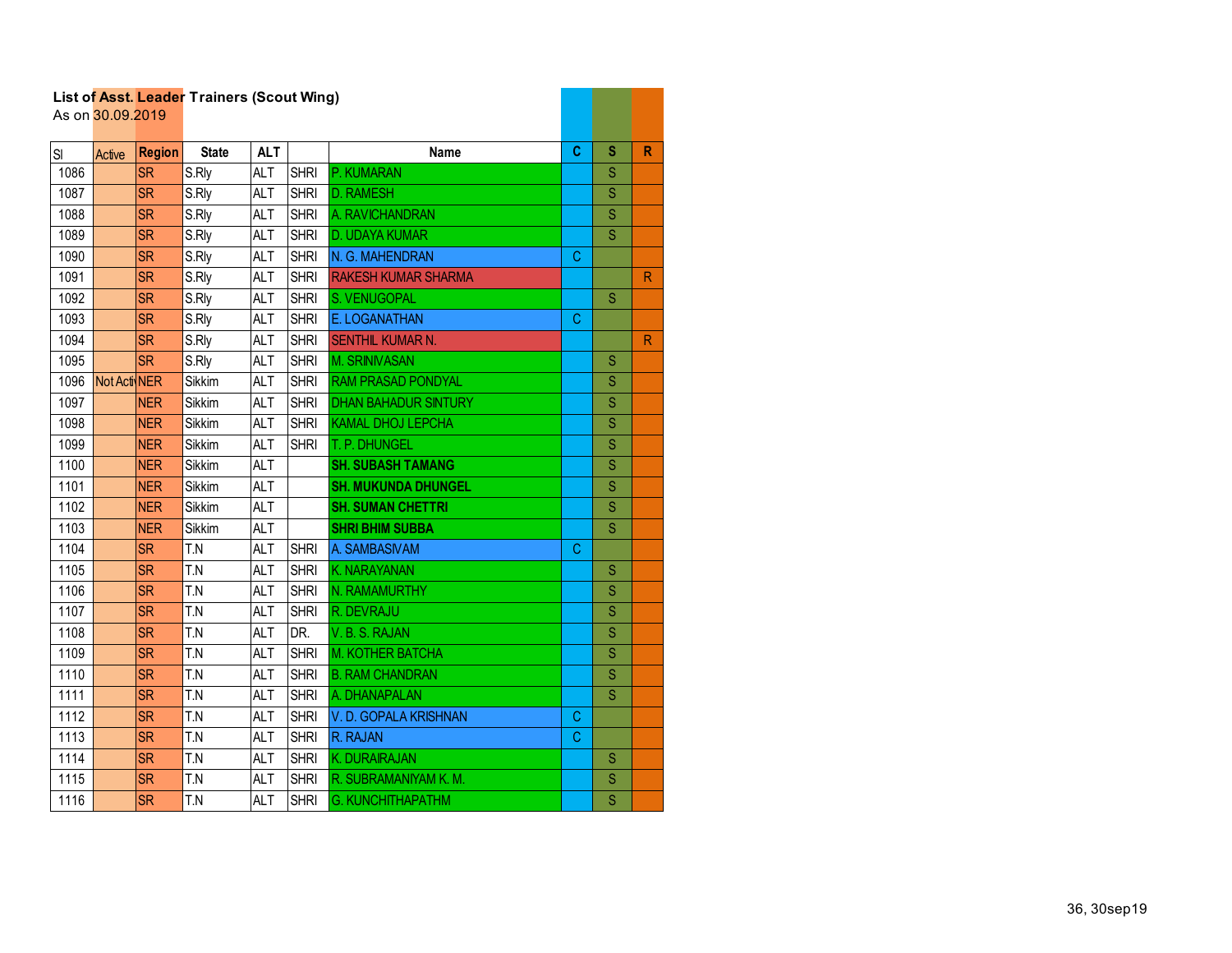|      | List of Asst. Leager Traillers (Scout Willy)<br>As on 30.09.2019 |               |              |            |             |                           |    |   |              |
|------|------------------------------------------------------------------|---------------|--------------|------------|-------------|---------------------------|----|---|--------------|
| SI   | Active                                                           | <b>Region</b> | <b>State</b> | <b>ALT</b> |             | Name                      | C  | S | $\mathbb{R}$ |
| 1117 |                                                                  | <b>SR</b>     | T.N          | <b>ALT</b> | <b>SHRI</b> | V. SWAMYNATHAN            |    | S |              |
| 1118 |                                                                  | <b>SR</b>     | T.N          | <b>ALT</b> | <b>SHRI</b> | <b>C. SARVESAN</b>        |    | S |              |
| 1119 |                                                                  | <b>SR</b>     | T.N          | ALT        | <b>SHRI</b> | <b>L. PARAM SIVAM</b>     |    | S |              |
| 1120 |                                                                  | <b>SR</b>     | T.N          | <b>ALT</b> | <b>SHRI</b> | T. V. RAMALINGAM          |    | S |              |
| 1121 |                                                                  | <b>SR</b>     | T.N          | <b>ALT</b> | <b>SHRI</b> | <b>M. RAJASEKAR</b>       |    | S |              |
| 1122 |                                                                  | <b>SR</b>     | T.N          | <b>ALT</b> | <b>SHRI</b> | <b>K. BASKAR</b>          |    | S |              |
| 1123 |                                                                  | <b>SR</b>     | T.N          | <b>ALT</b> | <b>SHRI</b> | <b>EDWIN LOUIS</b>        |    | S |              |
| 1124 |                                                                  | <b>SR</b>     | T.N          | <b>ALT</b> | <b>SHRI</b> | N. VELAYYTHAM             |    | S |              |
| 1125 |                                                                  | <b>SR</b>     | T.N          | ALT        | <b>SHRI</b> | A. PETER SANATHANASAMY    |    | S |              |
| 1126 |                                                                  | <b>SR</b>     | T.N          | <b>ALT</b> | <b>MRS</b>  | M. KARAPAGAM              | C  |   |              |
| 1127 |                                                                  | <b>SR</b>     | T.N          | <b>ALT</b> | <b>SHRI</b> | <b>JAINULAFDIN S.</b>     |    |   | $\mathsf{R}$ |
| 1128 |                                                                  | <b>SR</b>     | T.N          | <b>ALT</b> | <b>SHRI</b> | V. A. AMANULLA            |    | S |              |
| 1129 |                                                                  | <b>SR</b>     | T.N          | <b>ALT</b> | <b>SHRI</b> | KARUNAKARAN K. G.         | C  |   |              |
| 1130 |                                                                  | <b>SR</b>     | T.N          | <b>ALT</b> | <b>SHRI</b> | R. RANGANATHAN            |    | S |              |
| 1131 |                                                                  | <b>SR</b>     | T.N          | <b>ALT</b> | <b>SHRI</b> | R. VELMURUGAN             |    | S |              |
| 1132 |                                                                  | <b>SR</b>     | T.N          | <b>ALT</b> | <b>SHRI</b> | P. VEERAPPA               |    | S |              |
| 1133 |                                                                  | <b>SR</b>     | T.N          | <b>ALT</b> | <b>SHRI</b> | P. CHAKKARAVARTHY         |    | S |              |
| 1134 |                                                                  | <b>SR</b>     | T.N          | <b>ALT</b> | <b>SHRI</b> | <b>BALASUBRAMANIAN K.</b> |    | S |              |
| 1135 |                                                                  | <b>SR</b>     | T.N          | ALT        | <b>SHRI</b> | <b>C. SHANMUGAM</b>       |    | S |              |
| 1136 |                                                                  | <b>SR</b>     | T.N          | <b>ALT</b> | <b>SHRI</b> | <b>VENUGOPAL R.</b>       | С  |   |              |
| 1137 |                                                                  | <b>SR</b>     | T.N          | <b>ALT</b> | <b>SHRI</b> | R. PAULDURAI              |    | S |              |
| 1138 |                                                                  | <b>SR</b>     | T.N          | <b>ALT</b> | <b>SHRI</b> | R. VIJAYARAGAVAN          |    | S |              |
| 1139 |                                                                  | <b>SR</b>     | T.N          | ALT        | <b>SHRI</b> | <b>SELVAM K.</b>          | C  |   |              |
| 1140 |                                                                  | <b>SR</b>     | T.N          | <b>ALT</b> | <b>SHRI</b> | R. XAVIER                 |    | S |              |
| 1141 |                                                                  | <b>SR</b>     | T.N          | <b>ALT</b> | <b>SHRI</b> | T. ATHIRSTARAJ KUMARAPPAN |    | S |              |
| 1142 |                                                                  | <b>SR</b>     | T.N          | <b>ALT</b> | <b>MRS</b>  | K. BHARATHI               | C. |   |              |
| 1143 |                                                                  | <b>SR</b>     | T.N          | <b>ALT</b> | <b>SHRI</b> | THOMAS M.                 |    | S |              |
| 1144 |                                                                  | <b>SR</b>     | T.N          | ALT        | <b>SHRI</b> | PAUL ANAND KUMAR E.       |    | Ś |              |
| 1145 |                                                                  | <b>SR</b>     | T.N          | <b>ALT</b> | <b>SHRI</b> | <b>SUSAIS.</b>            |    | S |              |
| 1146 |                                                                  | <b>SR</b>     | T.N          | <b>ALT</b> | <b>SHRI</b> | <b>RAGOTHAMAN S.</b>      |    | S |              |
| 1147 |                                                                  | <b>SR</b>     | T.N          | <b>ALT</b> | <b>SHRI</b> | <b>SELVARAJ G.</b>        |    | Ś |              |

and the company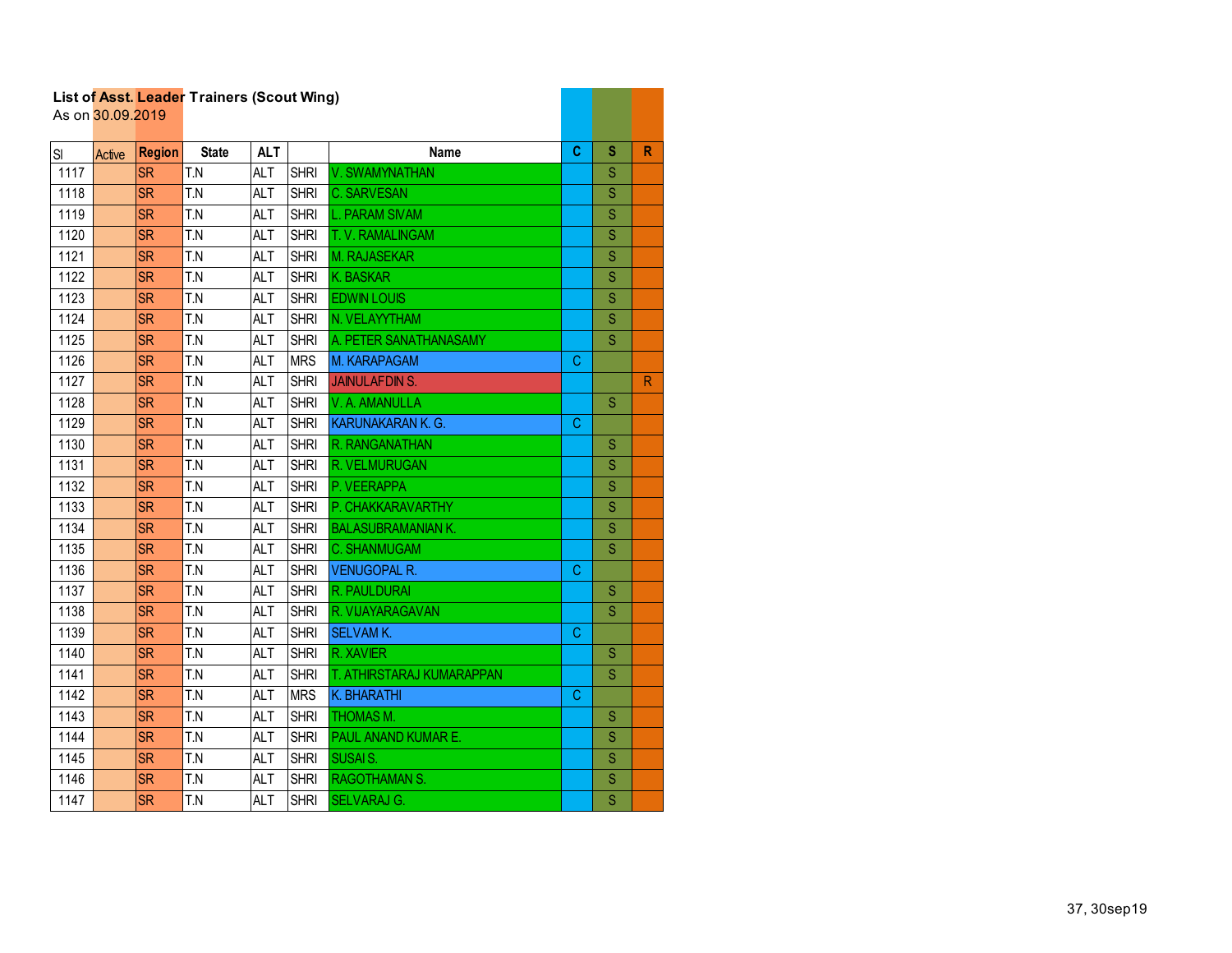| List of Asst. Leader Trainers (Scout Wing) |                  |               |              |            |             |                               |    |                         |                         |
|--------------------------------------------|------------------|---------------|--------------|------------|-------------|-------------------------------|----|-------------------------|-------------------------|
|                                            | As on 30.09.2019 |               |              |            |             |                               |    |                         |                         |
| SI                                         | Active           | <b>Region</b> | <b>State</b> | <b>ALT</b> |             | Name                          | C  | s                       | $\mathbb{R}$            |
| 1148                                       |                  | <b>SR</b>     | T.N          | <b>ALT</b> | <b>SHRI</b> | P. JOHNSON                    |    | S                       |                         |
| 1149                                       |                  | <b>SR</b>     | T.N          | <b>ALT</b> | <b>SHRI</b> | K. TAMIZKHKUMARAN             |    | S                       |                         |
| 1150                                       |                  | <b>SR</b>     | T.N          | <b>ALT</b> | <b>SHRI</b> | <b>K. JOHNSON</b>             |    | S                       |                         |
| 1151                                       |                  | <b>SR</b>     | T.N          | <b>ALT</b> |             | <b>SH. A. PALANISAMY</b>      |    | S                       |                         |
| 1152                                       |                  | <b>SR</b>     | T.N          | ALT        |             | <b>SH. B. SIVAKUMARAN</b>     |    | S                       |                         |
| 1153                                       |                  | <b>SR</b>     | T.N          | <b>ALT</b> |             | <b>SH. C. IYANDURAI</b>       |    | S                       |                         |
| 1154                                       |                  | <b>SR</b>     | T.N          | <b>ALT</b> |             | <b>SH. M. V. SANGILIKALAI</b> |    | S                       |                         |
| 1155                                       |                  | <b>SR</b>     | T.N          | <b>ALT</b> |             | <b>Sh. A. KARTHIKEYANI</b>    | С  |                         |                         |
| 1156                                       |                  | <b>SR</b>     | T.N          | <b>ALT</b> | <b>SHRI</b> | <b>K. JAISANKAR</b>           |    | S                       |                         |
| 1157                                       |                  | <b>SR</b>     | T.N          | <b>ALT</b> | <b>SHRI</b> | <b>FRANCIS ALOY</b>           |    | S                       |                         |
| 1158                                       |                  | <b>SR</b>     | T.N          | ALT        | <b>SHRI</b> | <b>S. MUTHUSAMY</b>           |    | S                       |                         |
| 1159                                       |                  | <b>SR</b>     | T.N          | <b>ALT</b> | <b>SHRI</b> | <b>N. SOUNDARA RAJ</b>        |    | S                       |                         |
| 1160                                       |                  | <b>SR</b>     | T.N          | <b>ALT</b> | <b>SHRI</b> | <b>G. MUNUSAMI</b>            |    | S                       |                         |
| 1161                                       |                  | <b>SR</b>     | T.N          | <b>ALT</b> | <b>SHRI</b> | <b>K. SARANADEVENDIRAN</b>    |    | S                       |                         |
| 1162                                       |                  | <b>SR</b>     | T.N          | <b>ALT</b> | <b>SHRI</b> | PETER AROCKIA SAMY M.         |    | S                       |                         |
| 1163                                       |                  | <b>SR</b>     | T.N          | <b>ALT</b> | <b>SHRI</b> | <b>RAJENDHER T.S.</b>         |    | S                       |                         |
| 1164                                       |                  | <b>SR</b>     | T.N          | ALT        | <b>SHRI</b> | <b>J. SELVARAJ</b>            |    | S                       |                         |
| 1165                                       |                  | <b>SR</b>     | T.N          | <b>ALT</b> | MS.         | A. KAVITHA                    | С  |                         |                         |
| 1166                                       |                  | <b>SR</b>     | T.N          | <b>ALT</b> | <b>SHRI</b> | M. VENKATESWARAN              | C. |                         |                         |
| 1167                                       |                  | <b>SR</b>     | T.N          | <b>ALT</b> | <b>SHRI</b> | V. SARATH KUMAR               |    | S                       |                         |
| 1168                                       |                  | <b>SR</b>     | T.N          | <b>ALT</b> | <b>SHRI</b> | <b>NICHOLAS I.</b>            |    | S                       |                         |
| 1169                                       |                  | <b>SR</b>     | T.N          | <b>ALT</b> | <b>SHRI</b> | KAYALVIZHI A.                 |    | S                       |                         |
| 1170                                       |                  | <b>SR</b>     | T.N          | ALT        | <b>SHRI</b> | <b>LAKSHMANAN R.</b>          | С  |                         |                         |
| 1171                                       |                  | <b>SR</b>     | T.N          | <b>ALT</b> | <b>SHRI</b> | <b>D. SAKTHI KAILASH</b>      |    |                         | R                       |
| 1172                                       |                  | <b>SR</b>     | T.N          | <b>ALT</b> | <b>SHRI</b> | <b>J. KRISHNA MOORTHY</b>     |    |                         | $\overline{\mathsf{R}}$ |
| 1173                                       |                  | <b>SR</b>     | T.N          | <b>ALT</b> | <b>SHRI</b> | M. JAYARAMAN                  |    | S                       |                         |
| 1174                                       |                  | <b>SR</b>     | T.N          | <b>ALT</b> | <b>SHRI</b> | J. C. BALAJI                  |    | S                       |                         |
| 1175                                       |                  | <b>SR</b>     | T.N          | <b>ALT</b> | <b>SHRI</b> | <b>J. M. SIVAKUMAR</b>        |    | S                       |                         |
| 1176                                       |                  | <b>SR</b>     | T.N          | <b>ALT</b> | <b>SHRI</b> | R. MEHBOOP KHAN               |    | S                       |                         |
| 1177                                       |                  | <b>SR</b>     | Telangana    | <b>ALT</b> | <b>SHRI</b> | <b>VENKATAIAH</b>             |    | $\mathbf S$             |                         |
| 1178                                       |                  | <b>SR</b>     | Telangana    | <b>ALT</b> | <b>SHRI</b> | <b>K. KRISHNA</b>             |    | $\overline{\mathbf{s}}$ |                         |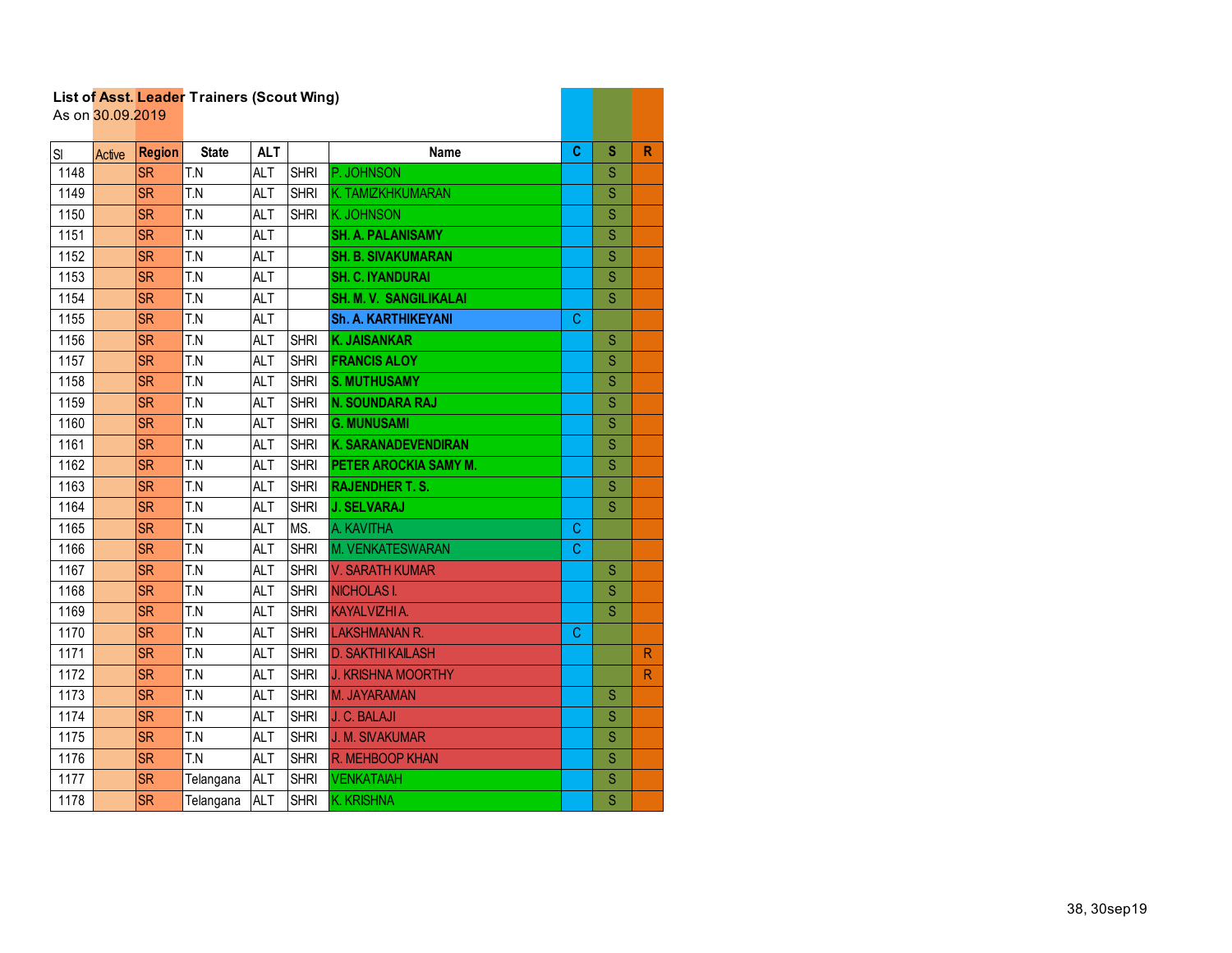|      |                  |               | List of Asst. Leader Trainers (Scout Wing) |            |             |                                |   |                         |   |
|------|------------------|---------------|--------------------------------------------|------------|-------------|--------------------------------|---|-------------------------|---|
|      | As on 30.09.2019 |               |                                            |            |             |                                |   |                         |   |
| SI   | Active           | <b>Region</b> | <b>State</b>                               | <b>ALT</b> |             | Name                           | C | s                       | R |
| 1179 | Not Acti SR      |               | Telangana                                  | <b>ALT</b> | <b>SHRI</b> | K. JAGANNADHA RAO              |   | S                       |   |
| 1180 |                  | <b>SR</b>     | Telangana                                  | <b>ALT</b> | <b>SHRI</b> | ERRA BHOOPATHI RAJU            |   | S                       |   |
| 1181 |                  | <b>SR</b>     | Telangana                                  | <b>ALT</b> | <b>SHRI</b> | <b>G. SRINIVAS</b>             |   | Ś                       |   |
| 1182 |                  | <b>SR</b>     | Telangana                                  | <b>ALT</b> | <b>SHRI</b> | J.V. KRISHNA RAO               |   | S                       |   |
| 1183 |                  | <b>SR</b>     | Telangana                                  | <b>ALT</b> | <b>SHRI</b> | <b>KANKANALA RAMREDDY</b>      |   | Ś                       |   |
| 1184 |                  | <b>SR</b>     | Telangana                                  | <b>ALT</b> | <b>SHRI</b> | PARIMI VENKATARAMANA           |   | S                       |   |
| 1185 |                  | <b>SR</b>     | Telangana                                  | <b>ALT</b> | <b>SHRI</b> | <b>KALAKOTLA BHASKAR</b>       |   | S                       |   |
| 1186 |                  | <b>SR</b>     | Telangana                                  | <b>ALT</b> | <b>SHRI</b> | <b>SAMALA VENKATESHWARLU</b>   |   |                         | R |
| 1187 |                  | <b>SR</b>     | Telangana                                  | <b>ALT</b> | <b>SHRI</b> | <b>PANTHANGI SAI NIRANJAN</b>  |   | S                       |   |
| 1188 | Not Acti NER     |               | Tripura                                    | <b>ALT</b> | <b>SHRI</b> | <b>BHUPENDRA MAJUMDAR</b>      |   | S                       |   |
| 1189 |                  | <b>NER</b>    | Tripura                                    | <b>ALT</b> | <b>SHRI</b> | <b>PAPAN SAHA</b>              |   |                         | R |
| 1190 | Not Acti NR      |               | U.K                                        | <b>ALT</b> | <b>SHRI</b> | SHRIP. D. SEMVAL               |   | S                       |   |
| 1191 |                  | <b>NR</b>     | U.K                                        | <b>ALT</b> | <b>SHRI</b> | <b>SHRI CHANDRAMANI JOSHI</b>  |   | S                       |   |
| 1192 |                  | <b>NR</b>     | $\overline{U.K}$                           | <b>ALT</b> | <b>SHRI</b> | <b>SHIV KUMAR SHARMA</b>       |   | Ś                       |   |
| 1193 |                  | <b>NR</b>     | U.K                                        | <b>ALT</b> | <b>SHRI</b> | R. S. KRIMOLIYA                |   | Ś                       |   |
| 1194 |                  | <b>NR</b>     | U.K                                        | <b>ALT</b> | <b>SHRI</b> | <b>RAM SINGH NEGI</b>          |   | S                       |   |
| 1195 |                  | <b>NR</b>     | U.K                                        | <b>ALT</b> | <b>SHRI</b> | <b>BHAGWATI PRASAD MANDLOI</b> |   | Ś                       |   |
| 1196 |                  | <b>NR</b>     | U.K                                        | <b>ALT</b> | <b>SHRI</b> | <b>SURESH KR. SACHDEVA</b>     |   | S                       |   |
| 1197 |                  | <b>NR</b>     | U.K                                        | <b>ALT</b> | DR.         | <b>BHUWAN CH. JOSHI</b>        |   | S                       |   |
| 1198 |                  | <b>NR</b>     | U.K                                        | <b>ALT</b> | <b>SHRI</b> | <b>BRAHM PRAKASH SINGH</b>     |   | Ś                       |   |
| 1199 |                  | <b>NR</b>     | U.K                                        | <b>ALT</b> | Shri        | Sita Ram Sinha                 |   | S                       |   |
| 1200 |                  | <b>NR</b>     | U.K                                        | <b>ALT</b> | Shri        | Rajendra Singh Pundir          |   | S                       |   |
| 1201 |                  | <b>NR</b>     | U.K                                        | <b>ALT</b> | Shri        | Satyanarayan Kannoujiya        |   | S                       |   |
| 1202 |                  | <b>NR</b>     | U.K                                        | <b>ALT</b> | Shri        | Jagan Nath Goswami             |   | S                       |   |
| 1203 |                  | <b>NR</b>     | U.K                                        | <b>ALT</b> | <b>SHRI</b> | <b>GIRISH CHAND PANDEY</b>     |   | Ś                       |   |
| 1204 |                  | <b>NR</b>     | U.K                                        | <b>ALT</b> | <b>SHRI</b> | <b>IBNEY HASAN</b>             |   | Ś                       |   |
| 1205 |                  | <b>NR</b>     | U.K                                        | <b>ALT</b> | <b>SHRI</b> | <b>BHIM SINGH</b>              |   | $\overline{\mathsf{S}}$ |   |
| 1206 | Not Acti NR      |               | U.K                                        | <b>ALT</b> | <b>SHRI</b> | <b>NARENDRA KUMAR</b>          |   | Ś                       |   |
| 1207 | Not Acti NR      |               | U.K                                        | <b>ALT</b> | <b>SHRI</b> | <b>PREM SINGH NAGARI</b>       |   | Ś                       |   |
| 1208 |                  | <b>NR</b>     | U.K                                        | <b>ALT</b> | <b>SHRI</b> | <b>NANDAN SINGH KAPKOTI</b>    |   | S                       |   |
| 1209 |                  | <b>NR</b>     | U.K                                        | <b>ALT</b> | <b>SHRI</b> | <b>RAMESH CHANDRA RATURI</b>   |   | S                       |   |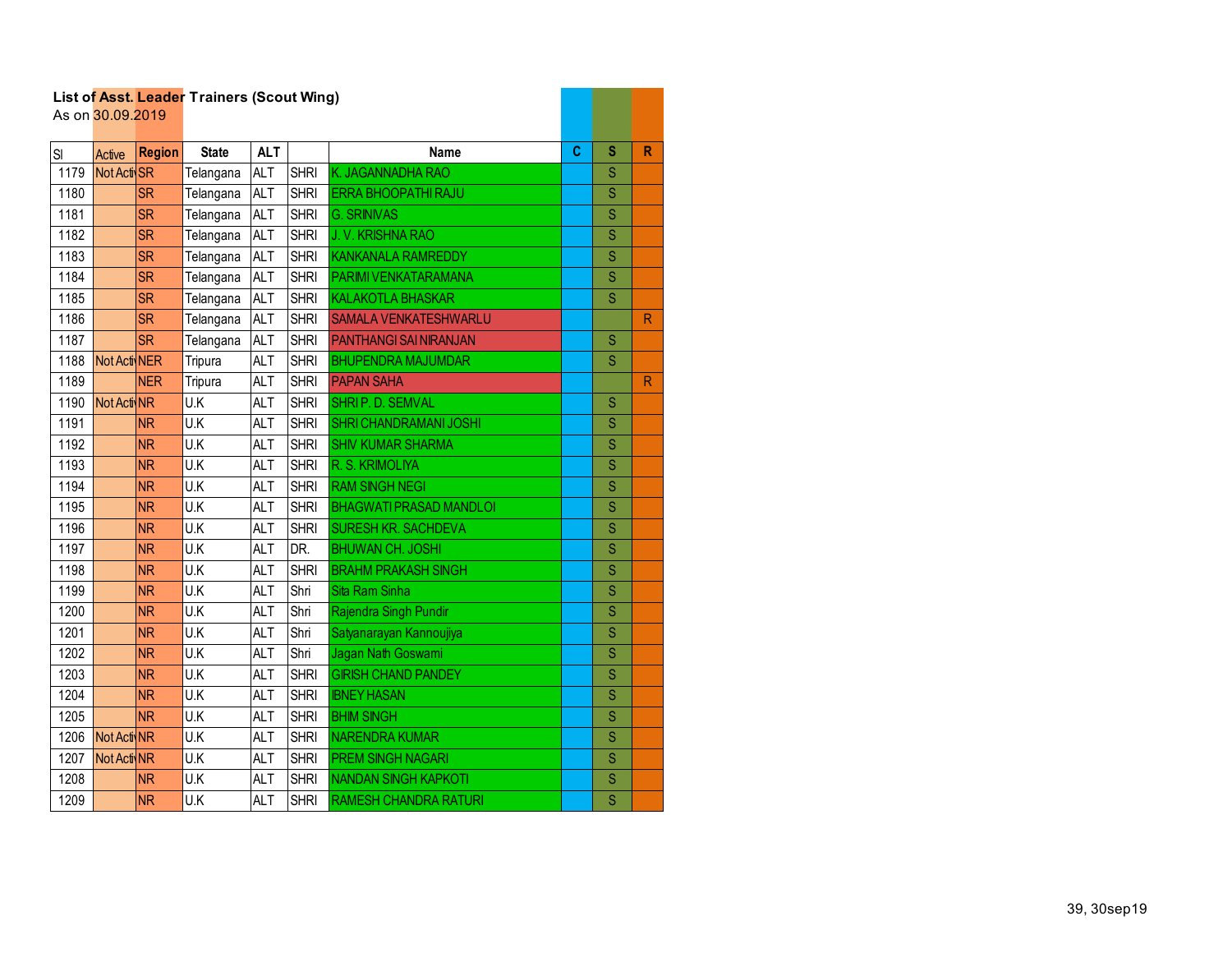|      | List of Asst. Leader Trainers (Scout Wing)<br>As on 30.09.2019 |               |                 |            |             |                                    |   |                         |   |
|------|----------------------------------------------------------------|---------------|-----------------|------------|-------------|------------------------------------|---|-------------------------|---|
|      |                                                                |               |                 |            |             |                                    |   |                         |   |
| SI   | Active                                                         | <b>Region</b> | <b>State</b>    | <b>ALT</b> |             | Name                               | C | S                       | R |
| 1210 |                                                                | <b>NR</b>     | U.K             | <b>ALT</b> | <b>SHRI</b> | <b>KHIMA LAL SHAH</b>              |   | S                       |   |
| 1211 |                                                                | <b>NR</b>     | U.K             | <b>ALT</b> | <b>SHRI</b> | <b>CHANDAN SINGH RAWAT</b>         |   | S                       |   |
| 1212 |                                                                | <b>NR</b>     | U.K             | <b>ALT</b> | <b>SHRI</b> | <b>DIGAMBER DATT FULORIYA</b>      |   | S                       |   |
| 1213 |                                                                | <b>NR</b>     | U.K             | <b>ALT</b> | <b>SHRI</b> | <b>MAHENDER SINGH SAINI</b>        |   | S                       |   |
| 1214 |                                                                | <b>NR</b>     | U.K             | <b>ALT</b> | <b>SHRI</b> | <b>RAM SINGH JEENA</b>             |   | S                       |   |
| 1215 | Not Acti NR                                                    |               | U.K             | <b>ALT</b> | <b>SHRI</b> | <b>HIMANSHU PANDEY</b>             | C |                         |   |
| 1216 | Not Acti NR                                                    |               | U.K             | <b>ALT</b> | <b>SHRI</b> | <b>MANOHAR LALTHAKUR</b>           |   | S                       |   |
| 1217 | Not Acti NR                                                    |               | U.K             | <b>ALT</b> | <b>SHRI</b> | <b>SALINDER SINGH THAKUR</b>       |   | S                       |   |
| 1218 |                                                                | <b>NR</b>     | U.K             | <b>ALT</b> | <b>SHRI</b> | <b>CHANDRA LAL</b>                 |   | S                       |   |
| 1219 |                                                                | <b>NR</b>     | U.K             | <b>ALT</b> | <b>SHRI</b> | <b>RAMESH LAL VERMA</b>            |   | S                       |   |
| 1220 |                                                                | <b>NR</b>     | U.K             | <b>ALT</b> | <b>SHRI</b> | <b>MOHAN CHANDRA BHATT</b>         |   | S                       |   |
| 1221 |                                                                | <b>NR</b>     | U.K             | <b>ALT</b> | <b>SHRI</b> | K. D. UNIYAL                       |   | S                       |   |
| 1222 |                                                                | <b>NR</b>     | U.P             | <b>ALT</b> | <b>SHRI</b> | K. MURARILAL SARASWAT              |   | S                       |   |
| 1223 |                                                                | <b>NR</b>     | U.P             | <b>ALT</b> | <b>SHRI</b> | <b>GIRIJA KISHORE S.</b>           |   | S                       |   |
| 1224 |                                                                | <b>NR</b>     | U.P             | <b>ALT</b> | <b>SHRI</b> | H.D. PANDEY                        |   | S                       |   |
| 1225 |                                                                | <b>NR</b>     | U.P             | <b>ALT</b> | <b>SHRI</b> | <b>SUBHASH CH. SHARMA</b>          |   | S                       |   |
| 1226 |                                                                | <b>NR</b>     | U.P             | <b>ALT</b> | <b>SHRI</b> | <b>SHIV NANDAN SINGH</b>           |   | S                       |   |
| 1227 |                                                                | <b>NR</b>     | U.P             | <b>ALT</b> | <b>SHRI</b> | <b>MADAN GOPAL BHATNAGAR</b>       |   | S                       |   |
| 1228 |                                                                | <b>NR</b>     | U.P             | <b>ALT</b> | <b>SHRI</b> | <b>SASHI KUMAR SHARMA</b>          |   | S                       |   |
| 1229 |                                                                | <b>NR</b>     | U.P             | <b>ALT</b> | <b>SHRI</b> | <b>Umesh Chandra Singh Chouhan</b> |   |                         | R |
| 1230 |                                                                | <b>NR</b>     | U.P             | <b>ALT</b> | <b>SHRI</b> | <b>RAJ RATHAN SEN SINGH</b>        |   | S                       |   |
| 1231 |                                                                | <b>NR</b>     | U.P             | ALT        | <b>SHRI</b> | <b>JANGI SINGH</b>                 |   | S                       |   |
| 1232 |                                                                | <b>NR</b>     | U.P             | <b>ALT</b> | <b>SHRI</b> | <b>RAM DAS VERMA</b>               |   | S                       |   |
| 1233 |                                                                | <b>NR</b>     | U.P             | <b>ALT</b> | <b>SHRI</b> | <b>SHYAM NARAIN YADAV</b>          |   | S                       |   |
| 1234 |                                                                | <b>NR</b>     | U.P             | <b>ALT</b> | <b>SHRI</b> | <b>DEO BHUSHAN VANMALI</b>         |   | S                       |   |
| 1235 |                                                                | <b>NR</b>     | U.P             | <b>ALT</b> | <b>SHRI</b> | <b>GANGA VISHNU PATHAK</b>         | С |                         |   |
| 1236 |                                                                | <b>NR</b>     | $\overline{UP}$ | <b>ALT</b> | <b>SHRI</b> | <b>ALOPI SHANKER MISHRA</b>        |   | S                       |   |
| 1237 |                                                                | <b>NR</b>     | U.P             | ALT        | <b>SHRI</b> | <b>ANJANI KUMAR SHARMA</b>         |   | S                       |   |
| 1238 |                                                                | <b>NR</b>     | U.P             | <b>ALT</b> | <b>SHRI</b> | <b>CHHITU RAM YADAV</b>            |   | S                       |   |
| 1239 |                                                                | <b>NR</b>     | U.P             | <b>ALT</b> | <b>SHRI</b> | <b>UMA KANT SHUKLA</b>             |   | S                       |   |
| 1240 |                                                                | <b>NR</b>     | U.P             | <b>ALT</b> | <b>SHRI</b> | <b>RAGHUVIR SINGH</b>              |   | $\overline{\mathsf{S}}$ |   |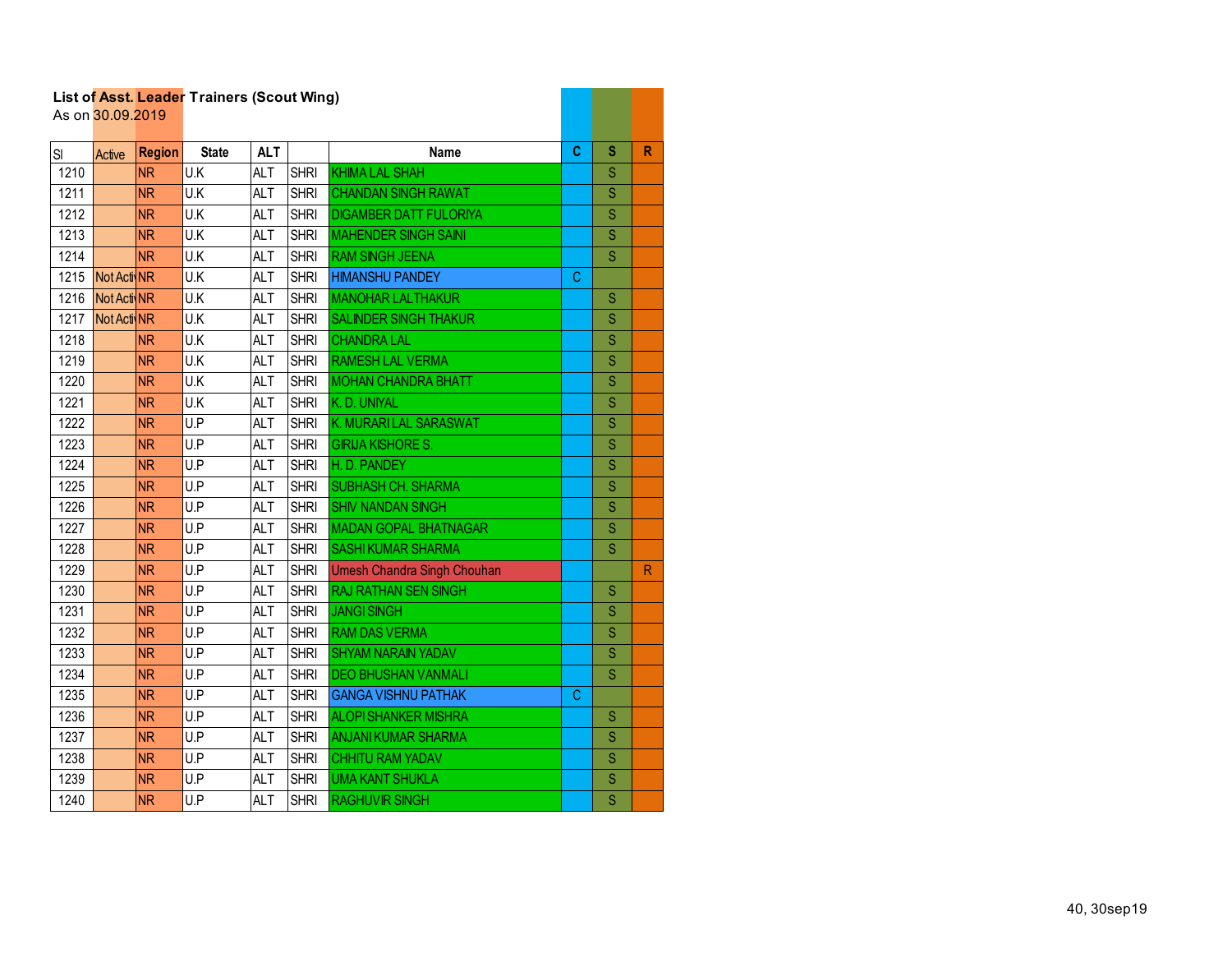| List of Asst. Leader Trainers (Scout Wing) |                  |               |                   |            |             |                                    |    |                         |   |
|--------------------------------------------|------------------|---------------|-------------------|------------|-------------|------------------------------------|----|-------------------------|---|
|                                            | As on 30.09.2019 |               |                   |            |             |                                    |    |                         |   |
| SI                                         | Active           | <b>Region</b> | <b>State</b>      | <b>ALT</b> |             | <b>Name</b>                        | C. | s                       | R |
| 1241                                       |                  | <b>NR</b>     | U.P               | <b>ALT</b> | <b>SHRI</b> | <b>SAHAB LAL YADAV</b>             |    | S                       |   |
| 1242                                       |                  | <b>NR</b>     | $\overline{UP}$   | <b>ALT</b> | <b>SHRI</b> | <b>BRAJESH CHANDRA BAJPAI</b>      |    | $\overline{\mathsf{S}}$ |   |
| 1243                                       |                  | <b>NR</b>     | U.P               | <b>ALT</b> | <b>SHRI</b> | <b>DINESH SINGH YADAV</b>          |    | Ś                       |   |
| 1244                                       |                  | <b>NR</b>     | U.P               | <b>ALT</b> | <b>SHRI</b> | <b>SANJAY KUMAR</b>                |    | S                       |   |
| 1245                                       |                  | <b>NR</b>     | U.P               | <b>ALT</b> | <b>SHRI</b> | <b>RAM BUX SINGH</b>               |    | S                       |   |
| 1246                                       |                  | <b>NR</b>     | U.P               | <b>ALT</b> | <b>SHRI</b> | <b>VIJAY PD. SHARMA</b>            |    | Ś                       |   |
| 1247                                       |                  | <b>NR</b>     | U.P               | <b>ALT</b> | <b>SHRI</b> | <b>SURENDER KR. YADAV</b>          |    | S                       |   |
| 1248                                       |                  | <b>NR</b>     | U.P               | <b>ALT</b> | Shri        | Rupesh Kr. Shukla                  |    | S                       |   |
| 1249                                       |                  | <b>NR</b>     | U.P               | <b>ALT</b> | <b>SHRI</b> | <b>VED SINGH YADAV</b>             |    | $\overline{\mathbf{S}}$ |   |
| 1250                                       |                  | <b>NR</b>     | U.P               | <b>ALT</b> | <b>SHRI</b> | <b>KAMAKSHA PRASAD PATHAK</b>      |    | S                       |   |
| 1251                                       |                  | <b>NR</b>     | $\overline{U}$ .P | <b>ALT</b> | DR.         | <b>LAXMAN LAL TRIPATHI</b>         |    | S                       |   |
| 1252                                       |                  | <b>NR</b>     | U.P               | <b>ALT</b> | <b>SHRI</b> | <b>DURGA LAL SRIVASTAVA</b>        |    | S                       |   |
| 1253                                       |                  | <b>NR</b>     | U.P               | <b>ALT</b> | <b>SHRI</b> | <b>SANTOSH KUMAR VERMA</b>         |    | S                       |   |
| 1254                                       |                  | <b>NR</b>     | U.P               | <b>ALT</b> | <b>SHRI</b> | <b>RAGHVENDRA DIXIT</b>            |    | S                       |   |
| 1255                                       |                  | <b>NR</b>     | U.P               | ALT        | <b>SHRI</b> | <b>RADHEY SHYAM</b>                |    | S                       |   |
| 1256                                       |                  | <b>NR</b>     | U.P               | <b>ALT</b> | <b>SHRI</b> | <b>JAG SHARAN</b>                  |    | Ś                       |   |
| 1257                                       |                  | <b>NR</b>     | U.P               | <b>ALT</b> | <b>SHRI</b> | <b>AJAY NANDAN SHARMA</b>          |    | S                       |   |
| 1258                                       |                  | <b>NR</b>     | U.P               | <b>ALT</b> | <b>SHRI</b> | <b>SHRI RAJESH KUMAR PRAJAPATI</b> |    | S                       |   |
| 1259                                       |                  | <b>NR</b>     | U.P               | <b>ALT</b> | <b>SHRI</b> | <b>SANTOSH KUMAR GUPTA</b>         |    | S                       |   |
| 1260                                       |                  | <b>NR</b>     | U.P               | <b>ALT</b> | <b>SHRI</b> | <b>SHYAM SINGH</b>                 |    | S                       |   |
| 1261                                       |                  | <b>NR</b>     | U.P               | <b>ALT</b> | <b>SHRI</b> | <b>BANSH BAHADUR</b>               |    | S                       |   |
| 1262                                       |                  | <b>NR</b>     | U.P               | <b>ALT</b> | <b>SHRI</b> | <b>NAZEER MUQBIL</b>               |    | S                       |   |
| 1263                                       |                  | <b>NR</b>     | U.P               | <b>ALT</b> | <b>SHRI</b> | <b>SHREE PRAKASH SHARMA</b>        |    | Ś                       |   |
| 1264                                       |                  | <b>NR</b>     | U.P               | <b>ALT</b> | DR.         | <b>RAMA SHANKER GUPTA</b>          |    | S                       |   |
| 1265                                       |                  | <b>NR</b>     | U.P               | <b>ALT</b> | Shri        | Piyush Singh Rathore               |    | S                       |   |
| 1266                                       |                  | <b>NR</b>     | U.P               | <b>ALT</b> | Shri        | Ajay Kumar Singh                   |    | S                       |   |
| 1267                                       |                  | <b>NR</b>     | U.P               | <b>ALT</b> | Shri        | <b>Anil Kumar</b>                  |    | S                       |   |
| 1268                                       |                  | <b>NR</b>     | U.P               | <b>ALT</b> | Shri        | Zaid Bin Ali                       |    | S                       |   |
| 1269                                       |                  | <b>NR</b>     | U.P               | <b>ALT</b> | Shri        | Sonu                               |    | S                       |   |
| 1270                                       |                  | <b>NR</b>     | U.P               | <b>ALT</b> | <b>SHRI</b> | <b>ANOOP MALHOTRA</b>              |    | S                       |   |
| 1271                                       |                  | <b>NR</b>     | U.P               | <b>ALT</b> | <b>SHRI</b> | <b>ANUJ KUMAR GUPTA</b>            |    | S                       |   |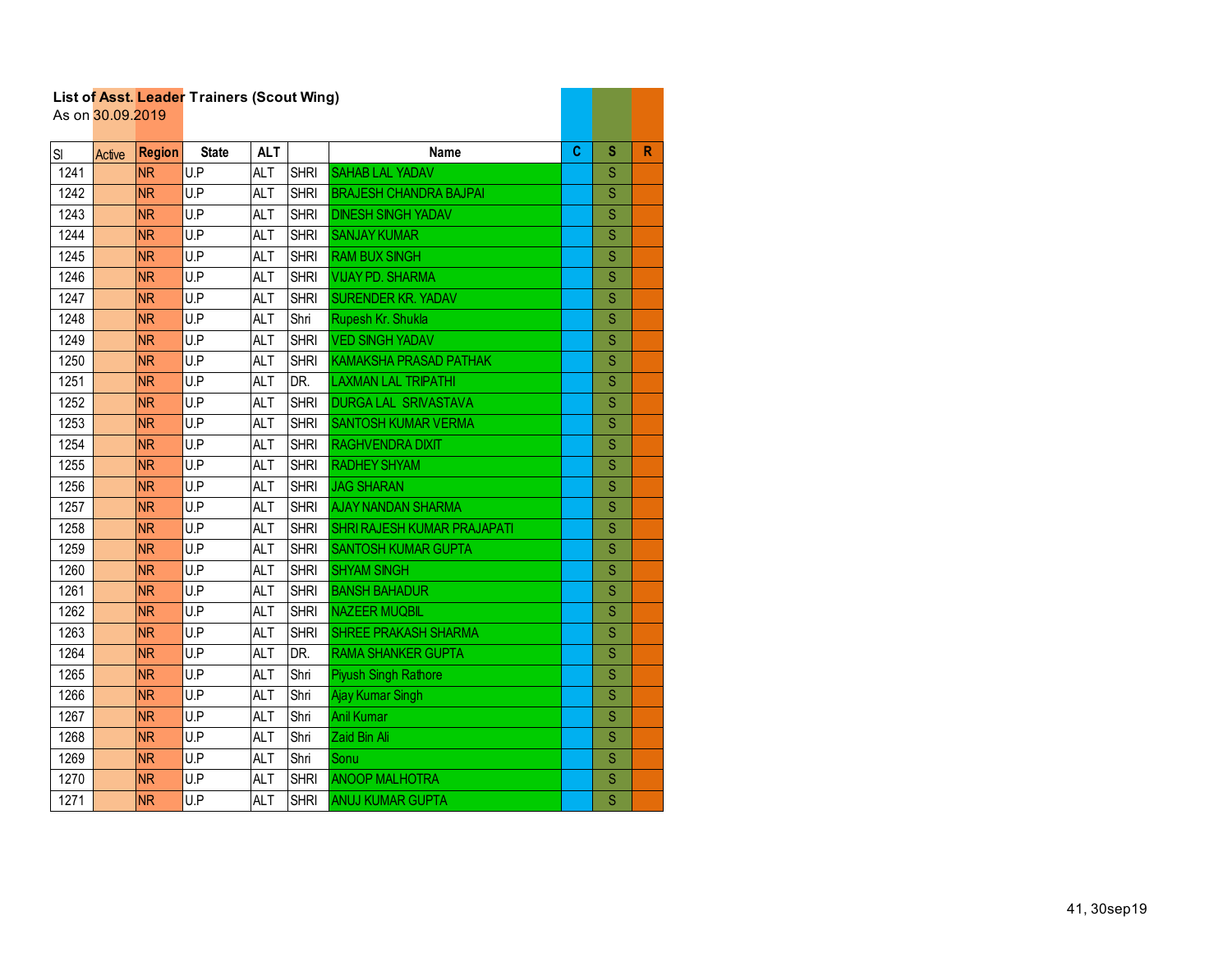| List of Asst. Leader Trainers (Scout Wing)<br>As on 30.09.2019 |        |               |              |            |             |                             |   |                         |   |
|----------------------------------------------------------------|--------|---------------|--------------|------------|-------------|-----------------------------|---|-------------------------|---|
|                                                                |        |               |              |            |             |                             |   |                         |   |
| SI                                                             | Active | <b>Region</b> | <b>State</b> | <b>ALT</b> |             | Name                        | C | s                       | R |
| 1272                                                           |        | <b>NR</b>     | U.P          | ALT        | <b>SHRI</b> | <b>ZAKIR HUSAIN</b>         |   | S                       |   |
| 1273                                                           |        | <b>NR</b>     | U.P          | <b>ALT</b> | <b>SHRI</b> | <b>RAJ SINGH</b>            |   | $\overline{\mathbf{s}}$ |   |
| 1274                                                           |        | <b>NR</b>     | U.P          | <b>ALT</b> | <b>SHRI</b> | <b>KAMALESH DWIVEDI</b>     |   | S                       |   |
| 1275                                                           |        | <b>NR</b>     | U.P          | <b>ALT</b> | <b>SHRI</b> | <b>SH. KULDEEP SINGH</b>    |   | S                       |   |
| 1276                                                           |        | <b>NR</b>     | U.P          | <b>ALT</b> | <b>SHRI</b> | <b>SH. AKBAR ALI</b>        |   | S                       |   |
| 1277                                                           |        | <b>NR</b>     | U.P          | <b>ALT</b> | <b>SHRI</b> | <b>SANTOSH KUMAR SINGH</b>  |   | S                       |   |
| 1278                                                           |        | <b>NR</b>     | U.P          | ALT        | <b>SHRI</b> | <b>SHIV PAL SINGH</b>       |   | S                       |   |
| 1279                                                           |        | <b>NR</b>     | U.P          | <b>ALT</b> | <b>SHRI</b> | <b>MANGALI PRASAD</b>       |   | S                       |   |
| 1280                                                           |        | <b>NR</b>     | U.P          | <b>ALT</b> | <b>SHRI</b> | <b>PRADEEP GUPTA</b>        |   | S                       |   |
| 1281                                                           |        | <b>NR</b>     | U.P          | <b>ALT</b> | <b>SHRI</b> | <b>NOUSHAD ALI SIDDIQUI</b> |   | S                       |   |
| 1282                                                           |        | <b>NR</b>     | U.P          | <b>ALT</b> | <b>SHRI</b> | <b>ANAND BABU</b>           |   | S                       |   |
| 1283                                                           |        | <b>NR</b>     | U.P          | <b>ALT</b> | <b>SHRI</b> | <b>MATA PRASAD VERMA</b>    |   | S                       |   |
| 1284                                                           |        | <b>NR</b>     | U.P          | <b>ALT</b> | <b>SHRI</b> | PRATYUSH RATNA PANDEY       |   | S                       |   |
| 1285                                                           |        | <b>NR</b>     | U.P          | <b>ALT</b> | <b>SHRI</b> | <b>RAJPAL SINGH PUNDIR</b>  |   | S                       |   |
| 1286                                                           |        | <b>NR</b>     | U.P          | <b>ALT</b> | <b>SHRI</b> | <b>VIRENDRA KUMAR SINGH</b> |   | S                       |   |
| 1287                                                           |        | <b>NR</b>     | U.P          | <b>ALT</b> | <b>SHRI</b> | <b>IJHARUL KHAN</b>         |   | S                       |   |
| 1288                                                           |        | <b>NR</b>     | U.P          | <b>ALT</b> | <b>SHRI</b> | <b>BANI BHUSHAN DWIVEDI</b> |   | S                       |   |
| 1289                                                           |        | <b>NR</b>     | U.P          | ALT        | <b>SHRI</b> | <b>RAM KRUSHNA SHUKLA</b>   |   | S                       |   |
| 1290                                                           |        | <b>NR</b>     | U.P          | <b>ALT</b> | <b>SHRI</b> | <b>SANJAY KUMAR GUPTA</b>   |   | S                       |   |
| 1291                                                           |        | <b>NR</b>     | U.P          | <b>ALT</b> | <b>SHRI</b> | <b>MOHD. ADNAN HASHMI</b>   |   | S                       |   |
| 1292                                                           |        | <b>NR</b>     | U.P          | <b>ALT</b> | <b>SHRI</b> | <b>KRISHNA KUMAR</b>        |   | S                       |   |
| 1293                                                           |        | <b>NR</b>     | U.P          | <b>ALT</b> | <b>SHRI</b> | <b>RAM PAL GIRI</b>         |   | S                       |   |
| 1294                                                           |        | <b>NR</b>     | U.P          | <b>ALT</b> | <b>SHRI</b> | <b>BASUDEV YADAV</b>        |   | S                       |   |
| 1295                                                           |        | <b>NR</b>     | U.P          | <b>ALT</b> | <b>SHRI</b> | RAGHAVENDRA KUNWAR SHUKLA   |   | S                       |   |
| 1296                                                           |        | <b>NR</b>     | U.P          | <b>ALT</b> | <b>SHRI</b> | <b>SAIYAD ANWAR HUSAIN</b>  |   | S                       |   |
| 1297                                                           |        | <b>NR</b>     | U.P          | <b>ALT</b> | <b>SHRI</b> | <b>AMAR PAL SINGH</b>       |   | S                       |   |
| 1298                                                           |        | <b>NR</b>     | U.P          | <b>ALT</b> | <b>SHRI</b> | <b>SUBODH KUMAR</b>         |   | $\mathbf S$             |   |
| 1299                                                           |        | <b>NR</b>     | U.P          | <b>ALT</b> | <b>SHRI</b> | <b>RAM ASREY</b>            |   | S                       |   |
| 1300                                                           |        | <b>ER</b>     | W.B          | ALT        | <b>SHRI</b> | <b>ANANTADEV ROY</b>        | С |                         |   |
| 1301                                                           |        | <b>ER</b>     | W.B          | <b>ALT</b> | <b>SHRI</b> | <b>DILIP GHOSH</b>          | C |                         |   |
| 1302                                                           |        | <b>ER</b>     | W.B          | <b>ALT</b> | <b>SHRI</b> | <b>AVIJIT CHAKRABORTHY</b>  |   | S                       |   |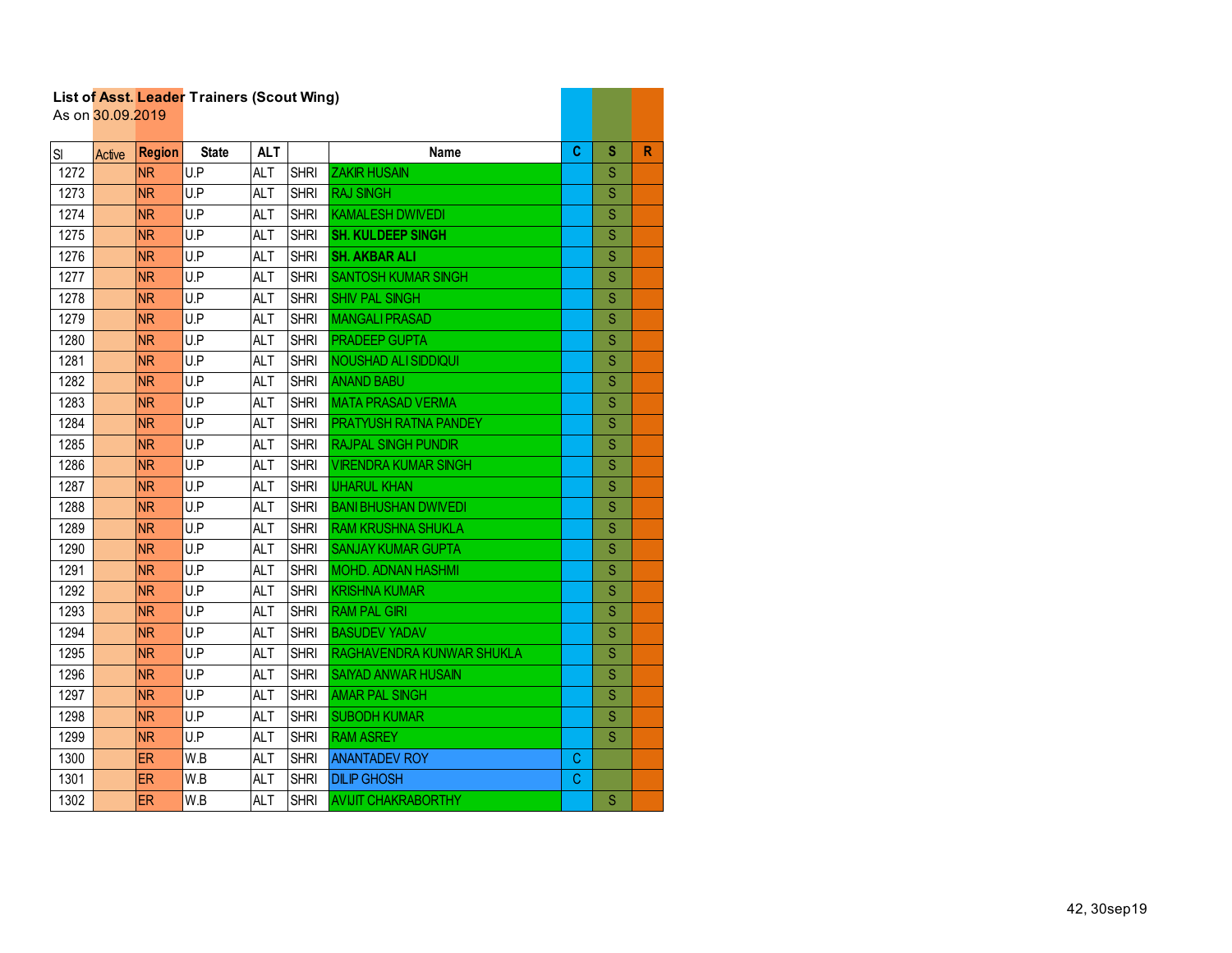|      |                  |               | List of Asst. Leader Trainers (Scout Wing) |            |             |                              |    |                         |                         |
|------|------------------|---------------|--------------------------------------------|------------|-------------|------------------------------|----|-------------------------|-------------------------|
|      | As on 30.09.2019 |               |                                            |            |             |                              |    |                         |                         |
| SI   | Active           | <b>Region</b> | <b>State</b>                               | <b>ALT</b> |             | <b>Name</b>                  | C  | S                       | R                       |
| 1303 |                  | ER            | W.B                                        | <b>ALT</b> | <b>SHRI</b> | <b>BISWAJIT BANERJEE</b>     | C  |                         |                         |
| 1304 |                  | ER            | $\overline{\mathsf{W.B}}$                  | <b>ALT</b> | <b>SHRI</b> | <b>SUMIT KUNDU</b>           |    | $\overline{\mathbf{S}}$ |                         |
| 1305 |                  | <b>ER</b>     | W.B                                        | <b>ALT</b> | <b>SHRI</b> | <b>ARINDAM BHATTACHARRYA</b> |    |                         | $\overline{\mathsf{R}}$ |
| 1306 |                  | <b>ER</b>     | W.B                                        | <b>ALT</b> | <b>SHRI</b> | PARTHA SARAN MUKHERJEE       | C. |                         |                         |
| 1307 |                  | ER            | W.B                                        | <b>ALT</b> | Shri        | <b>Ashok Nandi</b>           | C  |                         |                         |
| 1308 |                  | <b>ER</b>     | W.B                                        | ALT        | Shri        | Ayan Senapati                | C  |                         |                         |
| 1309 |                  | <b>ER</b>     | W.B                                        | <b>ALT</b> | Shri        | Kamal Bhattacharjee          |    | S                       |                         |
| 1310 |                  | <b>ER</b>     | W.B                                        | <b>ALT</b> | Shri        | <b>Kanchan Das</b>           |    |                         | $\mathsf{R}$            |
| 1311 |                  | <b>ER</b>     | W.B                                        | <b>ALT</b> | Shri        | Prabodh Ranjan Biswas        |    | S                       |                         |
| 1312 |                  | ER            | W.B                                        | <b>ALT</b> | Shri        | Ranjit Kumar Deb             |    | S                       |                         |
| 1313 |                  | ER            | W.B                                        | <b>ALT</b> | <b>SHRI</b> | <b>SUMIT MUKHOPADHYAY</b>    |    |                         | ${\sf R}$               |
| 1314 |                  | <b>ER</b>     | W.B                                        | <b>ALT</b> | <b>SHRI</b> | <b>TAPAN SINGH</b>           |    | S                       |                         |
| 1315 |                  | <b>ER</b>     | W.B                                        | <b>ALT</b> | <b>SHRI</b> | <b>PRABIR DE</b>             |    | S                       |                         |
| 1316 |                  | ER            | W.B                                        | <b>ALT</b> | <b>SHRI</b> | <b>SANKAR BANERJEE</b>       |    | S                       |                         |
| 1317 |                  | <b>ER</b>     | $\overline{\mathsf{W}.\mathsf{B}}$         | <b>ALT</b> | <b>SHRI</b> | <b>SURAJIT NANDY</b>         |    |                         | R                       |
| 1318 |                  | <b>ER</b>     | W.B                                        | <b>ALT</b> | <b>SHRI</b> | <b>SUBRATA KUMAR GHOSH</b>   | C. |                         |                         |
| 1319 |                  | <b>WR</b>     | W.C.Rly                                    | <b>ALT</b> | <b>SHRI</b> | A.K. CHOUBEY                 |    | S                       |                         |
| 1320 |                  | <b>WR</b>     | W.RLY                                      | <b>ALT</b> | <b>SHRI</b> | <b>B. R. SHUKLA</b>          |    |                         | $\mathsf{R}$            |
| 1321 |                  | <b>WR</b>     | W.RLY                                      | <b>ALT</b> | <b>SHRI</b> | K.V. JOSHI                   |    | S                       |                         |
| 1322 |                  | <b>WR</b>     | W.RLY                                      | <b>ALT</b> | <b>SHRI</b> | <b>LAXMAN LAL GARG</b>       |    | S                       |                         |
| 1323 |                  | <b>WR</b>     | W.RLY                                      | <b>ALT</b> | <b>SHRI</b> | <b>RAVINDRA SINGH MEHMI</b>  |    | S                       |                         |
| 1324 |                  | <b>WR</b>     | W.RLY                                      | <b>ALT</b> | <b>SHRI</b> | <b>RAJESH R. SHARMA</b>      |    | S                       |                         |
| 1325 |                  | <b>WR</b>     | W.RLY                                      | <b>ALT</b> | <b>SHRI</b> | Tribhuwan K. Pathak          |    | S                       |                         |
| 1326 |                  | <b>WR</b>     | W.RLY                                      | <b>ALT</b> | <b>SHRI</b> | R.D. MEENA                   |    |                         | R                       |
| 1327 |                  | <b>WR</b>     | W.RLY                                      | <b>ALT</b> | <b>SHRI</b> | <b>G. K. MISHRA</b>          |    |                         | R                       |
| 1328 |                  | <b>WR</b>     | W.RLY                                      | <b>ALT</b> | <b>SHRI</b> | ROOP CHAND MAHAWAR           |    | S                       |                         |
| 1329 |                  | <b>WR</b>     | W.RLY                                      | <b>ALT</b> | <b>SHRI</b> | <b>DHARMENDRA CHAUHAN</b>    |    |                         | R                       |
| 1330 |                  | <b>WR</b>     | W.RLY                                      | <b>ALT</b> | <b>SHRI</b> | <b>GOPAL DUTT SARMA</b>      |    | S                       |                         |
| 1331 |                  | <b>WR</b>     | W.RLY                                      | <b>ALT</b> | <b>SHRI</b> | <b>SHAILENDRA GEHLOT</b>     |    | S                       |                         |
| 1332 |                  | <b>WR</b>     | W.RLY                                      | <b>ALT</b> | <b>SHRI</b> | <b>AJAY KUMAR PARVATIYA</b>  |    | $\mathbf S$             |                         |
| 1333 |                  | <b>WR</b>     | W.RLY                                      | <b>ALT</b> | <b>SHRI</b> | <b>SURENDRA K. GUPTA</b>     |    | $\overline{\mathsf{S}}$ |                         |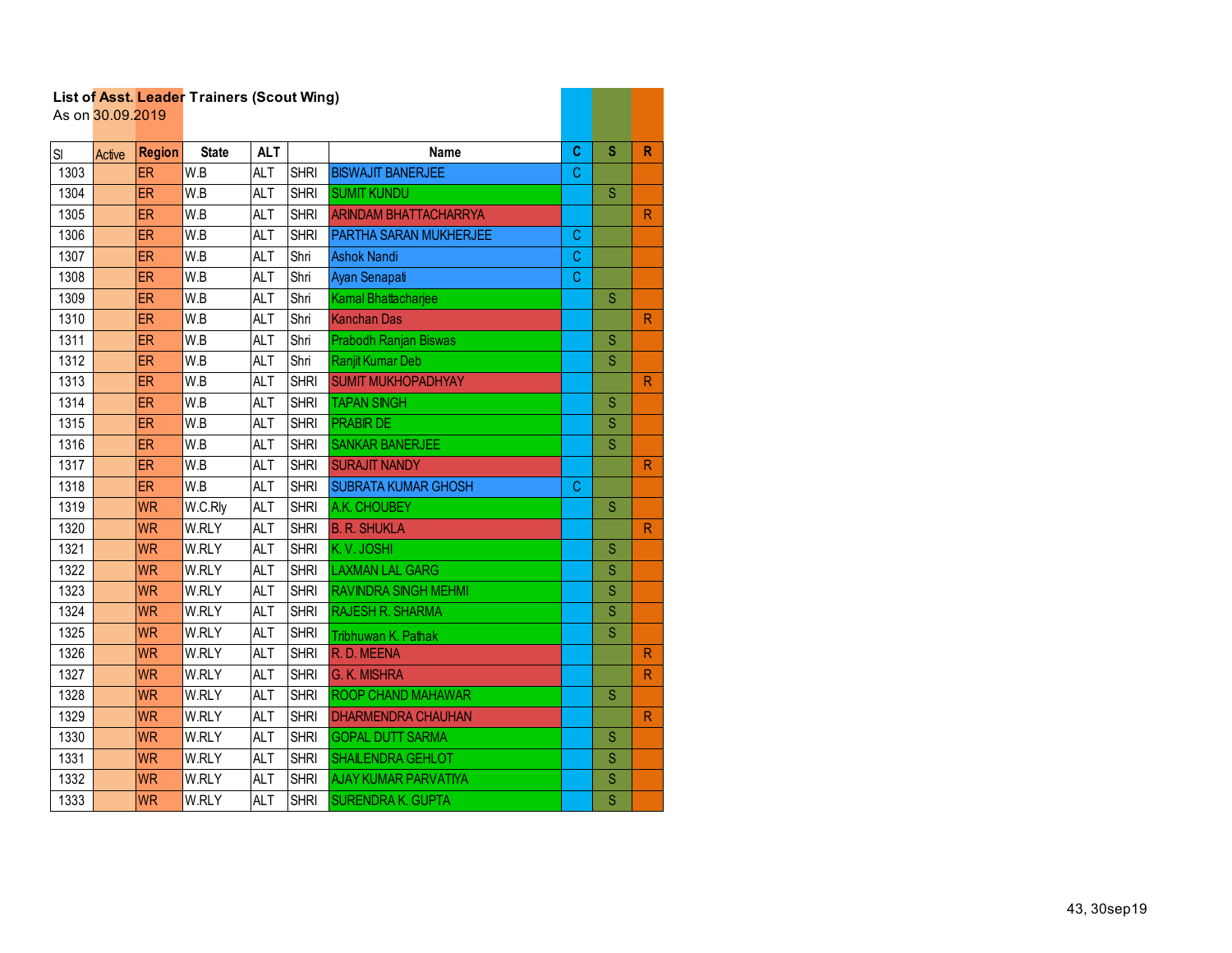| List of Asst. Leader Trainers (Scout Wing)<br>As on 30.09.2019 |               |               |                |            |             |                                    |   |                         |              |
|----------------------------------------------------------------|---------------|---------------|----------------|------------|-------------|------------------------------------|---|-------------------------|--------------|
|                                                                |               |               |                |            |             |                                    |   |                         |              |
| SI                                                             | <b>Active</b> | <b>Region</b> | <b>State</b>   | <b>ALT</b> |             | <b>Name</b>                        | C | s                       | R            |
| 1334                                                           |               | <b>WR</b>     | W.RLY          | <b>ALT</b> | <b>SHRI</b> | <b>ASHIF ALI</b>                   |   | S                       |              |
| 1335                                                           |               | <b>WR</b>     | W.RLY          | <b>ALT</b> | <b>SHRI</b> | <b>TARUNESH K. SHARMA</b>          |   | $\mathbf S$             |              |
| 1336                                                           |               | <b>WR</b>     | W.RLY          | <b>ALT</b> | <b>SHRI</b> | <b>KULBHUSHAN B. KATOCH</b>        |   | S                       |              |
| 1337                                                           |               | <b>WR</b>     | W.RLY          | <b>ALT</b> | <b>SHRI</b> | <b>ASHOK K. N. SHARMA</b>          |   |                         | $\mathsf{R}$ |
| 1338                                                           |               | <b>WR</b>     | W.RLY          | <b>ALT</b> | <b>SHRI</b> | <b>ABHIJIT MANILAL SHAH</b>        | С |                         |              |
| 1339                                                           |               | <b>WR</b>     | W.RLY          | <b>ALT</b> | <b>SHRI</b> | <b>DASHRATH SINGH GOHIL</b>        |   | S                       |              |
| 1340                                                           |               | <b>WR</b>     | W.RLY          | <b>ALT</b> | <b>SHRI</b> | <b>AIJAZ H. MIRZA</b>              |   |                         | R            |
| 1341                                                           |               | <b>WR</b>     | W.RLY          | <b>ALT</b> | <b>SHRI</b> | <b>LALIT KUMAR SHARMA</b>          |   | S                       |              |
| 1342                                                           |               | <b>WR</b>     | W.RLY          | <b>ALT</b> | <b>SHRI</b> | <b>MAHESH KHAKHAR</b>              |   | S                       |              |
| 1343                                                           |               | <b>WR</b>     | W.RLY          | <b>ALT</b> | <b>SHRI</b> | <b>VINOD KUMAR TIWARI</b>          |   | S                       |              |
| 1344                                                           |               | <b>WR</b>     | W.RLY          | <b>ALT</b> | <b>SHRI</b> | <b>PRAFULL JAYWANT PAGARE</b>      |   |                         | ${\sf R}$    |
| 1345                                                           |               | <b>WR</b>     | Maha.          | <b>ALT</b> | <b>SHRI</b> | <b>KERSING LAXMAN PAWAR</b>        |   | S                       |              |
| 1346                                                           |               | <b>WR</b>     | Maha.          | <b>ALT</b> | <b>SHRI</b> | <b>RAMESH SAWAIRAM JADHAV</b>      |   | S                       |              |
| 1347                                                           |               | <b>WR</b>     | Maha.          | <b>ALT</b> | <b>SHRI</b> | <b>SANJAY SHRIKRISHNA PATHARE</b>  |   | $\mathbf S$             |              |
| 1348                                                           |               | <b>WR</b>     | Maha.          | <b>ALT</b> | <b>SHRI</b> | <b>SANTOSH KRISHNA KAMBLI</b>      |   | S                       |              |
| 1349                                                           |               | <b>WR</b>     | Maha.          | <b>ALT</b> | <b>SHRI</b> | <b>SANTOSH GULABRAO DUSANE</b>     | С |                         |              |
| 1350                                                           |               | <b>WR</b>     | Maha.          | <b>ALT</b> | <b>SHRI</b> | NARENDRA GORAKH GURAV              |   | S                       |              |
| 1351                                                           |               | <b>WR</b>     | Maha.          | <b>ALT</b> | <b>SHRI</b> | <b>HIRALAL RAJARAM PATIL</b>       |   | S                       |              |
| 1352                                                           |               | <b>WR</b>     | Maha.          | <b>ALT</b> | <b>SHRI</b> | YADAV VITTHAL YESHWANT             | С |                         |              |
| 1353                                                           |               | <b>WR</b>     | Maha.          | <b>ALT</b> | <b>SHRI</b> | <b>MURLIDHAR KRISHNARAO JADHAO</b> |   | S                       |              |
| 1354                                                           |               | <b>WR</b>     | Maha.          | <b>ALT</b> | <b>SHRI</b> | <b>SANJAY KUMAR YADAV</b>          |   | S                       |              |
| 1355                                                           |               | <b>NR</b>     | <b>J&amp;K</b> | <b>ALT</b> | <b>SHRI</b> | SYED MASARAT HUSSAIN ANDRABI       |   | S                       |              |
| 1356                                                           |               | <b>WR</b>     | Raj.           | <b>ALT</b> | <b>SHRI</b> | TEJ SHANKER CHOUBISA               |   | S                       |              |
| 1357                                                           |               | <b>NR</b>     | U.P            | <b>ALT</b> | <b>SHRI</b> | OM PRAKASH HANS                    |   | S                       |              |
| 1358                                                           |               | <b>NR</b>     | U.P            | <b>ALT</b> | <b>SHRI</b> | <b>RAIS AHMAD</b>                  |   | S                       |              |
| 1359                                                           |               | <b>NR</b>     | U.P            | <b>ALT</b> | <b>SHRI</b> | <b>AMITABH</b>                     |   | S                       |              |
| 1360                                                           |               | <b>NR</b>     | U.P            | <b>ALT</b> | <b>SHRI</b> | AASHISH KUMAR PANDYA               |   | $\overline{\mathbf{s}}$ |              |
| 1361                                                           |               | <b>NR</b>     | U.P            | <b>ALT</b> | <b>SHRI</b> | <b>GAYA PRASAD GUPTA</b>           |   | S                       |              |
| 1362                                                           |               | <b>NR</b>     | U.P            | <b>ALT</b> | <b>SHRI</b> | PAVAN KUMAR                        |   | S                       |              |
| 1363                                                           |               | <b>WR</b>     | Chhat.         | <b>ALT</b> | <b>SHRI</b> | SHANTANU KUMAR KURREY              |   | S                       |              |
| 1364                                                           |               | <b>SR</b>     | Telangana      | <b>ALT</b> | <b>SHRI</b> | V. VENKATA SWAMY                   |   | $\overline{\mathbf{S}}$ |              |

and the control of the control of the